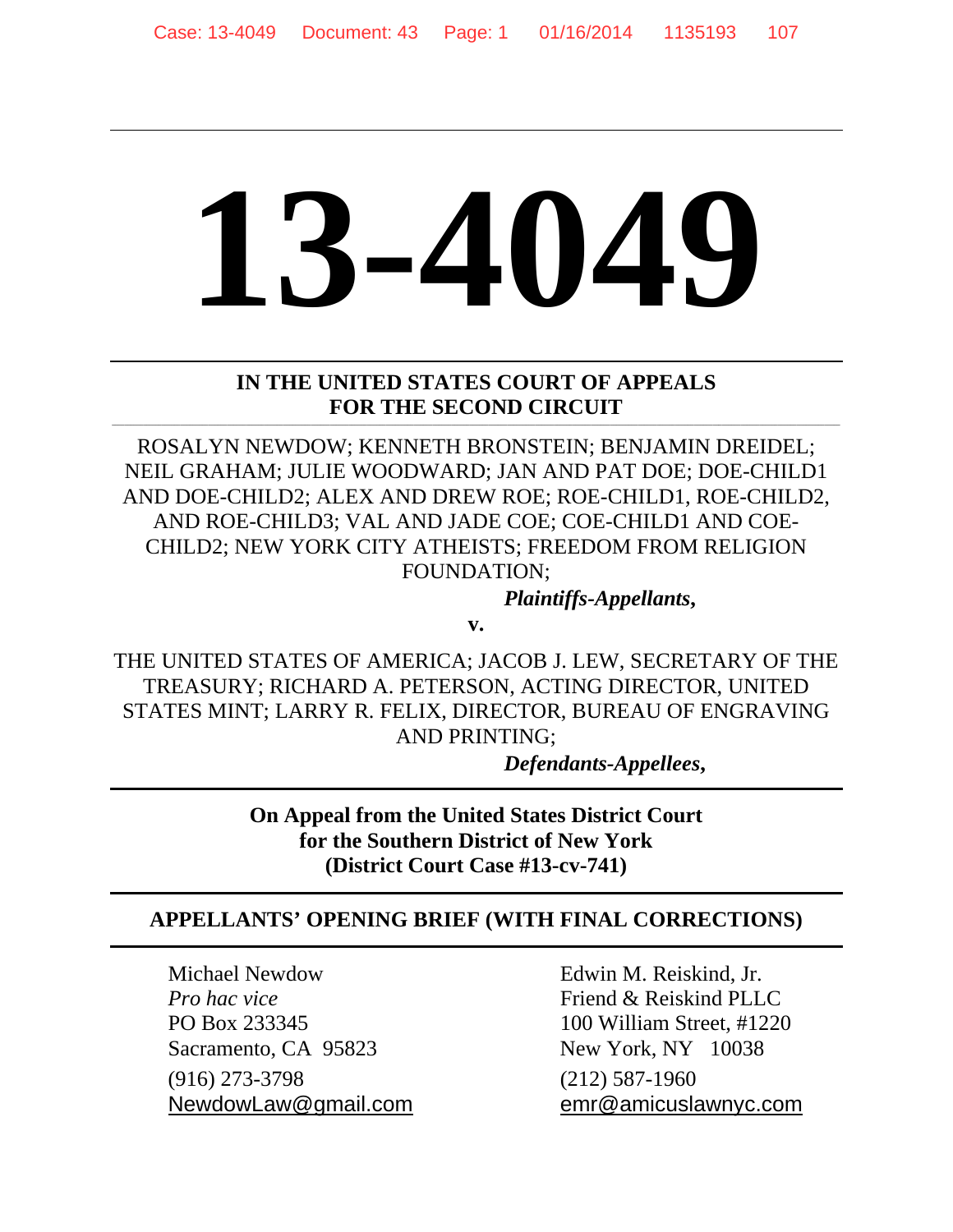# **CORPORATE DISCLOSURE STATEMENT**

Pursuant to Fed. R. App. P. 26.1 and 28, there is no Plaintiff-Appellant corporate party that has any parent corporation or publicly held corporation that owns any of its stock.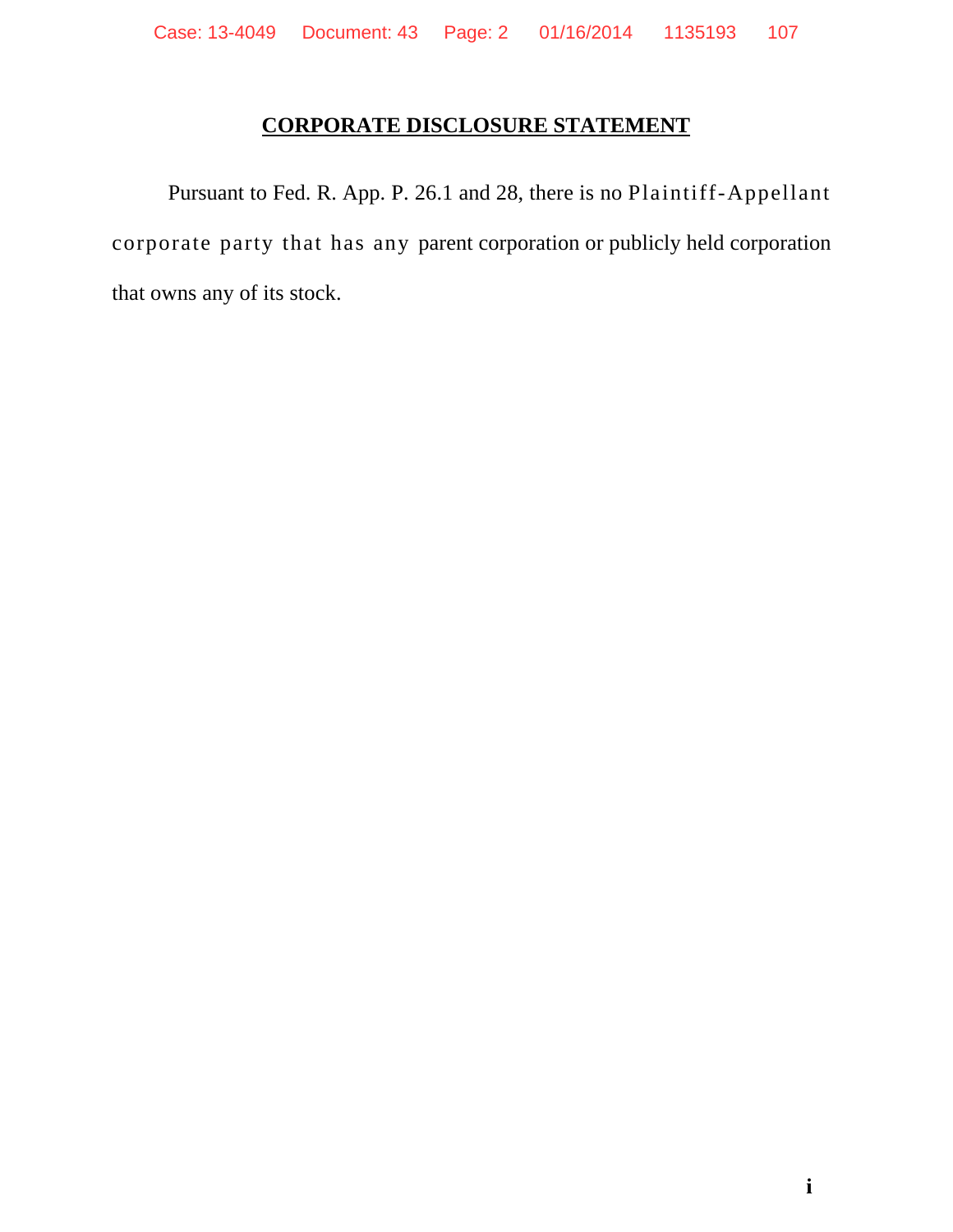# **TABLE OF CONTENTS**

| II. Court of Appeals Jurisdiction and Timeliness of                      |
|--------------------------------------------------------------------------|
| STATEMENT OF THE ISSUES PRESENTED FOR REVIEW 2                           |
|                                                                          |
|                                                                          |
|                                                                          |
|                                                                          |
|                                                                          |
| <b>Writing an Opinion in Plaintiffs' Favor Is Very</b><br>$\mathbf{I}$ . |
| (A) "In God We Trust" is an Establishment of Religion9                   |
| (B) "In God We Trust" Violates the Principles of the                     |
| (C) Second Circuit Precedent Overwhelmingly Supports                     |
| (D) "In God We Trust" on the Money Violates the                          |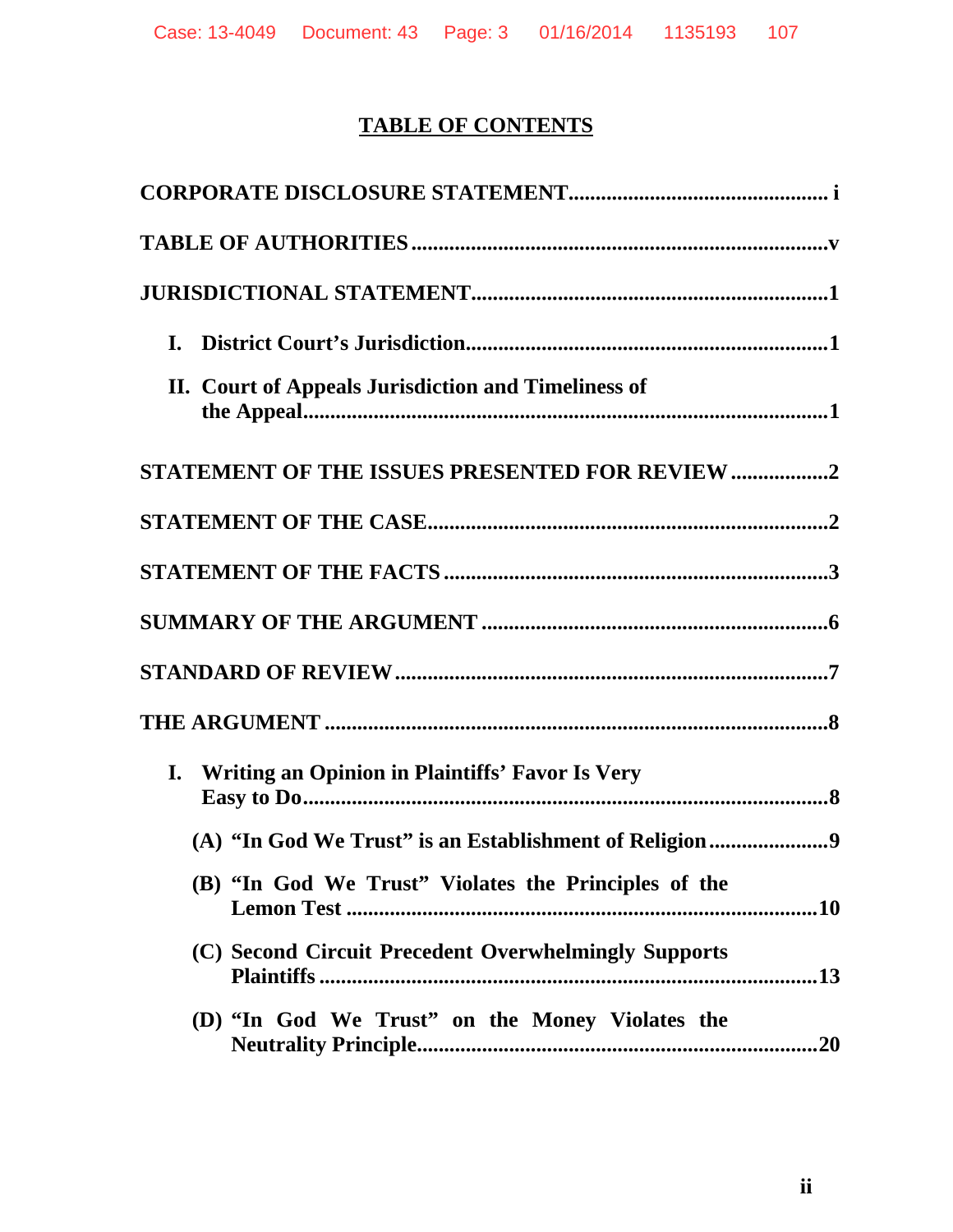| (E) The Challenged Statutes Are Facially                                                                     |  |
|--------------------------------------------------------------------------------------------------------------|--|
| (F) No Enumerated Power Authorized the Challenged                                                            |  |
| (G) The Supreme Court's Allusions to the Motto Show<br>that the "In God We Trust" Phrase is Religious23      |  |
| (H) Children Are Among the Plaintiffs in This Case 24                                                        |  |
| (I) Compelling Plaintiffs to Bear a Religious Message<br>with Which They Disagree Violates the Free Exercise |  |
| (J) The Congressional Reaffirmations Are Shams30                                                             |  |
| (K) This Appeal Is from the Grant of a Motion to                                                             |  |
| II. Writing an Opinion in Defendants' Favor is Very                                                          |  |
|                                                                                                              |  |
| (B) The Constitutional Injuries Can Be Readily                                                               |  |
| (C) There Is Ample Supreme Court Precedent for Not<br>Upholding the Constitution's Equal Protection          |  |
|                                                                                                              |  |
| (E) Rare, Equivocal Dicta Can Supersede an Ocean of                                                          |  |
|                                                                                                              |  |
| (G) The "Reasonable Observer" Is Always Available 50                                                         |  |
| (H) The Wall Between Church and State Can Be Made                                                            |  |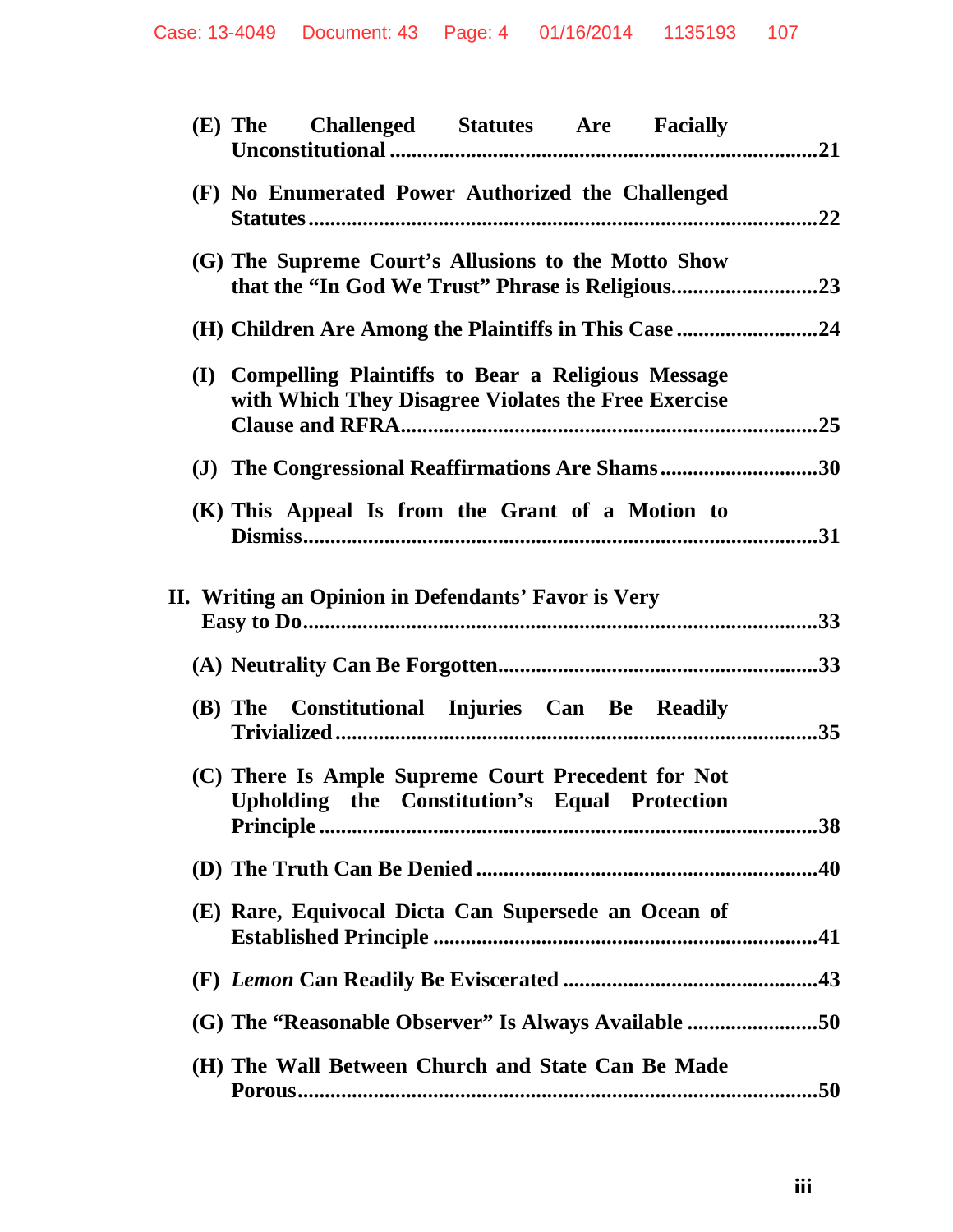| (J) A Lofty Adjective Can Obscure the Constitutional                                                   |
|--------------------------------------------------------------------------------------------------------|
|                                                                                                        |
| (L) The Standard of Review Can Be Dispensed With 56                                                    |
| (M) Our Religious History Can Be Easily Transformed<br>from One of Equality into One of Religious      |
| <b>III. Choosing Between the Two Easy Decisional</b>                                                   |
| (A) There Are Good Reasons for Ruling in Plaintiffs'                                                   |
| (B) There Are Poor Reasons for Ruling in Defendants'                                                   |
| IV. Can an Opinion Be Drafted that Will Mitigate the<br>Ridicule, Derision and Condemnation that Will  |
|                                                                                                        |
| <b>USDC-SDNY OPINION &amp; ORDER</b>                                                                   |
| <b>LISTING OF SUPREME COURT MAJORITY OPINIONS</b><br><b>CITING THE NEED FOR NEUTRALITY  ADDENDUM B</b> |
| <b>LISTING OF ALL SUPREME COURT MENTIONS</b>                                                           |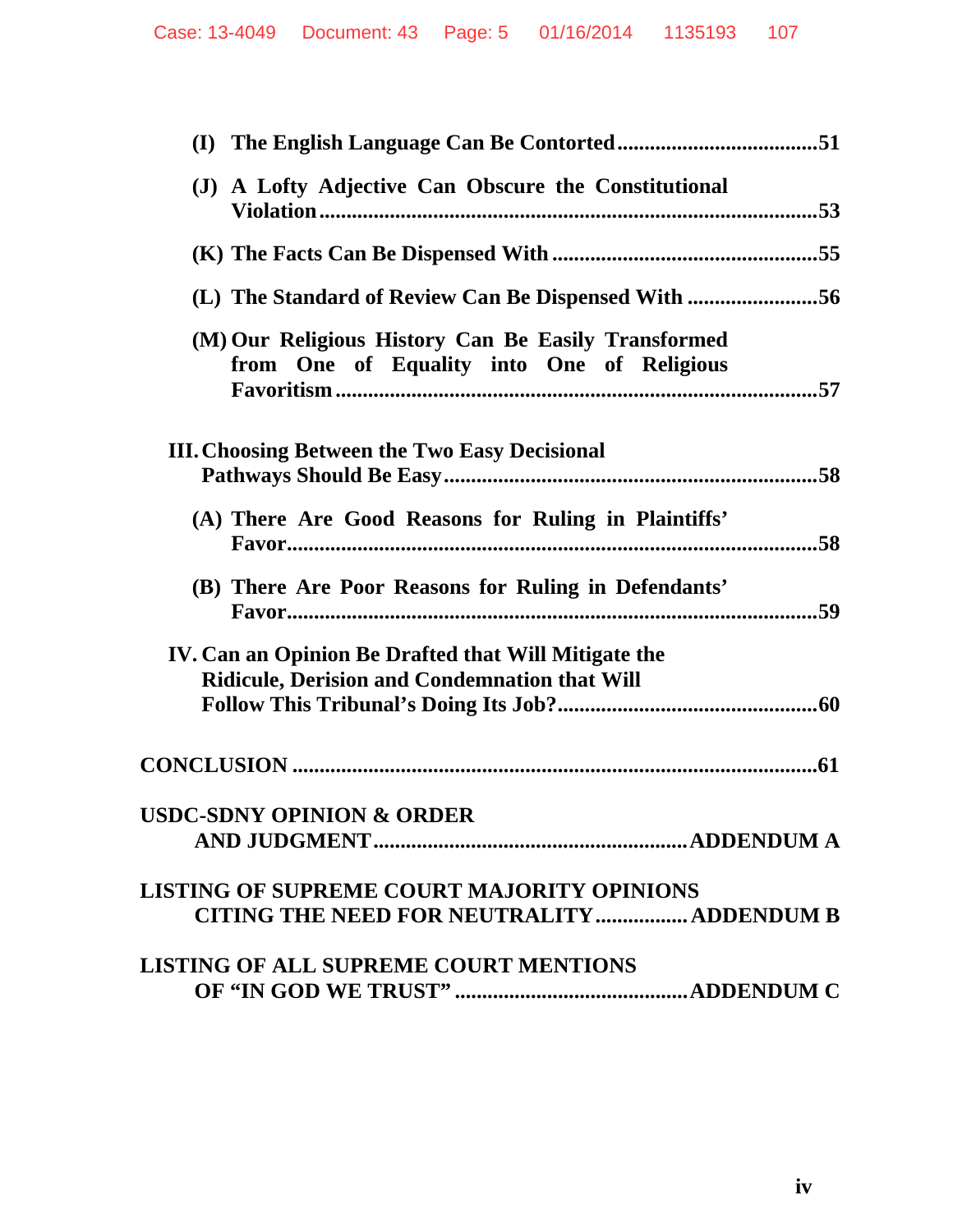# **TABLE OF AUTHORITIES**

# **CASES**

| ACLU v. Capitol Square Review & Advisory Bd., 243 F.3d 289                       |
|----------------------------------------------------------------------------------|
|                                                                                  |
|                                                                                  |
| Altman v. Bedford Cent. School Dist., 245 F.3d 49 (2d Cir. 2001)19               |
|                                                                                  |
| Aronow v. United States, 432 F.2d 242 (9 <sup>th</sup> Cir. 1970) 34, 44, 53, 55 |
|                                                                                  |
|                                                                                  |
| Bronx Household of Faith v. Bd. of Educ., 650 F.3d 30 (2d Cir. 2011)17           |
|                                                                                  |
| Church of Lukumi Babalu Aye v. City of Hialeah, 508 U.S. 520 (1993) 22           |
|                                                                                  |
| Commack Self-Service Kosher Meats, Inc. v. Weiss, 294 F.3d                       |
|                                                                                  |
| Cooper v. United States Postal Service, 577 F.3d 479                             |
| County of Allegheny v. Greater Pittsburgh ACLU, 492 U.S. 573 (1989) passim       |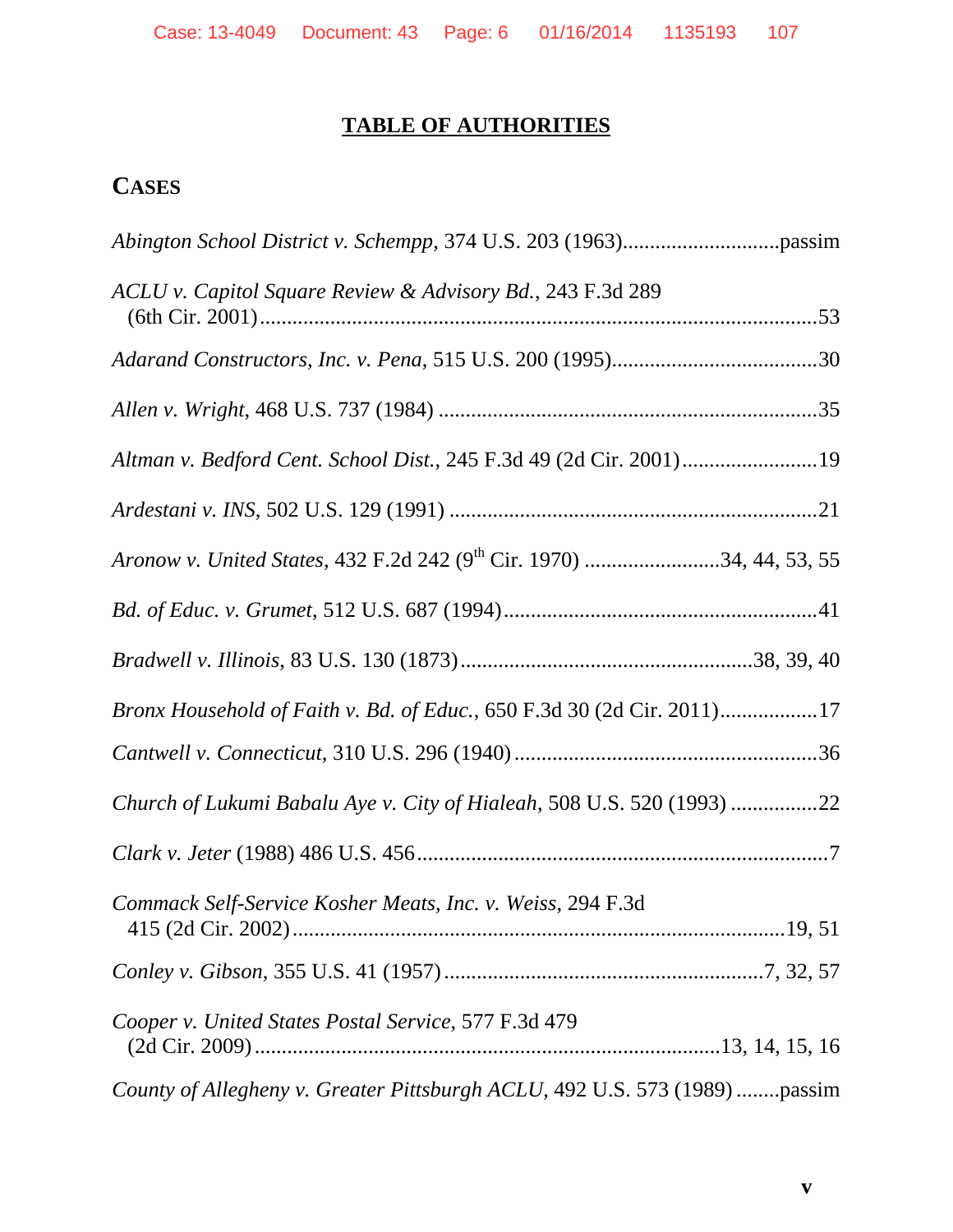| Doe v. Elmbrook School Dist., 687 F.3d 840 (7th Cir. 2012) 35, 36, 58 |
|-----------------------------------------------------------------------|
|                                                                       |
|                                                                       |
|                                                                       |
|                                                                       |
| Fifth Ave. Presbyterian Church v. City of New York, 293 F.3d          |
|                                                                       |
|                                                                       |
| Gaylor v. United States, 74 F.3d 214 (10th Cir. 1996)34, 44, 48       |
| Gonzales v. O Centro Espirita Beneficente União do Vegetal,           |
|                                                                       |
|                                                                       |
|                                                                       |
|                                                                       |
|                                                                       |
|                                                                       |
| Knight v. State Dep't of Public Health, 275 F.3d 156 (2d Cir. 2001)19 |
|                                                                       |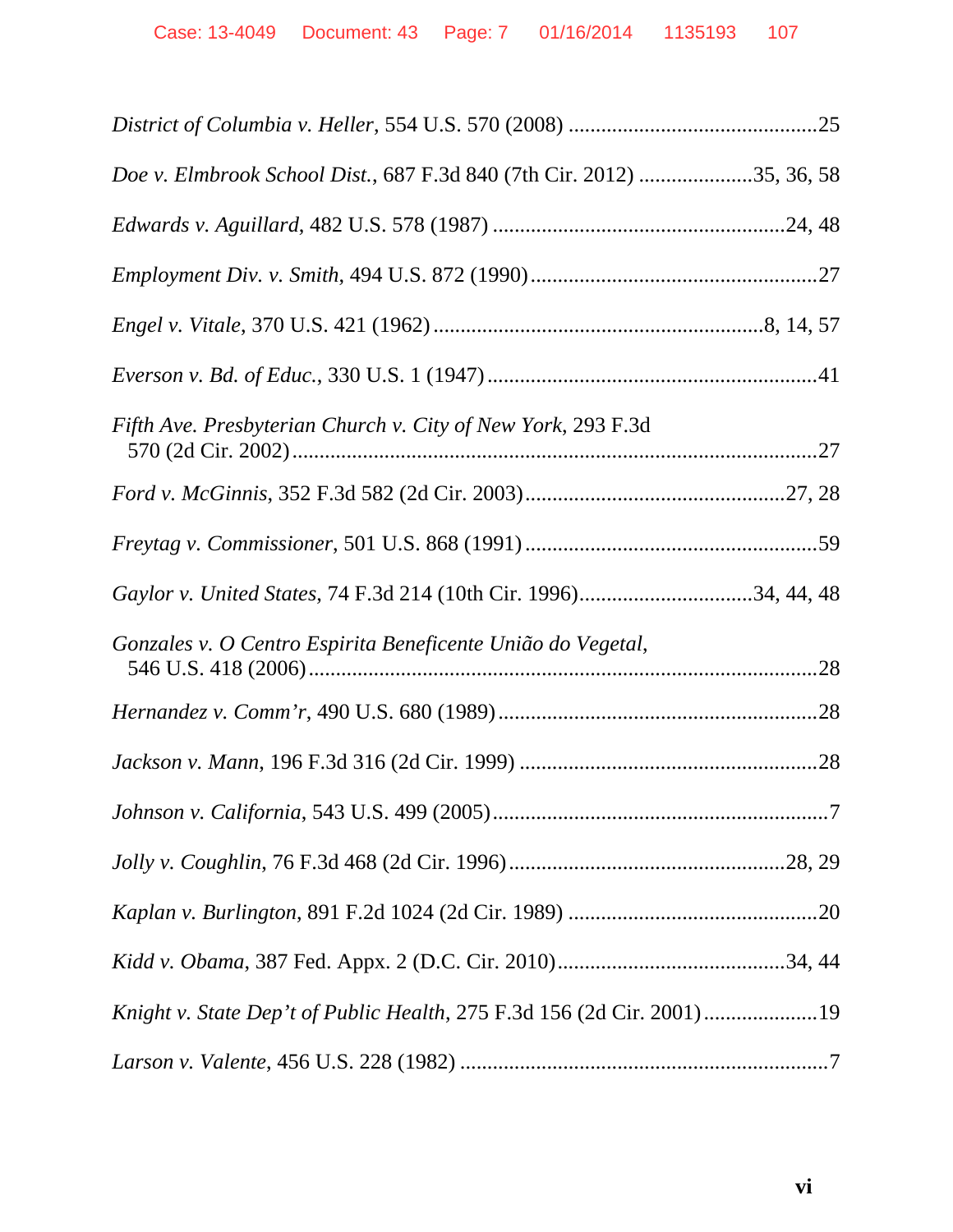| Lyng v. Northwest Indian Cemetery Protective Ass'n, 485 U.S. 439 (1988)7     |
|------------------------------------------------------------------------------|
|                                                                              |
| McCreary County v. ACLU of Kentucky, 545 U.S. 844 (2005) 21, 31, 48          |
|                                                                              |
|                                                                              |
| Minersville School Dist. v. Gobitis, 310 U.S. 586 (1940) 39, 40              |
|                                                                              |
| Nat'l Fed'n of Indep. Bus. v. Sebelius, 132 S. Ct. 2566, 2577 (2012) 23      |
|                                                                              |
| O'Hair et al v. Blumenthal et al., 462 F. Supp. 19 (W.D. Tex., 1978) 44      |
|                                                                              |
| Peck v. Baldwinsville Cent. School Dist., 426 F.3d 617 (2d Cir. 2005)10      |
|                                                                              |
|                                                                              |
|                                                                              |
|                                                                              |
| Scholz Design, Inc. v. Sard Custom Homes, LLC, 691 F.3d 182 (2d Cir. 2012) 7 |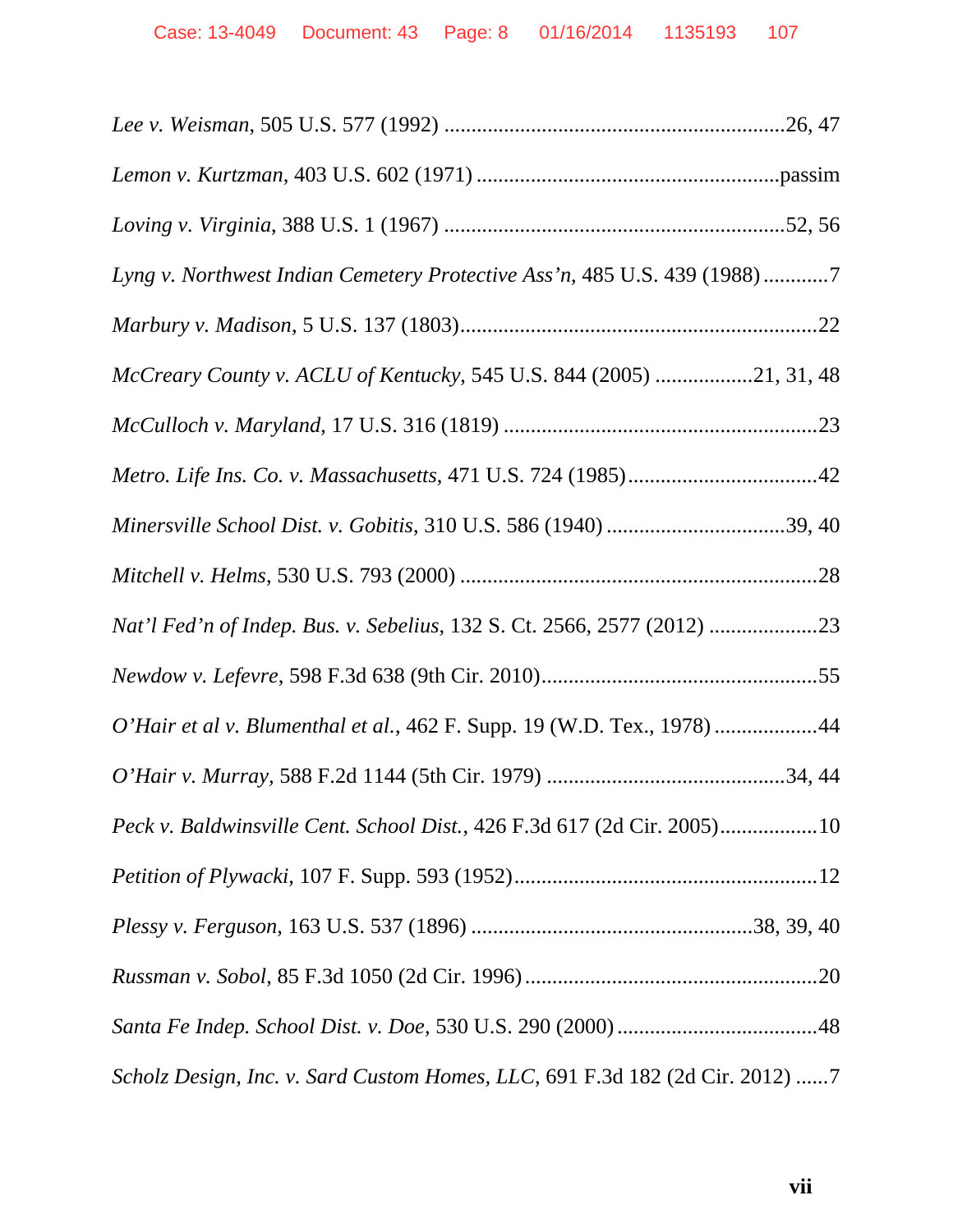| Walz v. Tax Comm'n of New York, 397 U.S. 664 (1970) 34, 50             |
|------------------------------------------------------------------------|
| West Virginia Bd. of Educ. v. Barnette, 319 U.S. 624 (1943) 26, 29, 36 |
|                                                                        |
|                                                                        |
|                                                                        |
|                                                                        |

# **STATUTES AND RESOLUTIONS**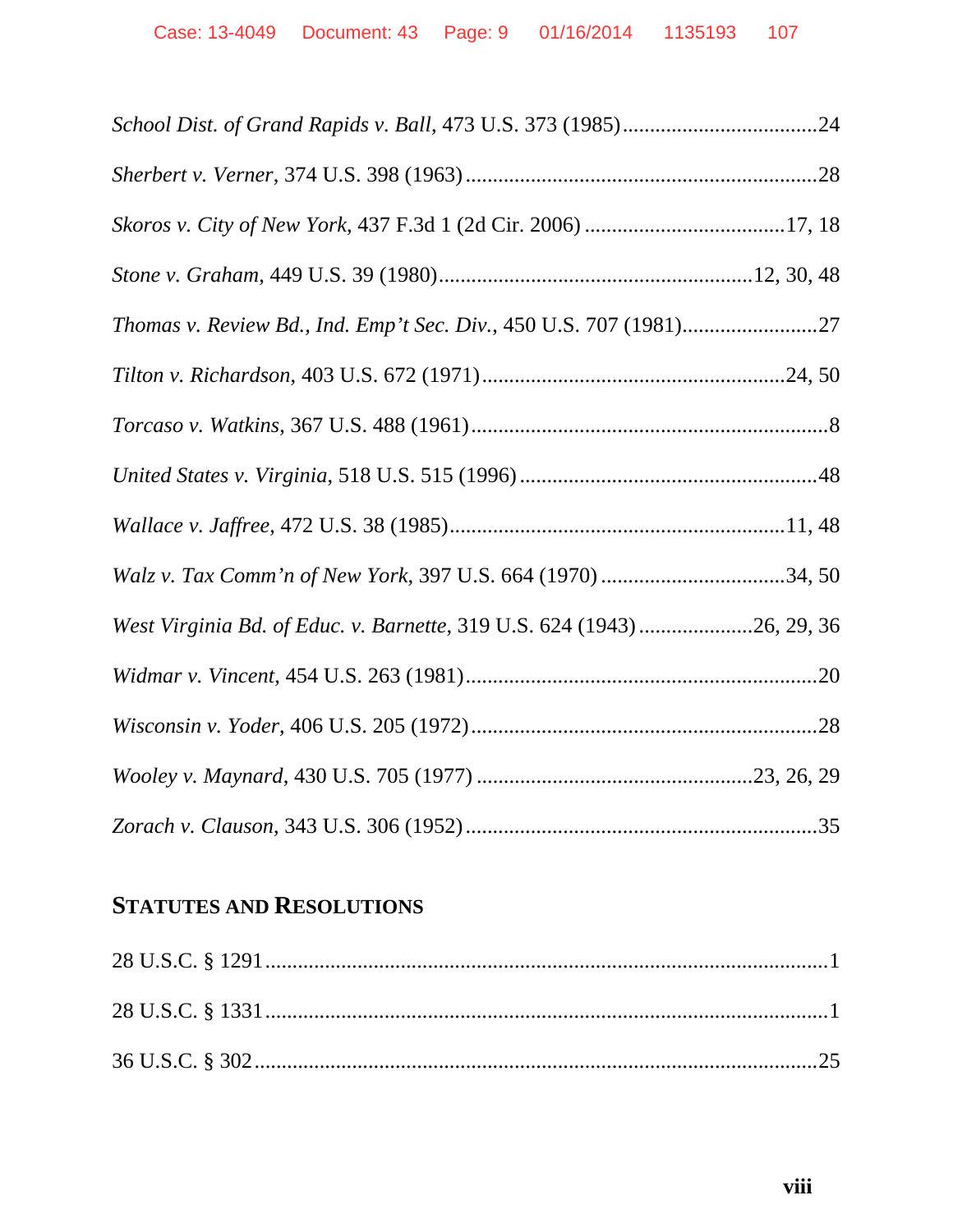| 42 U.S.C. § 2000bb through § 2000bb-4 (Religious Freedom |  |
|----------------------------------------------------------|--|
|                                                          |  |
|                                                          |  |
|                                                          |  |

# **OTHER AUTHORITIES**

| Benjamin Nathan Cardozo, The Nature of the Judicial Process (1921) 42                                                               |  |
|-------------------------------------------------------------------------------------------------------------------------------------|--|
| Clarence Thomas, Toward a "Plain Reading" of the Constitution—<br>The Declaration of Independence in Constitutional Interpretation, |  |
| David M. Ackerman, Cong. Research Serv., 92-366A, The<br>Religious Freedom Restoration Act and the Religious Freedom                |  |
|                                                                                                                                     |  |
| James Randerson, Childish Superstition: Einstein's Letter Makes<br>View of Religion Relatively Clear, Guardian, May 12, 2008 49     |  |
| Journals of the Continental Congress, 1774-1789 (Worthington                                                                        |  |
|                                                                                                                                     |  |
|                                                                                                                                     |  |
| The Federal and State Constitutions (Francis Newton Thorpe ed., 1909)                                                               |  |
| Thomas Jefferson, Notes on the State of Virginia 270 (rev. 1782) 24                                                                 |  |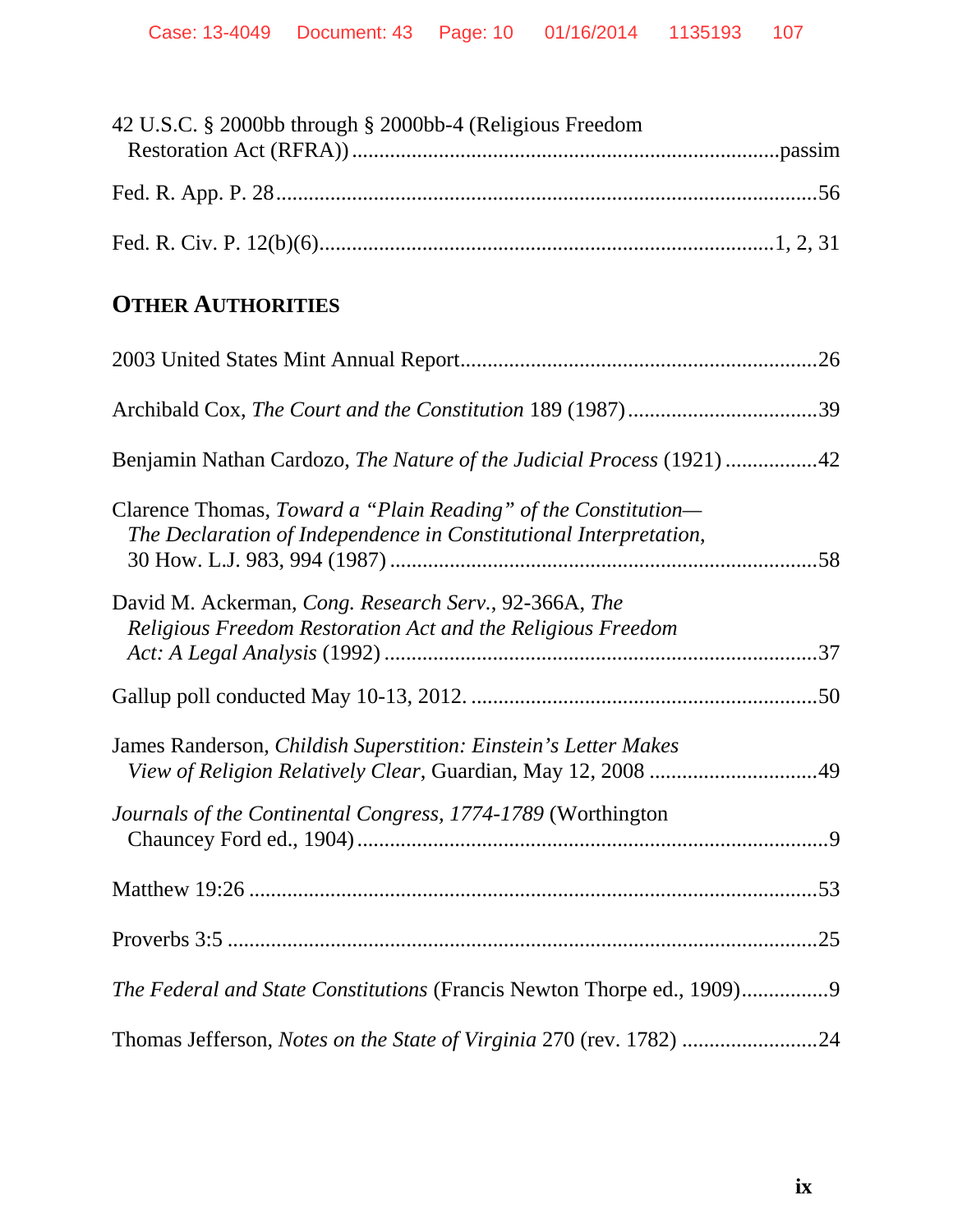# **CONSTITUTIONAL PROVISIONS**

# **CONGRESSIONAL RECORD AND REPORTS**

# **WEBSITES**

| www.gallup.com/poll/155003/hold-creationist-view-human-origins.aspx50     |
|---------------------------------------------------------------------------|
| www.justice.gov/jmd/ls/legislative_histories/pl103-141/crsrept-1992.pdf37 |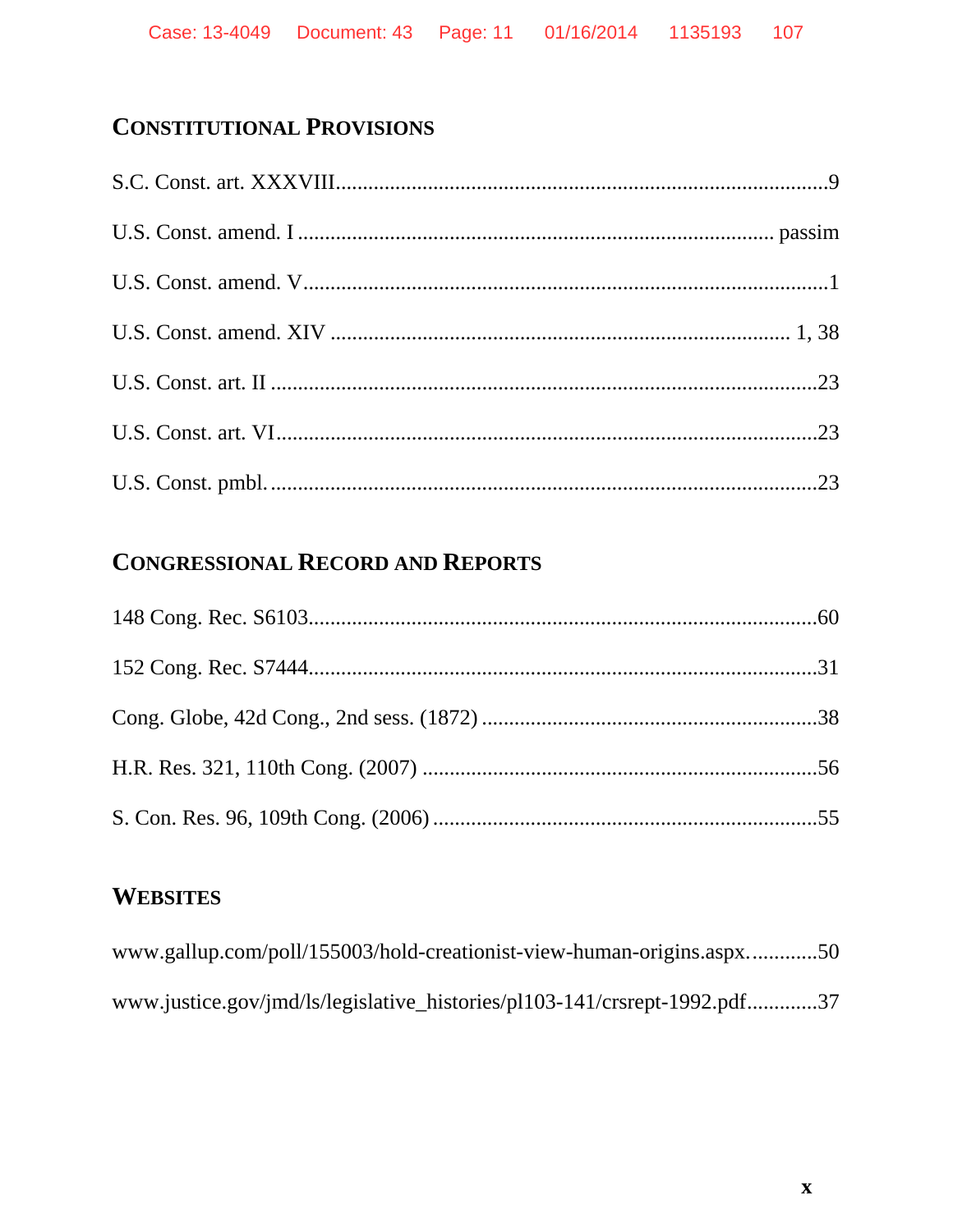#### **JURISDICTIONAL STATEMENT**

## **I. District Court's Jurisdiction**

This is a civil action claiming violations of the First and Fifth Amendments to the Constitution of the United States of America. Thus, the District Court had subject matter jurisdiction under 28 U.S.C. § 1331. This action also involves a 42 U.S.C. § 2000bb through § 2000bb-4 (Religious Freedom Restoration Act (RFRA)) claim. Under RFRA, a District Court has subject matter jurisdiction pursuant to 42 U.S.C.  $\S$  2000bb-1(c).

## **II. Court of Appeals Jurisdiction and Timeliness of the Appeal**

This appeal stems from a final order that disposed of all parties' claims, rendered by the District Court for the Southern District of New York. Specifically, on September 9, 2013, the District Court entered an Opinion & Order granting the defendants' Motion to Dismiss under Fed. R. Civ. P. 12(b)(6). This Court of Appeals has jurisdiction under 28 U.S.C. § 1291. A timely Notice of Appeal was filed by Plaintiffs-Appellants (henceforth "Plaintiffs") on October 21, 2013.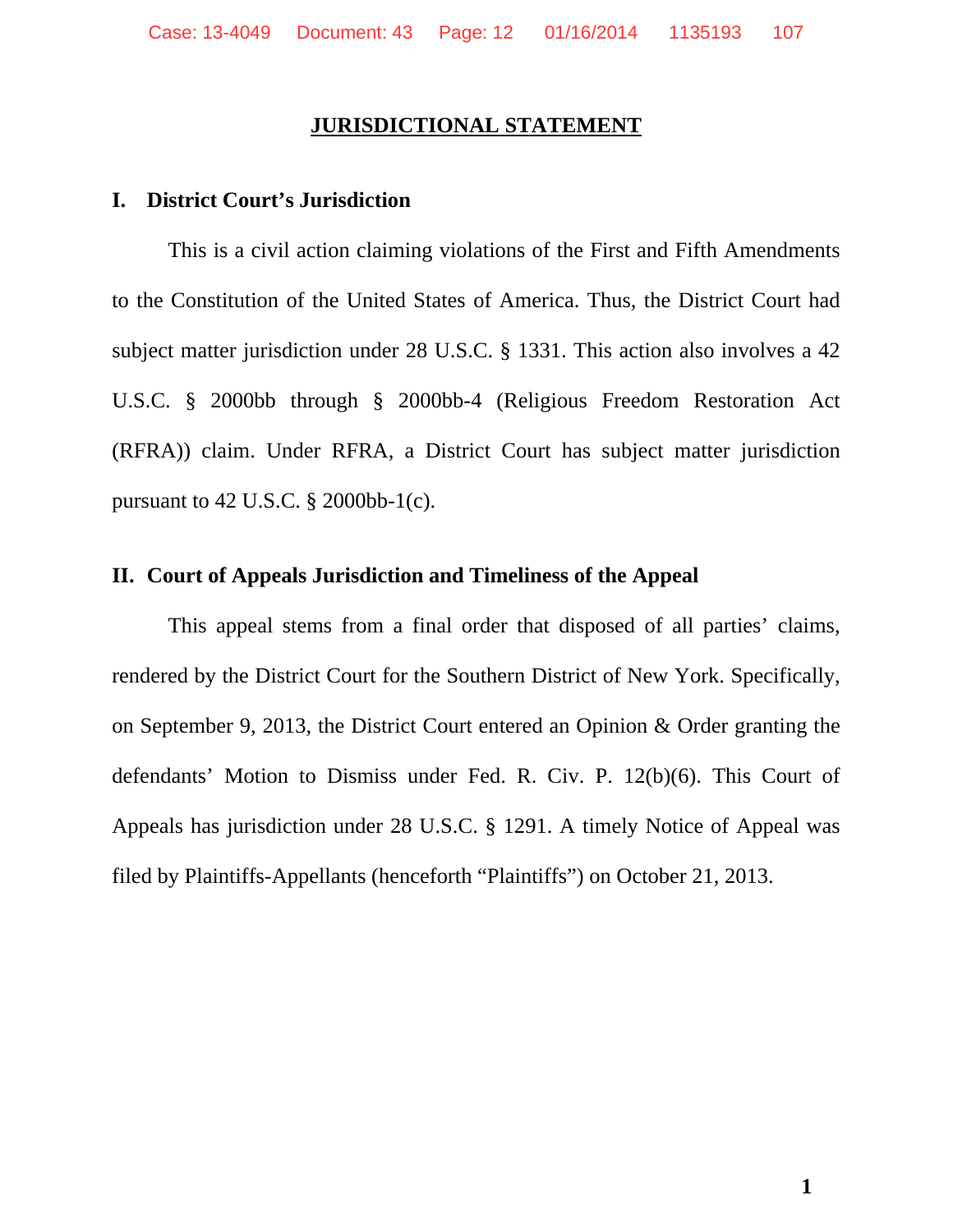#### **STATEMENT OF THE ISSUES PRESENTED FOR REVIEW**

- (1) Whether the District Court erred in not granting Plaintiffs' Motion for Summary Judgment.
- (2) Whether the District Court erred in granting Defendants' Motion to Dismiss.

#### **STATEMENT OF THE CASE**

This case involves constitutional and statutory challenges to the federal statutes that mandate the inscription of "In God We Trust" on the nation's coins and currency bills.<sup>1</sup> Defendants filed a Fed. R. Civ. P.  $12(b)(6)$  Motion to Dismiss on May 8, 2013. Plaintiffs filed a Motion for Summary Judgment on May 29, 2013. A hearing on both motions was held on August 6, 2013.

On September 9, 2013, Hon. Harold Baer, Jr., District Judge (SDNY), filed an Opinion & Order granting Defendants' Rule 12(b)(6) Motion to Dismiss. That Opinion & Order (available at 2013 U.S. Dist. LEXIS 128367 and 2013 WL 4804165) is provided in the Joint Appendix at JA280-86 and in Addendum A here.

 $\overline{a}$ 

<sup>&</sup>lt;sup>1</sup> 31 U.S.C. § 5112(d)(1) ("United States coins shall have the inscription 'In God We Trust'."); 31 U.S.C. § 5114(b) ("United States currency has the inscription 'In God We Trust' in a place the Secretary decides is appropriate.").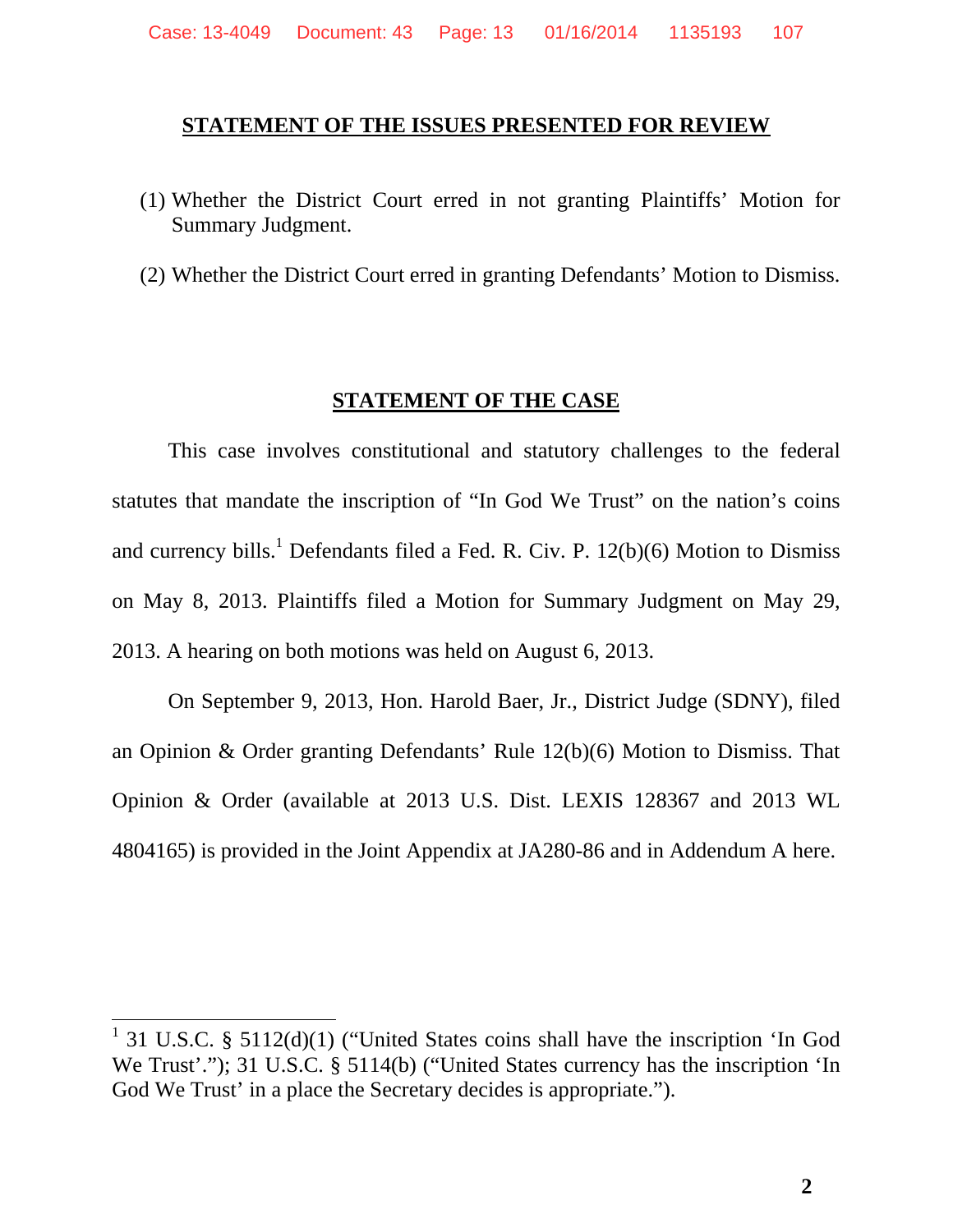## **STATEMENT OF THE FACTS**<sup>2</sup>

For the first seven decades of the nation's existence, the coins produced by the Department of the Treasury were free of religious advocacy. First Amended Complaint ("FAC") ¶¶ 69-96 (JA043-48). Thus, prior to the Civil War era, our money comported with Congress's early understanding of the Constitution – i.e., "that the line cannot be too strongly drawn between Church and State." FAC ¶ 62 (JA042). It was not until 1864 that the government first inscribed "In God We Trust" on a United States coin. FAC ¶ 96 (JA048).

The history leading to this event unequivocally demonstrates that the purpose of the "In God We Trust" phrase was to convey the purely religious meaning that is evident in its text. FAC ¶¶ 77-104 (JA045-49). As the Director of the Mint wrote in his official annual report of 1863:

> We claim to be a Christian nation. Why should we not vindicate our character by honoring the God of Nations, in the exercise of our political Sovereignty as a nation? Our national coinage should do this. Its legends and devices should declare our trust in God; in him who is the "King of kings and Lord of lords." ... Let us reverently acknowledge his sovereignty, and let our coinage declare our trust in God.

 $\overline{a}$ 

 $2$  Because the facts of this case are laid out in the Amended Complaint (JA011-128) and in the Plaintiffs' Statements of Material Facts (JA133-83), a significantly abridged version is provided here. It should be noted that almost all of the facts cited in this brief have been accepted by Defendants (JA207-68) and, therefore, are not in dispute. In fact, many of these facts come from Defendants' own websites and other publications.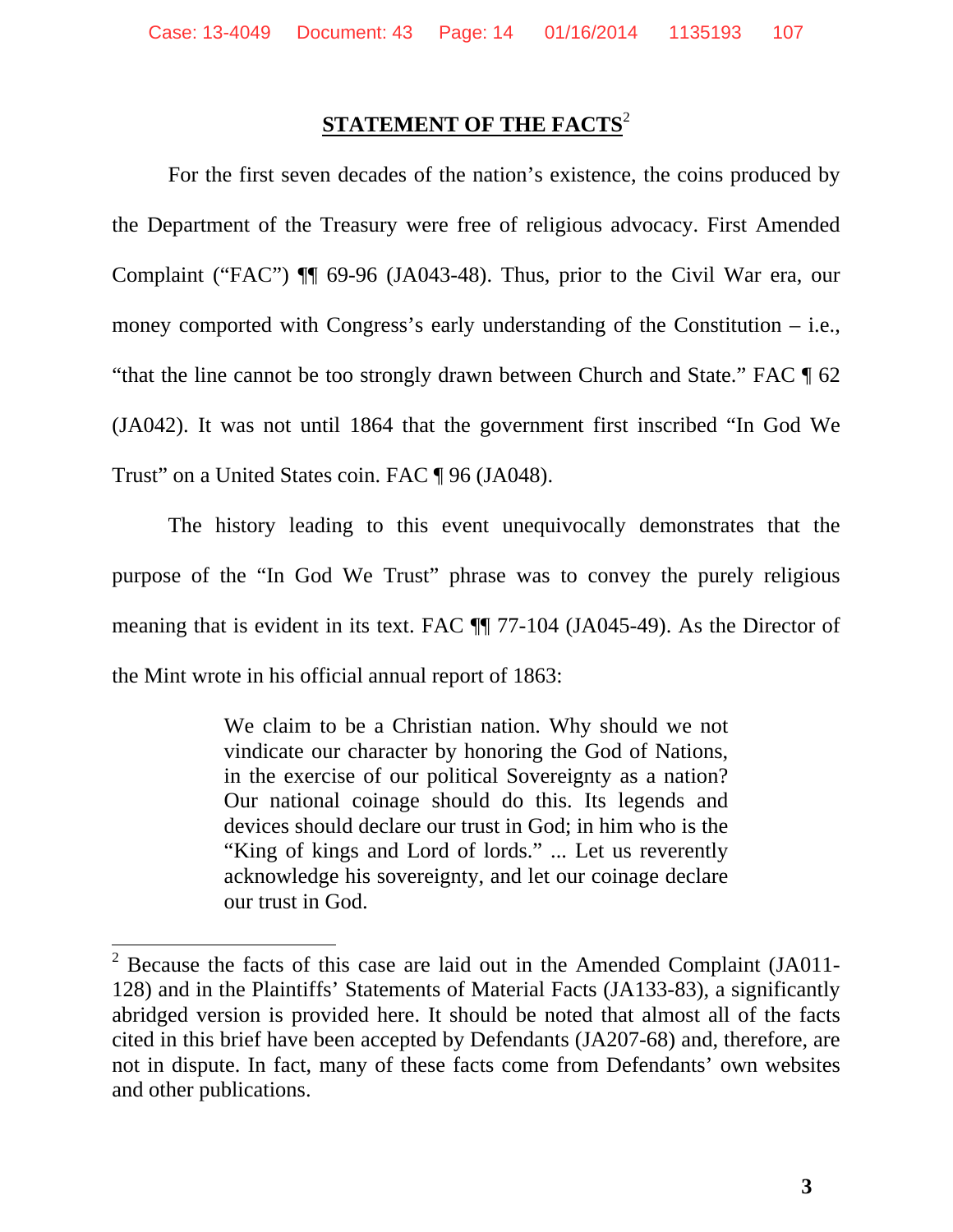Statements of Material Facts ("Material Fact(s)") #15 (JA136).

This purely religious purpose has persisted since that initial transgression. In the early 1900s, for instance, a "furor" arose when President Theodore Roosevelt, for artistic reasons, had the motto removed from just one coin. (Admitted) Material Fact #21 (JA215). The motto was replaced after a congressional committee determined that:

> [A]s a Christian nation we should restore this motto … as an evidence to all the nations of the world that the best and only reliance for the perpetuation of the republican institution is upon a Christian patriotism, which, recognize[es] the universal fatherhood of God.

(Admitted) Material Fact #23 (JA215).

Nearly fifty years later – as our legislators interlarded the Congressional Record with an almost unending stream of manifestly Christian Monotheistic articles, FAC ¶¶ 220-21 (JA068)), declared a National Day of Prayer, placed a Prayer Room in the Capitol Building, and spatchcocked "under God" into the previously secular Pledge of Allegiance – Congress mandated that "In God We Trust" be inscribed on all coins and currency bills. FAC ¶¶ 214-17 (JA067). Congress also turned that exclusionary phrase into the national motto, replacing the prior, all-inclusive "E Pluribus Unum." FAC ¶ 218 (JA067). As Defendants themselves declared, the purpose and effect of this inscription was to "witness our faith in Divine Providence." (Admitted) Material Fact #184 (JA264).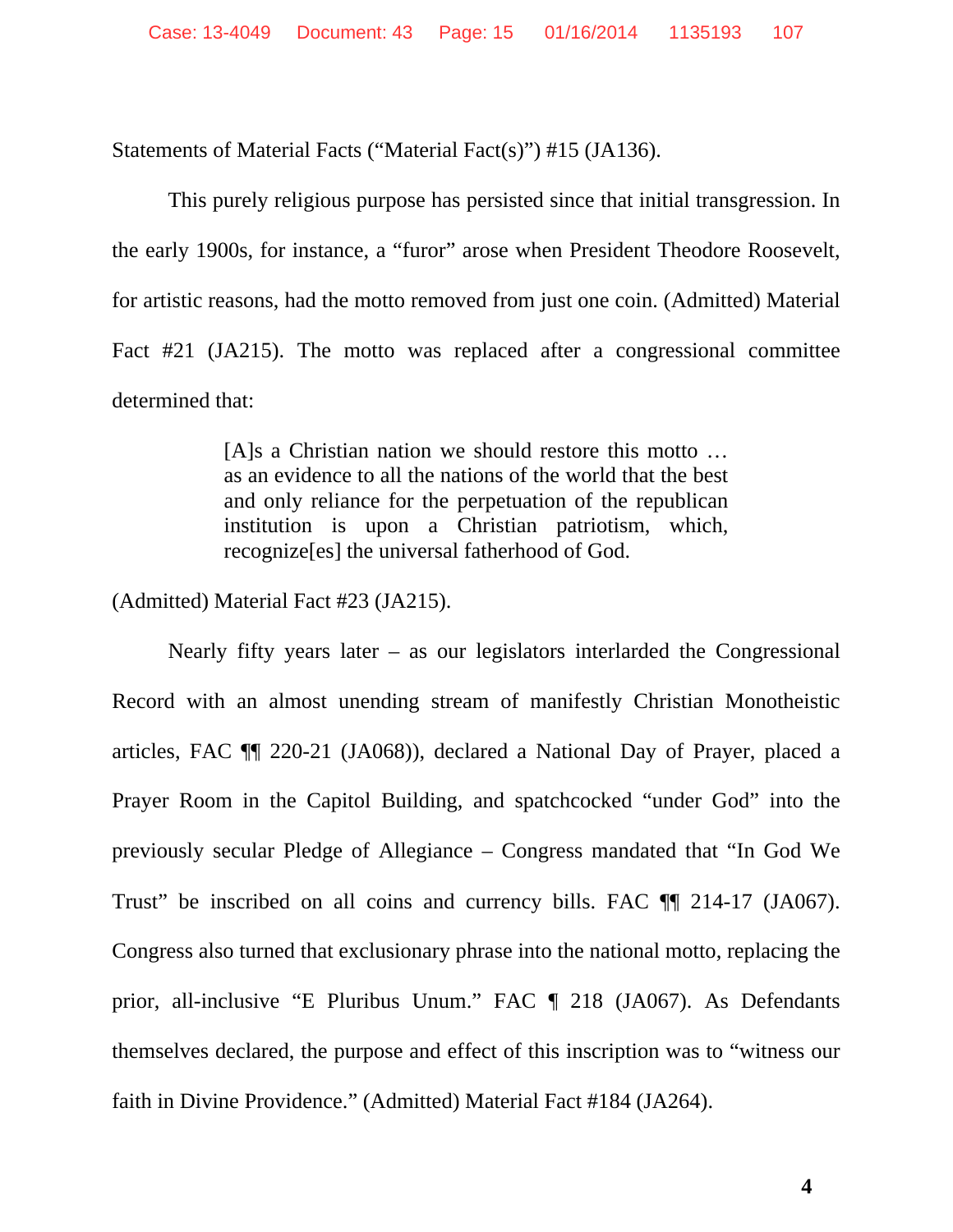That was the situation in the 1950s. In the little more than half a century since, the (Christian) Monotheistic religious favoritism intended and exhibited by the motto has remained unchanged. Seeking political capital, Presidents continue to reference the motto to extol Monotheism. *See*, *e.g.*, FAC ¶¶ 249-61 (JA073-75); (Admitted) Material Facts #127, 130, 164, 165, 169 (JA248-61). Our two major political parties still try to outdo each other's Monotheistic religiosity by highlighting "In God We Trust" on the money. FAC ¶¶ 262-66 (JA075). Congress's chaplains (at times "in Jesus' name") repeatedly include "In God We Trust" in their prayers. FAC ¶¶ 294-301 (JA080-81). And (except when involved in litigation such as this) congressmen still do not hesitate to "reaffirm" the motto by making such declarations as "the rights of man come … from the hand of God," "we must continue to affirm that God has a place in blessing our government," and "our faith in God must remain steadfast." FAC ¶¶ 267-93 (JA076-79).

These facts demonstrate obvious Equal Protection and Establishment Clause violations. For those who must carry on their persons a religious message they fervidly deny as the price to pay for simply using the nation's currency, Free Exercise Clause and RFRA violations exist as well. When it is recognized that such individuals are also expected to proselytize that message, (Admitted) Material Facts #190-92, 194-95 (JA266-67), the unconstitutionality of the "In God We Trust" inscriptions cannot be denied.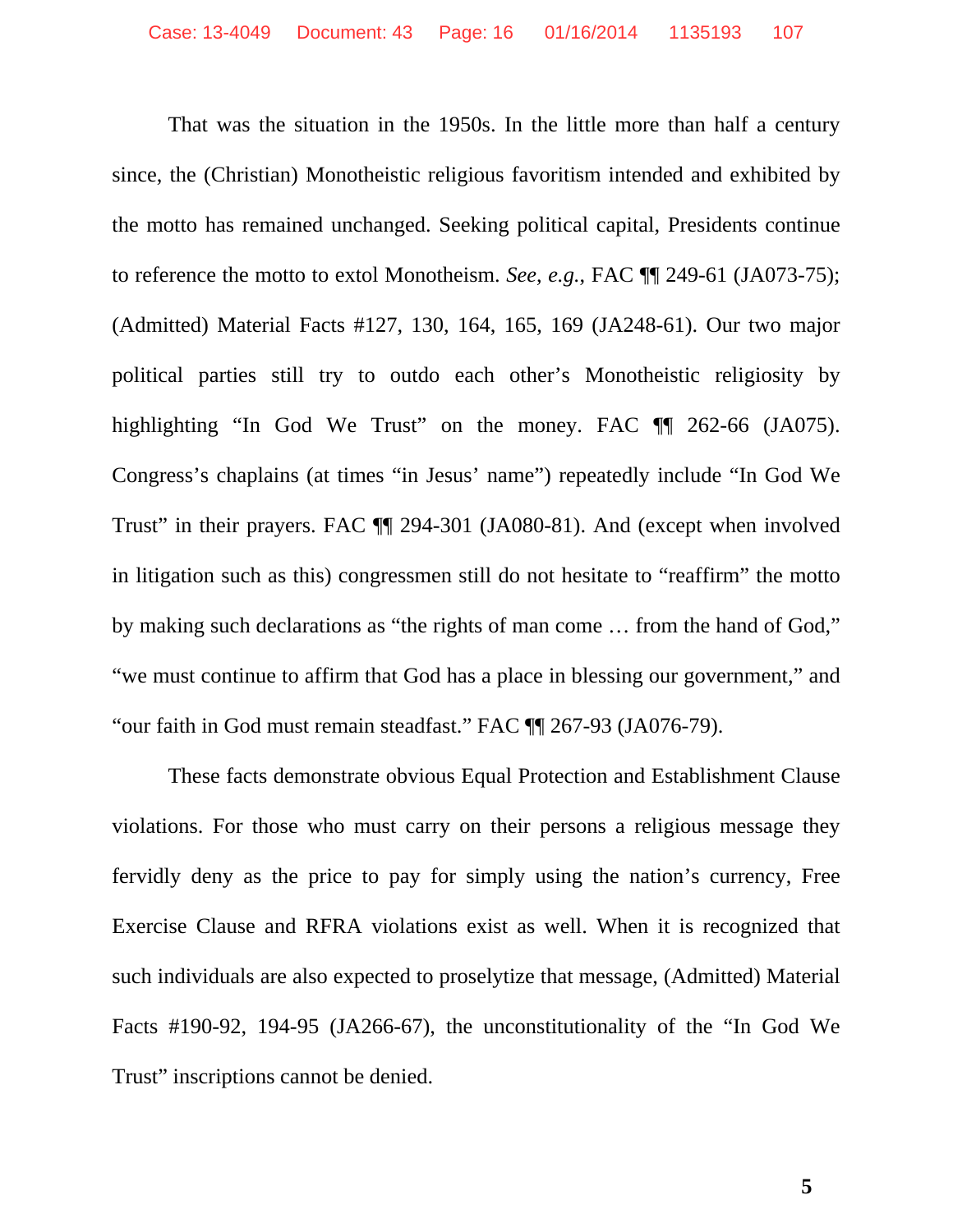#### **SUMMARY OF THE ARGUMENT**

The argument in this case is not whether the federal government may lawfully inscribe "In God We Trust" on each of the billions of coins and currency bills it produces each year. The unchallenged facts of this case, in conjunction with the plain language of the phrase and the principles enunciated by the Supreme Court, make it clear that the equal protection goals of the Constitution's Due Process, Establishment, and Free Exercise Clauses (as well as RFRA) are all violated when the government chooses sides in regard to religious questions as fundamental as the trust in (and the existence of) God.

The real argument is quite different, and it is comprised of two parts. The first is whether the Panel here should do as the panels in four other circuits have done: i.e., come up with feeble excuses to justify a facial constitutional violation in which the federal government has, for 150 years, marginalized a religious minority. If the answer is yes (or, phrased alternatively, if it is felt appropriate to cast aside the judicial duty to protect the disenfranchised and uphold the law), then the case is over.

If, however, the Panel opts to end, rather than perpetuate, the abrogations of liberty that underlie the "In God We Trust" inscriptions, then the argument also includes whether an opinion can be drafted that will mitigate the ridicule, derision and condemnation that will surely follow this tribunal's doing its job.

**6 6**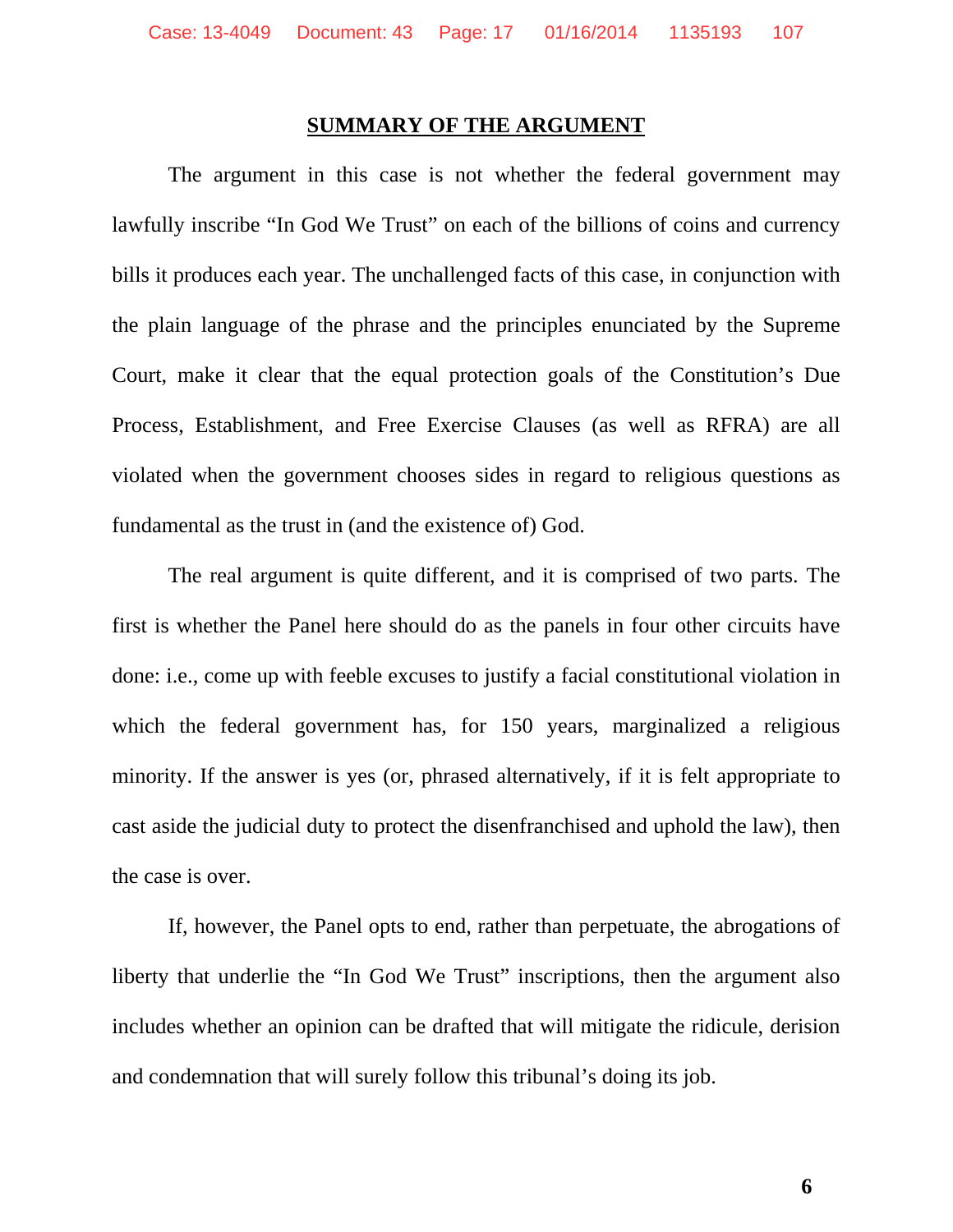#### **STANDARD OF REVIEW**

"We review a district court's grant of a motion to dismiss *de novo*, accepting all factual allegations in the complaint as true, and drawing all reasonable inferences in the plaintiff's favor." *Scholz Design, Inc. v. Sard Custom Homes, LLC*, 691 F.3d 182, 185 (2d Cir. 2012). "[T]he accepted rule [is] that a complaint should not be dismissed for failure to state a claim unless it appears beyond doubt that the plaintiff can prove no set of facts in support of his claim which would entitle him to relief." *Conley v. Gibson*, 355 U.S. 41, 45-46 (1957).

Additionally, because this case involves equal protection violations, "strict scrutiny is the proper standard of review." *Johnson v. California*, 543 U.S. 499, 515 (2005). Strict scrutiny is also the proper standard where fundamental rights are infringed. *Clark v. Jeter* 486 U.S. 456 (1988). This has been specifically noted for claims involving the Establishment Clause (*see*, *e.g.*, *Larson v. Valente*, 456 U.S. 228, 246 (1982) ("[W]hen we are presented with a … law granting a denominational preference … we apply strict scrutiny")) and the Free Exercise Clause (*see*, *e.g.*, *Lyng v. Northwest Indian Cemetery Protective Ass'n*, 485 U.S. 439, 450 (1988) ("[I]ndirect coercion … on the free exercise of religion, not just outright prohibitions, are subject to scrutiny under the First Amendment.")). Finally, strict scrutiny is applied for RFRA violations. 42 U.S.C. § 2000bb(a)(3), §  $2000bb(b)(1)$  and (b)(2), and § 2000bb-1(b)(1) and (b)(2).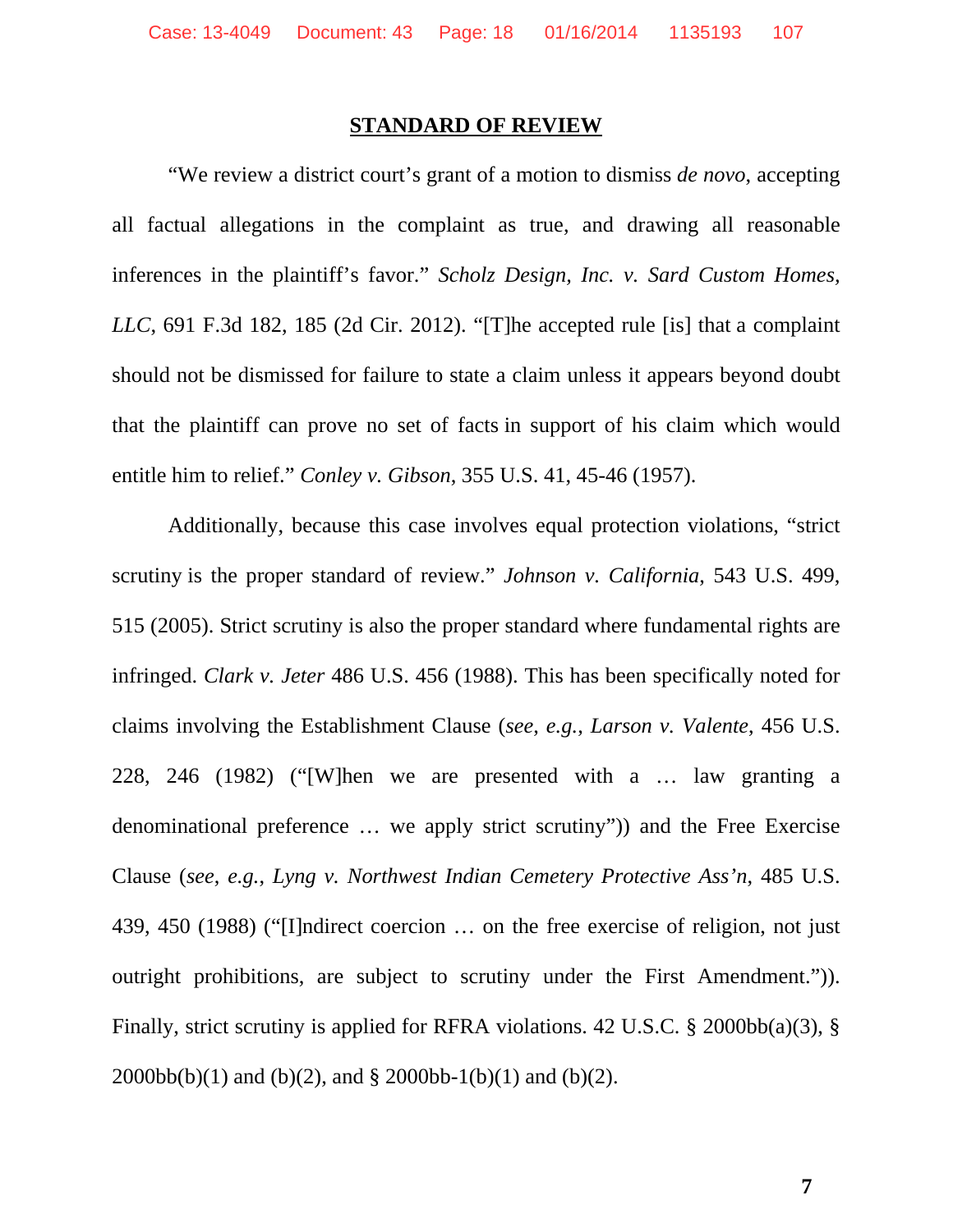## **THE ARGUMENT**

#### **I. Writing an Opinion in Plaintiffs' Favor Is Very Easy to Do**

In virtually every Supreme Court religion clause case, the majority opinion contains a multiplicity of clear, principled statements directly on point with the issues in this litigation. For instance, in a unanimous opinion, the justices wrote:

> We repeat and again reaffirm that neither a State nor the Federal Government can … constitutionally pass laws or impose requirements which aid all religions as against non-believers, and neither can aid those religions based on a belief in the existence of God as against those religions founded on different beliefs.

*Torcaso v. Watkins*, 367 U.S. 488, 495 (1961) (footnotes omitted). Similarly, in a

6-1 decision, the Court wrote:

When the power, prestige and financial support of government is placed behind a particular religious belief, the indirect coercive pressure upon religious minorities to conform to the prevailing officially approved religion is plain. … [U]nion of government and religion tends to destroy government and degrade religion.

*Engel v. Vitale*, 370 U.S. 421, 431 (1962). Even in the plurality opinion upon which Defendants primarily rely, it was written that "this Court has come to understand the Establishment Clause to mean that government may not promote or affiliate itself with any religious doctrine," *County of Allegheny v. Greater Pittsburgh ACLU*, 492 U.S. 573, 590 (1989), and that "'government may not favor religious belief over disbelief,'" *id*. at 593 (citation omitted).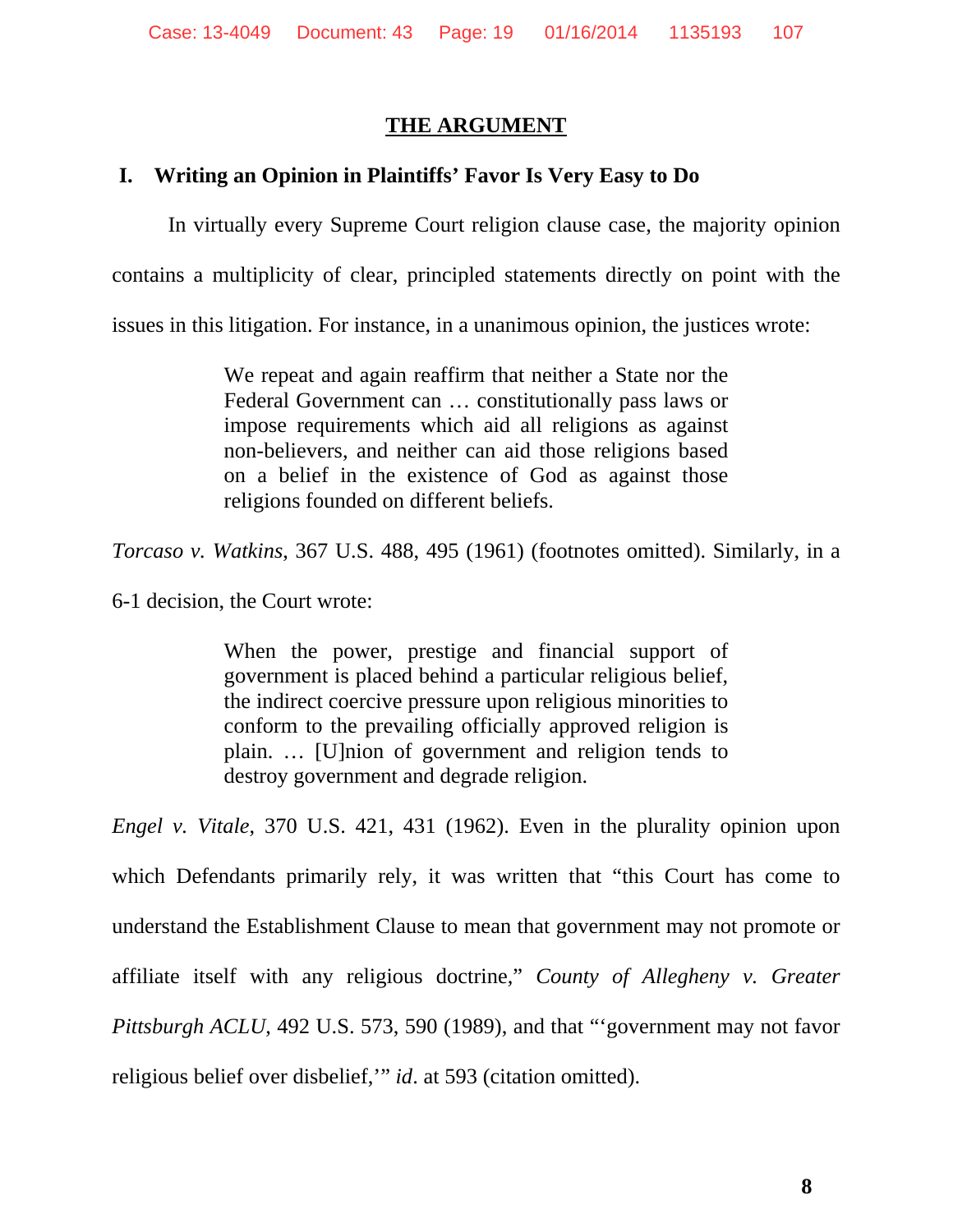Application of these (and the mountain of other) principled statements leads to the same result: Governmental inscriptions of religious ideology on the nation's money violate the constitutional and statutory provisions at hand.

#### **(A) "In God We Trust" is an Establishment of Religion**

The Establishment Clause reads "Congress shall make no law respecting an establishment of religion." U.S. Const. amend. I. Thus, it is extraordinarily broad, speaking of religion generally (as opposed to "a religion"), and forbidding not only laws establishing religion, but also laws "respecting" (i.e., having anything to do with) such an establishment. The federal government's religious claim that "In God We Trust" plainly falls within the Establishment Clause's domain.

In fact  $-$  as can be readily recognized by substituting other religious entities for the word "God" – that phrase, in itself, constitutes an actual establishment. A statute declaring "In Protestantism We Trust"<sup>3</sup> would be an establishment of

 $\overline{a}$ 

<sup>&</sup>lt;sup>3</sup> Interestingly, although this motto would exclude every member of the current Supreme Court, it reflects a common understanding of the founding era. *See*, *e.g.*, the Articles of Association, signed by both George Washington and John Adams, which referred to the "free Protestant Colonies." 1 *Journals of the Continental Congress, 1774-1789* 75-88 (Worthington Chauncey Ford ed., 1904). *See also* South Carolina's Constitution of 1778, which stated, "The Christian Protestant religion shall be deemed, and is hereby constituted and declared to be, the established religion of this State." S.C. Const. art. XXXVIII (as provided in 6 *The Federal and State Constitutions* 3255 (Francis Newton Thorpe ed., 1909)).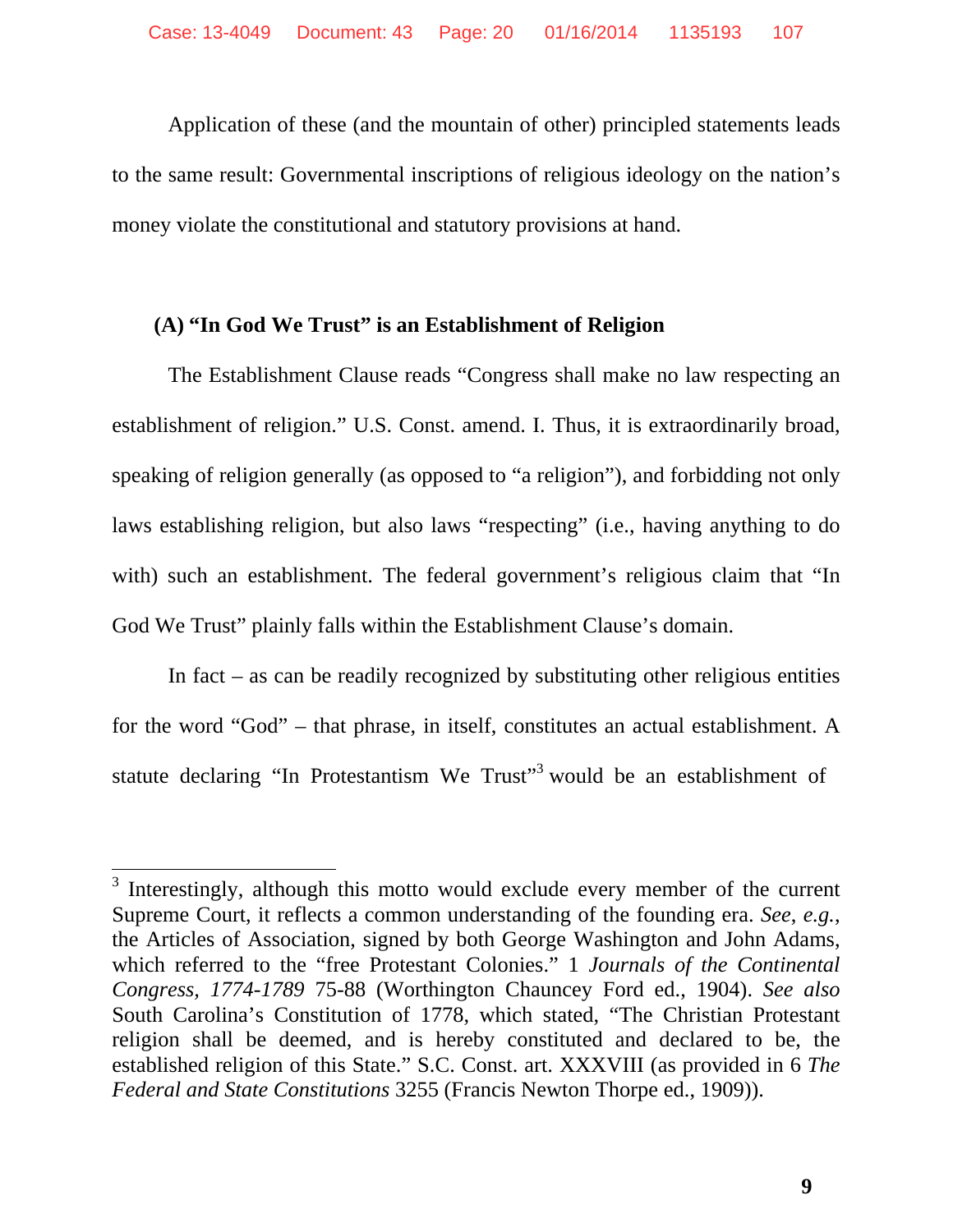Protestant Christianity. An establishment of Buddhism would follow "In Buddha We Trust," just as "In The Pope We Trust" would be an establishment of Roman Catholicism. "In Sun Myung Moon We Trust" would establish the Unification Church. "We Deny God's Existence" would be an establishment of Atheism. In no less a manner, "In God We Trust" is an establishment, at a minimum,  $4\sigma$ Monotheism.

#### **(B) "In God We Trust" Violates the Principles of the Lemon Test**

"In this Circuit, as the parties appear to agree, the Supreme Court's *Lemon* test continues to govern our analysis of Establishment Clause claims." *Peck v. Baldwinsville Cent. School Dist.*, 426 F.3d 617, 634 (2d Cir. 2005). Arising from *Lemon v. Kurtzman*, 403 U.S. 602 (1971), this test states that to avoid invalidation under the Establishment Clause, "the statute must have a secular legislative purpose … [and] its principal or primary effect must be one that neither advances nor inhibits religion." *Id.* at 612. That "In God We Trust" was placed on the money for religious, rather than secular, purposes is unequivocal. That the principal and primary effect of those words is religious is no less certain.

 $\overline{a}$ 

<sup>&</sup>lt;sup>4</sup> There are those who definitely thought the phrase served to establish Christian Monotheism. *See*, *e.g.*, the annual reports of the Director of the Mint from 1862- 65, (Admitted) Material Facts #14-17 (JA212-14).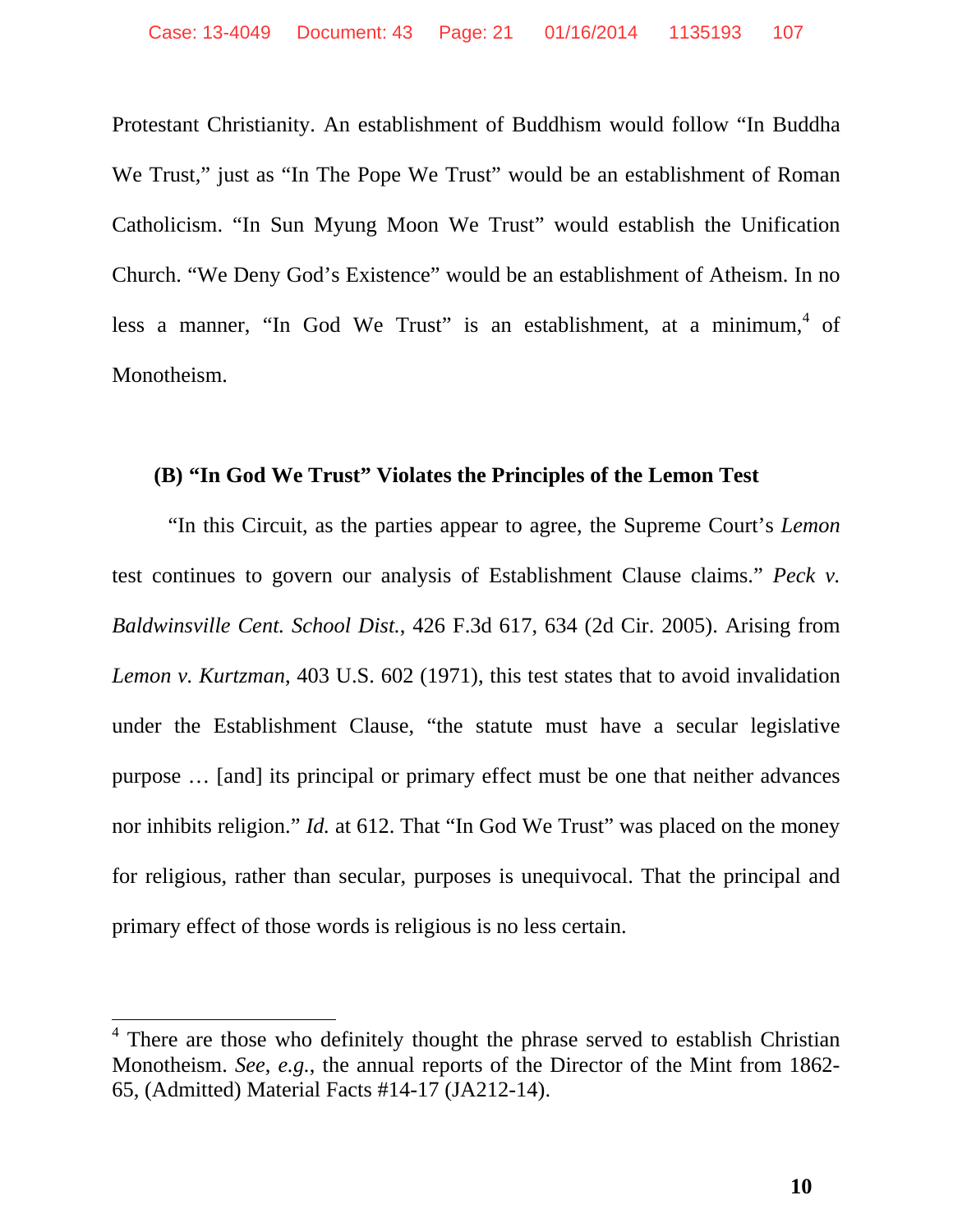On their own website, Defendants admit that "The motto IN GOD WE TRUST was placed on United States coins largely because of … increased *religious* sentiment." (Admitted) Material Fact #1 (JA133) (emphasis added). Key to its initiation was that the Secretary of the Treasury "received many appeals from devout persons throughout the country, urging that the United States recognize the Deity on United States coins." (Admitted) Material Fact #2 (JA209). As a result of these "many appeals," the Secretary wrote to the Director of the Mint stating that "[t]he trust of our people in God should be declared on our national coins." (Admitted) Material Fact #6 (JA210).

Year after year, the Director of the Mint's official annual reports explicitly discussed "In God We Trust" in terms of Christianity and Jesus Christ ("King of kings and Lord of lords"). (Admitted) Material Facts #14-17 (JA212-14). In conjunction with the details provided at FAC ¶¶ 77-104 (JA045-49) and (Admitted) Material Facts #3-13 (JA209-12), these facts make it incontrovertible that the challenged phrase was placed on the coinage for religious purposes. Thus, since "no consideration of the second or third criteria is necessary if a statute does not have a clearly secular purpose," *Wallace v. Jaffree*, 472 U.S. 38, 56 (1985), this case should end right here with a decision in Plaintiffs' favor.

In fact, "[i]f a statute violates any of … [*Lemon*'s] principles, it must be struck down under the Establishment Clause." *Stone v. Graham*, 449 U.S. 39, 40-

**11 11**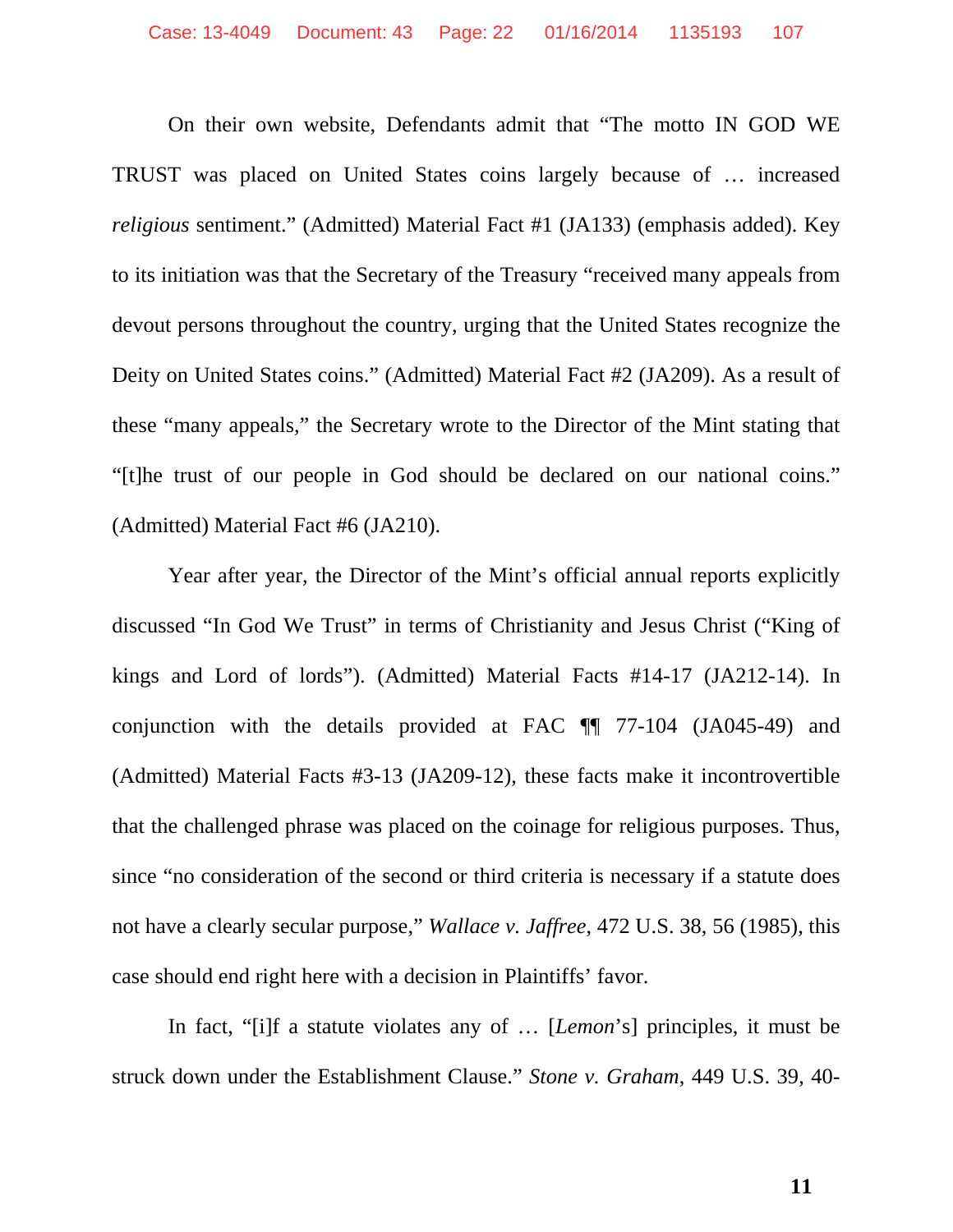41 (1980) (*per curiam*). *Lemon*'s "effects prong," therefore, should also end this case on its own, especially since Defendants have admitted that the effect of inscribing "In God We Trust" on the coins has been to "witness our faith in Divine Providence." FAC ¶ 219 (JA067).

An additional effect is fostering increased discrimination against Atheists. This was exemplified in *Petition of Plywacki,* 107 F. Supp. 593, 593 (1952), where a federal judge – pointing to "the inscription of 'In God We Trust' upon … United States coins" to support his decision, FAC  $\P$  224-27 (JA069) – denied a veteran's application for citizenship solely on the basis of his disbelief in God.

Further evidence of the motto's religious effects can be seen in the words of the nation's chief executives. That "we were placed here on Earth to do His work," according to President George H.W. Bush, is a notion "best embodied in four simple words: In God we trust." FAC ¶ 258 (JA074). To President Reagan, the motto "reflects a basic recognition that there is a divine authority in the universe to which this Nation owes homage," and this religious sentiment is authenticated by the fact that "[i]t says so on our coins." FAC ¶ 256-57 (JA074). Commemorating the motto's 50th anniversary, President George W. Bush stated that its effect is to "recognize the blessings of the Creator." FAC ¶ 260 (JA075). Presidents Kennedy, Ford, Carter, and Clinton all found similar religious effects in "In God We Trust." FAC ¶¶ 250-59 (JA073-74).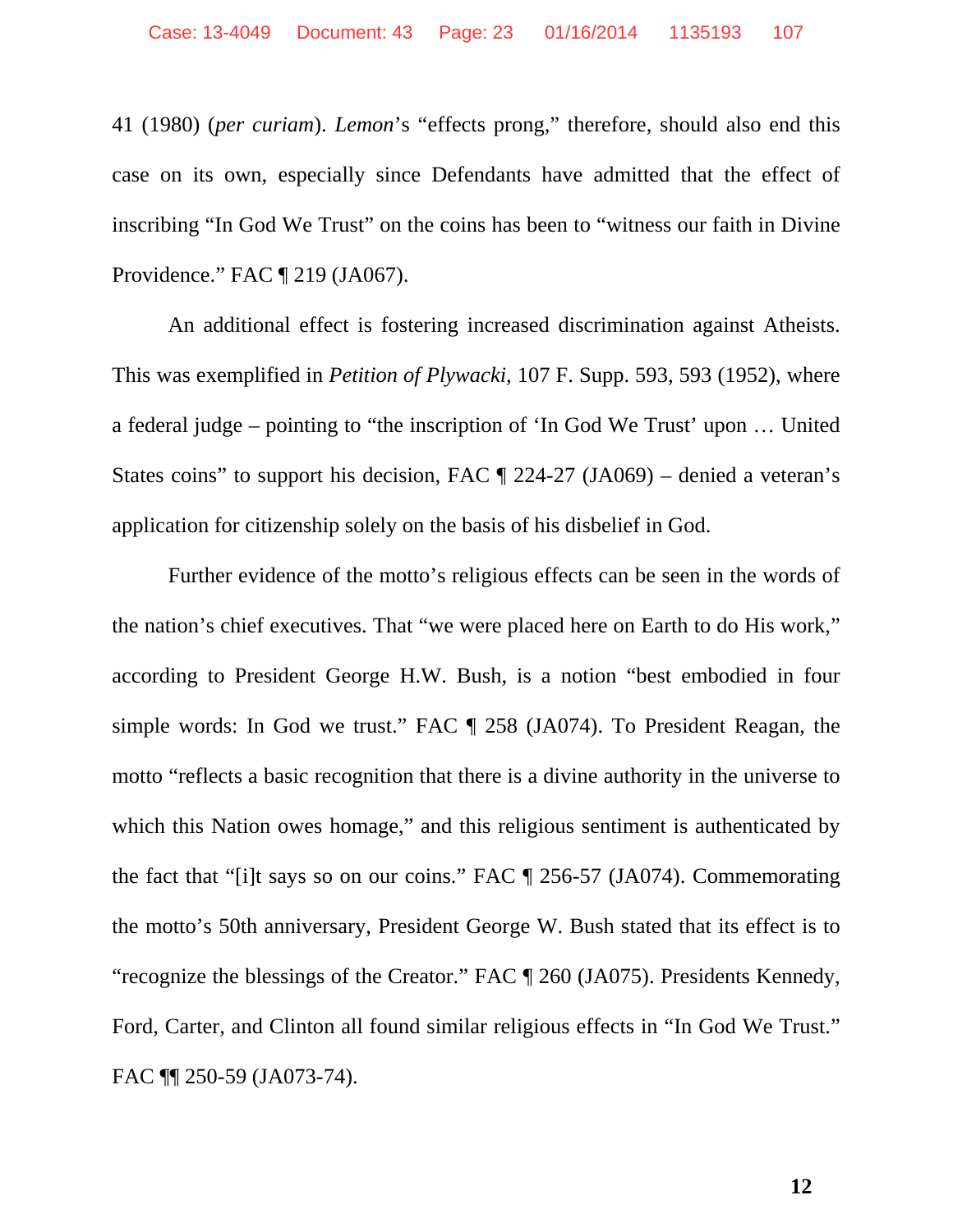So, too, have our legislators, FAC ¶ 267-93 (JA076-79), as well as their chaplains, FAC ¶ 294-301 (JA080-81). Moreover, the only scientific evidence thus far presented reveals that Americans believe "In God We Trust" is religious by a 2:1 margin, JA0123-28, and, by a 3:1 margin, believe that the phrase endorses a belief in God, *id*. Thus, unless the appropriate standard of review for a Rule 12(b)(6) motion is to be disregarded, a decision in Defendants' favor may not issue.

## **(C) Second Circuit Precedent Overwhelmingly Supports Plaintiffs**

Because the Second Circuit has followed the principles laid down by the Supreme Court, the case law that exists to guide the Panel here overwhelmingly supports Plaintiffs. For example, in *Cooper v. United States Postal Serv.*, 577 F.3d 479 (2d Cir. 2009), *cert. denied*, *Sincerely Yours, Inc. v. Cooper*, 559 U.S. 971 (2010), a plaintiff prevailed when he objected to being required to confront undesired religious messages at a contract post office. Precisely on point with the instant action, "[t]he gravamen of the complaint [wa]s that Mr. Cooper was made to feel that he was an unwilling participant in a faith not his own." *Id*. at 496.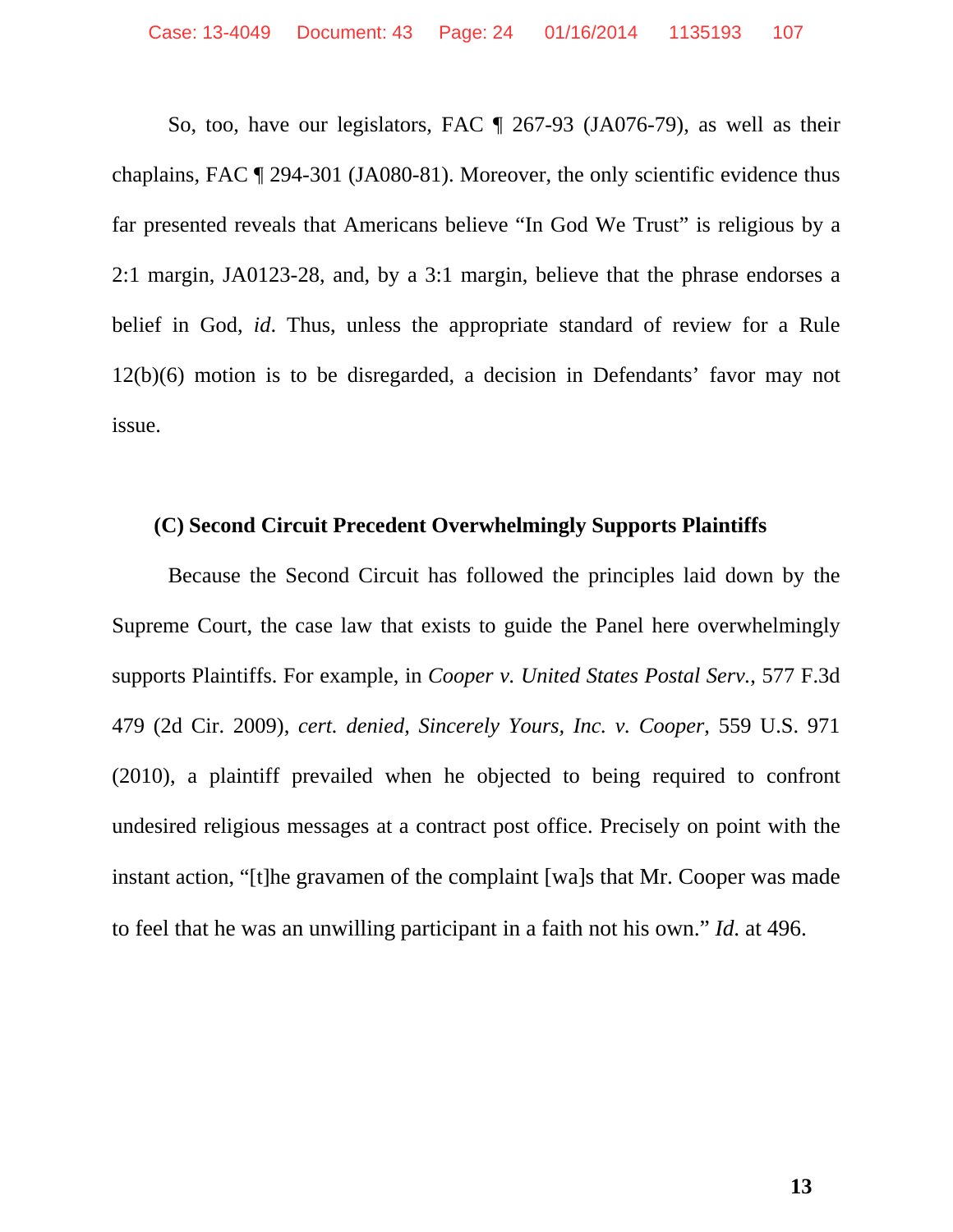The facts in *Cooper* were that:

- (a)The religious messages were sponsored by a private corporation and displayed in one privately-owned building,
- (b)There was a disclaimer specifically noting that "The United States Postal Service does not endorse the religious viewpoint expressed in the materials posted at this Contract Postal Unit," *id*. at 495,
- (c)The messages attributed no religious belief to the nation or to any individual,
- (d) "[T]he power, prestige and financial support … placed behind [the] particular religious belief," *Engel v. Vitale*, 370 U.S. 421, 431 (1962), was of an isolated contract postal station,
- (e)The plaintiff's contacts with the religious messages were avoidable. (Mr. Cooper went to the contract station only "because it was closer to his home than the next available post office," *Cooper*, 577 F.3d at 488),
- (f) The contacts with the religious messages occurred only sporadically and only in one location, and
- (g)The plaintiff never had to physically bear the offensive (to him) religious messages on his person.

Those facts might be contrasted with the facts here:

- (a)The religious messages are sponsored by the federal government and displayed ubiquitously (on the government's monetary instruments),
- (b)The religious viewpoint expressed is obviously endorsed by the federal government itself,
- (c)The religious messages are attributed to the nation and to all its citizens,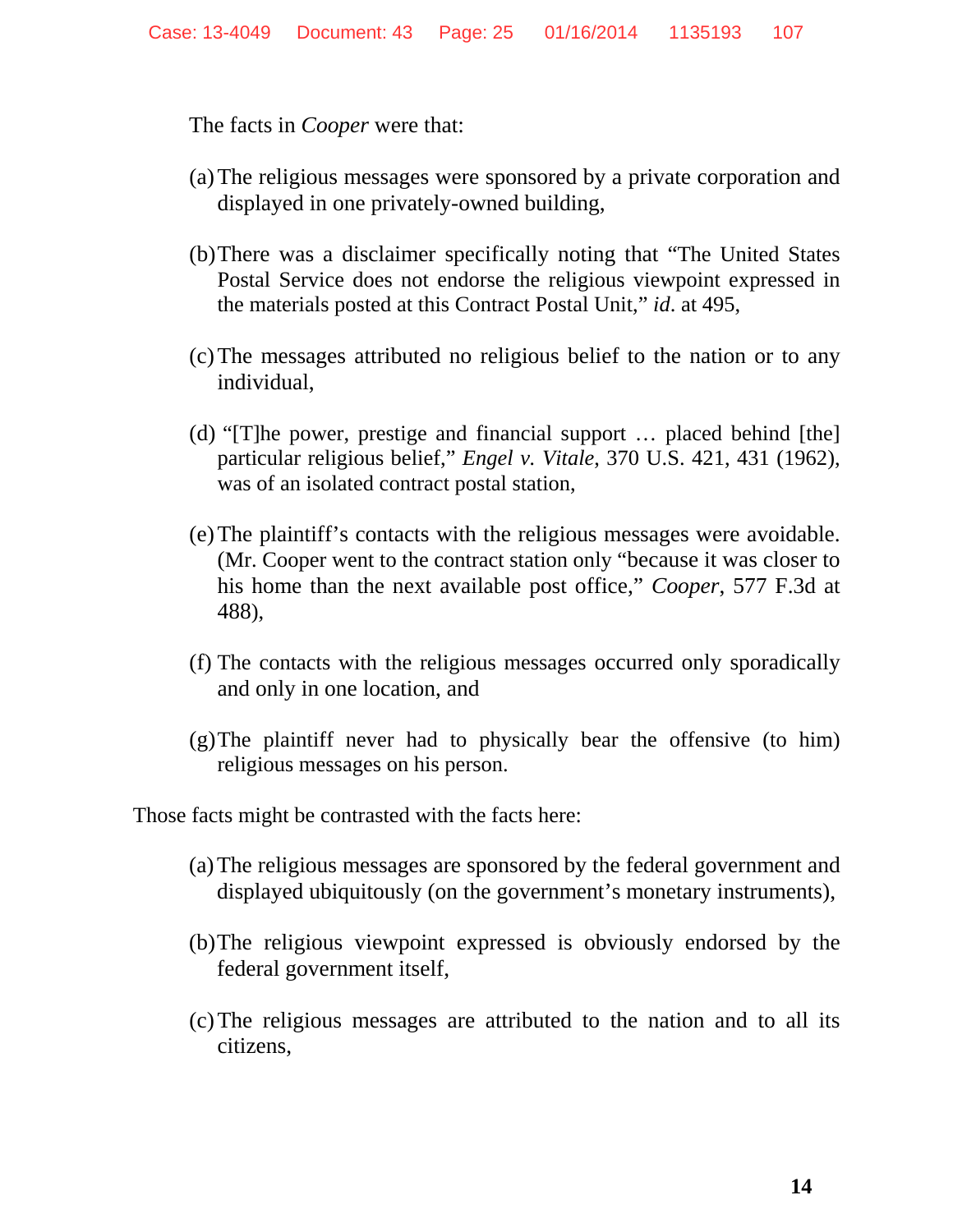- (d)"[T]he power, prestige and financial support … placed behind [the] particular religious belief," *Engel*, 370 U.S. at 431, is of the United States of America,
- (e)The plaintiffs' contacts with the religious message are unavoidable,
- (f) The contacts occur essentially every day, multiple times a day, and essentially everywhere, and
- (g)The plaintiffs are required to physically bear the offensive (to them) religious messages on their persons.

If this Panel is to follow the *Cooper* court's holding that "an Establishment Clause violation occurred," 577 F.3d at 493, then, *a fortiori*, the far more comprehensive violations in this case must be impermissible.

The unanimous *Cooper* panel spoke of "the three main evils against which the Establishment Clause was intended to afford protection: sponsorship, financial support, and active involvement of the sovereign in religious activity." *Id*. at 493 (citations and internal quotation marks omitted). The "evil" of sponsorship is readily seen in this case: The Treasury Secretary called for "[t]he trust of our people in God," (Admitted) Material Fact #6 (JA210), and the Mint Director officially published his desire to both "indicate the Christian character of our nation," (Admitted) Material Fact #14 (JA212), and "declare our trust in God; in him who is the 'King of kings and Lord of lords,'" (Admitted) Material Fact #15 (JA213).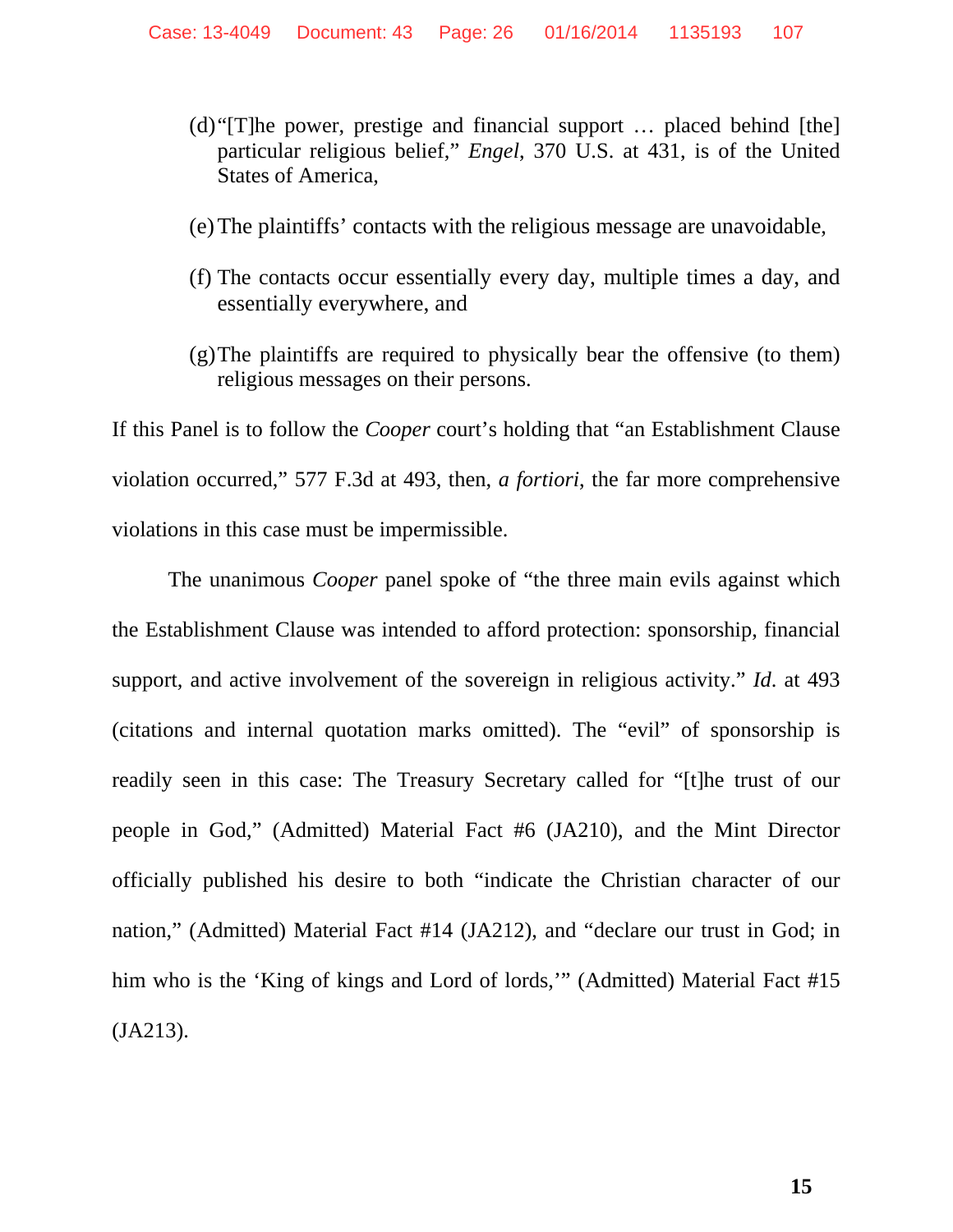The "evil" of "financial support" is also evident. Not only does the federal government lend its financial support to the production of the currency, but, by inscribing the motto, it also advertises a religious viewpoint. The financial support thus lent to the religious proclamation might be measured by imagining how much private entities would pay for the right to place, for example, "In Pepsi We Trust" or "In Toyota We Trust," on each of the billions of coins and currency bills sent into the general circulation each year.

Finally, by repeatedly and pervasively proclaiming "In God We Trust," the government manifests "active involvement of the sovereign in religious activity." Thus, all three of *Cooper*'s "main evils against which the Establishment Clause was intended to afford protection" result from the activity challenged in this case.

The history provided by Plaintiffs demonstrates that the "In God We Trust" inscriptions (like the religious postal displays in *Cooper*) "fail spectacularly," *id*. at 495, under the "purpose prong" of the *Lemon* test. Similarly, with it being "no great stretch to say that the religious materials on the postal counter would also have a principal effect of advancing religion," *id.*, the principal effect of the motto on the money – far more pervasive, lacking any disclaimer, and purely governmental – is surely no different.

Like *Cooper*, virtually all other Second Circuit Establishment Clause cases support the invalidation of the government's "In God We Trust" inscriptions.

**16 16**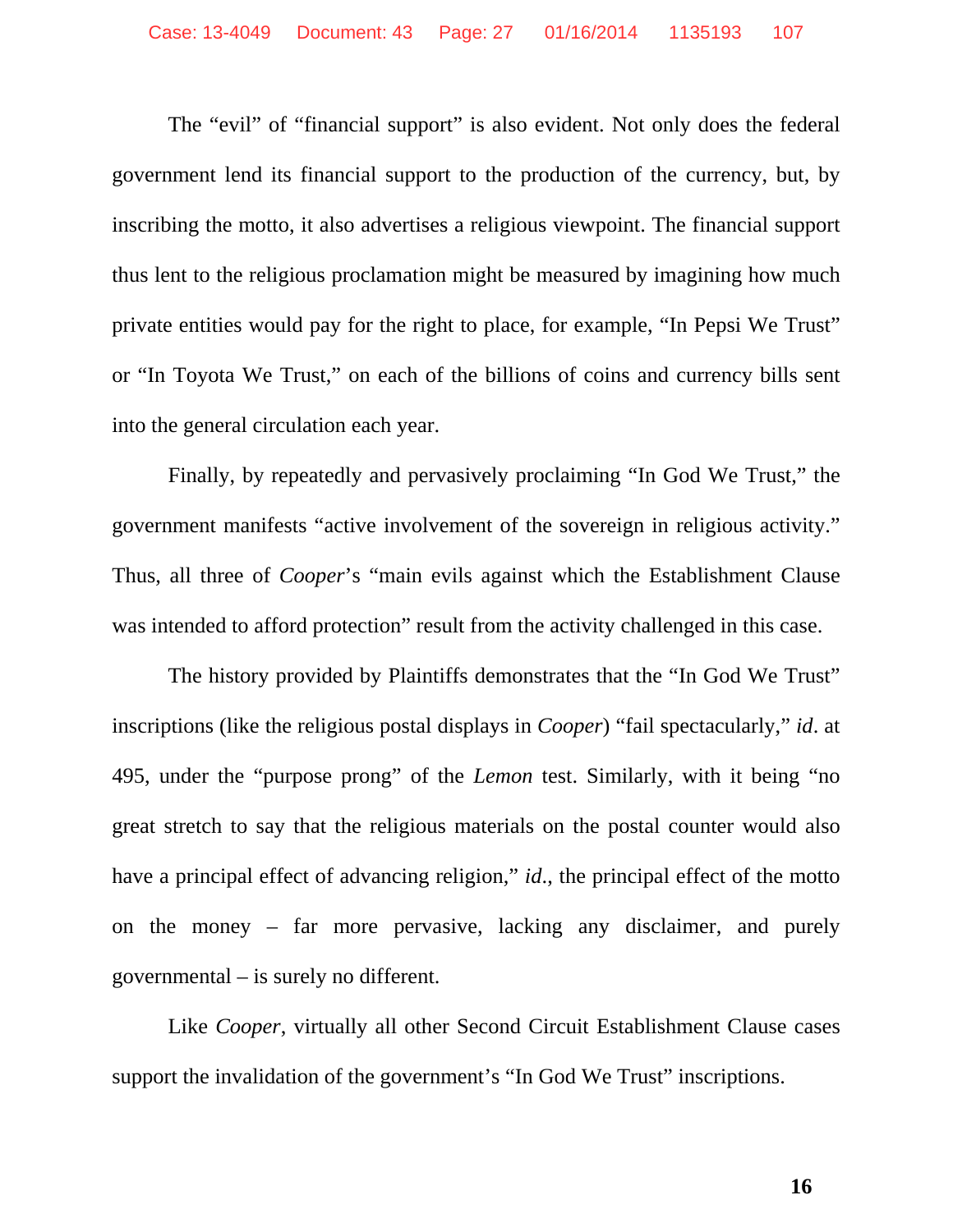In *Bronx Household of Faith v. Bd. of Educ.*, 650 F.3d 30, 44-45 (2d Cir. 2011), avoiding "a perception of endorsement" and "viewpoint discrimination" were key reasons for prohibiting worship services in public schools. Obviously, both of these markers of unconstitutionality are present when the government places only the religious view, "In God We Trust," on its money. Indeed, the strong history of explicit anti-Atheism seen in American society, *see* FAC ¶¶ 184- 247 (JA063-72), FAC ¶¶ 321-29 (JA084-85), (Admitted) Material Fact #95 (JA237), and (Admitted) Material Facts #106-24, 126-28, 130-69 (JA241-61), call for particular sensitivity to these "perception of endorsement" and "viewpoint discrimination" concerns.

*Bronx Household* also repeatedly demonstrated concern for those who are "young and impressionable." 650 F.3d at 42, 44. Therefore, the Doe, Roe and Coe children in this case are especially likely to suffer the harms the Religion Clauses exist to preclude.

In *Skoros v. City of New York*, 437 F.3d 1 (2d Cir. 2006), this Circuit highlighted the need "to prevent government from 'abandoning neutrality and acting with the intent of promoting a particular point of view in religious matters.'" *Id.* at 18 (citation omitted). Obviously, the government may not promote (through its own activities) the particular point of view that Americans trust in God in a manner consistent with these ideals.

**17**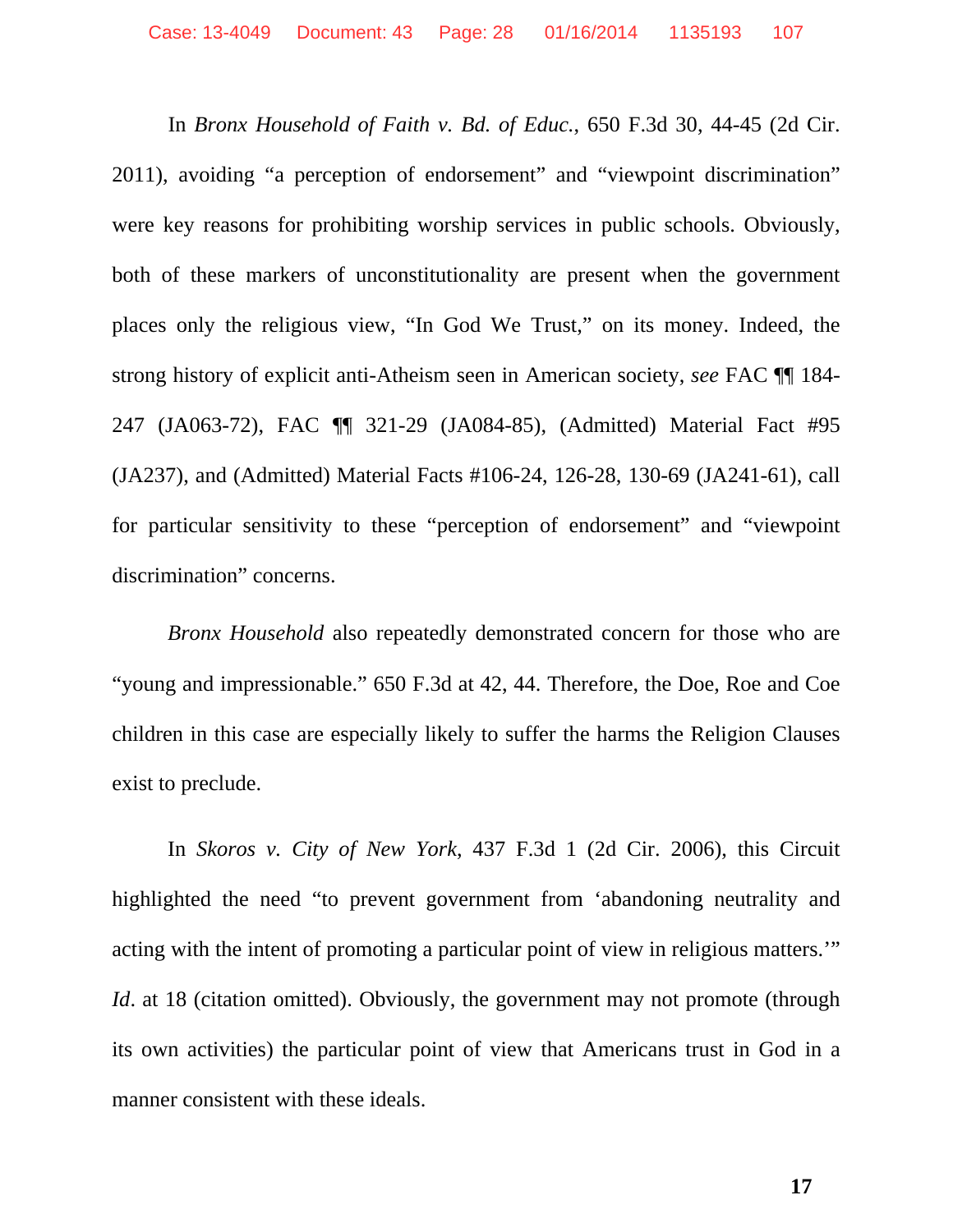Nor is such promotion consistent with "'the strong public interest in promoting diversity'" or "'maintaining respect for the religious observances of others.'" *Id*. at 19. Furthermore, if an "'objective observer' who can take account of the text, history, and implementation" of the matter, *id*. at 23, is to be employed, the promotion of trust in God is even more problematic. The text, history, and implementation of the "In God We Trust" motto are replete with evidence of a purely religious intent, and thus constitute a blatant violation of the Establishment Clause. *See* FAC ¶¶ 77-247 (JA045-72).

*Skoros* also cautions that government should be "conscientious in signaling" to "nonbelievers" that "the state [has not] generally favored religion." *Id*. at 34. Yet what is predominantly signaled to nonbelievers when they see "In God We Trust" inscribed on the money they handle is that the state has generally favored "religion" over Atheism.

Finally, *Skoros* spoke of the need for government to avoid "tak[ing] sides or stat[ing] an official position" where "there is [a] doctrinal religious dispute." *Id*. at 38. Perhaps the greatest doctrinal religious dispute in all of history is whether God exists. By mandating that "In God We Trust" be inscribed on every coin and currency bill it produces (after declaring that religious phrase to be the nation's sole official motto), the government of the United States has unquestionably "taken sides" **and** "stated an official position."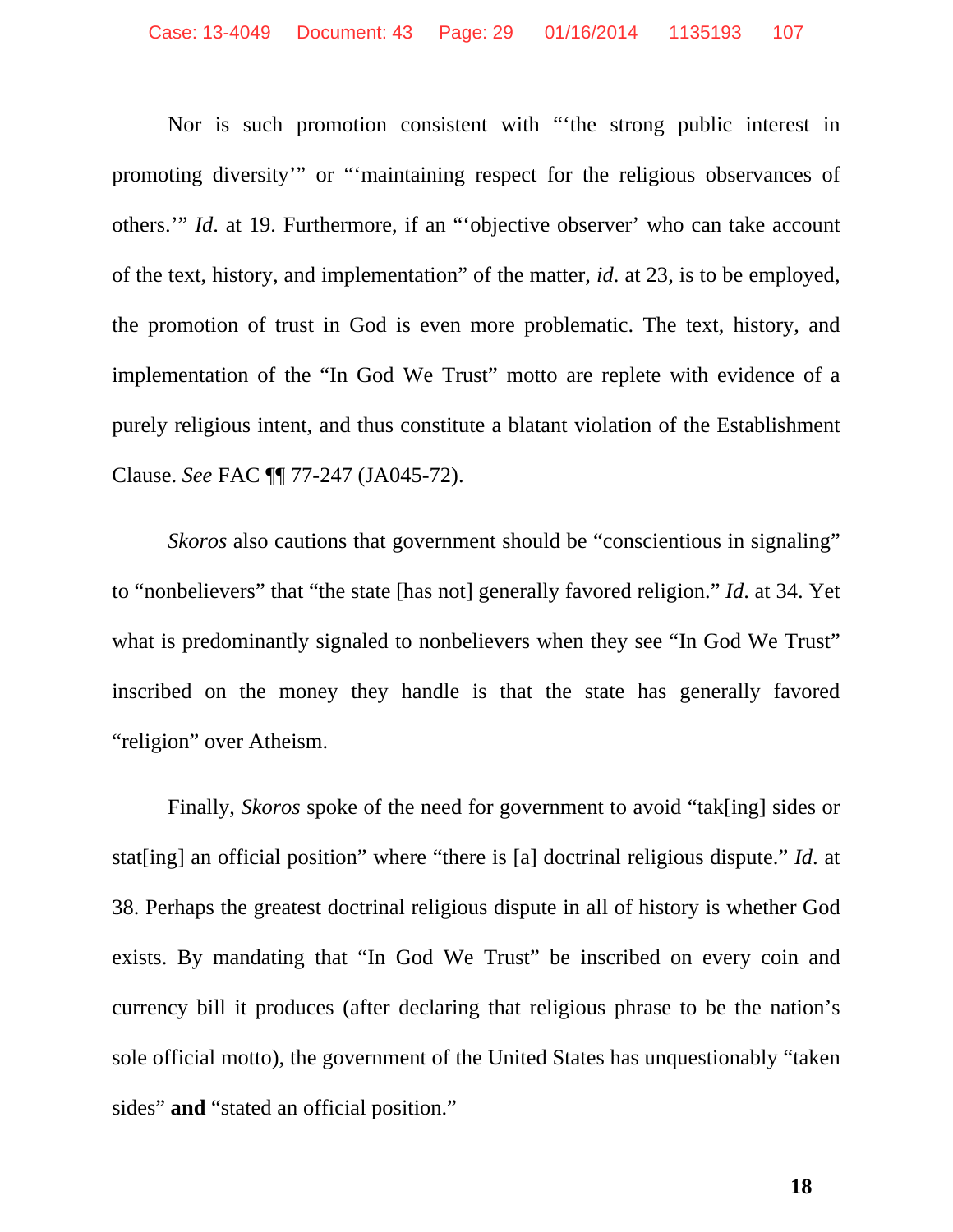In *Commack Self-Service Kosher Meats, Inc. v. Weiss*, 294 F.3d 415 (2d Cir. 2002), this Circuit invoked the principle that "'[government] may not aid, foster, or promote one … religious theory against another.'" *Id*. at 427 (citation omitted). *Commack* also noted that "the core rationale underlying the Establishment Clause … is preventing a fusion of governmental and religious functions." 294 F. 3d at 428 (citations and internal quotation marks omitted).

In *Knight v. State Dep't of Public Health*, 275 F.3d 156 (2d Cir. 2001), the issue was the government's right to reprimand its employees for engaging in religious speech while working with clients. Because "[a]t a minimum, 'the Establishment Clause … prohibits government from appearing to take a position on questions of religious belief … ,'" *id*. at 165 (citing *Allegheny*, 492 U.S. at 593- 94), the Court upheld the reprimands. Surely the government cannot permissibly do on its own what it may reprimand its employees for doing in the government's name.

*Altman v. Bedford Cent. School Dist.*, 245 F.3d 49, 76 (2d Cir. 2001) noted that "the Establishment Clause forbids alike the preference of a religious doctrine or the prohibition of theory which is deemed antagonistic to a particular dogma." (String citation and internal quotation marks omitted). Evidence for the motto's preference for (Christian) Monotheism and its antagonism towards Atheism is strewn throughout the Amended Complaint.

**19 19**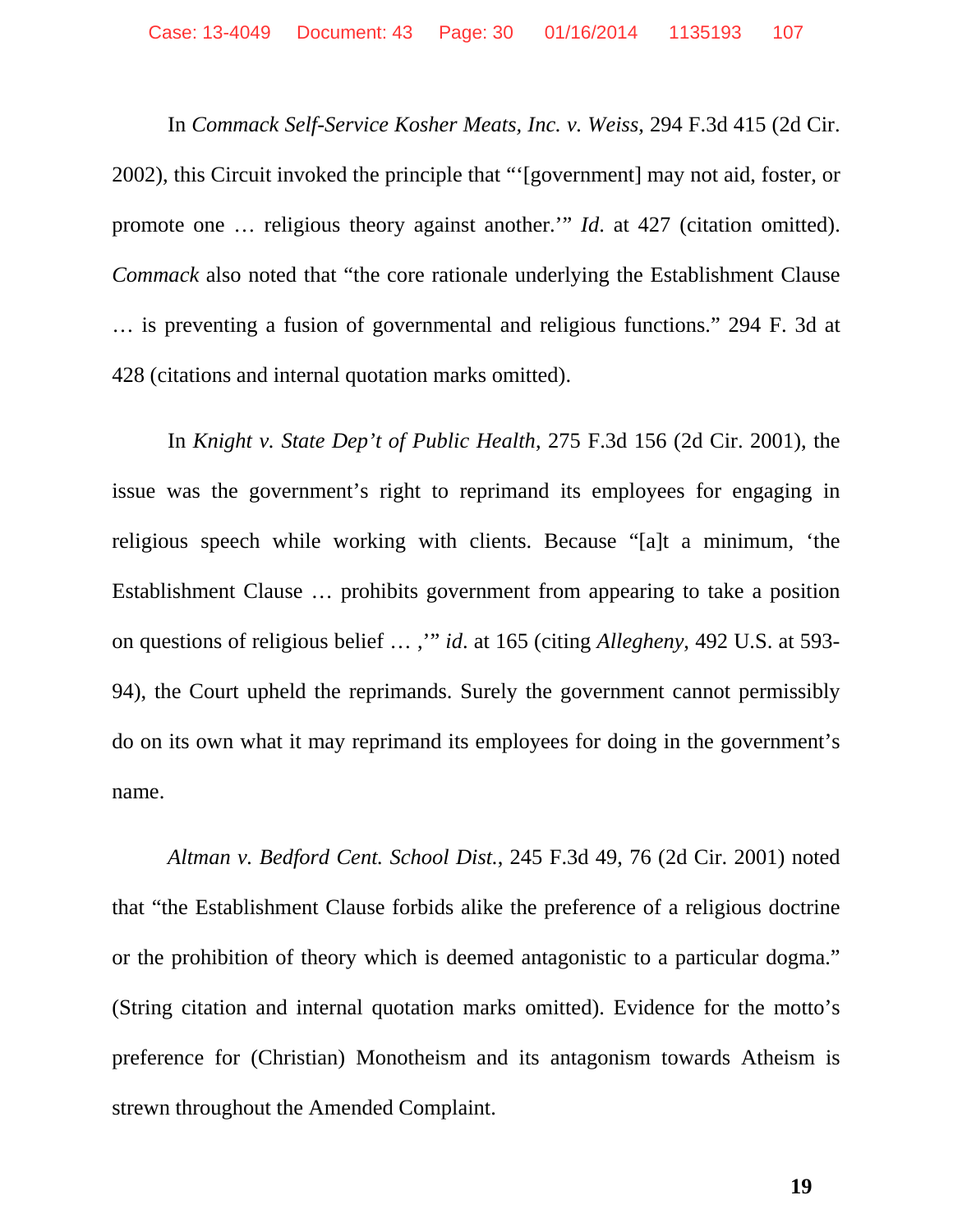According to *Russman v. Sobol*, 85 F.3d 1050, 1053 (2d Cir. 1996), government involvement with religion will be permitted only when the religion arises "not as a result of legislative choice but rather as a result of … private choice." Thus, government may not act to "create a particular religious message or to advance a particular religious viewpoint." *Id*. at 1054. These directives are necessarily inconsistent with the "In God We Trust" inscriptions.

Important in *Kaplan v. Burlington*, 891 F.2d 1024 (2d Cir. 1989), which concerned a **privately** erected menorah in a public park, was that "'no viewer could reasonably think that it occupies this location without the support and approval of the government.'" *Id*. at 1030 (citing *Allegheny*, 492 U.S. at 599-600). Such support and approval is part and parcel of inscriptions on the money printed by the nation's Department of Treasury. Only governmental activity that "'does not confer any imprimatur of state approval on religious sects or practices,'" 891 F.2d at 1030 (citing *Widmar v. Vincent*, 454 U.S. 263, 274 (1981)), is permissible.

#### **(D) "In God We Trust" on the Money Violates the Neutrality Principle**

In more than forty (!) separate **majority** opinions, Addendum B, the Supreme Court has referenced the government's obligation to remain neutral in matters of religious belief. In fact, that neutrality requirement has been deemed "[t]he touchstone" for analyzing cases within the religion clause realm: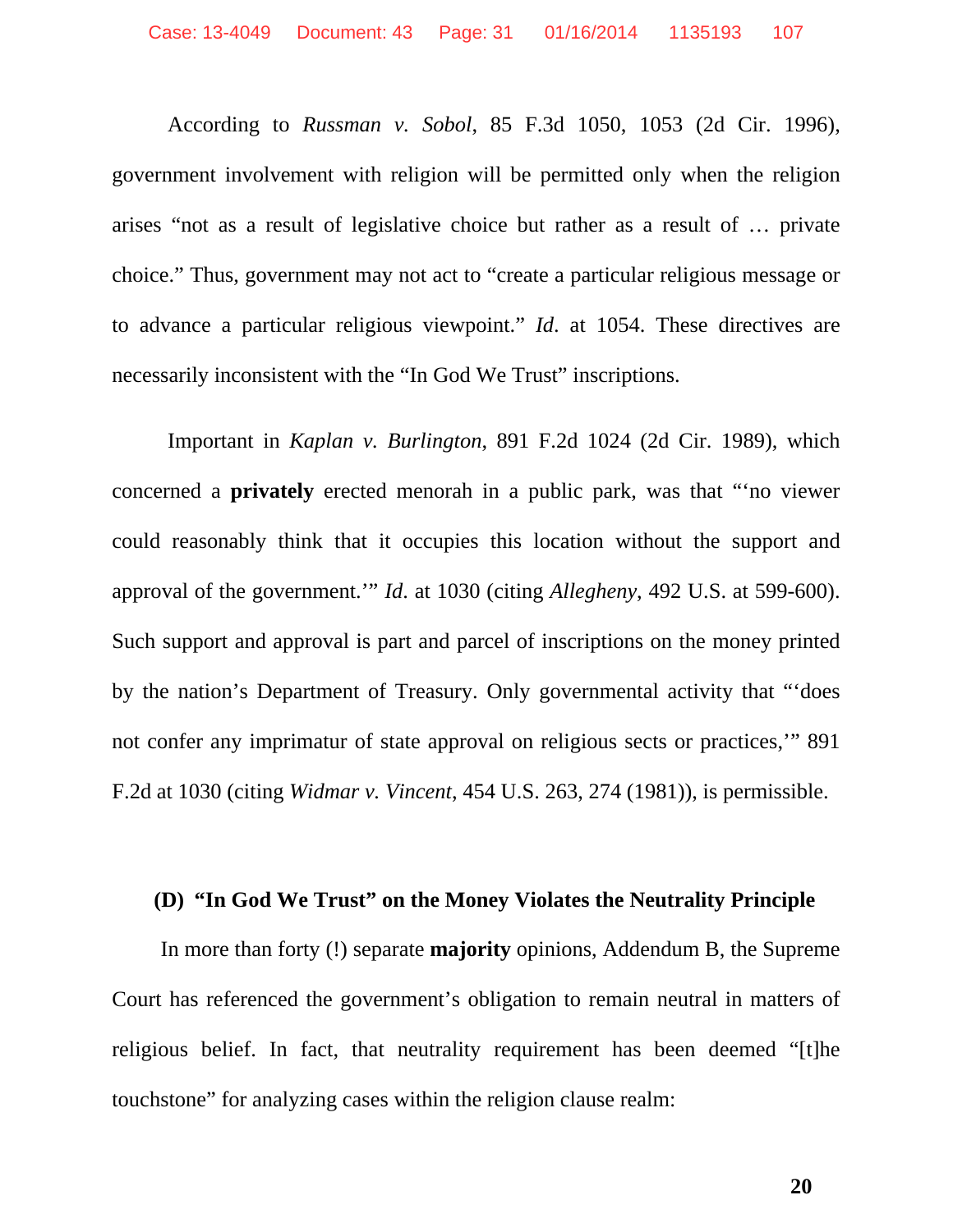The touchstone for our analysis is the principle that the "First Amendment mandates governmental neutrality between religion and religion, and between religion and nonreligion."

*McCreary County v. ACLU of Kentucky*, 545 U.S. 844, 860 (2005) (citation omitted). With some people adhering to the religious belief that there exists a God and others (such as Plaintiffs here) believing that any god is a fiction, it simply cannot be maintained that there is governmental neutrality between those two religious belief systems when the Treasury inscribes only "In God We Trust" on every coin and currency bill it produces.

#### **(E) The Challenged Statutes Are Facially Unconstitutional**

"The 'strong presumption' that the plain language of the statute expresses congressional intent is rebutted only in 'rare and exceptional circumstances.'" *Ardestani v. INS*, 502 U.S. 129, 135 (1991) (citation omitted). In this case, the plain language is "United States coins shall have the inscription 'In God We Trust'," 31 U.S.C. § 5112(d)(1), and "United States currency has the inscription 'In God We Trust' in a place the Secretary decides is appropriate," 31 U.S.C. § 5114(b). "In God We Trust," therefore, was meant to convey the idea that "we" (i.e., Americans) "trust" (i.e., place our faith) "in God" (i.e., in a Supreme Being).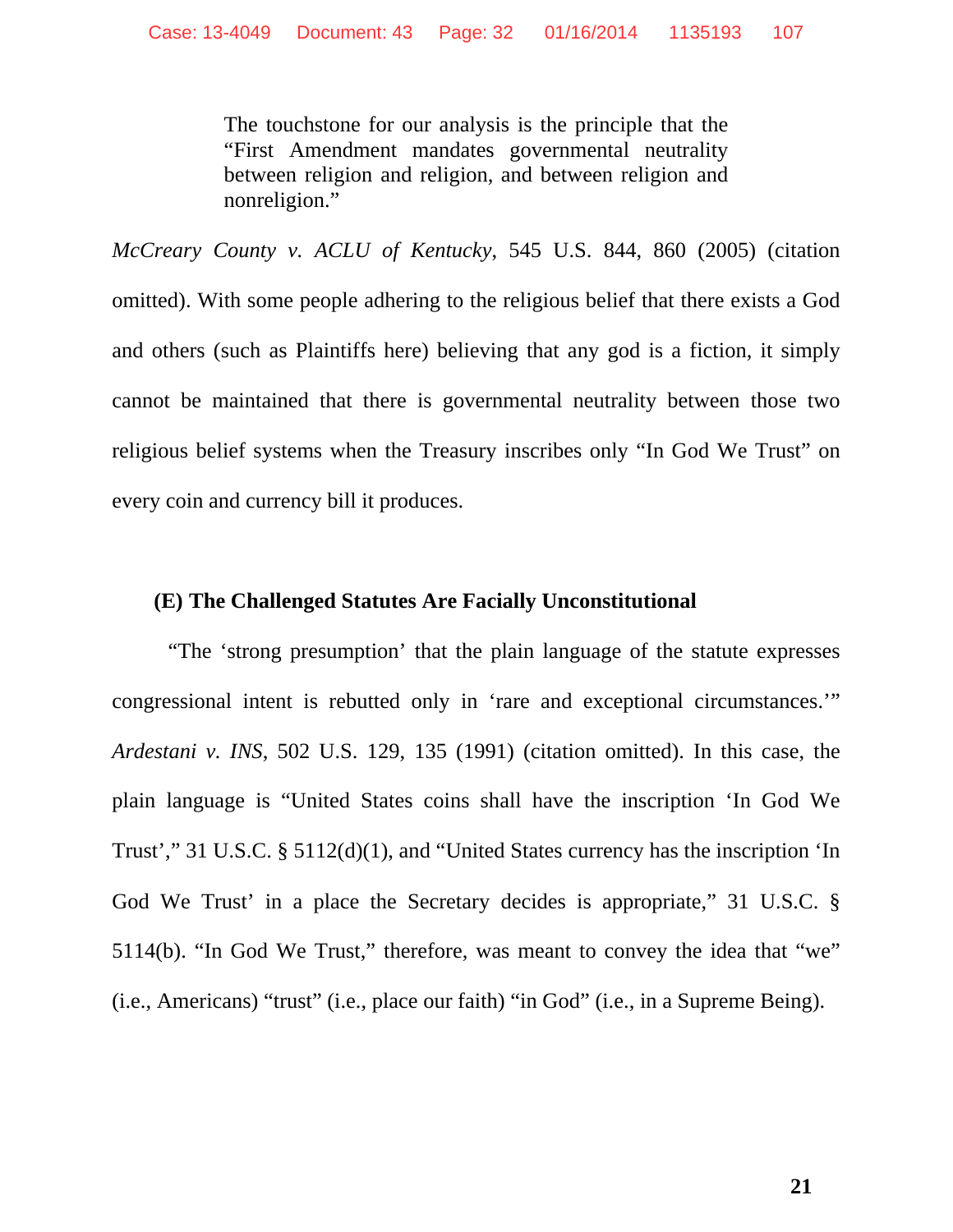The only possible ambiguity relates to which "God" is being alluded to. The many references to Christianity, *see*, *e.g.*, JA045-48, JA052-54, JA056-57, JA059, JA062, JA065, JA067-70, JA077-78, JA080, JA088, JA091, JA094, JA108-10, JA115, JA120-21, JA133-36, JA139-40, JA143, JA148, JA153, JA155, JA156, JA159-60, JA164-65, JA178-79, JA182, suggest that the answer is the Christian "God." Whatever deity it is, however, it is not "no God." Thus, as Atheists, Plaintiffs are excluded.

Combining the "plain language" principle with the religious neutrality "touchstone" just discussed, the Supreme Court has stated:

> [T]he minimum requirement of neutrality is that a law not discriminate on its face. A law lacks facial neutrality if it refers to a religious practice without a secular meaning discernable from the language or context.

*Church of Lukumi Babalu Aye v. City of Hialeah*, 508 U.S. 520, 533 (1993). Trusting in God, as proclaimed by the motto inscriptions, is "a religious practice without a secular meaning discernable from the language or context." Accordingly, 31 U.S.C. §§ 5112(d)(1) and 5114(b) are facially unconstitutional.

#### **(F) No Enumerated Power Authorized the Challenged Statutes**

"The powers of the legislature are defined, and limited; and that those limits may not be mistaken, or forgotten, the constitution is written." *Marbury v. Madison*, 5 U.S. 137, 176 (1803). In other words, "[t]his government is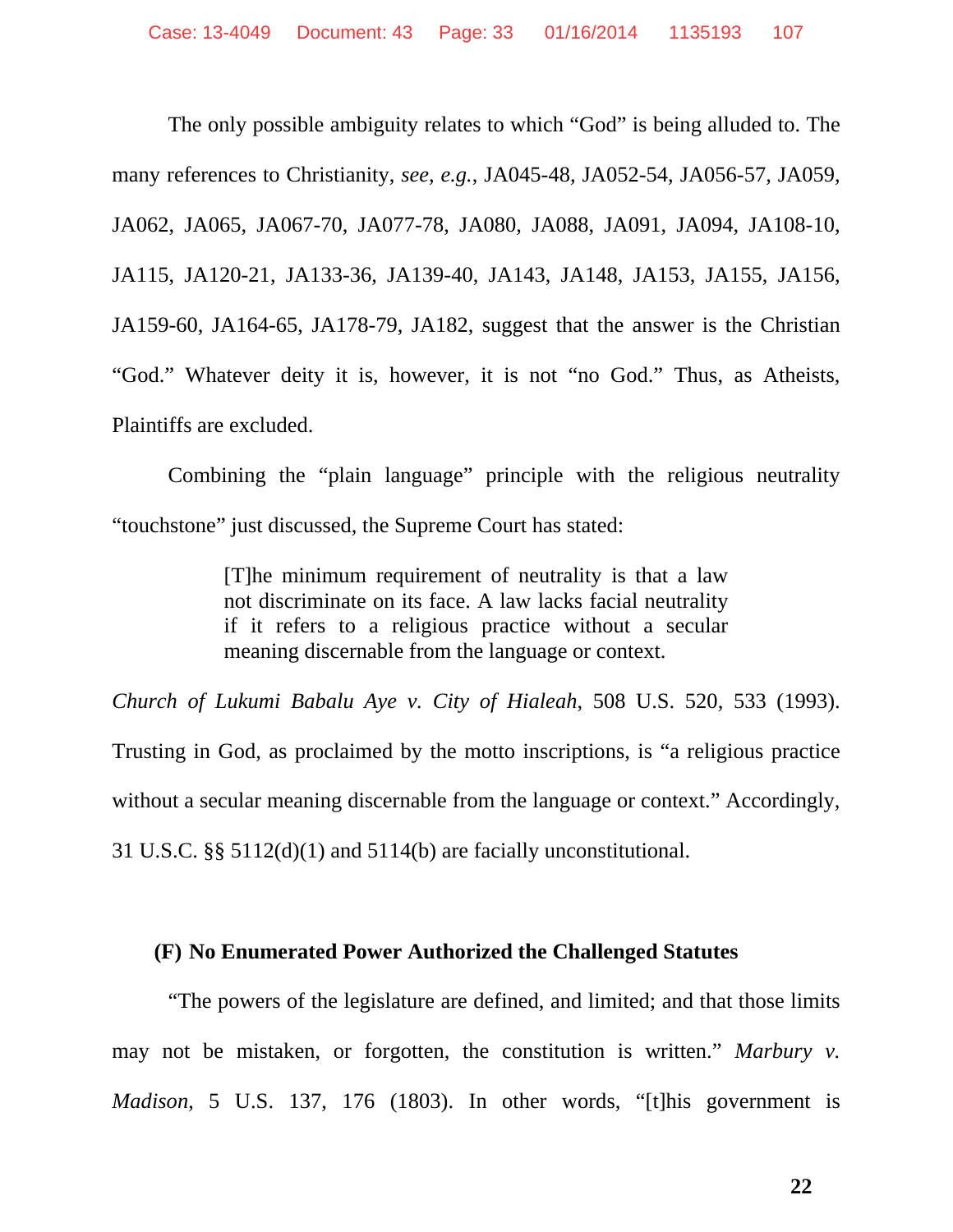acknowledged by all to be one of enumerated powers." *McCulloch v. Maryland*, 17 U.S. 316, 405 (1819). Thus, "[i]f no enumerated power authorizes Congress to pass a certain law, that law may not be enacted, even if it would not violate any of the express prohibitions in the Bill or Rights or elsewhere in the Constitution." *Nat'l Fed'n of Indep. Bus. v. Sebelius*, 132 S. Ct. 2566, 2577 (2012).

In a document that (i) has no reference to a deity in its Preamble (U.S. Const. pmbl.); (ii) has no "so help me God" conclusion in its only prescribed oath of office **(**U.S. Const. art. II, §1); (iii) forbids any religious test oath (U.S. Const. art. VI, cl. 3); and (iv) includes "Congress shall make no law respecting an establishment of religion" (U.S. Const. amend. I), finding any such "enumerated" power is highly doubtful. Plaintiffs have not been able to locate that power, and Defendants have not informed anyone as to where it can be found. Unless that enumerated power can be identified, 31 U.S.C. §§ 5112(d)(1) and 5114(b) are unconstitutional.

## **(G)The Supreme Court's Allusions to the Motto Show that the "In God We Trust" Phrase is Religious**

Of the eleven Supreme Court cases where the "In God We Trust" language has been raised by one or more justices, nine are Establishment Clause cases. Addendum C. In a tenth, the motto's religiosity was the reason it was discussed. *See Wooley v. Maynard*, 430 U.S. 705 (1977), 430 U.S. at 722 (Rehnquist, J.,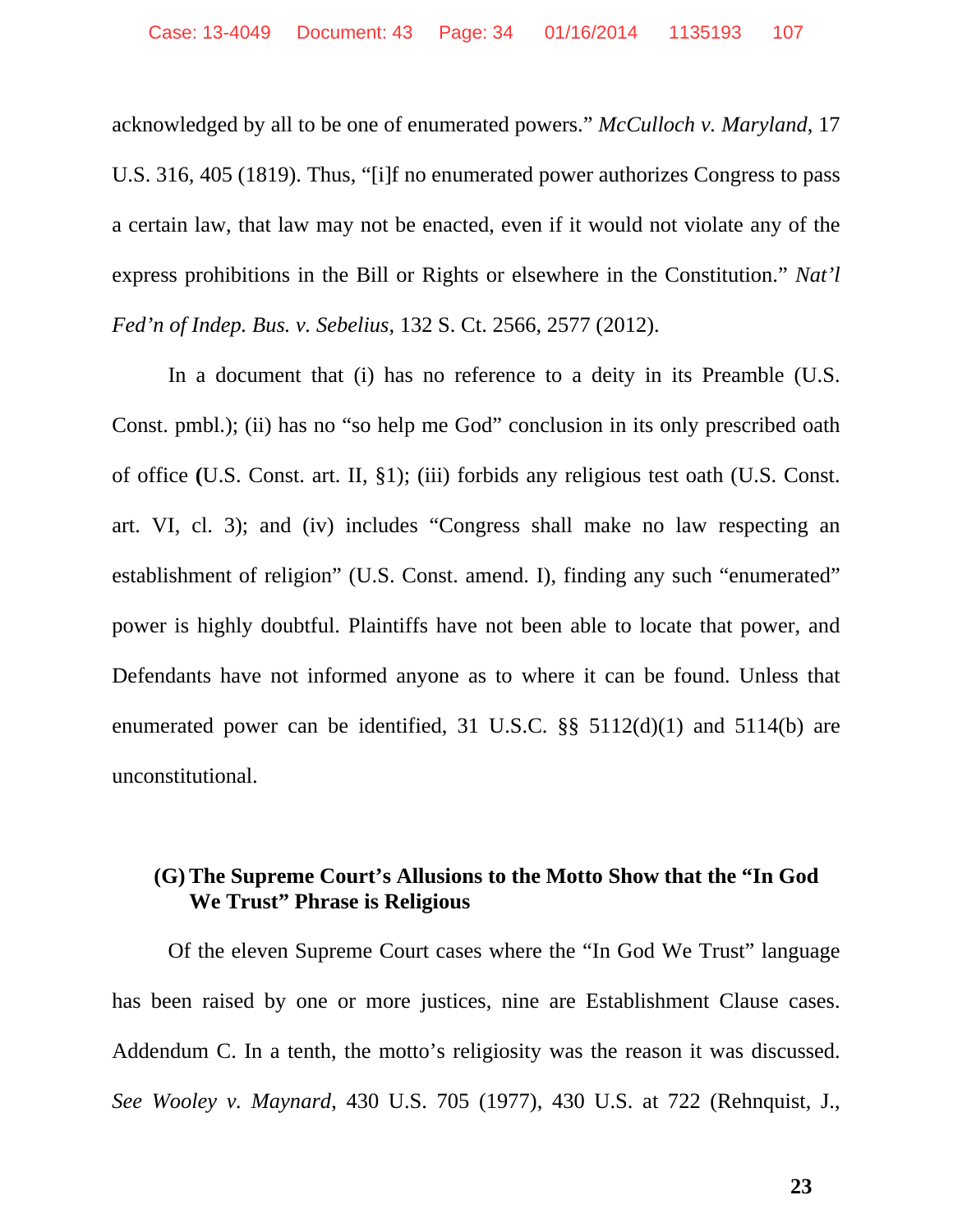dissenting) (unwittingly demonstrating the motto's Monotheistic consequences by raising on his own its purported non-effects upon "an atheist'). That one sees "In God We Trust" essentially only when the court is debating potential religious endorsements is strong evidence that the motto has the religious meaning Defendants so fervidly attempt to deny. That an Establishment Clause violation was found in many of these cases is proof of the motto's religious effects.

#### **(H) Children Are Among the Plaintiffs in This Case**

Since the founding of our republic, there has been concern regarding influencing "children, at an age when their judgments are not sufficiently matured for religious enquiries." Thomas Jefferson, *Notes on the State of Virginia* 270 (rev. 1782). The Supreme Court has apparently agreed. *See*, *e.g.*, *Tilton v. Richardson*, 403 U.S. 672, 686 (1971) (indicating that young children are "impressionable and … susceptible to religious indoctrination."). As a result, "[t]he Court has been particularly vigilant in monitoring compliance with the Establishment Clause in elementary and secondary schools," *Edwards v. Aguillard*, 482 U.S. 578, 583-84 (1987), and it has highlighted that "[t]he inquiry into [religious endorsement and disapproval] effect[s] must be conducted with particular care when many of the citizens perceiving the governmental message are children in their formative years." *School Dist. of Grand Rapids v. Ball*, 473 U.S. 373, 390 (1985).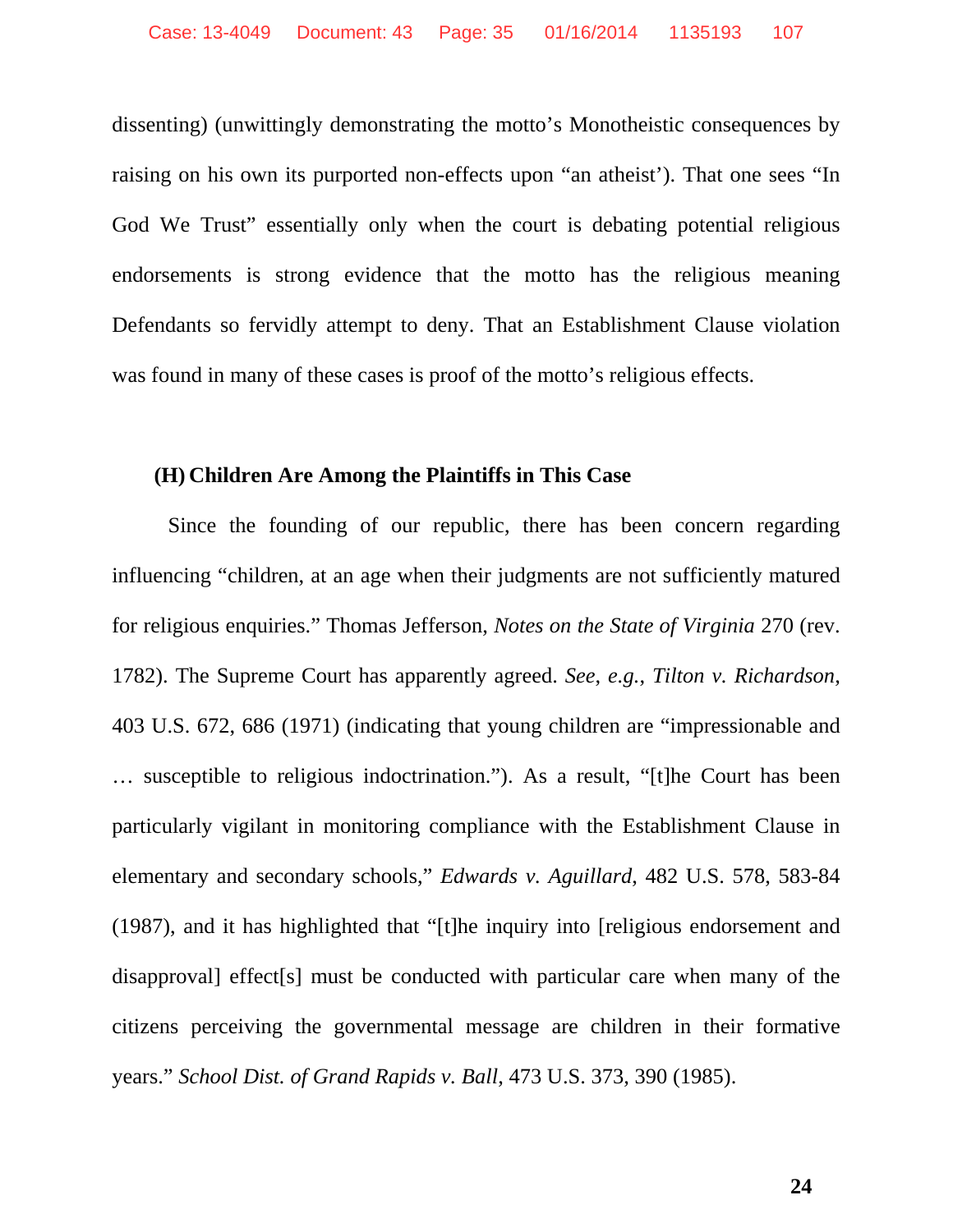Children handle money and also use the various monetary instruments as part of the public school mathematics curriculum. *See* FAC ¶ 11 (JA032). Accordingly, with seven of the plaintiffs "perceiving the governmental message" being "children in their formative years," the Panel has even greater reason to reverse the lower court's decision.

## **(I) Compelling Plaintiffs to Bear a Religious Message with Which They Disagree Violates the Free Exercise Clause and RFRA**

As fervidly as the most devout (Christian) Monotheists believe that God is real, Plaintiffs in this case adhere to the religious view that God is a fiction. In fact, the advice found in passages such as Proverbs 3:5 ("Trust in the Lord with all your heart, and lean not on your own understanding.") could not, to Plaintiffs, be more misguided. Yet, as a result of the statutes at issue in this case, Plaintiffs are required to bear on their persons the religious claim "In God We Trust."

That phrase is the national motto. 36 U.S.C. § 302. Accordingly, its "We" "unambiguously refers to all members of the political community, not an unspecified subset." *District of Columbia v. Heller*, 554 U.S. 570, 580 (2008). Plaintiffs, therefore, are required to bear on their persons not only a statement they believe to be false, but also a statement that attributes to them personally a perceived falsehood that is the antithesis of the central tenet of their religious system.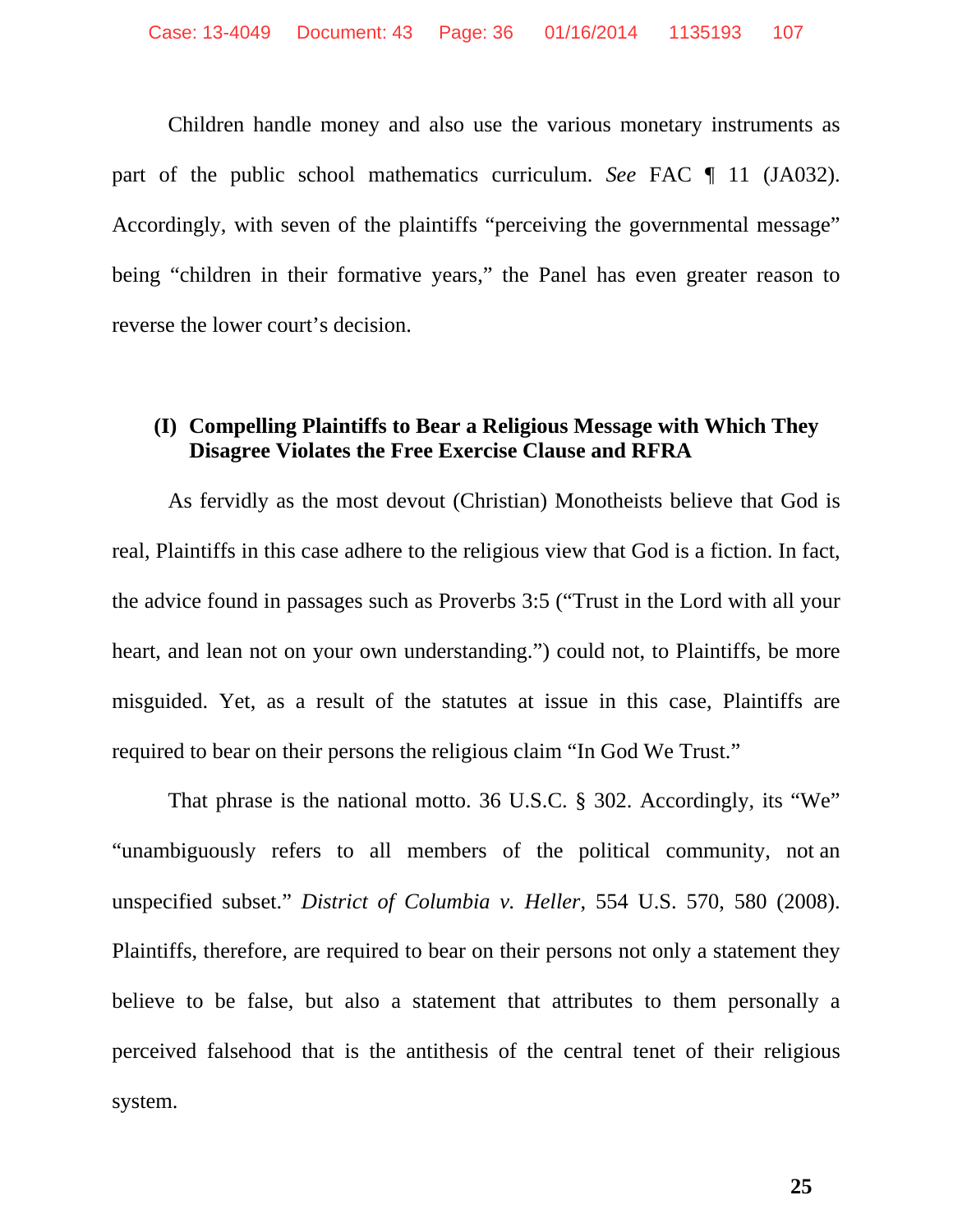Moreover, they are conscripted into assisting in the proselytization of a religious notion that they explicitly reject. (*See* FAC ¶¶ 346-60 (JA088-89), demonstrating the long history of a legislative intent to engender such proselytization. This intent was reinforced yet again in the 2003 United States Mint Annual Report. FAC ¶¶ 356-59 (JA089).) These compelled activities, without doubt, comprise a substantial burden upon Plaintiffs' religious exercise.

In terms of case law, this substantial burden can be recognized in two ways. The first is to look at two renowned cases that involved another disenfranchised religious minority: Jehovah's Witnesses. In *West Virginia Bd. of Educ. v. Barnette*, 319 U.S. 624, 629 (1943), Witnesses challenged the coercion of their children, in the public schools, to engage in the flag salute (which is contrary to their religious principles). In *Wooley*, 430 U.S. at 707-08, a Witness challenged being coerced to exhibit "Live Free or Die" on his license plate, which, again, was contrary to Jehovah's Witness principles. Although both cases were ultimately decided on free speech grounds, "[t]he Free Exercise Clause embraces a freedom of conscience and worship that has close parallels in the speech provisions of the First Amendment." *Lee v. Weisman*, 505 U.S. 577, 591 (1992). Under both clauses, "the State's interest ... to disseminate an ideology ... cannot outweigh an individual's First Amendment right to avoid becoming the courier for such message." *Wooley*, 430 U.S. at 717.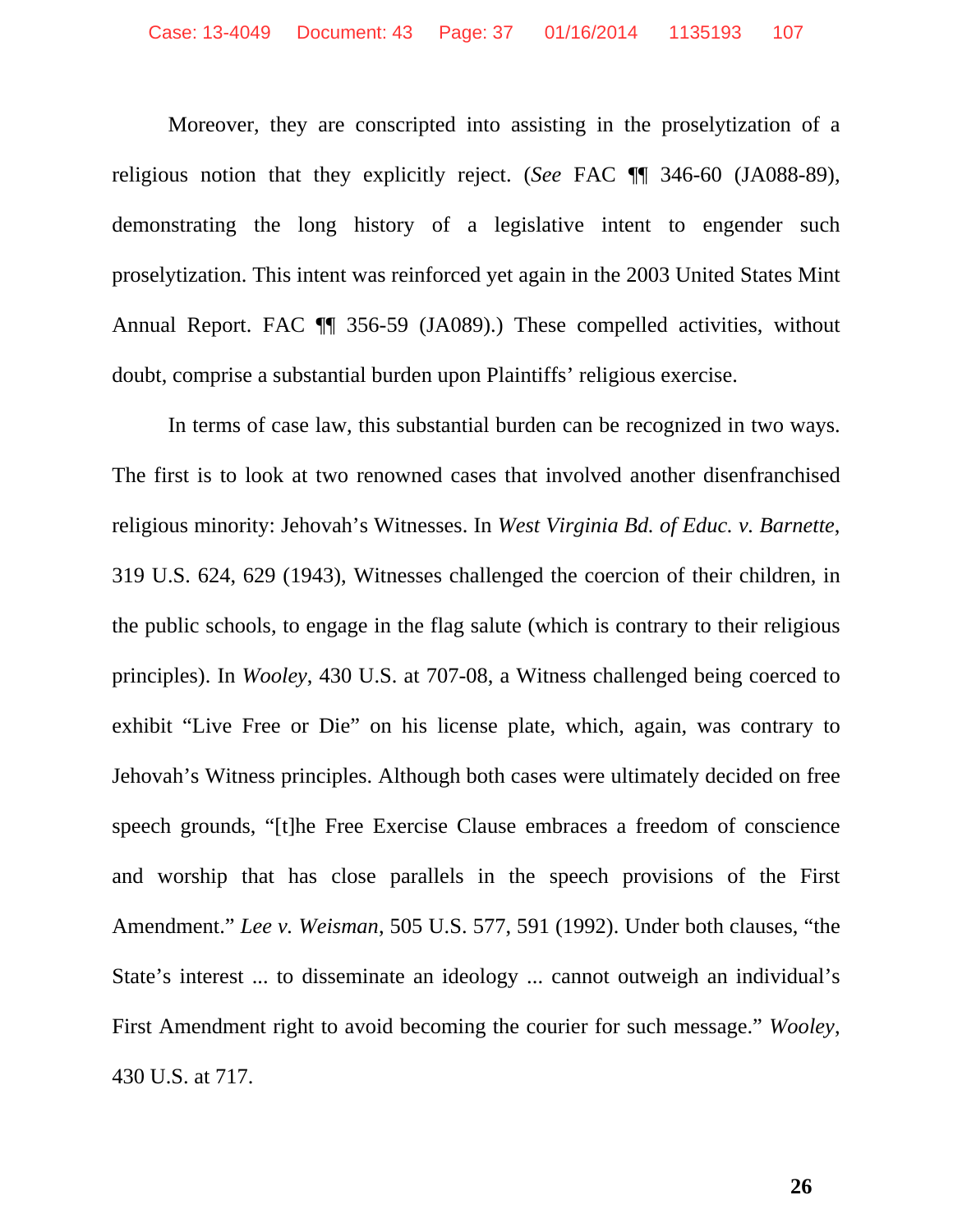The other way to recognize the substantial free exercise burden is to review the Free Exercise and RFRA case law. In doing so, it should first be noted that those cases always involve "neutral, generally applicable law." *Employment Div. v. Smith*, 494 U.S. 872, 881 (1990). It is essentially unheard of to have facially religiously discriminatory law, as is the situation in this litigation.

Even ignoring that distinction (which should, on its own, terminate this action with a ruling in Plaintiffs' favor), the case law reveals that Defendants' actions are legally unsound. To begin with, "[a]n individual claiming violation of free exercise rights need only demonstrate that the beliefs professed are 'sincerely held' and in the individual's 'own scheme of things, religious.'" *Fifth Ave. Presbyterian Church v. City of New York*, 293 F.3d 570, 574 (2d Cir. 2002). Phrased alternatively, the sole issue is whether Plaintiffs find the given activity "central or important" to the practice of their faith. *Ford v. McGinnis*, 352 F.3d 582, 593 (2d Cir. 2003). There is no question that these requirements are met.

Moreover, the determination of religious beliefs "is not to turn upon a judicial perception." *Thomas v. Review Bd., Ind. Emp't Sec. Div.*, 450 U.S. 707, 714 (1981). Thus, even if there were some question as to the religious nature of the "In God We Trust" phrase (which there is not), "[i]t is not within the judicial ken to question the centrality of particular beliefs or practices to a faith, or the validity of particular litigants' interpretations of those creeds." *Hernandez v. Comm'r*, 490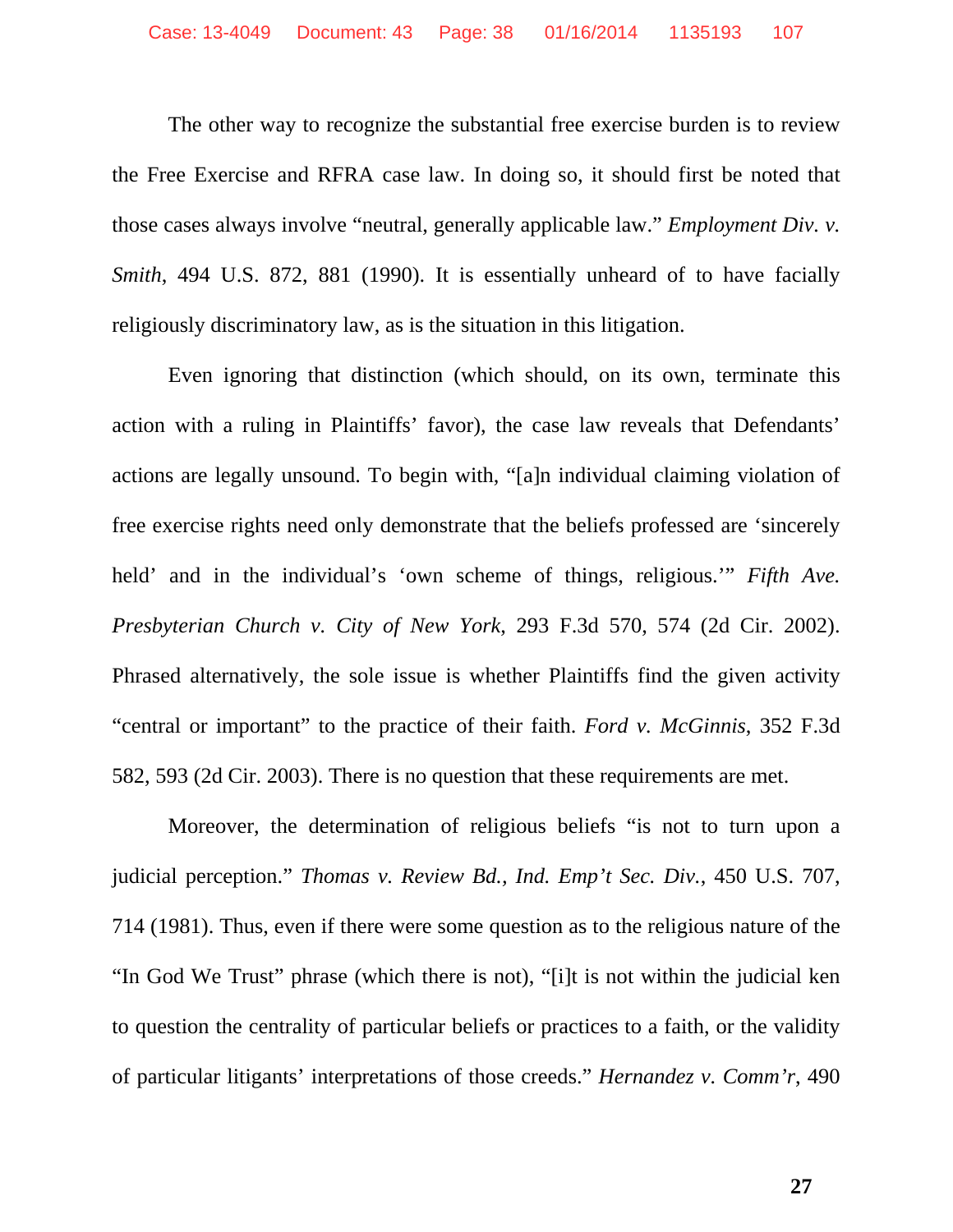U.S. 680, 699 (1989). In fact, any "inquiry into [an individual's] religious views … is not only unnecessary but also offensive. It is well established, in numerous other contexts, that courts should refrain from trolling through a person's or institution's religious beliefs." *Mitchell v. Helms*, 530 U.S. 793, 828 (2000).

With that background, the burdens in this case (i.e., being constantly forced to carry a message that contradicts the essential nature of one's religious belief system) can be compared to the burdens that were placed on the plaintiffs in past successful Free Exercise and RFRA litigation. In *Jolly v. Coughlin*, 76 F.3d 468 (2d Cir. 1996), for instance, a Rastafarian prisoner's free exercise was deemed to be substantially burdened by being required to have a screening test for tuberculosis. In *Jackson v. Mann*, 196 F.3d 316 (2d Cir. 1999), the substantial burden to a Jewish prisoner was his inability to have kosher meals. The substantial burden in *Ford* was a Muslim prisoner's missing of a feast (requested well beyond the timeframe recognized as relevant by Muslim authorities). In the Supreme Court, substantial burdens have been found in working on Saturday, *Sherbert v. Verner*, 374 U.S. 398 (1963); in having children attend public secondary school, *Wisconsin v. Yoder*, 406 U.S. 205 (1972); and in not being permitted to import an ingredient used to make a hallucinogenic sacramental tea, *Gonzales v. O Centro Espirita Beneficente União do Vegetal*, 546 U.S. 418 (2006).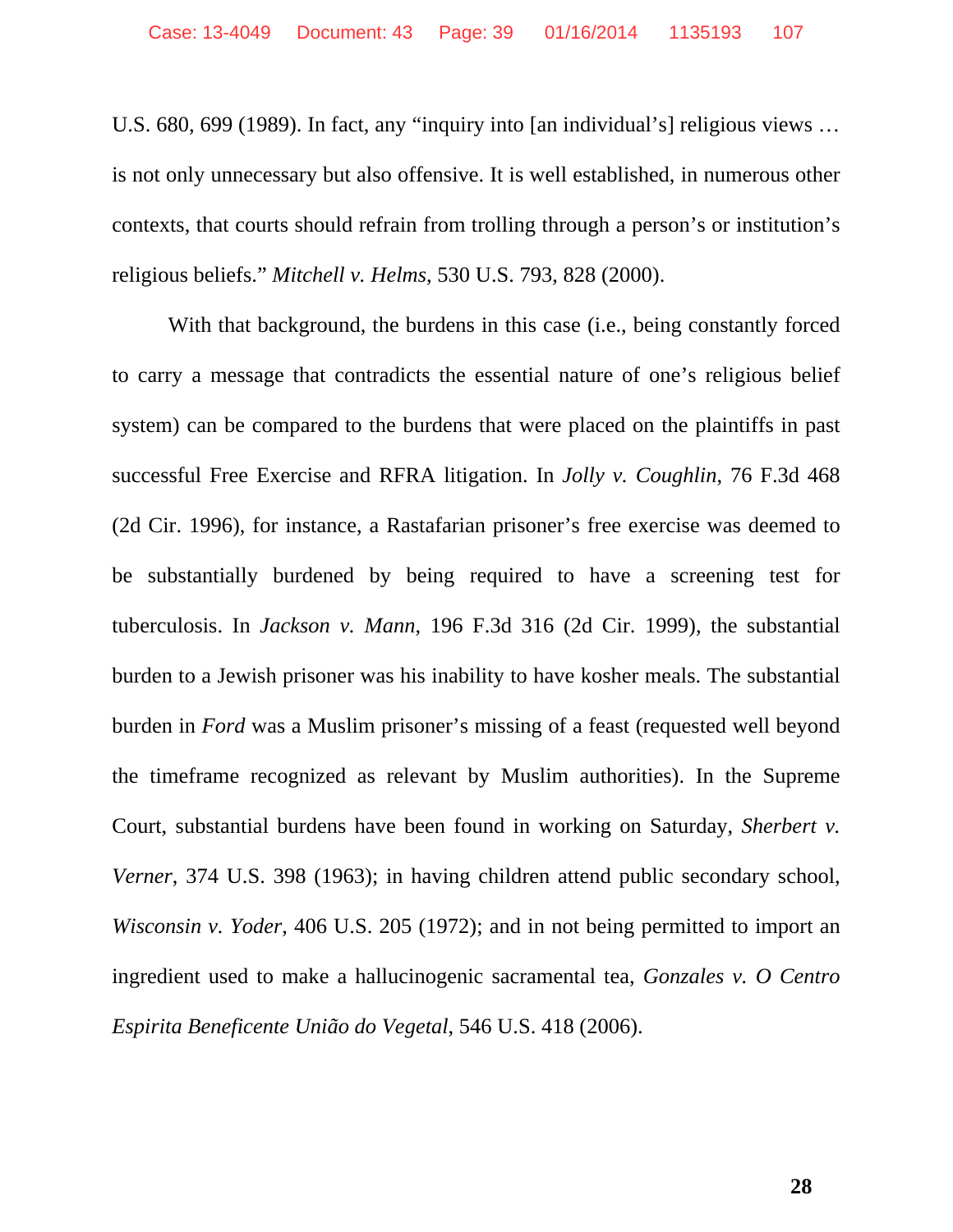Serious as they are, none of these other cases involve a burden as substantial to the exercise of religion as exists in the case at bar. To be sure, those other cases involved governmental interference with a religious activity that the affected individuals desired, whereas this case involves governmental compulsion to engage in undesired activity. Nonetheless, this is truly a distinction without a difference, and (as is illustrated by the rulings in *Barnette* and *Wooley*) this latter injury also merits judicial protection. Being coerced to engage in an act that is contrary to one's religious beliefs, no less than being prevented from engaging in an act that is in accord with those beliefs, involves action that prevents individuals from exercising religion in the manner they "sincerely" believe is necessary in order to remain true to their ideals. *See Jolly*, 76 F.3d at 477 ("[A] substantial burden exists where the state 'puts substantial pressure on an adherent to modify his behavior and to violate his beliefs.'") (citations omitted).

With the substantial burden recognized, Defendants are obligated to demonstrate "a compelling governmental interest," and that they have furthered that interest using "the least restrictive means." 42 U.S.C. § 2000bb-1(b)(1) and (b)(2). It is obvious that they have not (and cannot) come close to meeting those obligations. Thus, this "strict scrutiny" requirement needs no further attention; Plaintiffs' RFRA claim should be upheld.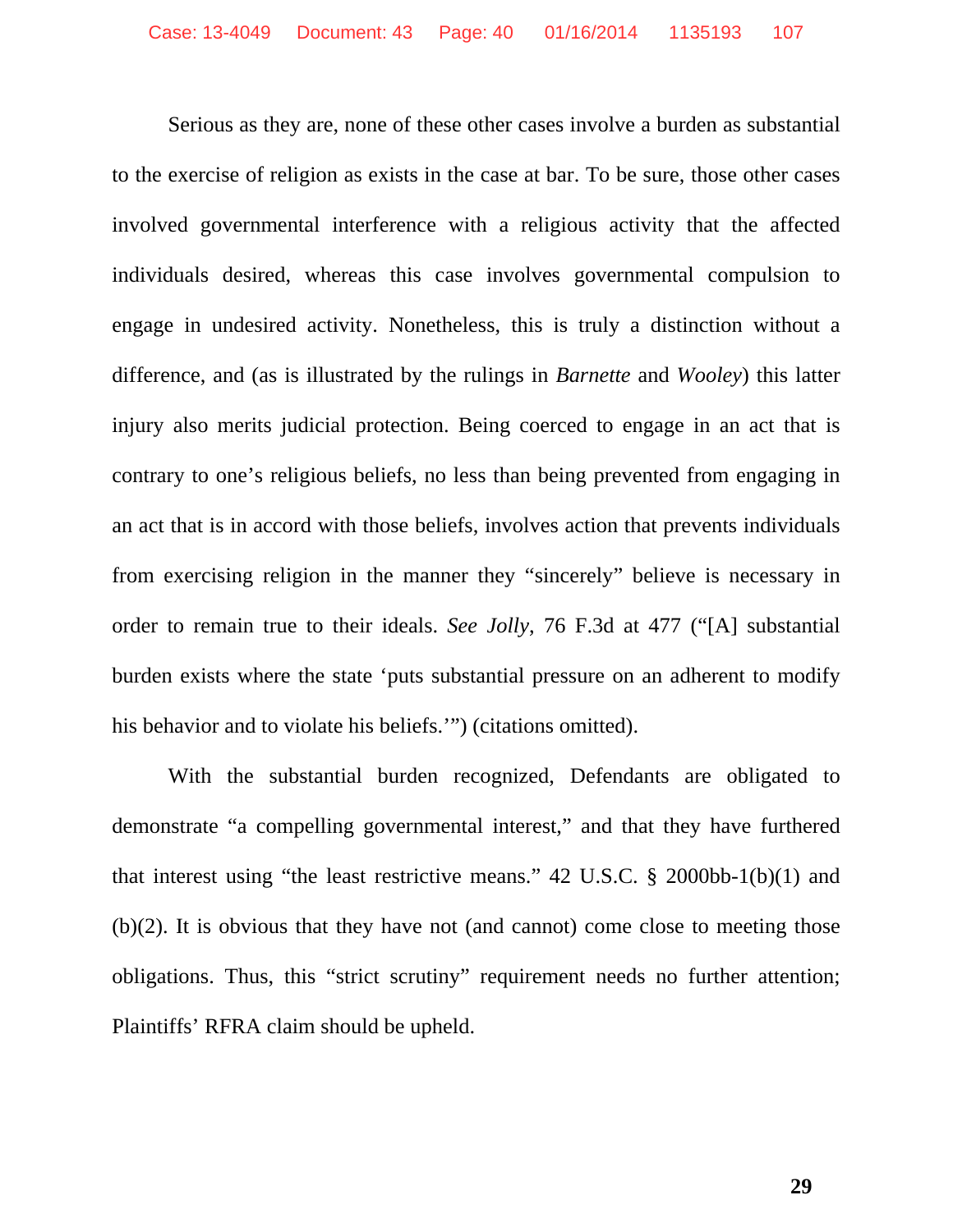### **(J) The Congressional Reaffirmations Are Shams**

In *Stone v. Graham*, the Commonwealth of Kentucky sought to place copies of the Ten Commandments on the walls of its public schools. The Commonwealth claimed there was a secular purpose to this activity, and pointed to a mandatory notation stating, "'The secular application of the Ten Commandments is clearly seen in its adoption as the fundamental legal code of Western Civilization and the Common Law of the United States.'" 449 U.S. at 41 (citation omitted). The Supreme Court saw through this ploy, writing:

> The pre-eminent purpose for posting the Ten Commandments on schoolroom walls is plainly religious in nature. The Ten Commandments are undeniably a sacred text in the Jewish and Christian faiths, and no legislative recitation of a supposed secular purpose can blind us to that fact.

449 U.S. at 41 (footnote omitted). The pre-eminent purpose for placing "In God We Trust" on the money is "plainly religious" as well.

In recent years, Congress has passed an assortment of "reaffirmations" of the Motto. FAC  $\parallel$  28 (JA037). Although the Panel will properly review these resolutions with "appropriate respect for a coequal branch of the Government," *Adarand Constructors, Inc. v. Pena*, 515 U.S. 200, 230 (1995), it should also have respect for the congressmen who have recognized the unconstitutionality of the reaffirmations. FAC ¶¶ 267-93 (JA076-79).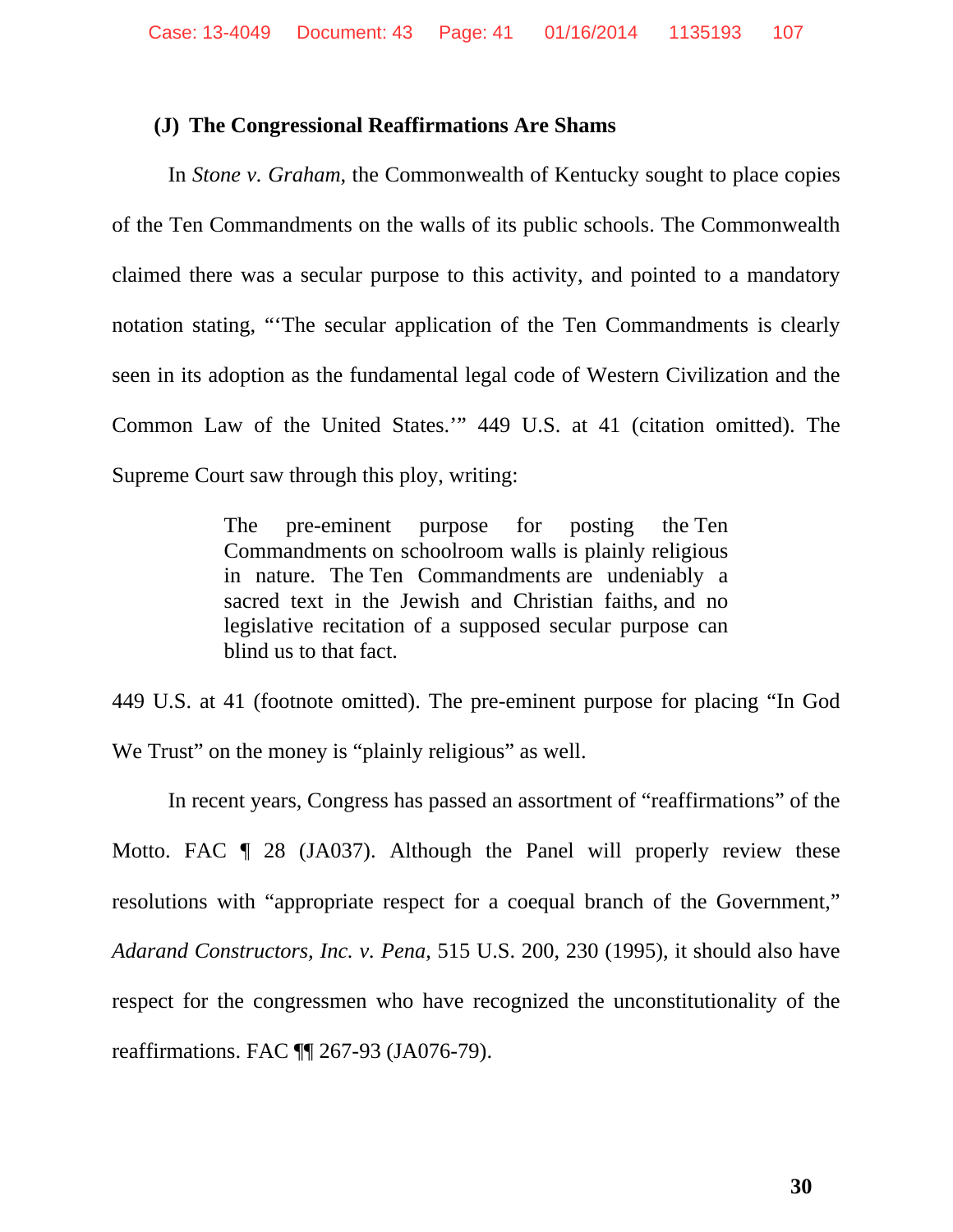In fact, the reaffirmations have been constructed in a manner that has been explicitly condemned by the Supreme Court. In *McCreary*, the Court wrote that "juxtaposing ... other documents with highlighted references to God as their sole common element [reveals an] unstinting focus ... on religious passages, showing ... an impermissible purpose." 545 U.S. at 870. The reaffirmations have had as many as thirteen (Christian) Monotheistic references juxtaposed to the "In God We Trust" language. FAC ¶¶ 286-90 (JA079).

"[A]lthough a legislature's stated reasons will generally get deference, the secular purpose required has to be genuine, not a sham." *Id*. at 864. Asserting that the purpose of commemorating the motto is to "encourage[] the citizens of the United States to reflect on … the integral part that [it] has played in the life of the Nation," 152 Cong. Rec. S7444, rather than to bolster the claim made by its text (i.e., that there is a God and that the people of this nation trust in Him) is a sham.

### **(K)This Appeal Is from the Grant of a Motion to Dismiss**

The final point to make in showing how easy it is to decide this case is that this appeal is before the Panel on a Rule 12(b) Motion to Dismiss. If the Court is not yet convinced of the purely religious purposes that led to the "In God We Trust" inscriptions, of their overwhelming religious effects, of the complete lack of religious neutrality that the motto evinces, of the unjustifiable burdens the motto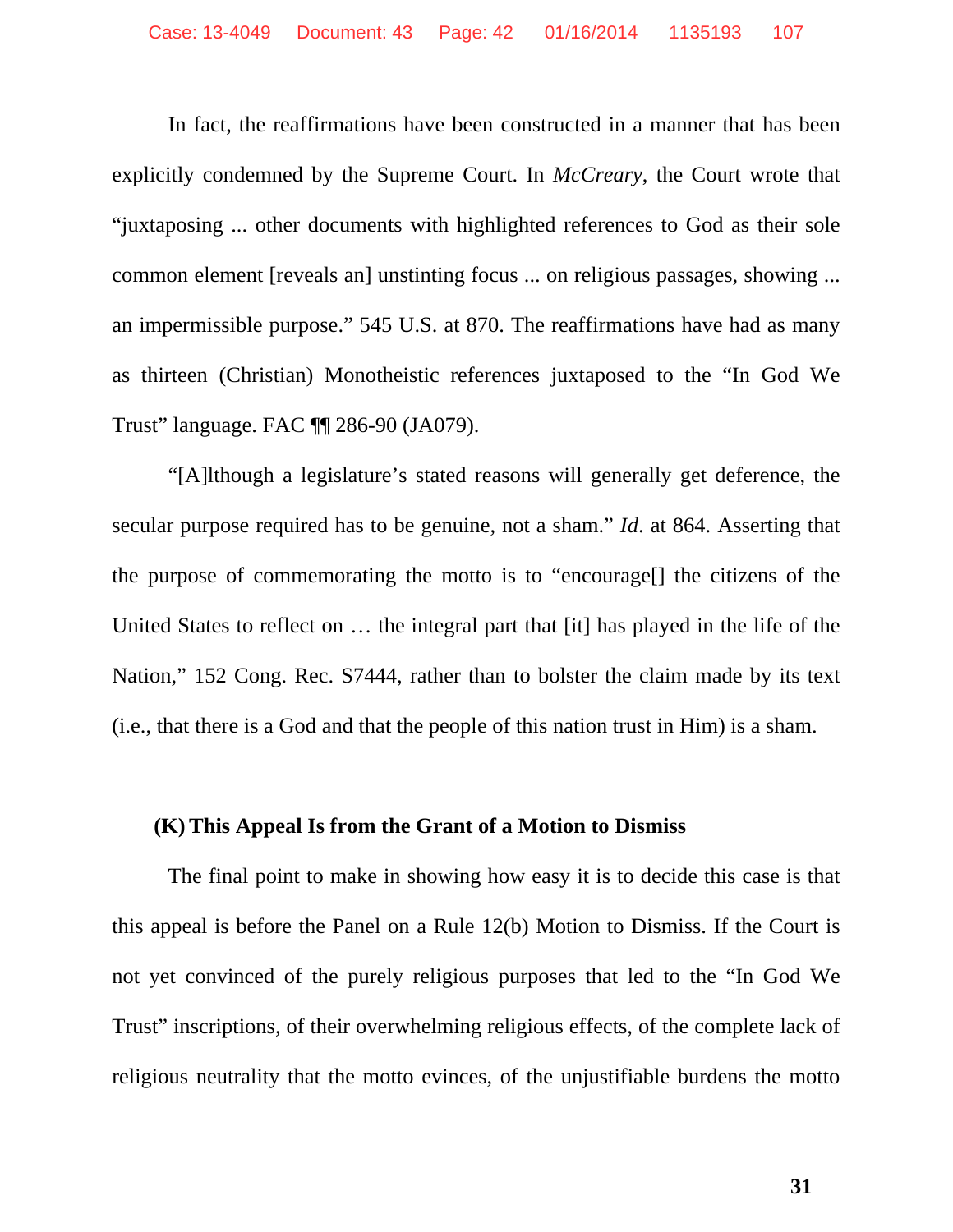places upon Plaintiffs in their attempts to freely and fully exercise their Atheistic beliefs, etc., then "the accepted rule [is] that a complaint should not be dismissed for failure to state a claim unless it appears beyond doubt that the plaintiff can prove no set of facts in support of his claim which would entitle him to relief." *Conley*, 355 U.S. at 45-46. Plaintiffs believe they have proven the necessary facts. Should there, nonetheless, be doubt in that regard, then Plaintiffs, under Rule 12(b) are to be afforded an opportunity to bring forth evidence and testimony in the District Court.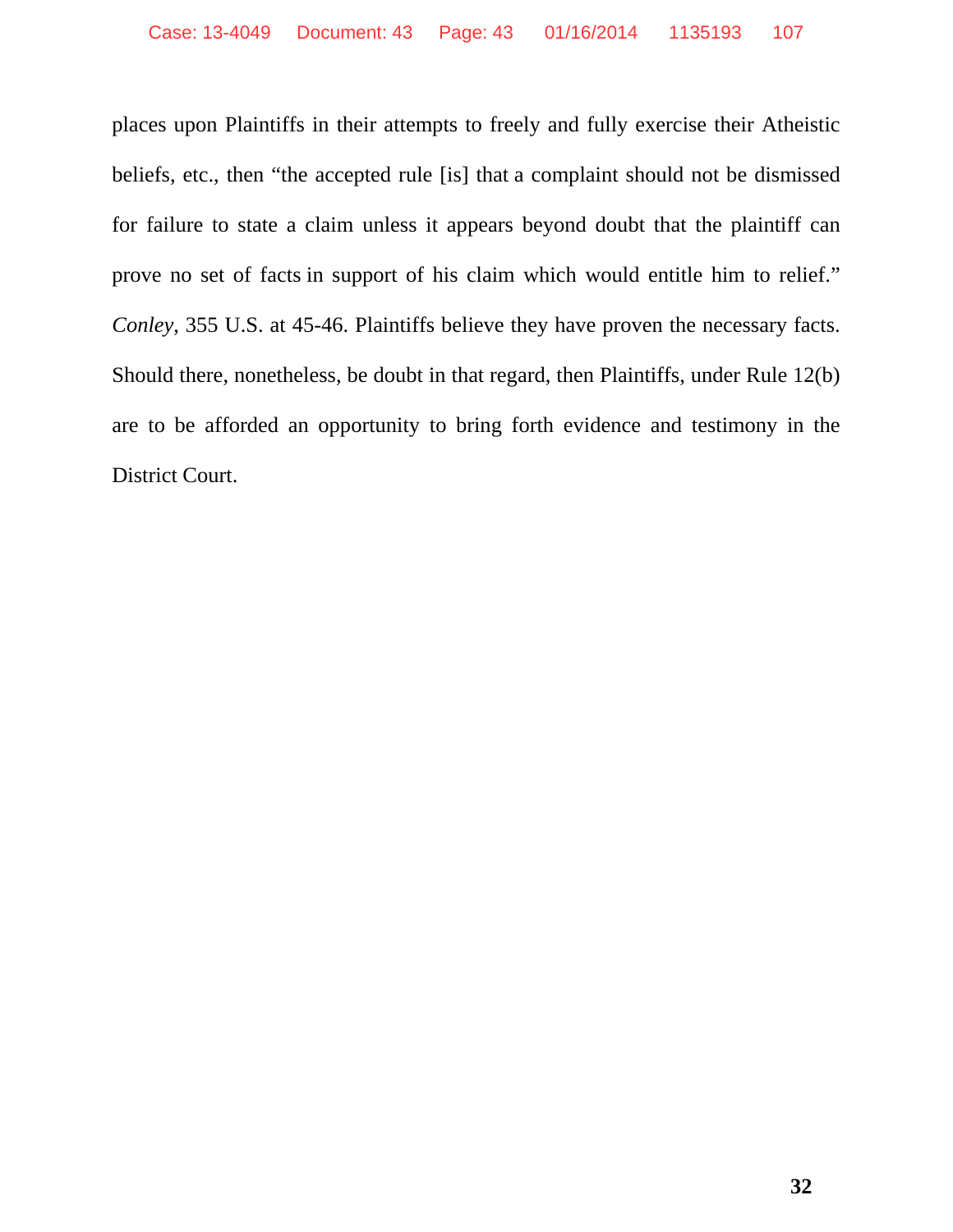### **II. Writing an Opinion in Defendants' Favor is Very Easy to Do**

Although following the Constitution's principles (and the Supreme Court's case law) leads to a Plaintiffs' verdict, that is not the Panel's only option. In fact, a wide range of devices are at the Panel's disposal for maintaining governmental activities that favor Monotheists and perpetuate the second-class status of Atheists.

#### **(A) Neutrality Can Be Forgotten**

As noted, more than forty Supreme Court Religion Clause majority opinions have referenced neutrality, Addendum B, and the Court has called the neutrality principle – including neutrality between "religion" (i.e., belief in God) and "nonreligion" (i.e., Atheism) – "the touchstone" for the analysis of Establishment Clause claims. With such a pedigree, one would expect defendants and courts to address this principle whenever these clauses are at issue. Yet such attention is surprisingly scarce.

Although Plaintiffs specifically alleged a neutrality principle violation, FAC ¶¶ 423-28 (JA096), Defendants have never even attempted to explain how "In God We Trust" comports with that principle. All they did is:

- (1) State that, in two cases where the motto was not at issue, no justice discussed the motto's lack of neutrality, *see* District Court Document 12 at 37 (Defendants' MTD memo), and
- (2) Write four pages about nonexistent Atheist vetoes, mischaracterized religious "references," and inapposite Supreme Court decisions, *see* District Court Document 19 at 11-14 (Reply Brief).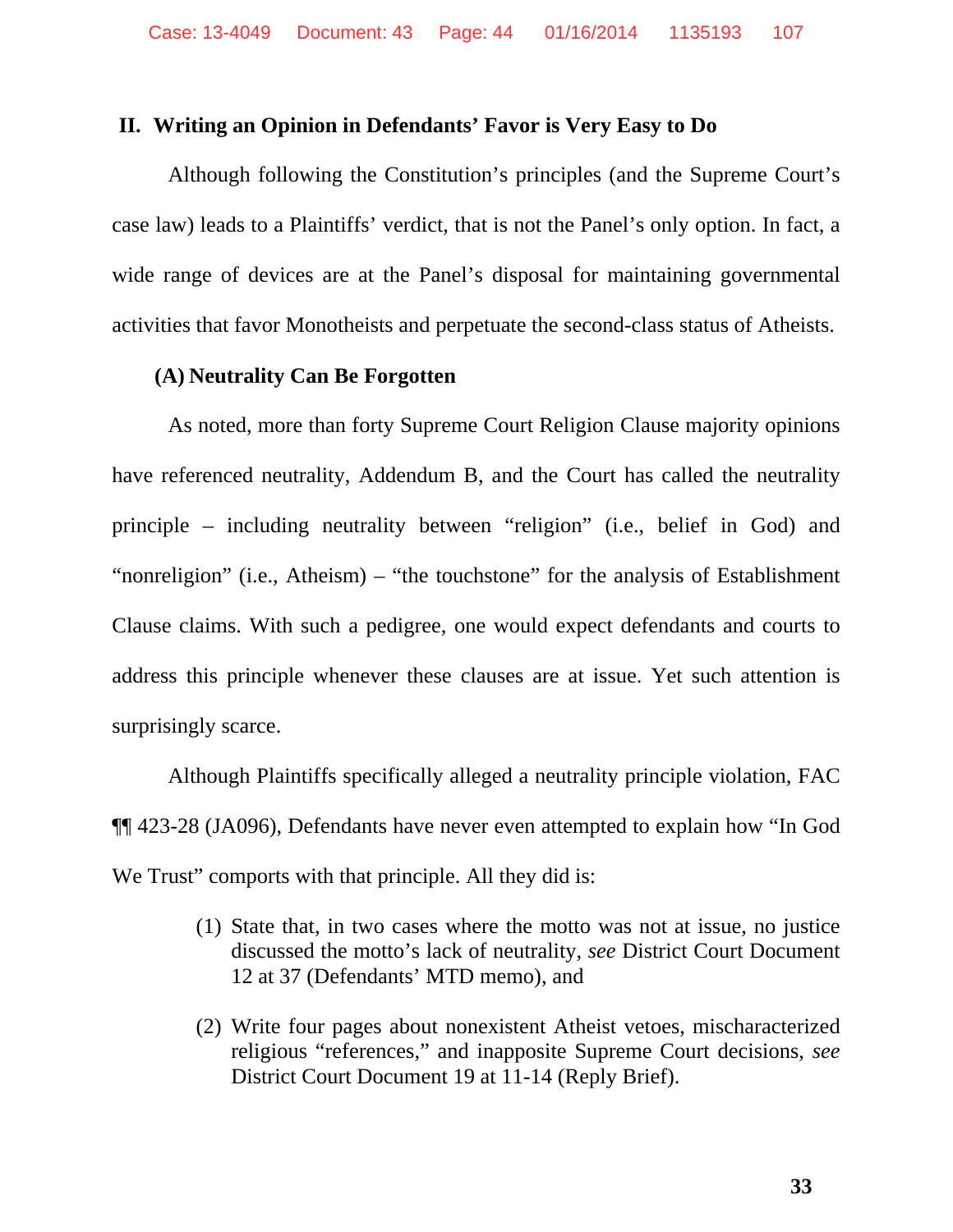The courts in the four circuits that have previously been presented with "In God We Trust" challenges have done no better. Although "'a benevolent neutrality'" unrelated to the motto's clear religious favoritism is found in *Aronow v. United States*, 432 F.2d 242, 244 (9th Cir. 1970) (quoting *Walz v. Tax Comm'n of New York*, 397 U.S. 664, 669-70 (1970)), the Ninth Circuit's judges never used the word "neutrality" themselves. Nor did the judges in *O'Hair v. Murray,* 588 F.2d 1144 (5th Cir. 1979) (in either the Fifth Circuit or the District Court). "Neutrality" was similarly completely absent from the opinions in *Gaylor v. United States*, 74 F.3d 214 (10th Cir. 1996) and *Kidd v. Obama*, 387 Fed. Appx. 2 (D.C. Cir. 2010).

Thus, in four and a half appellate level cases, not one word has ever been uttered to explain how the motto comports with the "touchstone" for Establishment Clause analysis, mentioned in more than forty Supreme Court religion clause majority opinions. The reason is obvious: the motto flagrantly violates the principle, and it is impossible to even feign otherwise.

Of course, once a case ends, it ends, and the defeated, politically disenfranchised litigants can do nothing except continue enduring the judiciallyapproved constitutional violations. By also neglecting the command for religious neutrality, the Panel can again approve of those violations.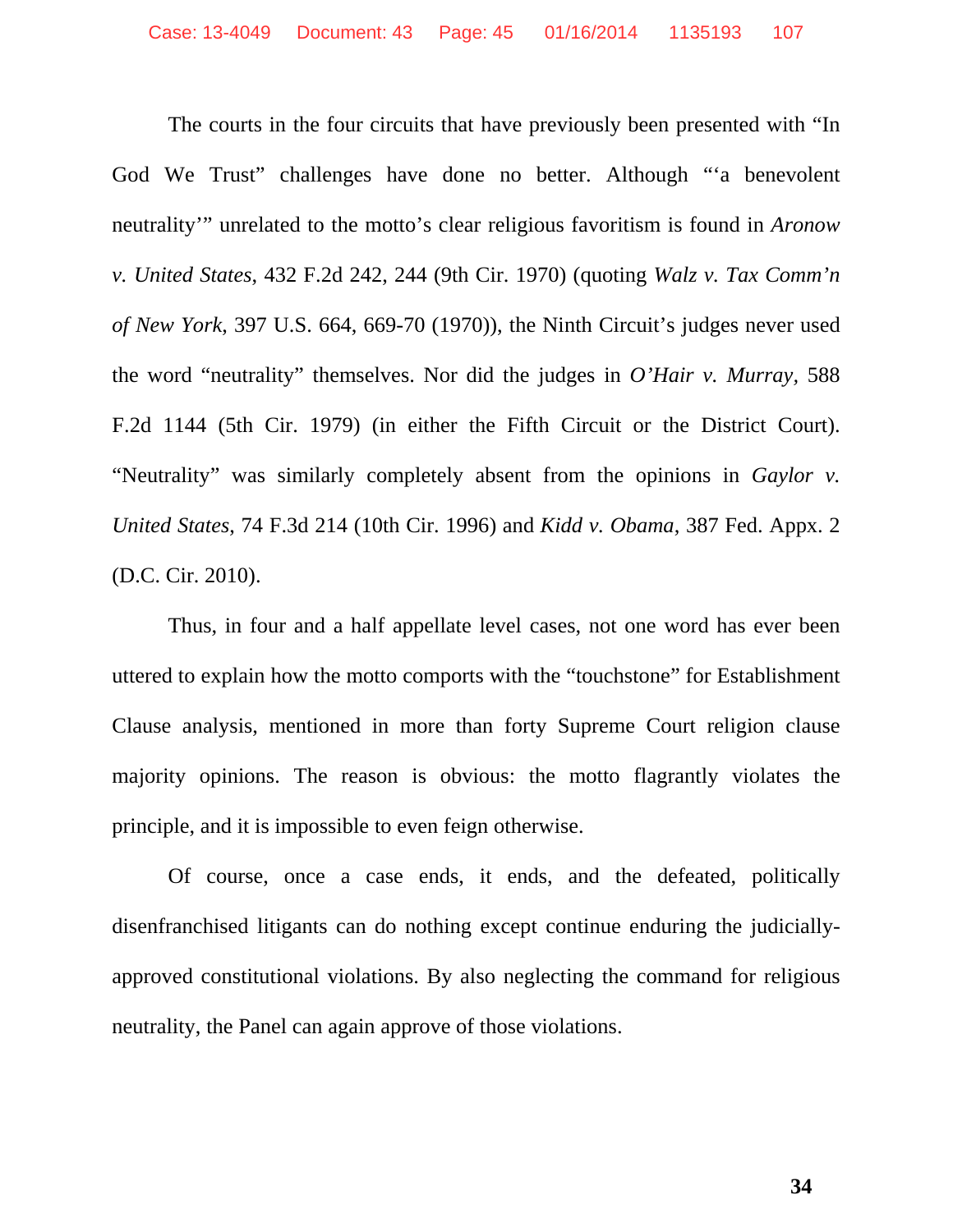### **(B) The Constitutional Injuries Can Be Readily Trivialized**

The facts that Atheists are "viewed unfavorably by more than half of their fellow Americans merely on the basis of their deeply felt religious views," that "57% of the population hold[s] the view that nonbelievers are incapable of being moral," and that "Atheists – solely on the basis of their disbelief in God – are felt to be less trustworthy than rapists!," FAC ¶¶ 321-23 (JA084), make it virtually certain that they suffer significant adverse consequences in today's society. Yet, even though the Supreme Court has specifically noted that stigmatizing injuries are among "the most serious consequences of discriminatory government action," *Allen v. Wright*, 468 U.S. 737, 755 (1984), the fact remains that no Plaintiff is at risk of a fine or jail sentence due to the "In God We Trust" inscriptions. Thus, the Panel can readily refer to the occasional Supreme Court comment where an authoring justice (always an "insider" himself or herself) describes the injuries to "outsider" minorities as "mere shadow," *Abington School Dist. v. Schempp*, 374 U.S. 203, 308 (1963) (Goldberg, J., concurring), or uses such pejorative descriptors as "fastidious Atheist," *Zorach v. Clauson*, 343 U.S. 306, 313 (1952), to deflect valid constitutional and statutory claims.

Another useful descriptor is "de minimis," used to inform religious minorities that their sense of injury is misplaced. *See*, *e.g.*, *Doe v. Elmbrook School Dist.*, 687 F.3d 840 (7th Cir. 2012) (en banc), where a dissenting judge

**35 35**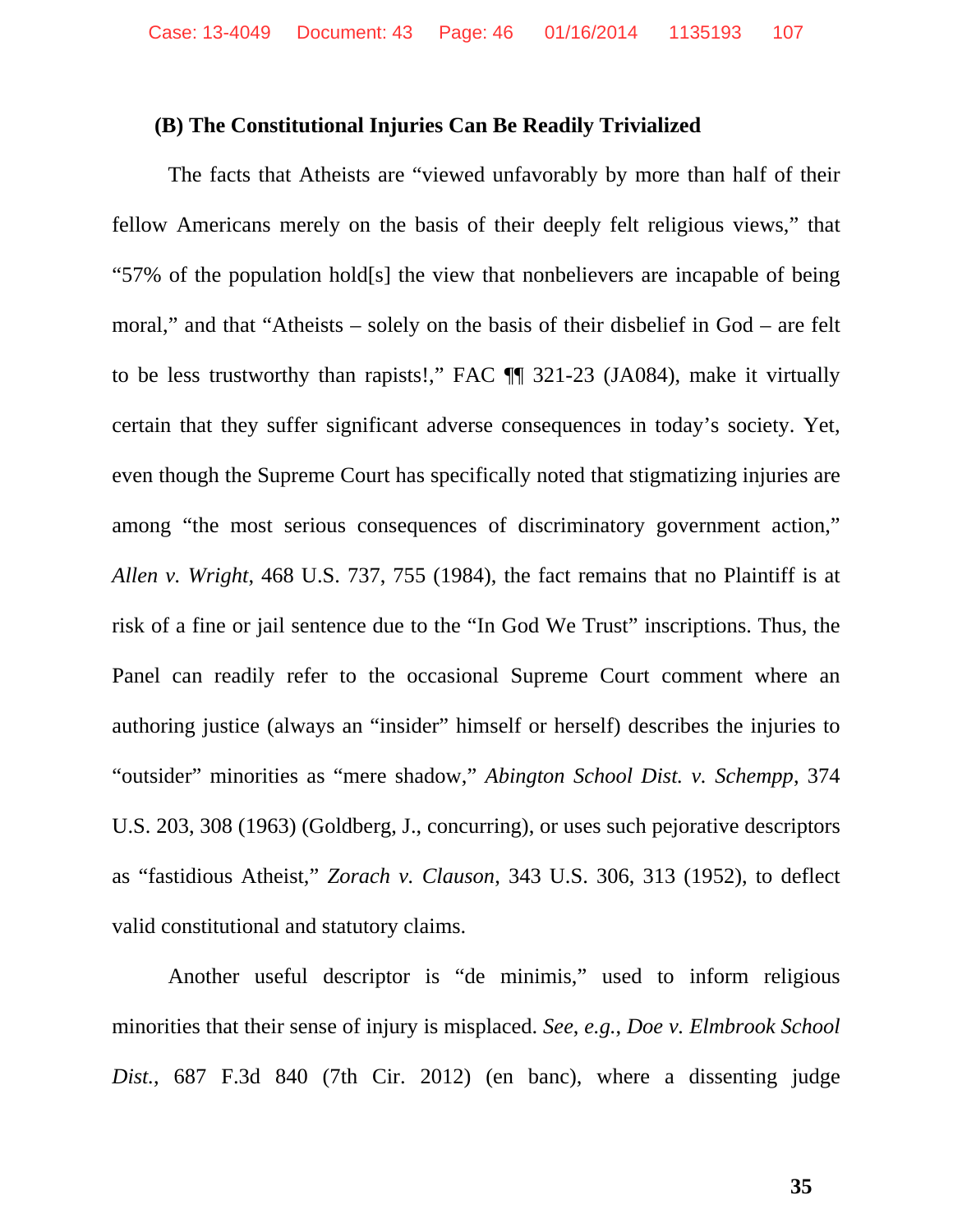characterized as "de minimis," *id*. at 877 (Posner, J., dissenting), what the majority recognized as an Establishment Clause violation: "Literally and figuratively towering over the [public school] graduation proceedings in the church's sanctuary space was a 15- to 20-foot tall Latin cross, the preeminent symbol of Christianity." *Id.* at 852 (majority opinion).

The idea that a judge will tell a religious minority that an injury is "de minimis" is remarkable. After all, the Supreme Court has advised that "In the realm of religious faith ... the tenets of one man may seem the rankest error to his neighbor." *Cantwell v. Connecticut*, 310 U.S. 296, 310 (1940). Additionally, "what is one man's comfort and inspiration is another's jest and scorn," *Barnette*, 319 U.S. at 633. *See also supra* p. 27*.*

In any event, it is undoubtedly true that "there would be intense opposition to the abandonment of that motto," *Abington*, 374 U.S. at 303 (Brennan, J., concurring), and that "In God We Trust," for most Americans, is anything but "de minimis." If "de minimis" is not an accurate descriptor for taking those words **off** the money (which no one has ever suggested would violate the Constitution), it cannot possibly be an accurate descriptor for keeping them **on** the money (where religion clause concerns loom large).

Nonetheless, judges always have this option when Establishment Clause injuries are to be ruled upon.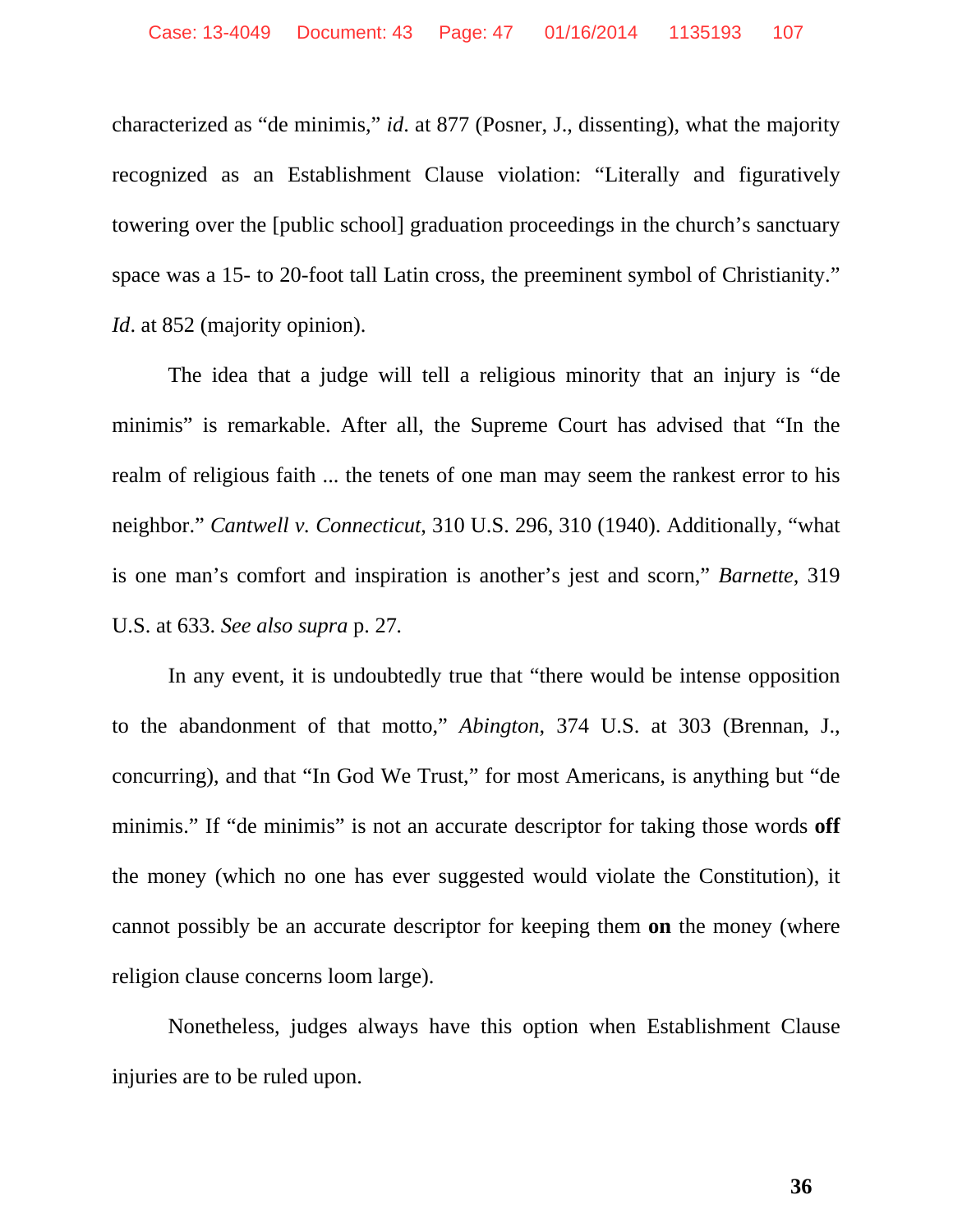As demonstrated by the lower court, judges also have that option in the Free Exercise sphere. Judge Baer included an accurate characterization of the substantial burdens on Plaintiffs' free exercise:

> [T]hey are forced to "[b]ear a religious message they believe to be untrue and completely contrary to their sincerely held religious belief" or "utilize a relatively burdensome alternative method." (Am. Compl. ¶ 485.) Plaintiffs also allege a violation of RFRA because the motto's placement on currency has forced them to "bear a religious message," "proselytize," and "further anti-Atheist religious prejudices." (*Id*. ¶ 491-93.)

Opinion & Order (JA285). Those burdens certainly seem substantial, especially when it is realized that they are lifelong, occur virtually daily, and are present no matter where Plaintiffs roam. They also seem substantial when compared, for example, to an Amish person's being required to put a reflector on his buggy, a parent being required to have his child take a standardized test, or a landlord being required to rent to an unmarried cohabiting couple – all of which were burdens specifically mentioned as Congress considered RFRA. *See*, *e.g.*, David M. Ackerman, *Cong. Research Serv.*, 92-366A, *The Religious Freedom Restoration Act and the Religious Freedom Act: A Legal Analysis* 19-20 (1992).5

 $\overline{a}$ 

Available at www.justice.gov/jmd/ls/legislative histories/pl103-141/crsrept-1992.pdf.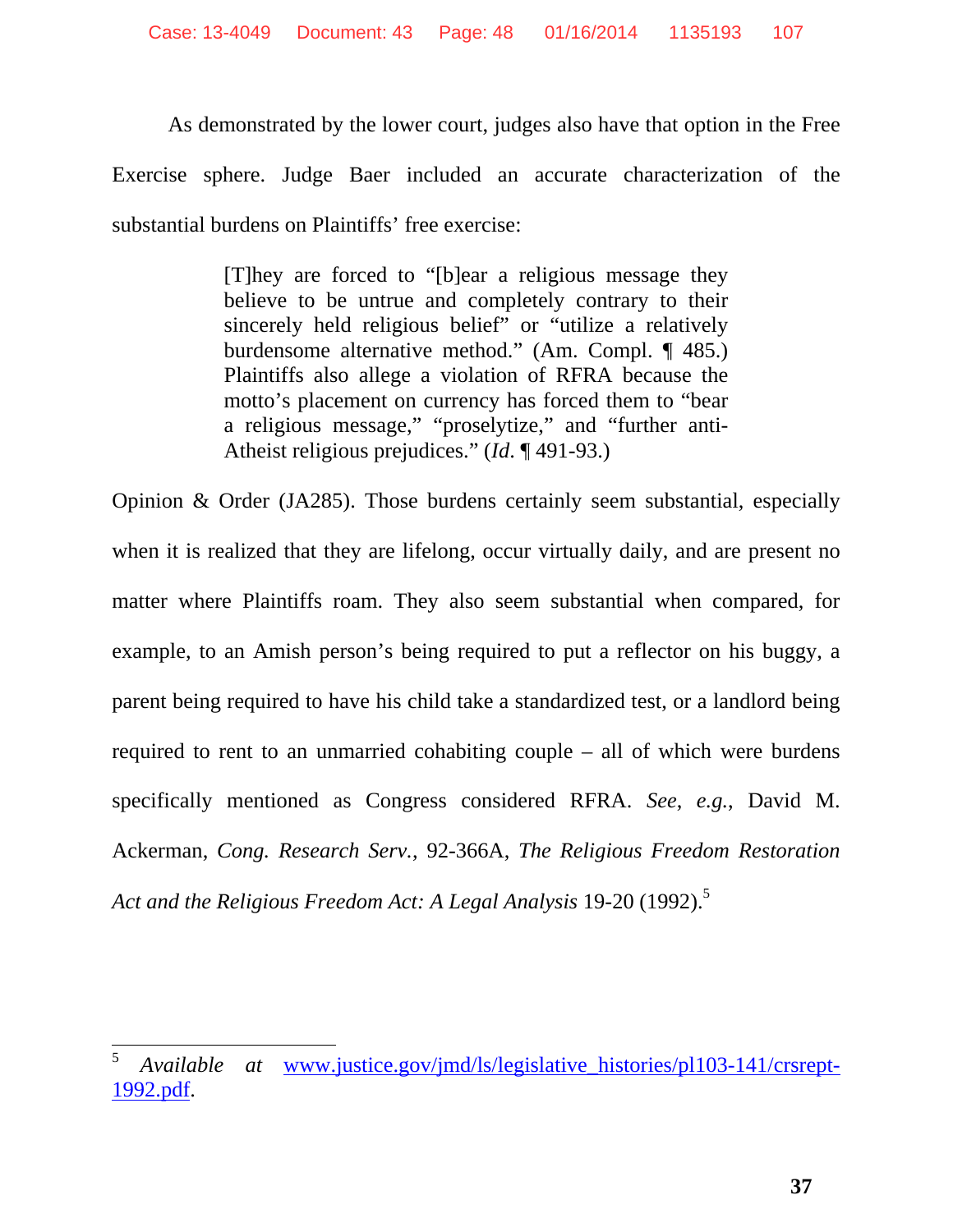Despite the foregoing, the District Court contended that "[t]here is no showing of government coercion, penalty, or denial of benefits linked to the use of currency." Opinion & Order (JA285).

The Panel, of course, can do this as well.

# **(C) There Is Ample Supreme Court Precedent for Not Upholding the Constitution's Equal Protection Principle**

In *Bradwell v. Illinois*, 83 U.S. 130 (1873) – during a time when women were so marginalized in society that the cherished amendment to the Constitution which declares "[n]o State shall ... deny to any person within its jurisdiction the equal protection of the laws" in its first section could limit the right to vote to "male inhabitants" in its second, U.S. Const. amend. XIV – the Supreme Court upheld a state statute prohibiting women from practicing law.

In *Plessy v. Ferguson*, 163 U.S. 537 (1896) – during a time when people of color were so marginalized in society that there were "[s]eparate hotels, separate conveyances, separate theaters, separate schools, ... separate churches," Cong. Globe, 42d Cong., 2nd Sess. 382-83 (1872) (remarks of Sen. Charles Sumner), each of which was recognized by the non-prejudiced members of society as "an indignity to the colored race," *id*. – the Supreme Court upheld a statute that physically segregated people in public railroad cars based on their skin color.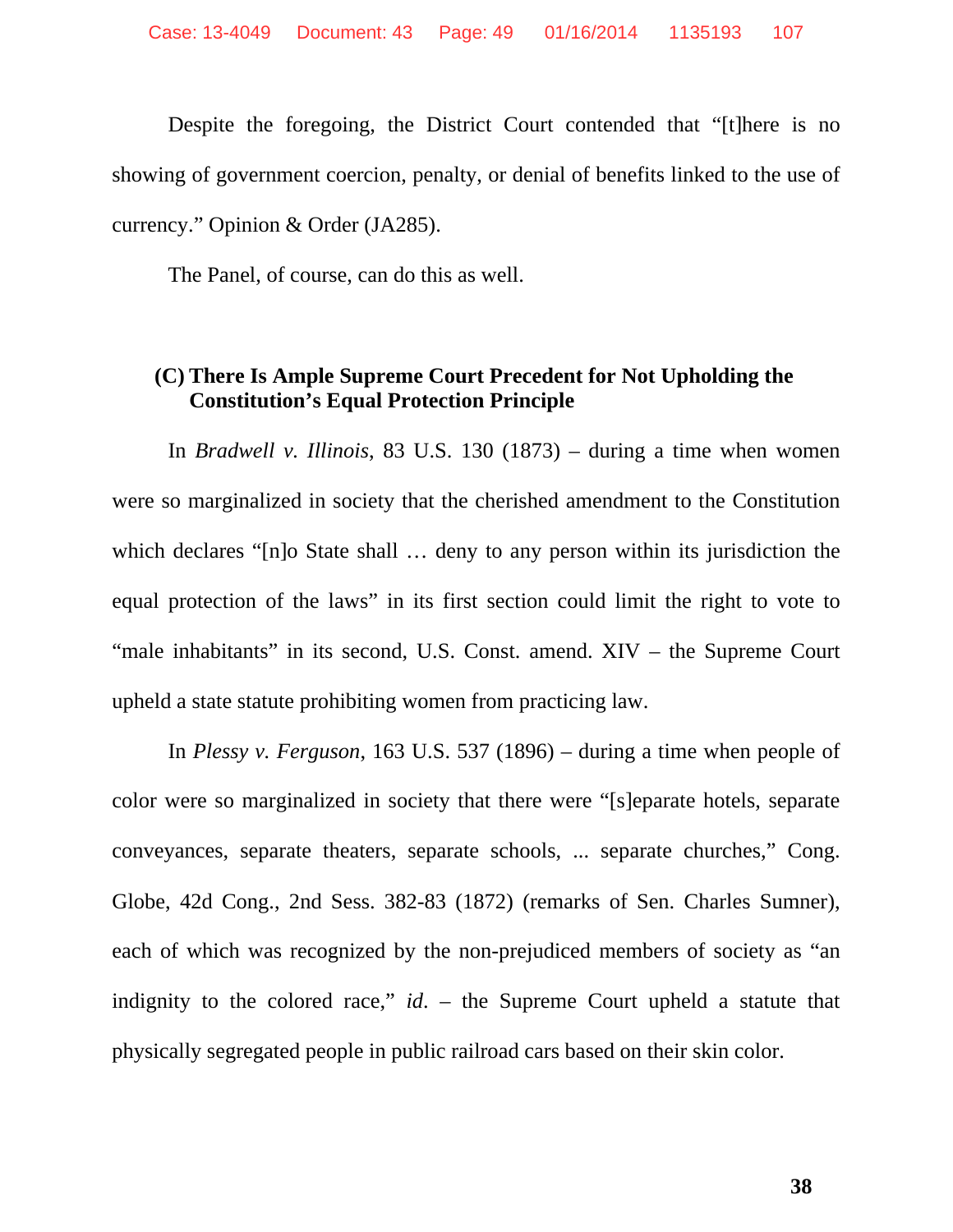In *Minersville School Dist. v. Gobitis*, 310 U.S. 586 (1940) – during a time when Jehovah's Witnesses were so marginalized that they would later be described as the nation's "principal victims of religious persecution," Archibald Cox, *The Court and the Constitution* 189 (1987) – the Supreme Court upheld the public school expulsion of a ten-year-old child for quietly following the religious precepts taught to him by his Jehovah's Witness parents.

Although the *Bradwell*, *Plessy*, and *Gobitis* decisions were all eventually overturned, they still serve as ample precedent for demonstrating that politically disenfranchised minorities can be treated as second-class citizens on the basis of constitutionally unacceptable criteria when the social climate finds such rulings socially acceptable. Should the Panel choose to affirm the lower court opinion, the requisite public support can undoubtedly be counted on in this case as well.

Of note is that the justices in *Bradwell* were all men, in *Plessy* were all white, and in *Gobitis* were all "traditional" Monotheists. This calls to mind the claim by Justice Blackmun in *County of Allegheny v. Greater Pittsburgh ACLU*, 492 U.S. 573, 614 n.60 (1989), that it would be "intolerable" for a judicial panel to have "bias ... according to the religious and cultural backgrounds of its Members." Of course, Justice Blackmun was wrong: such bias is precisely what existed (and was tolerated) in the cases just mentioned.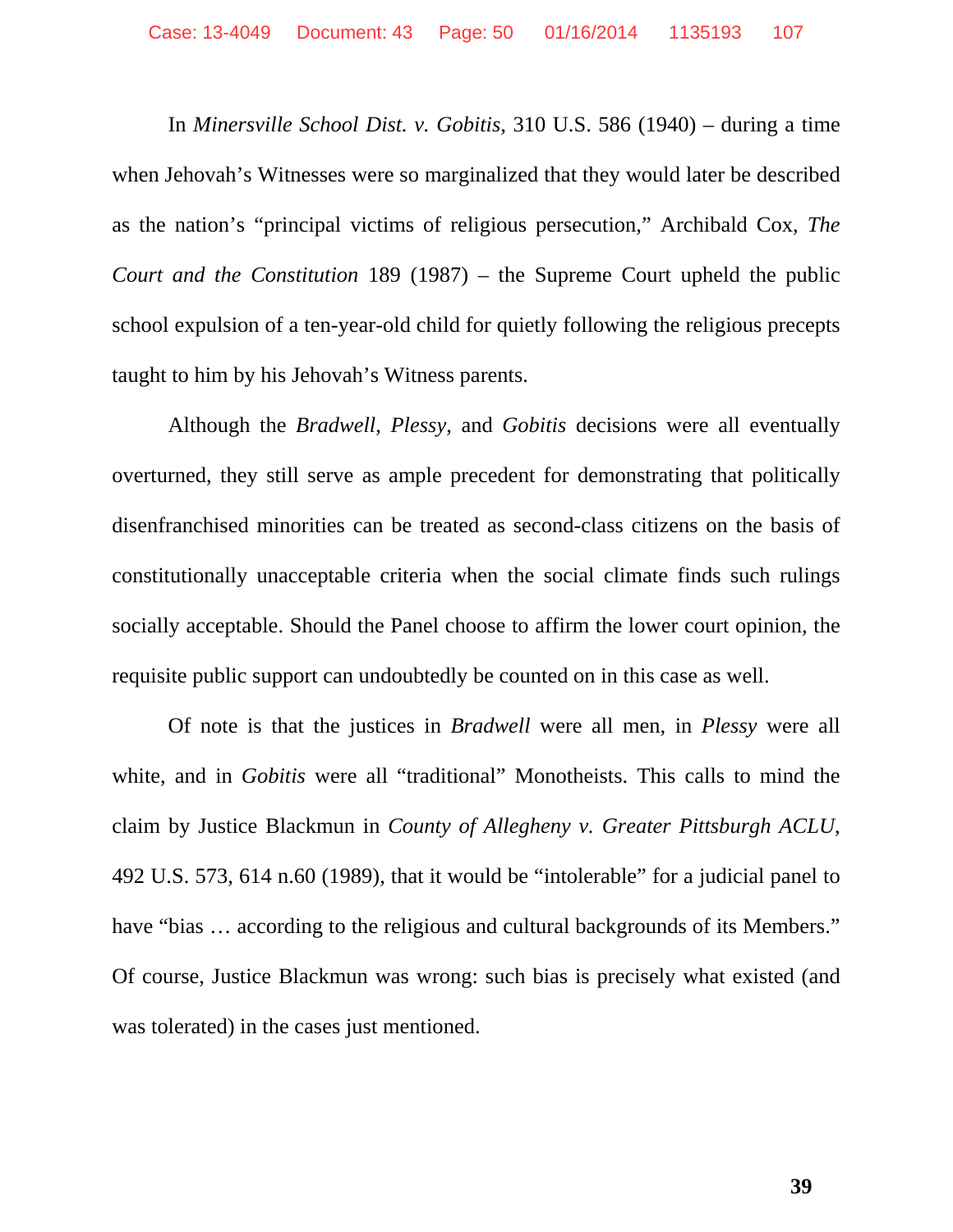Had the justices in *Bradwell* been women, those in *Plessy* been black, and those in *Gobitis* been Jehovah's Witnesses, each of those cases would undoubtedly have been decided in accordance with the principle of equality. So, too, would be this case were Plaintiffs before a panel of Atheists.

### **(D) The Truth Can Be Denied**

In his well-known dissent in *Plessy*, Justice Harlan wrote:

It was said in argument that the statute of Louisiana does not discriminate against either race, but prescribes a rule applicable alike to white and colored citizens. But this argument does not meet the difficulty. Every one knows that the statute in question had its origin in the purpose, not so much to exclude white persons from railroad cars occupied by blacks, as to exclude colored people from coaches occupied by or assigned to white persons.

163 U.S. at 556-57 (Harlan, J., dissenting). This case is no different. The Panel here, like the *Plessy* majority, can certainly deny what everyone knows to be true. It can pretend that the "In God We Trust" phrase "serves substantial secular purposes, including acknowledging the historical role of religion in our society, formalizing our medium of exchange, fostering patriotism and expressing confidence in the future." District Court Document 12 at 10 (Defendants' MTD memo). But just as the reality in *Plessy* was that the law served to perpetuate invidious government-sponsored favoritism for whites, the reality here is that 31 U.S.C. §§ 5112(d)(1) and 5114(b) do the same for (Christian) Monotheists.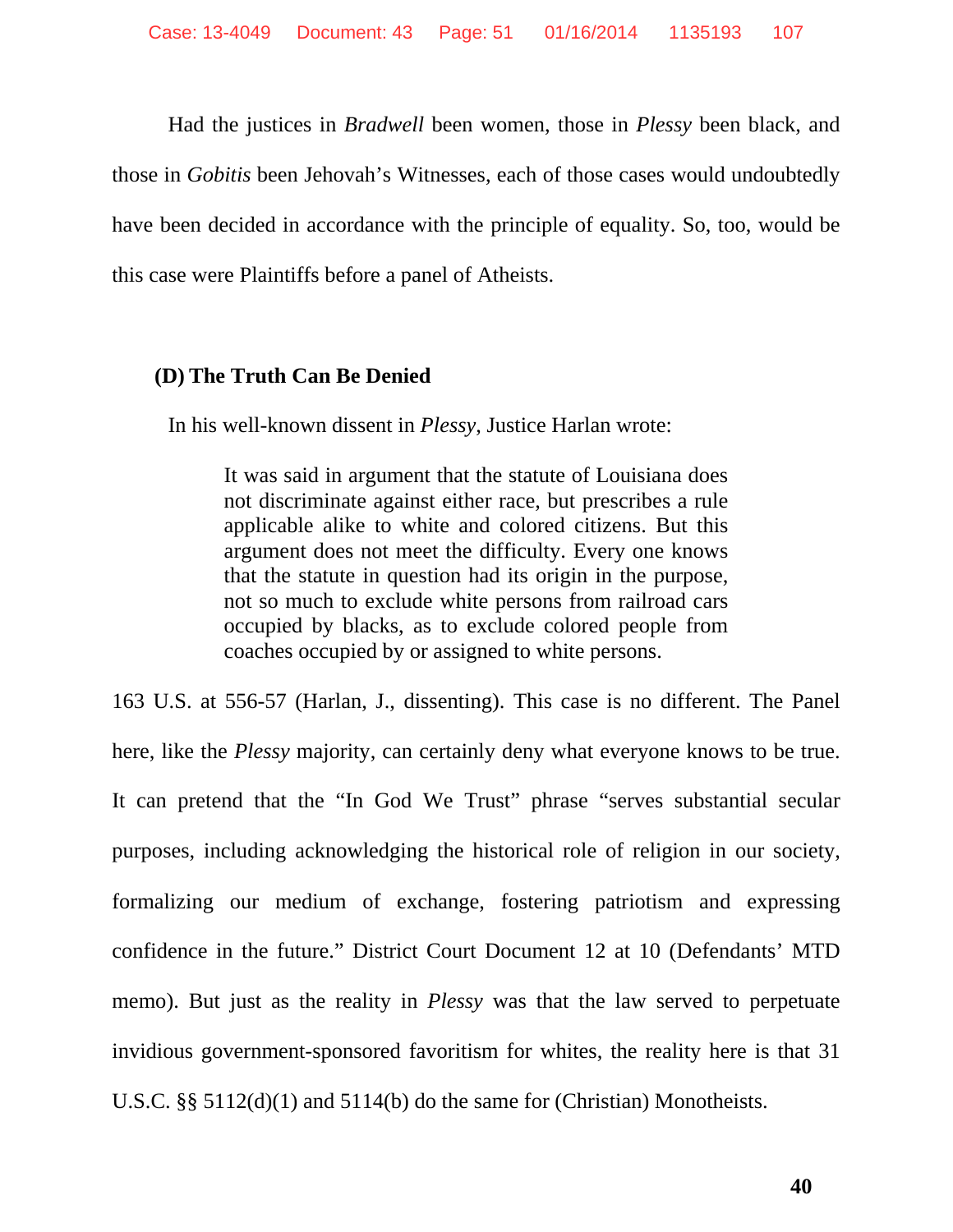## **(E) Rare, Equivocal Dicta Can Supersede an Ocean of Established Principle**

There is a virtually endless stream of principled Supreme Court statements directing a ruling in Plaintiffs' favor. Pithy pronouncements such as "government should not prefer one religion to another or religion to irreligion," *Bd. of Educ. v. Grumet*, 512 U.S. 687, 703 (1994), and "[the First] Amendment requires the state to be a neutral in its relations with groups of religious believers and non-believers," *Everson v. Bd. of Educ.*, 330 U.S. 1, 18 (1947) – all directly on point – abound.

Weighed against this immense quantity of noble commentary are a handful of statements, tangentially related to the case at hand, discussing a matter that was never briefed, and written by jurists who undoubtedly were largely unaware of the relevant history. Moreover, these statements usually arose when a dissenting justice looked at the "test" being applied by the majority and said, "Hey! If that is the rule, then 'In God We Trust' is unconstitutional." With a tenuous majority (or plurality), the author of the prevailing opinion chose not to add to the discord already brewing under the surface. Instead, a wan and noncommittal reply was provided, and the weak coalition was maintained.

Justice Blackmun's dictum in *Allegheny* – the most "potent" of those presented by Defendants – is a perfect example of this dynamic. With five different justices writing opinions, forming a wide assortment of agreements, only a plurality was reached. Looking at the "endorsement" and "outsider" arguments that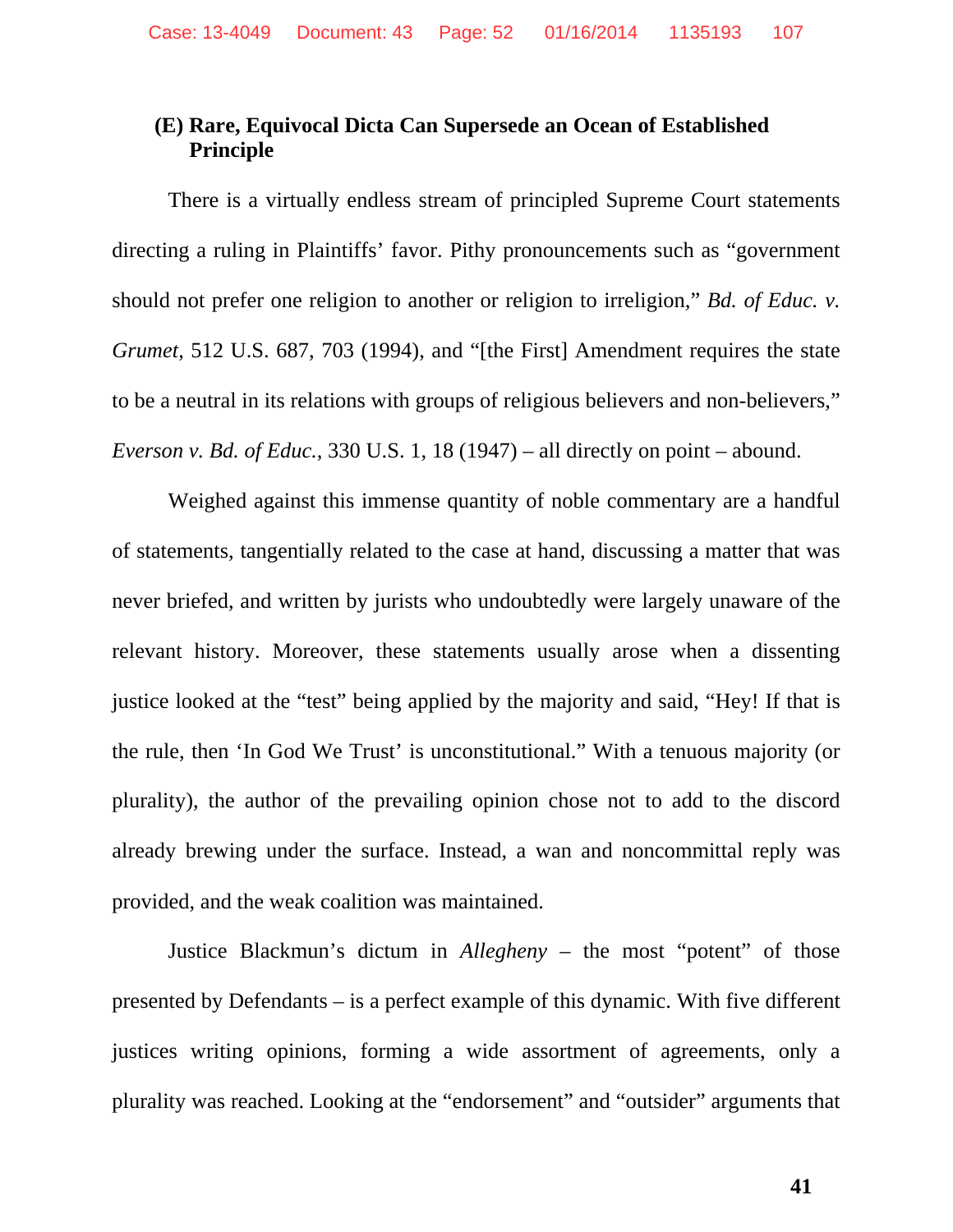were made, Justice Kennedy realized that, under those arguments, the "In God We Trust" inscriptions on the money should be prohibited. Not wanting to alienate any of those in his frail cabal, Justice Blackmun stated, "Our previous opinions have considered in dicta the motto and the pledge, characterizing them as consistent with the proposition that government may not communicate an endorsement of religious belief." *Allegheny*, 492 U.S. at 602-03.

Of note is that he used the modifier "in dicta." If "it is a good deal of a mystery ... how judges, of all persons in the world, should put their faith in dicta," Benjamin Nathan Cardozo, *The Nature of the Judicial Process* 29 (1921), faith in dicta about dicta must be completely cryptic. This is especially so if the original dicta – as in this case – are themselves weak and equivocal.

If Justice Blackmun had wanted to support the idea that the motto and the pledge are permissible, he would have simply stated, "Our previous opinions have considered the motto and the pledge … ." A review of Supreme Court opinions reveals that more often than not, when "in dicta" is used as a modifier, the given opinion's author comes to a conclusion contrary to what the dicta support. In fact, Justice Blackmun did this himself in *Metro. Life Ins. Co. v. Massachusetts*, 471 U.S. 724, 752-53 (1985), when he noted that the Court "in dicta" had come to a given conclusion regarding bargaining in contract matters. Justice Blackmun then came to the contrary opinion in his majority opinion.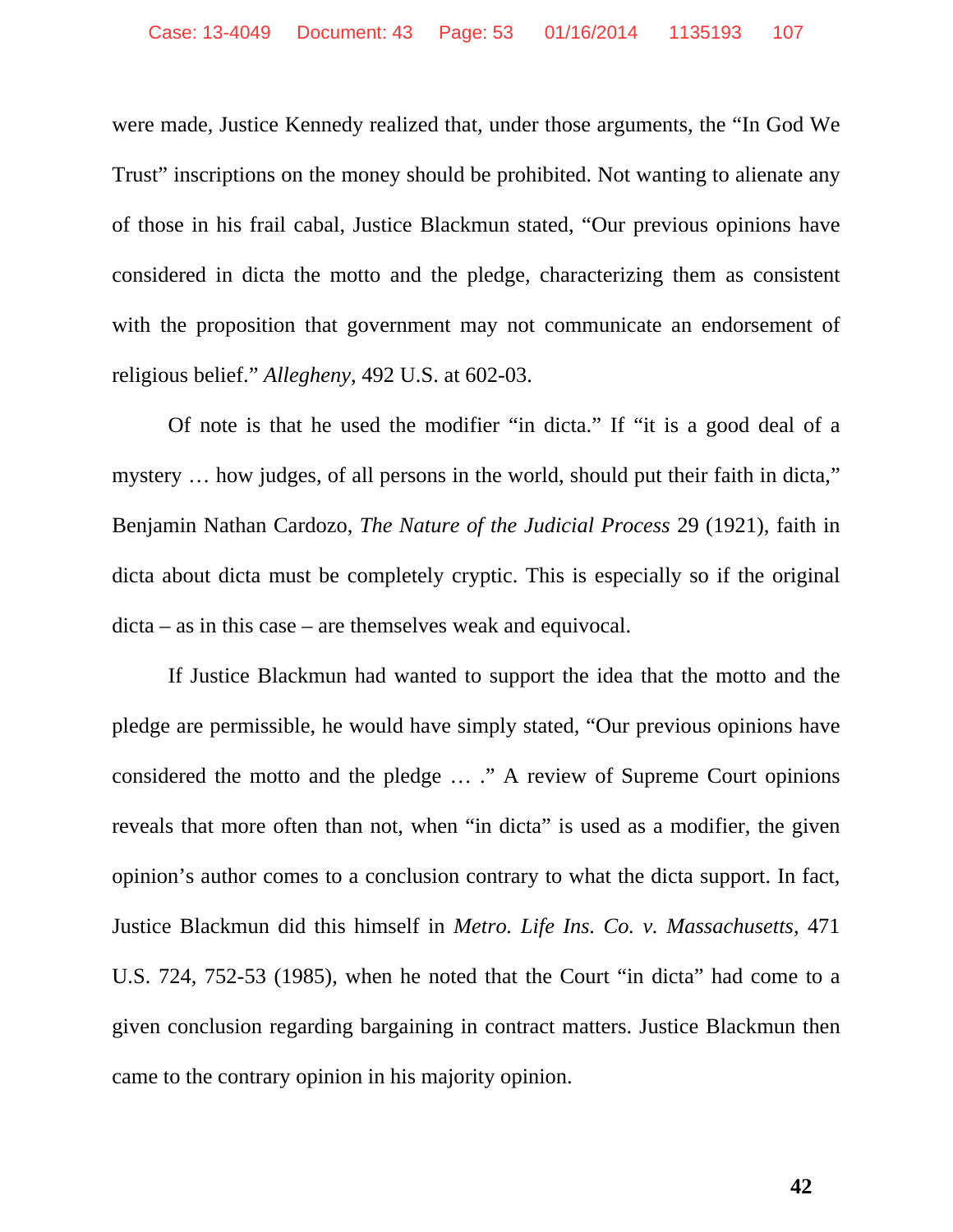In view of the fact that, in *Allegheny*, Justice Blackmun also made such statements as "this Court has come to understand the Establishment Clause to mean that government may not promote or affiliate itself with any religious doctrine," 492 U.S. at 590, and "we have held [the Establishment Clause] to mean no official preference even for religion over nonreligion," *id*. at 605, it is virtually certain that he would have ruled that the motto on the money is unconstitutional. However, as he specifically noted in relation to the National Day of Prayer (the constitutionality of which he questioned), "as this practice is not before us, we express no judgment about its constitutionality." *Id*. at 603 n.52.

Given the aforementioned circumstances, it is troubling to see Defendants contend that the *Allegheny* dictum (plus a few others that are even weaker) has somehow morphed into "Supreme Court teachings affirming the constitutionality of In God We Trust." District Court Document 12 at 37 (Defendants' MTD memo). But the Panel here can certainly do such morphing as well.

#### **(F)** *Lemon* **Can Readily Be Eviscerated**

*Lemon v. Kurtzman* stated, "The Constitution decrees that religion must be a private matter for the individual, the family, and the institutions of private choice." 403 U.S. at 625. Nonetheless, techniques are available to eviscerate this ideal, as well as the two prongs of the *Lemon* test, and maintain a constitutional violation.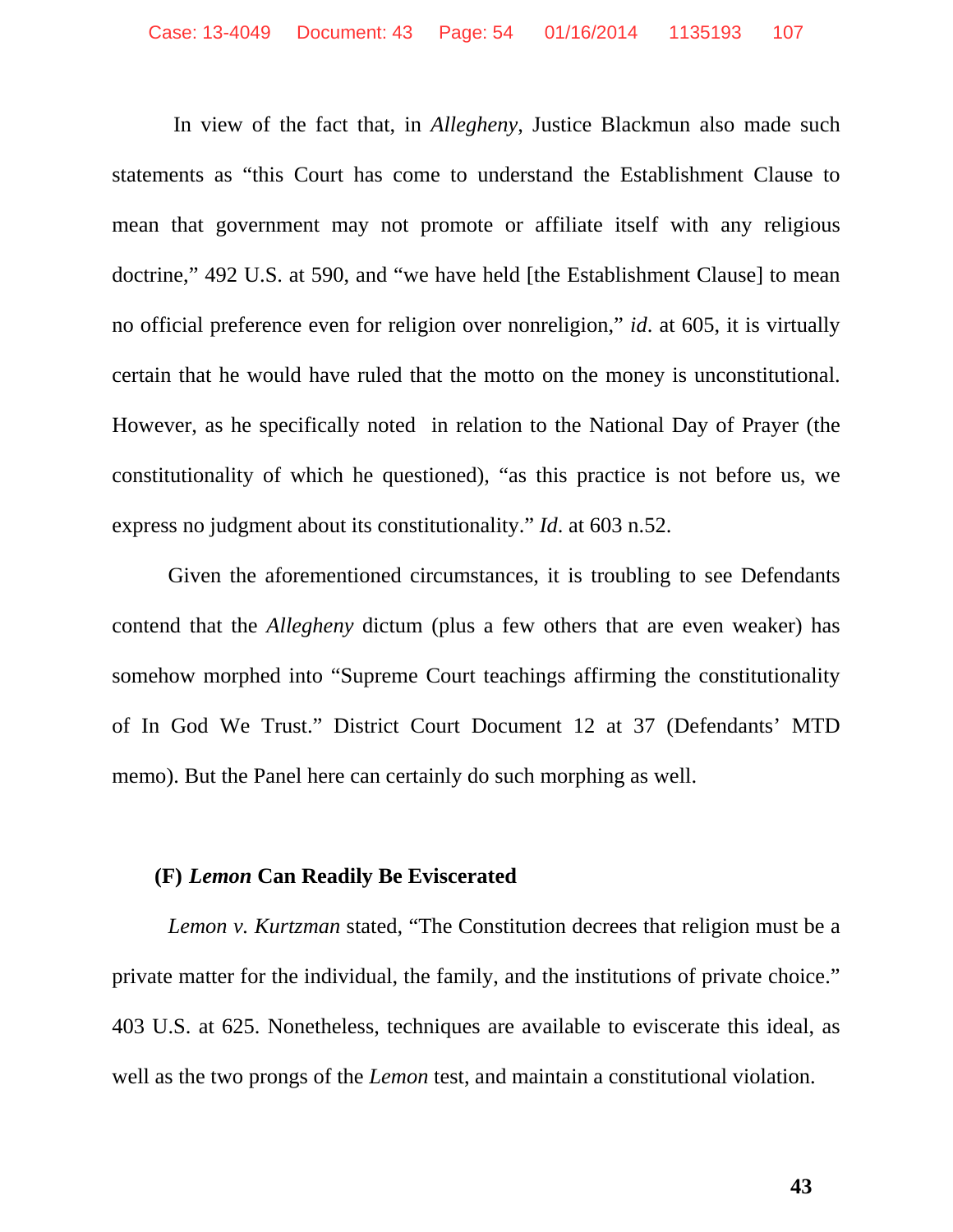The first technique is to simply ignore the "purpose prong," which, as they did with the neutrality principle, the four circuits did as well in each of their "In God We Trust" challenges. Perhaps this can be excused in *Aronow*, 432 F.2d at 243, since that case was decided prior to the Supreme Court's 1971 *Lemon* ruling. That excuse, however, is not available for the Fifth Circuit, which was the next to consider the "In God We Trust" inscriptions. In *O'Hair v. Murray*, the Court wrote simply that "we affirm on the opinion of the district court, *O'Hair et al v. Blumenthal et al.*, 462 F. Supp. 19 (W.D. Tex. 1978)." *Blumenthal*, however, consisted of little more than a statement that the issue "has in fact already been decided by the Ninth Circuit." 462 F. Supp. at 19.

In *Gaylor v. United States*, the Tenth Circuit appeared ready to discuss the "purpose prong" when it wrote: "The statutes establishing the national motto and directing its reproduction on U.S. currency clearly have a secular purpose." *Id.* at 216. However, the issue of purpose was quickly skipped, and an "effects" discussion ensued. Thus, in the entire opinion, not a word was heard about what the purpose was for placing "In God We Trust" on the money.

*Kidd v. Obama,* the last challenge to the motto inscriptions, was a oneparagraph, unpublished opinion consisting of nothing but citations to two Supreme Court concurring opinions (neither of which was joined by any other justice), along with references to *Gaylor* and *Aronow*.

*44*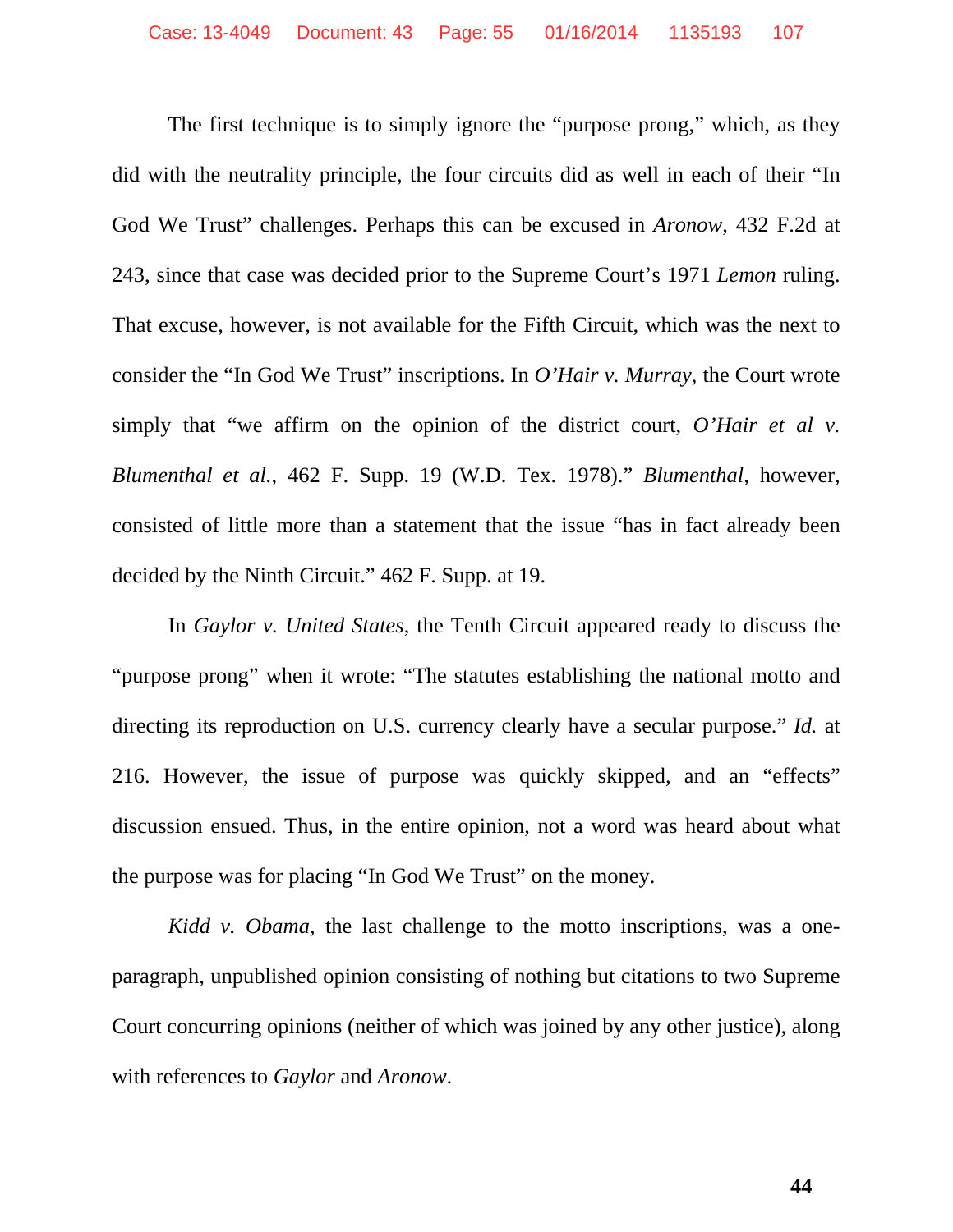Thus, it appears that this Circuit can emulate the four others that decided this matter without ever writing a word about the statutes' purpose. That may be a wise approach. After all, the nation's money served all its purposes perfectly well for generations before that religious verbiage was added. To manufacture a believable secular purpose in such circumstances is difficult, if not impossible, to do.

There is another option as well. The Panel here can follow the lead of the court below, which wrote "[t]he Supreme Court has repeatedly assumed the motto's secular purpose … ." Opinion & Order (JA282). This is a completely unsupportable assertion, as can be determined by simply looking at the high court's "In God We Trust" references. *See* Addendum C (listing all Supreme Court cases where "In God We Trust" has been mentioned). A careful review of those references shows that the purpose for placing "In God We Trust" on the money has **never** been discussed by **any** Supreme Court justice.

In fact, there is only one passage where that purpose has even appeared to have been discussed.<sup>6</sup> That was when Justice O'Connor included "printing of 'In God We Trust' on coins," among "governmental 'acknowledgments' of religion," *Lynch*, 465 U.S. at 692-93 (O'Connor, J., concurring). She wrote:

 $\overline{a}$ 

<sup>6</sup> Two passages do subsequently allude to this one passage. *See Lynch*, 465 U.S. at 717 (Brennan, J., dissenting), and *Allegheny*, 492 U.S. at 625 (O'Connor, J., concurring).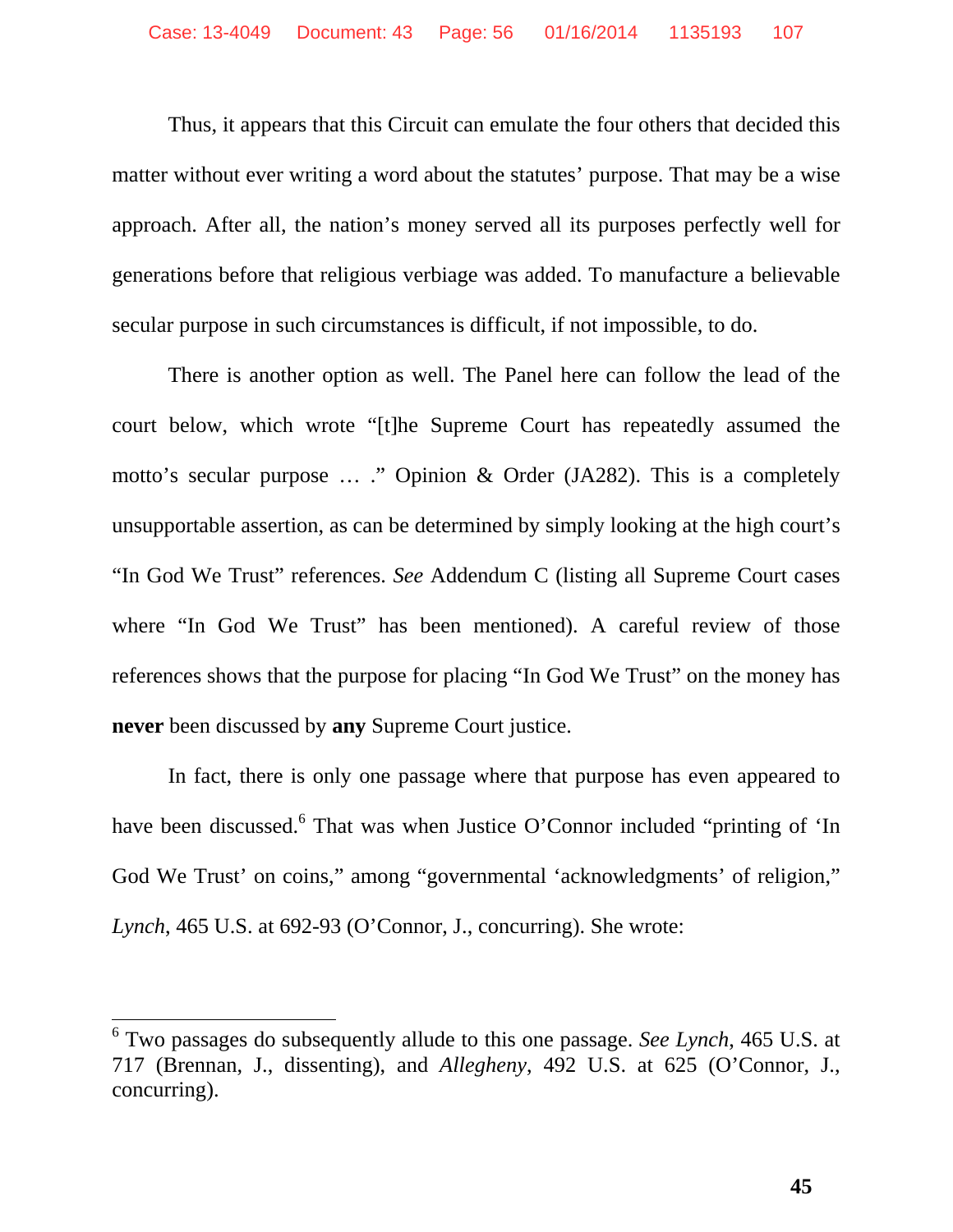Those government acknowledgments of religion serve, in the only ways reasonably possible in our culture, the legitimate secular purposes of solemnizing public occasions, expressing confidence in the future, and encouraging the recognition of what is worthy of appreciation in society.

*Id.* at 693. But this paragraph does not speak of purposes for placing "In God We Trust" on the coins. On the contrary, it speaks of the purposes government might have for using "In God We Trust" on the coins once those coins have been minted. In other words, what it discusses – in terms of the issues in the instant lawsuit – is *Lemon*'s "effects prong." The statement that "[t]he Supreme Court has repeatedly assumed the motto's secular purpose … ," therefore, is totally in error.

As for those "effects" (as they were propounded in the *Lynch* concurrence), Plaintiffs submit that the entire passage demonstrates remarkable insensitivity. Meaning no disrespect to Justice O'Connor, this sort of statement reveals how individuals can be blinded by their own religious myopia.

A necessary corollary of the "only ways" statement is that Atheists are incapable of "solemnizing public occasions, expressing confidence in the future, and encouraging the recognition of what is worthy of appreciation in society," *Lynch*, 465 U.S. at 692-93 (O'Connor, J., concurring). Justice Kennedy sharply rebuked Justice O'Connor for this claim, as well as its gross failure to comport with the "outsider" test: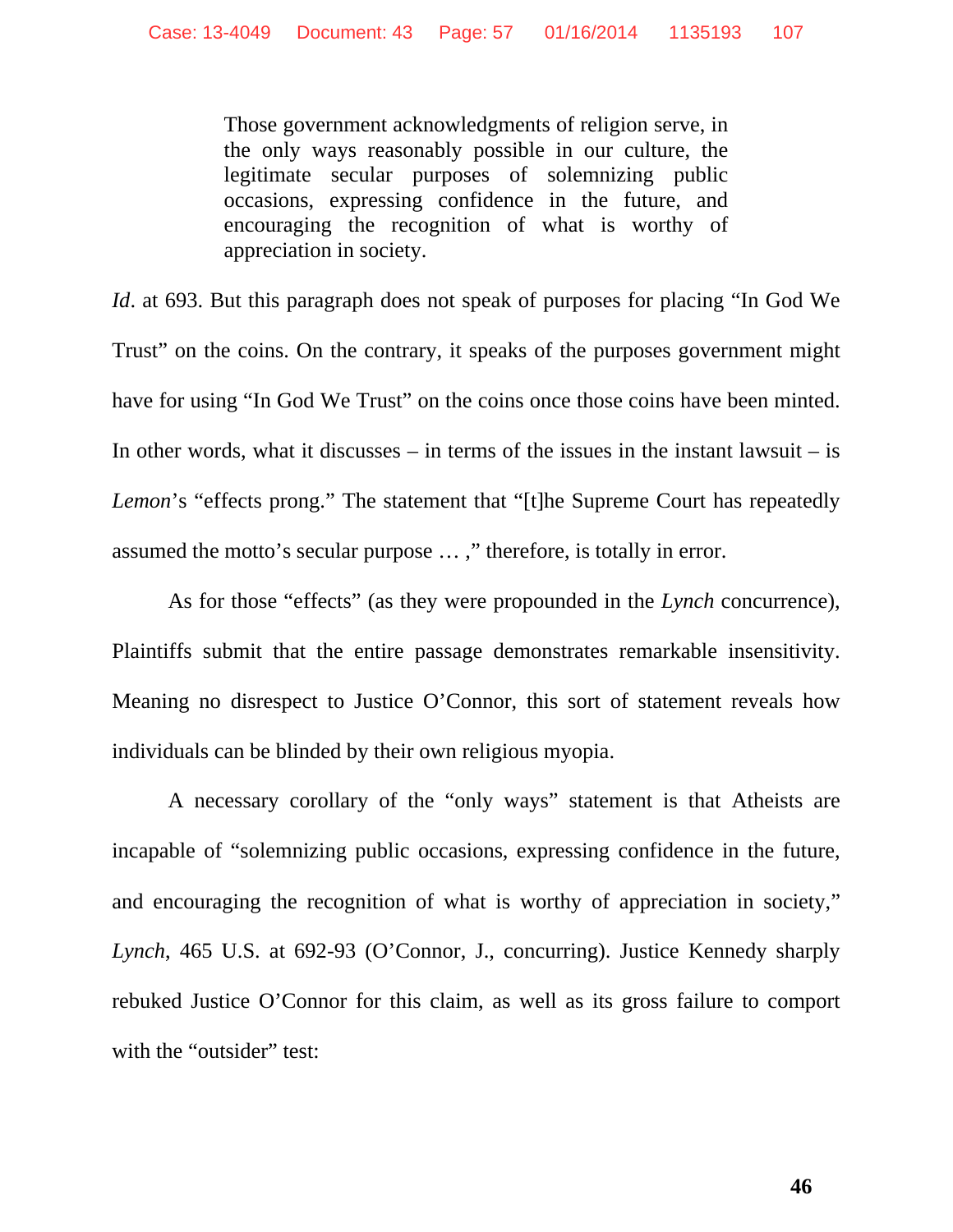[I]t seems incredible to suggest that the average observer of legislative prayer who either believes in no religion or whose faith rejects the concept of God would not receive the clear message that his faith is out of step with the political norm.

*Allegheny*, 492 U.S. at 673-74 (Kennedy, J., concurring and dissenting). To be

sure, Justice Kennedy indicated that he would uphold "In God We Trust," too.

Nonetheless, his language demonstrates that the motto – under the "endorsement

test" approved by the plurality – is patently unconstitutional:

[I]t borders on sophistry to suggest that the "'reasonable'" atheist would not feel less than a "'full membe[r] of the political community'" every time his fellow Americans recited, as part of their expression of patriotism and love for country, a phrase he believed to be false. Likewise, our national motto, "In God we trust," 36 U.S.C. § 186, which is … reproduced on every coin minted and every dollar printed by the Federal Government, 31 U.S.C. §§ 5112(d)(1), 5114(b), must have the same effect.

*Id*. at 672-73.

Justice O'Connor, of course, is no longer on the high court, and Justice

Kennedy's views seem to have taken a significant departure when he authored *Lee* 

*v. Weisman*, 505 at 590:

[T]he central meaning of the Religion Clauses of the First Amendment … is that all creeds must be tolerated, and none favored. The suggestion that government may establish an official or civic religion as a means of avoiding the establishment of a religion with more specific creeds strikes us as a contradiction that cannot be accepted.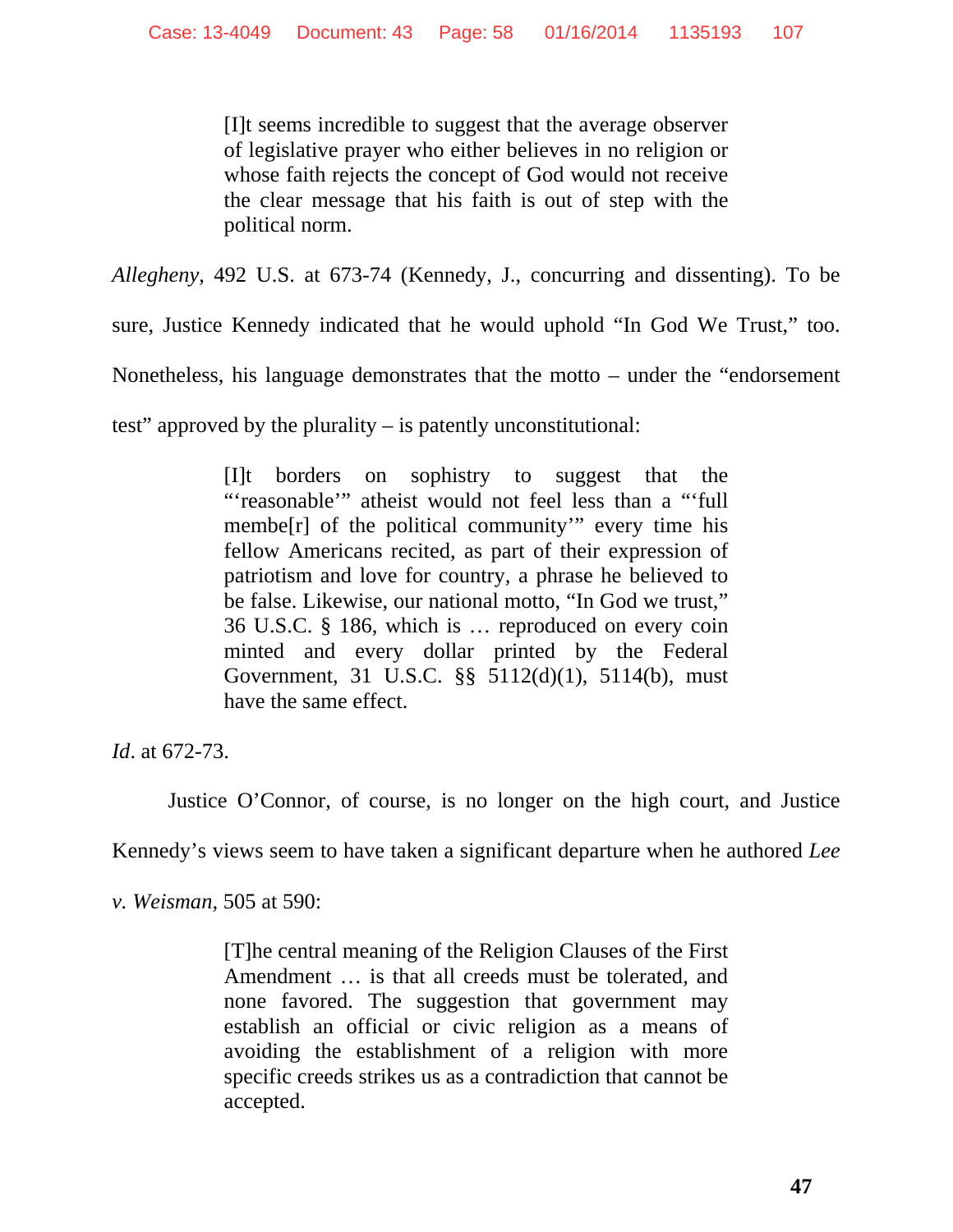Still, as Judge Baer proved, statements such as "[t]he Supreme Court has repeatedly assumed the motto's secular purpose … ," Opinion & Order (JA282), can be proffered at will without any adverse consequences.

This Court might also find for defendants by recalling Chief Justice Burger's admonition that "[f]ocus exclusively on the religious component of any activity would inevitably lead to its invalidation under the Establishment Clause." *Lynch*, 465 U.S. at 680. By simply taking its inverse, the Panel can focus exclusively on the secular component of any activity, thus leading to its Establishment Clause validation. Although the Supreme Court has repeatedly rejected this approach – *see*, *e.g.*, *Stone*, 449 U.S. at 41; *Wallace*, 472 U.S. at 56-61; *Edwards v. Aguillard*, 482 U.S. 578, 586-93 (1987); *Santa Fe Indep. School Dist. v. Doe*, 530 U.S. 290, 308-09 (2000); *McCreary*, 545 U.S. at 859-61 – a lower court can still use it to dismiss any Establishment Clause claim.

In fact, *Gaylor* (where, as already noted, the purpose for placing "In God We Trust" on the coins was simply glossed over) focused exclusively on the secular by fabricating justifications that were "hypothesized or invented *post hoc* in response to litigation." *United States v. Virginia*, 518 U.S. 515, 533 (1996). Thus, as with Justice O'Connor with her "only ways" secular effects in *Lynch* (which also were mistakenly referenced as "purposes"), Judge Tacha in *Gaylor* missed the entire point of the First Amendment's Religion Clauses.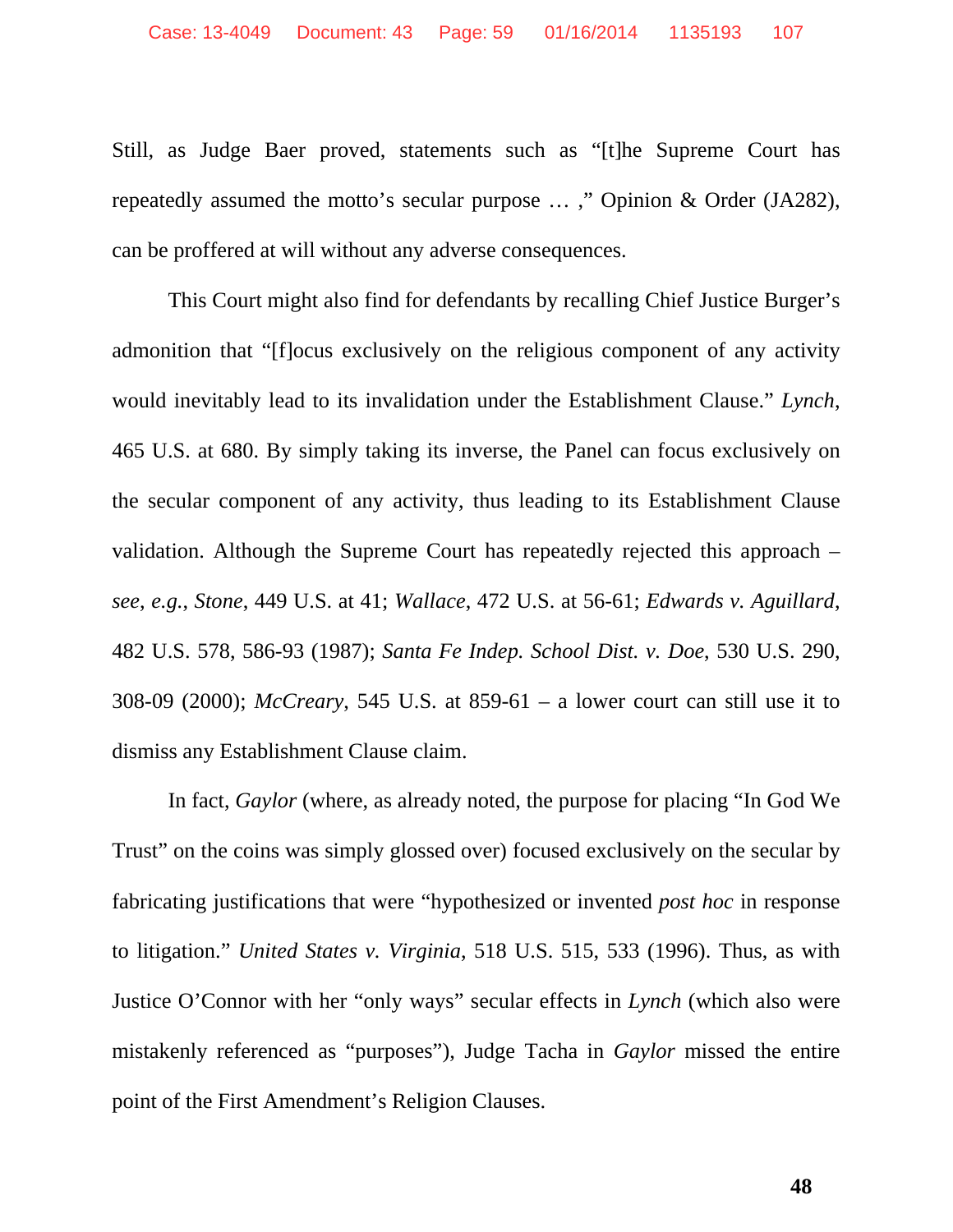"[F]oster[ing] patriotism," *Gaylor*, 74 F.3d at 216, "solemnizing public occasions, expressing confidence in the future, and encouraging the recognition of what is worthy of appreciation in society," *Lynch*, 465 U.S. at 693 (O'Connor, J., concurring), may well be the effects that the motto has on the authors of those opinions. For Plaintiffs, however, who agree that "'[t]he word god is … nothing more than the expression and product of human weaknesses,"<sup>7</sup> and that every Monotheistic religion is "an incarnation of the most childish superstitions,"<sup>8</sup> the effects could not be more dissimilar.

"In God We Trust" causes Plaintiffs severe embarrassment as they are reminded that nearly half of the United States population denies evolution and believes the earth was formed within the past  $10,000$  years.<sup>9</sup> It ridicules public occasions, reminds them of a past filled with inquisitions, crusades and 9/11, and causes them to fear that our nation has lost track of what is worthy of appreciation.

Nevertheless, each of the above techniques – alone or in combination – gives the Panel the ability to use the *Lemon* test to easily rule in Defendants' favor.

 $\overline{a}$ 

<sup>7</sup> Quoted from Albert Einstein's letter of January 3, 1954, to Eric Gutkind, in James Randerson, *Childish Superstition: Einstein's Letter Makes View of Religion Relatively Clear*, Guardian, May 12, 2008, *www.theguardian.com/science/2008/ may/12/peopleinscience.religion.*<br><sup>8</sup> *Id* 

Gallup poll conducted May 10-13, 2012. Reported on June 12, 2012, at www.gallup.com/poll/155003/hold-creationist-view-human-origins.aspx.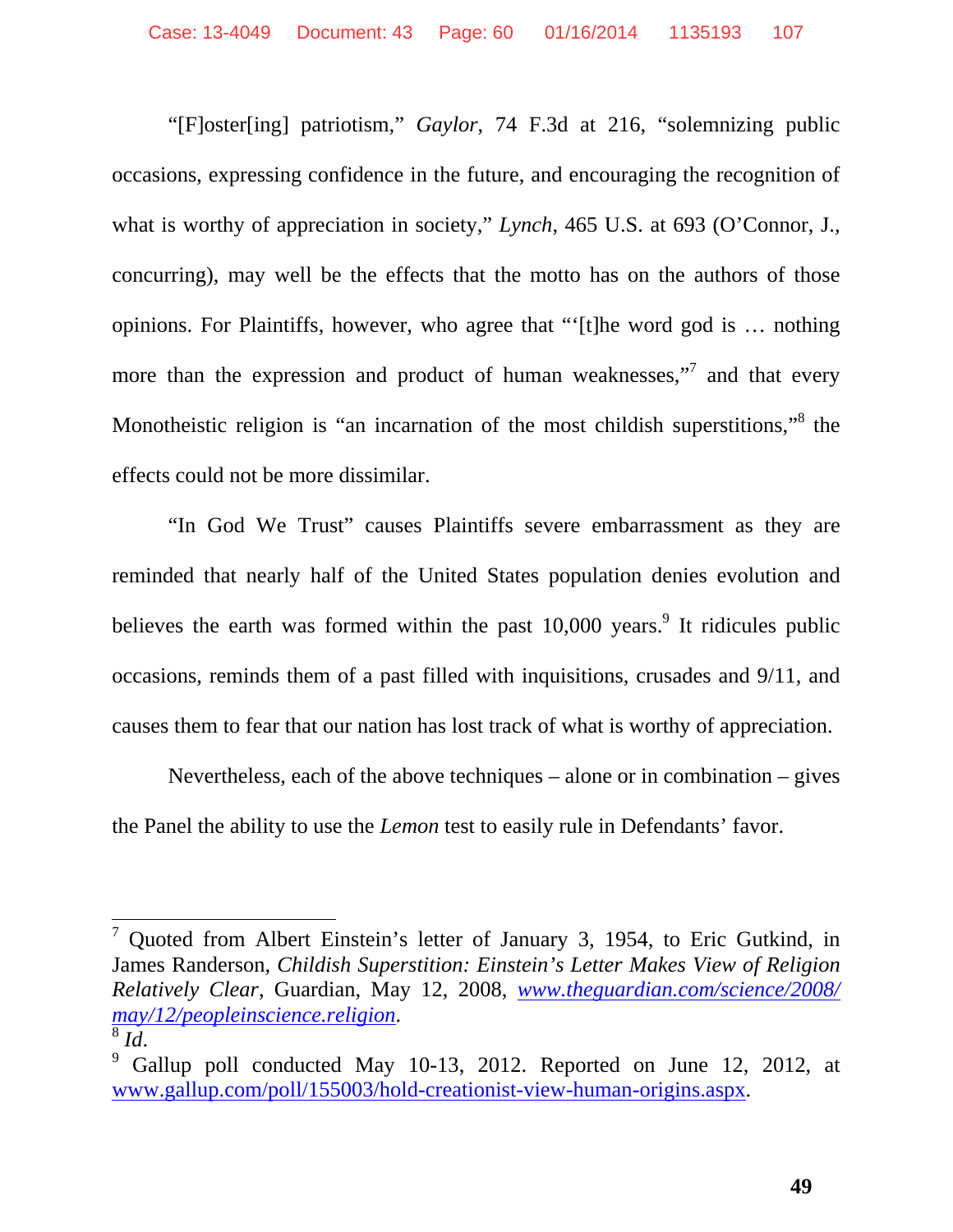### **(G)The "Reasonable Observer" Is Always Available**

Probably the most dependable means of ruling in whatever manner is desired is to rely upon the "reasonable observer" (who somehow always happens to agree with the views of the judge authoring the given opinion). That the Supreme Court – which has specifically warned of "judges" resolving matters "on an ad hoc and subjective basis, with the attendant dangers of arbitrary and discriminatory application," *Grayned v. City of Rockford*, 408 U.S. 104, 109 (1972) – would use this device (especially in the religious realm) is surprising. Is it "reasonable," for example, to believe there is (or is not) a God? Nonetheless, the test has been approved by the Supreme Court, so the Panel is authorized to use it as it sees fit.

#### **(H)The Wall Between Church and State Can Be Made Porous**

Because, at times, there is **"**internal tension in the First Amendment between the Establishment Clause and the Free Exercise Clause," *Tilton*, 403 U.S. at 677, some "play in the joints," *Walz*, 397 U.S. at 669, may be necessary. Also, "total separation between church and state … is not possible in an absolute sense [since s]ome relationship between government and religious organizations is inevitable." *Lemon*, 403 U.S. at 614.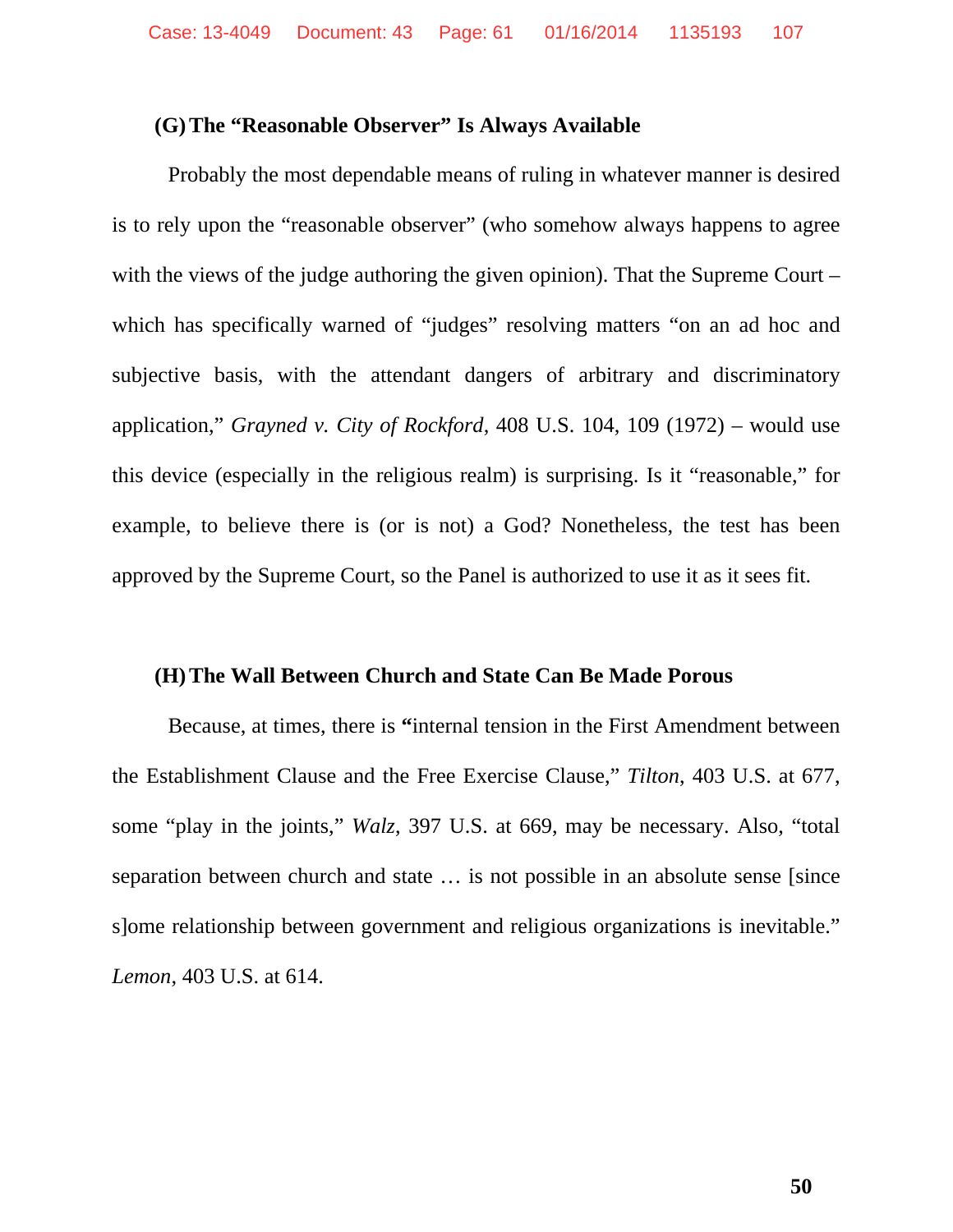Those concerns, however, have nothing to do with the instant action, since "the Free Exercise Clause … has never meant that a majority could use the machinery of the State to practice its beliefs," *Abington*, 374 U.S. at 226, and any "relationship between government and religious organizations" in this case is inconsequential. Nonetheless, the prior paragraph's quotations are quite handy, and can be used to convert Jefferson's wall of separation between church and state – which should be impenetrable in pure Establishment Clause cases such as this one – into "a blurred, indistinct, and variable barrier." *Lemon*, 403 U.S. at 614.

Those quotations (and many others) are obviously available for the Panel's use.

#### **(I) The English Language Can Be Contorted**

When the government, in *Commack*, 294 F.3d at 426, claimed that "'no one disputes the meaning of the term "kosher,"" this Circuit politely noted that "[t]here is ample evidence in the record to support the opposite conclusion." *Id*. In this case, there is "ample evidence in the record" to show that the government's chief contention  $-$  i.e., that the motto, grammatically in the present tense (and referring to nothing except trusting in the Deity) is a "'government acknowledgment of our Nation's religious heritage,'" District Court Document 12 at 14 (Defendants' MTD memo) (citation omitted), or "a 'reference to our religious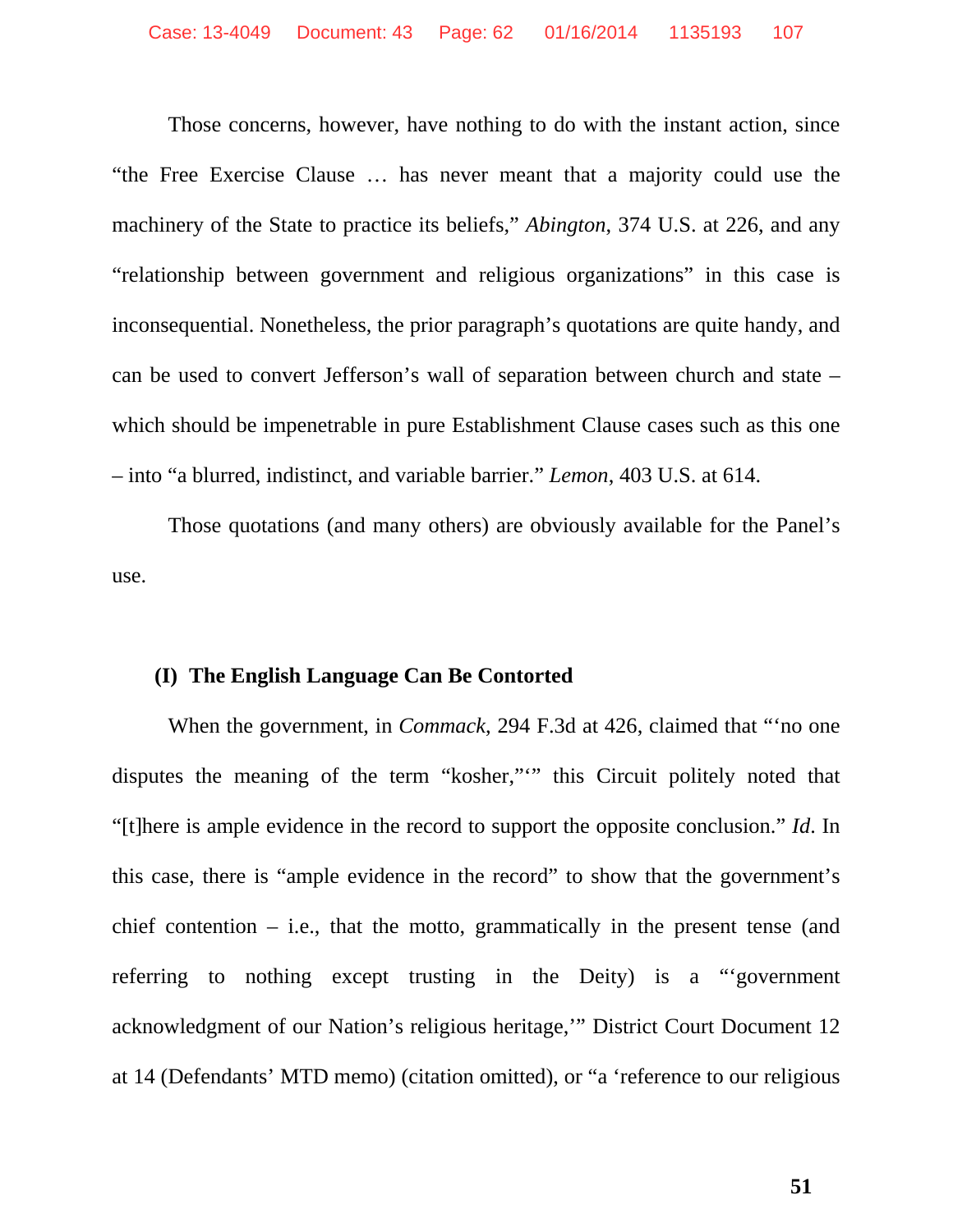heritage," District Court Document 19 at 10 (Defendants' Opposition memo) (citation omitted) – is similarly without support.

The motto is obviously an endorsement of the doctrine of (Christian) Monotheistic Supremacy, just as, in the analogous case of *Loving v. Virginia*, 388 U.S. 1 (1967), the nation's anti-miscegenation laws were "obviously *an endorsement* of the doctrine of White Supremacy." *Id*. at 7 (emphasis added). And just as a "governmental acknowledgment of" or a "reference to" our racial heritage" was not accepted as a valid claim in *Loving*, 10 "a 'reference to our religious heritage'" should not be accepted here.

In fact, the Supreme Court already rejected this sort of argument in the Establishment Clause arena. In *Engel*, the high court struck down a "brief nondenominational prayer," 370 U.S. at 445 (Stewart, J., dissenting), although it was argued that the prayer was, in essence, an acknowledgment of (or reference to) "'our spiritual heritage.'" *Id*. This precedent, however, cannot stop the Panel from doing what Defendants have done – i.e., mischaracterizing as a religious "reference" or "acknowledgment" what is obviously something quite different: a statement of dynamic religious activity that unquestionably **endorses** (Christian) Monotheism.

 $\overline{a}$ 

 $10$  The Supreme Court rejected the state court's relatively equivalent contention that the law served to "prevent … 'the obliteration of racial pride.'" *Id*. at 7.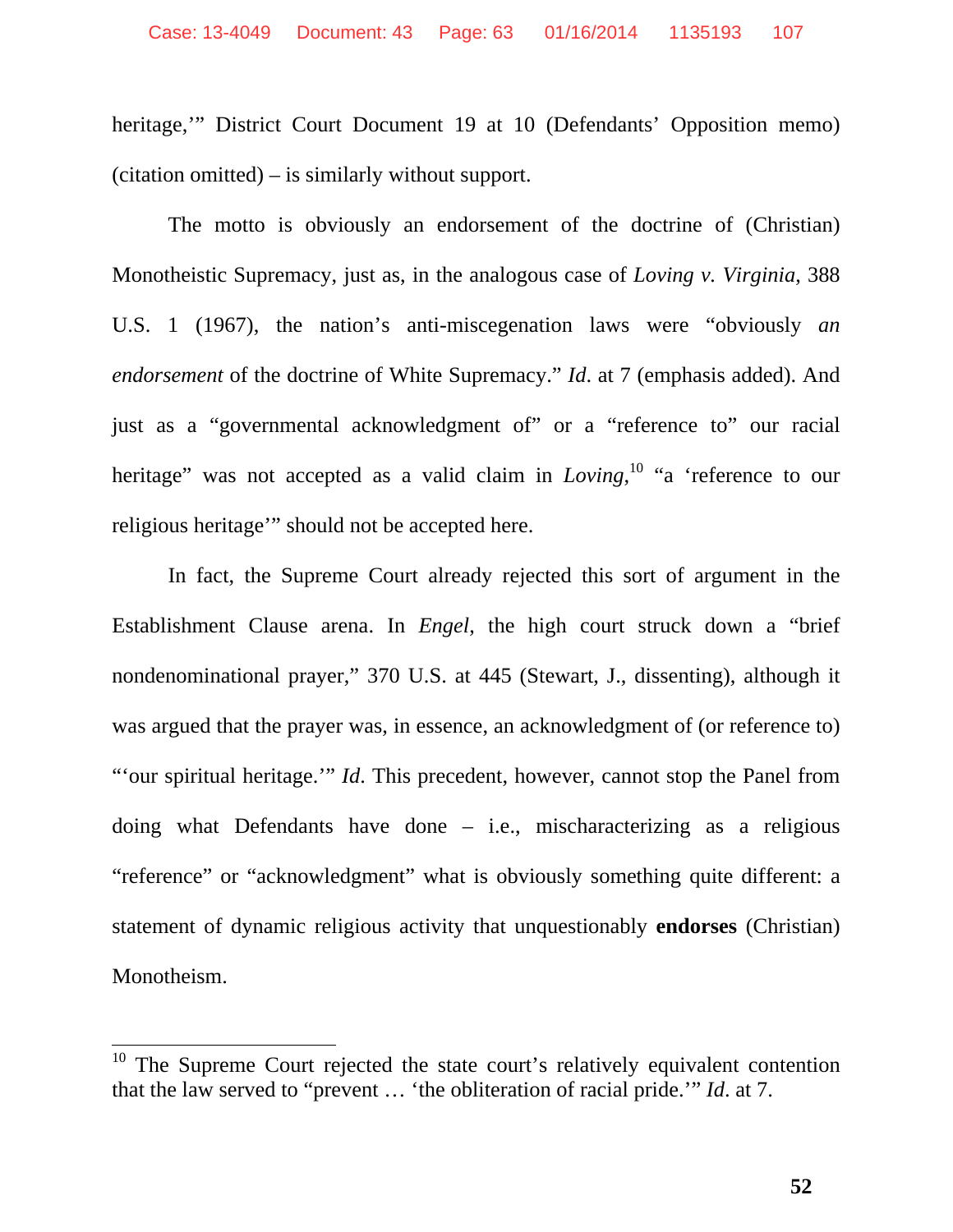For verbal misrepresentation, nothing beats the first court to hear this matter: *Aronow*. There the Ninth Circuit contended that inscribing "In God We Trust" on the nation's money "has nothing whatsoever to do with the establishment of religion …. [and] has no theological … impact." 432 F.2d at 243. To paraphrase the Sixth Circuit in another religious motto case: "With *Aronow*, All Things Are Possible." *See ACLU v. Capitol Square Review & Advisory Bd.*, 243 F.3d 289, 291-92 (6th Cir. 2001) ("In 1959, three years after Congress passed and President Eisenhower signed legislation making 'In God We Trust' our national motto, the State of Ohio adopted a similar motto: 'With God, All Things Are Possible.' … Pamphlets published by the state to describe Ohio's history, government, and official symbols also identified the source of the motto as Matthew 19:26.").

#### **(J) A Lofty Adjective Can Obscure the Constitutional Violation**

 A wonderful method for concealing constitutional infractions is to simply call the given action "ceremonial." Although the word arose from the portion of a dissenting opinion that was prefaced with "While I remain uncertain," *Lynch*, 465 U.S. at 716 (Brennan, J., dissenting), and its third-hand reference is inapplicable to the facts of this case (i.e., it was only to apply when the given verbiage "ha[d] lost through rote repetition any significant religious content," *id*.), it has managed to gain quite a following. *See, e.g.*, Opinion & Order (JA283).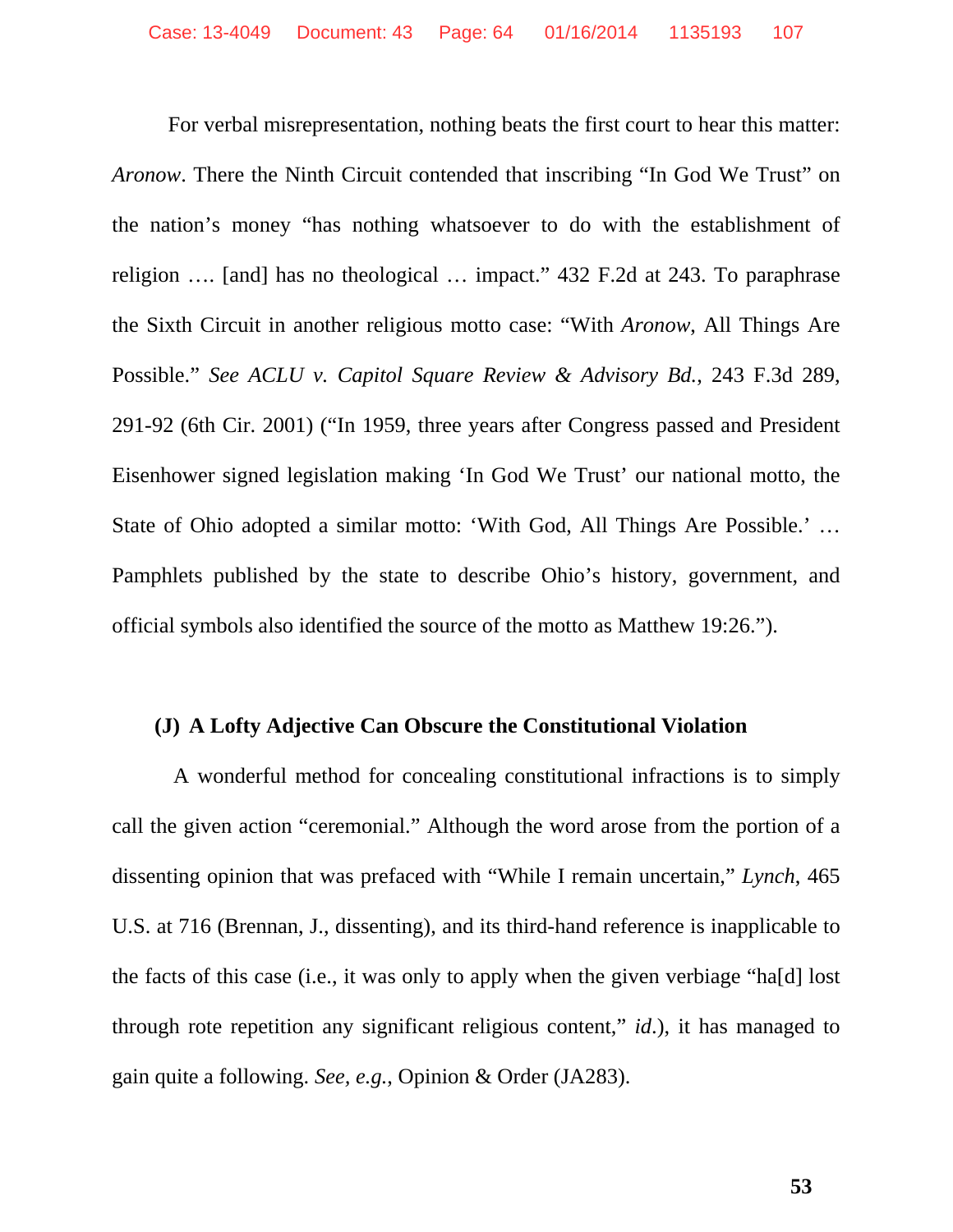It seems unlikely that this technique would work in other contexts. Favoritism for the Caucasian race, for example, would still likely be recognized as such despite a "ceremonial White Power" appellation. Advantages for men would likely continue to be deemed invidious even if "ceremonial male superiority" were used. Yet placing "ceremonial" before favoritism for the majority's preferred religious belief somehow makes the equal protection violation vanish.

This unique ability, however, seems limited only to belief in God. If an image of the Pope or a Star of David were mandated for all coins and currency bills, the "ceremonial" nature of the practice would almost certainly be taken (by the Protestant majority) as evidence of an actual establishment of religion. Furthermore, whether something is religiously "ceremonial" is dependent upon the experiences of the individual. A Latin cross may seem "ceremonial" to a "casual" Christian, but that description may be deeply offensive to a devout adherent. Similarly, a discriminated-against Jew might very well find nothing "ceremonial" about a cross. As has already been noted, the judicial imposition of a "correct" interpretation of a religious phrase – especially when that interpretation is contrary to the phrase's facial meaning – is odious and contrary to Supreme Court case law. *See supra* p. 27. "However 'ceremonial' their messages may be, they are flatly unconstitutional." *Lee v. Weisman*, 505 U.S. at 631 (Souter, J., concurring).

The Panel, of course, can still employ this well-worn practice.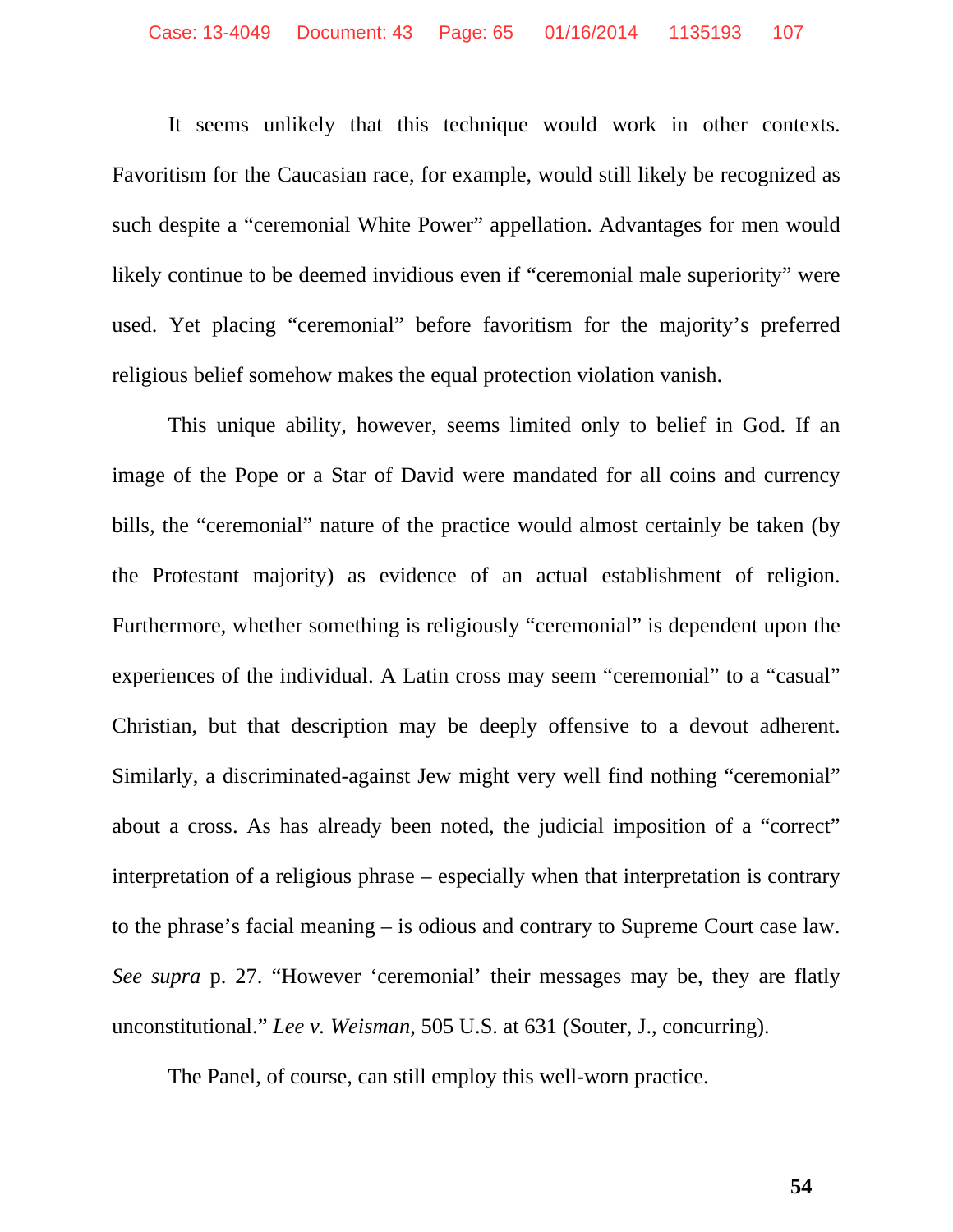#### **(K)The Facts Can Be Dispensed With**

Prior to this Court, only the Ninth Circuit in *Newdow v. Lefevre*, 598 F.3d 638 (9th Cir. 2010), had been presented with the panoply of facts – all demonstrating the clear religious purposes and effects of the motto – that are present in the Complaint here. *Lefevre* ruled that its ability to re-examine this Establishment Clause claim was "foreclosed by our decision in *Aronow v. United States*, 432 F.2d 242 (9th Cir. 1970)." 598 U.S. at 644. Thus, this Panel is the first that has both the facts and the authority to rule correctly.

Of course, the facts have always been available, and the other circuits could have discovered them had they made the attempt. In any event, those courts wrote their opinions without even mentioning those extraordinarily probative details already noted in this brief. (*See supra* p. 11, highlighting **admitted** facts).

Similar facts keep presenting themselves. For instance, commemorating the 50th anniversary of "In God We Trust" becoming the national motto, the Senate unanimously stated that "the concept embodied in that motto [is] that -- (1) the proper role of civil government is derived from the consent of the governed, who are endowed by their Creator with certain unalienable Rights; and (2) the success of civil government relies firmly on the protection of divine Providence." S. Con. Res. 96, 109th Cong. (2006). This prose expresses a purely religious view that is disputed by millions of American citizens.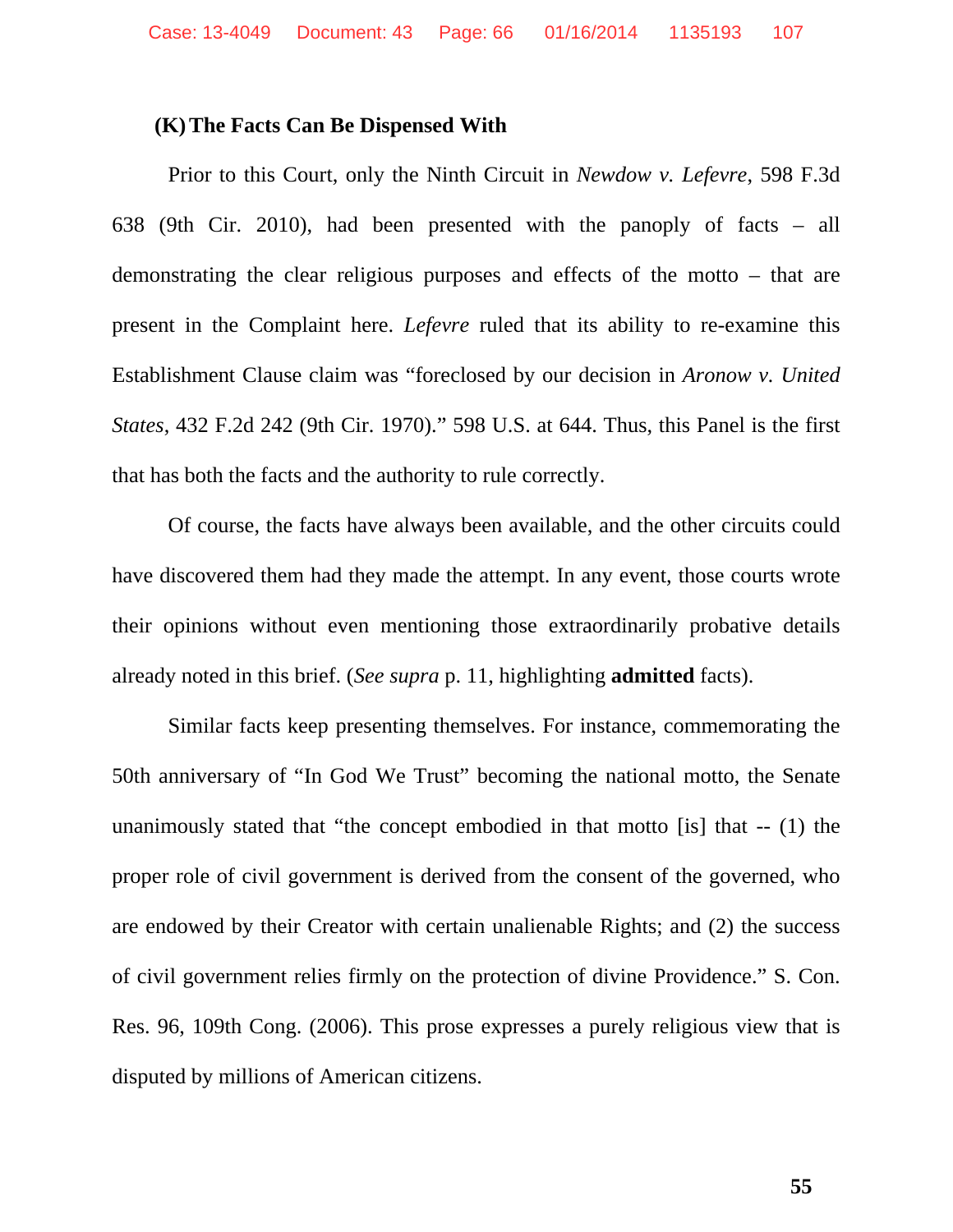Of note is the difference between this commemoration and the one the following year, honoring the 40th anniversary of *Loving v. Virginia*. *See* H.R. Res. 321, 110th Cong. (2007). Even though the nation's anti-miscegenation laws were "traditionally rooted from the time of our Founders up until 1967," *id*. at H6188 (remarks of Rep. King), there was pride that our Supreme Court had finally overturned laws "so directly subversive of the principle of equality." *Id*. (quoting the resolution itself).

In fact, American anti-miscegenation laws date back to 1661. *Id*. at H6187. The laws at issue in this case – which are even more "directly subversive of the principle of equality"<sup>11</sup> – date back only to the 1860s. Nonetheless, this Panel can ignore this and the other facts, just as did the other circuit panels.

## **(L) The Standard of Review Can Be Dispensed With**

 $\overline{a}$ 

Presumably because it is important, the Federal Rules require a "statement of the applicable standard of review" for every appellant's and appellee's brief. *See*  Fed. R. App. P. 28(a)(8)(B) and 28(b). The appropriate standard states that "a complaint should not be dismissed for failure to state a claim unless it appears

 $11$  Detestable as they were, the anti-miscegenation laws treated blacks and whites equally, since both were guilty of the offense. In the instant case, there is not even ostensible equality. (Christian) Monotheists are always favored. Atheists are always disfavored.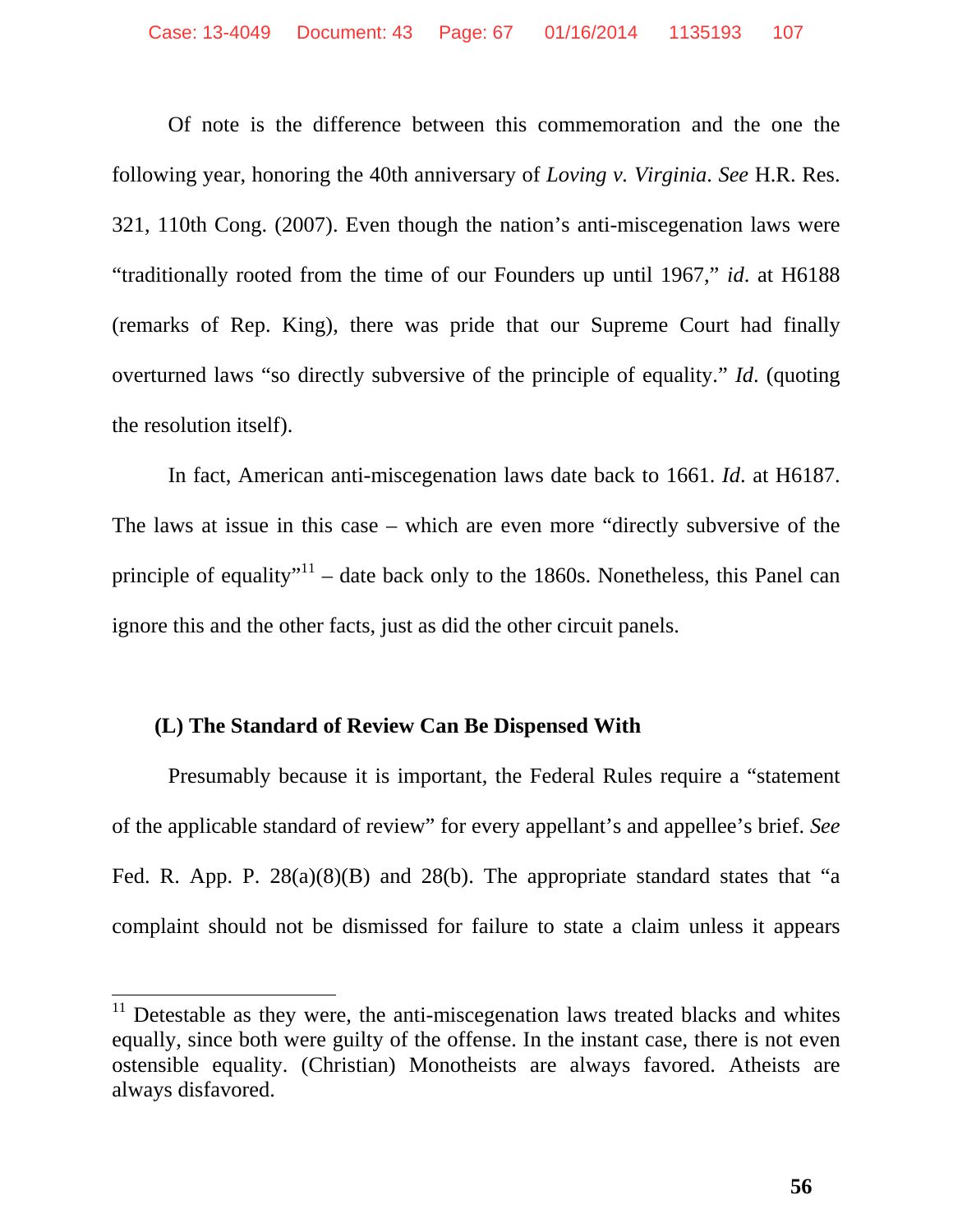beyond doubt that the plaintiff can prove no set of facts in support of his claim which would entitle him to relief." *Conley*, 355 U.S. at 45-46. If they have not already done so, Plaintiffs can certainly prove that the *Lemon* test has been violated, that the requirements of the neutrality "touchstone" have not be met, that their RFRA claim can prevail, etc. Thus, if a decision in their favor is not yet forthcoming, then a remand for trial is warranted.

Nonetheless, that standard of review can also be easily ignored.

## **(M) Our Religious History Can Be Easily Transformed from One of Equality into One of Religious Favoritism**

In *Engel v. Vitale*, 370 U.S. 421, 431 (1962), the Supreme Court wrote:

The history of governmentally established religion, both in England and in this country, showed that whenever government had allied itself with one particular form of religion, the inevitable result had been that it had incurred the hatred, disrespect and even contempt of those who held contrary beliefs.

With this in mind, our true religious history – of striving for governmental neutrality and equal respect for all lawful religious views – can be appreciated. Yet that history is often transformed into a history of religious favoritism, as past events inconsistent with those principles are emphasized. After all, the majority always likes to "use the machinery of the State to practice its beliefs." *Abington*, 374 U.S. at 226. Thus, the Panel can safely join engage in this approach.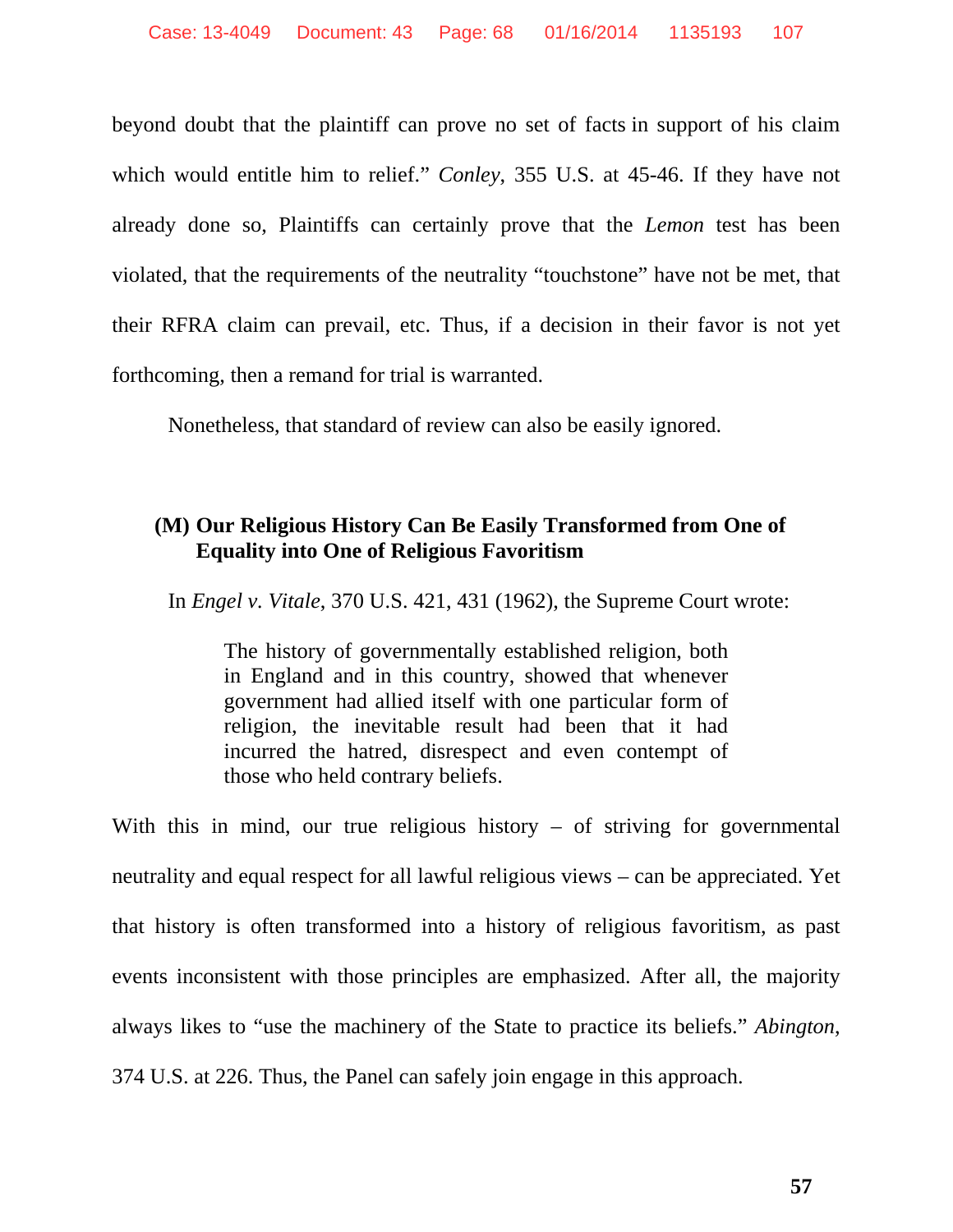### **III. Choosing Between the Two Easy Decisional Pathways Should Be Easy**

As the foregoing makes clear, it is easy to rule in favor of either side in this litigation. Hopefully, the Panel will find it easy to decide which ruling is appropriate.

#### **(A) There Are Good Reasons for Ruling in Plaintiffs' Favor**

Plaintiffs suggest that there are basically two reasons for ruling in their favor. The first is that such a decision is consistent with the Constitution's magnificent ideals. To be sure, the practice being challenged here has a long tenure, and a huge outcry will result should this Court do what the law commands. Yet, "the strength of those universal principles of equality and liberty provides the means for resolving contradictions between principle and practice." Clarence Thomas, *Toward a "Plain Reading" of the Constitution—The Declaration of Independence in Constitutional Interpretation*, 30 How. L.J. 983, 994 (1987).

The other reason is more practical. As virtually everyone acknowledges, the Supreme Court's Establishment Clause jurisprudence is "in hopeless disarray," *Rosenberger*, 515 U.S. at 861 (Thomas, J., concurring), and is "formless, unanchored, subjective and provide[s] no guidance." *Doe v. Elmbrook School Dist.*, 687 F.3d at 872 (7th Cir. 2012) (en banc) (Posner, J., dissenting). In other words, the Supreme Court has not done its job.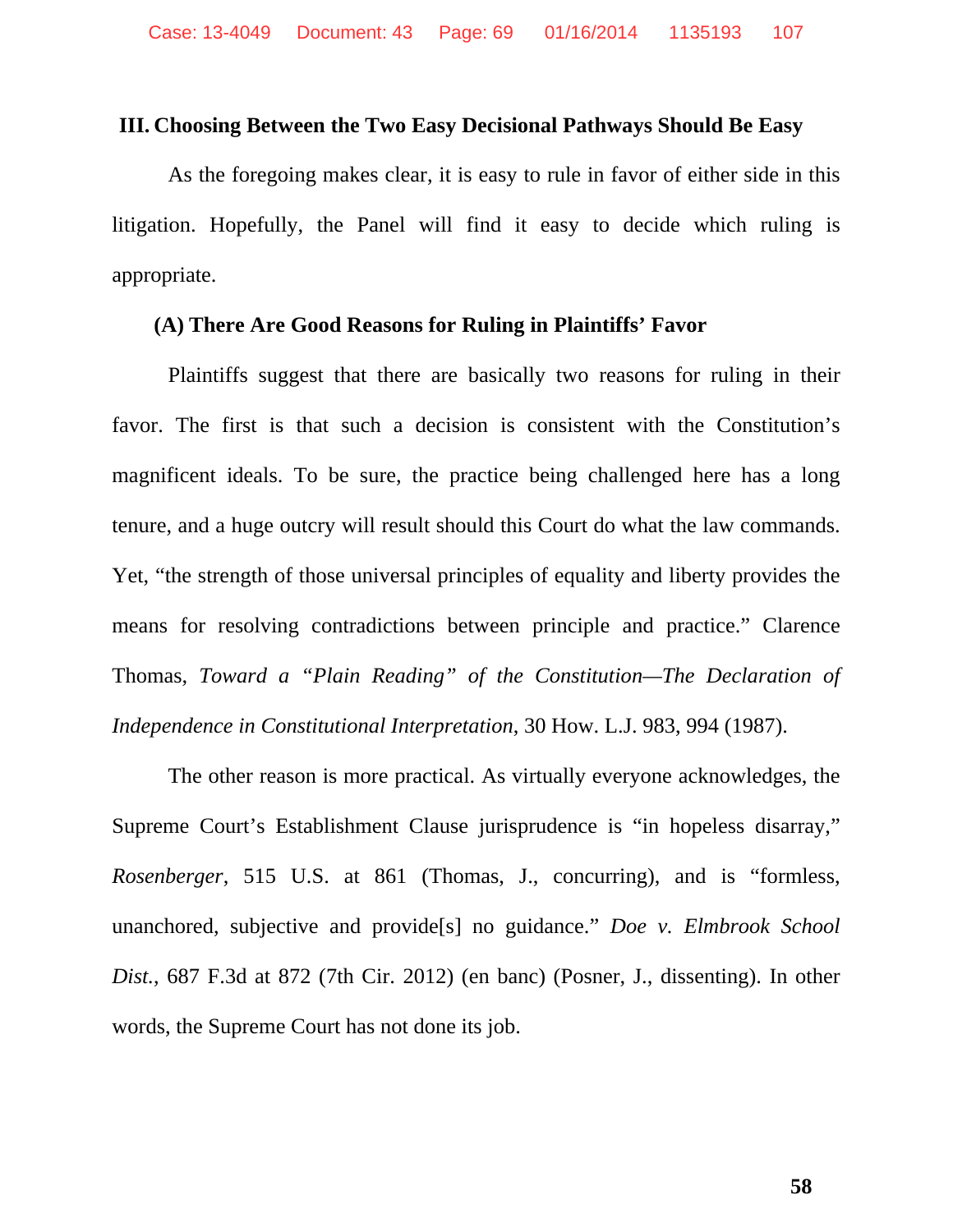This case is an ideal vehicle to have the high court provide the necessary guidance. Are the Constitution's principles to be upheld or not? Are majorities to be permitted to infuse government with their preferred religious ideology? If so, what "logic" is to be employed? For the sake of the thousands of judges in this nation – and the three hundred million citizens they serve – the Panel should send this case to the Supreme Court. Ruling in Plaintiffs' favor is the only way to accomplish that.

### **(B) There Are Poor Reasons for Ruling in Defendants' Favor**

In *Abington*, Justice Brennan referenced "In God We Trust," writing, "I suspect there would be intense opposition to the abandonment of that motto." *Id*. at 303 (Brennan, J., concurring). His suspicion was undoubtedly correct. As a result, the Panel will be subjected to ridicule, derision and condemnation should it rule as the law commands. Avoiding those consequences is a reason – albeit a poor one – for upholding the motto on the money. *Cf. Freytag v. Commissioner*, 501 U.S. 868, 907 (1991) (Scalia, J., concurring) (noting the expectation of "the fearless adjudication of cases and controversies").

The Supreme Court will undoubtedly deny certiorari if the Panel rules in Defendants' favor. Thus, the judges here will have no possibility of being reversed. Avoiding the negative feelings and emotions a reversal engenders is a reason – albeit a poor one – for upholding the motto on the money.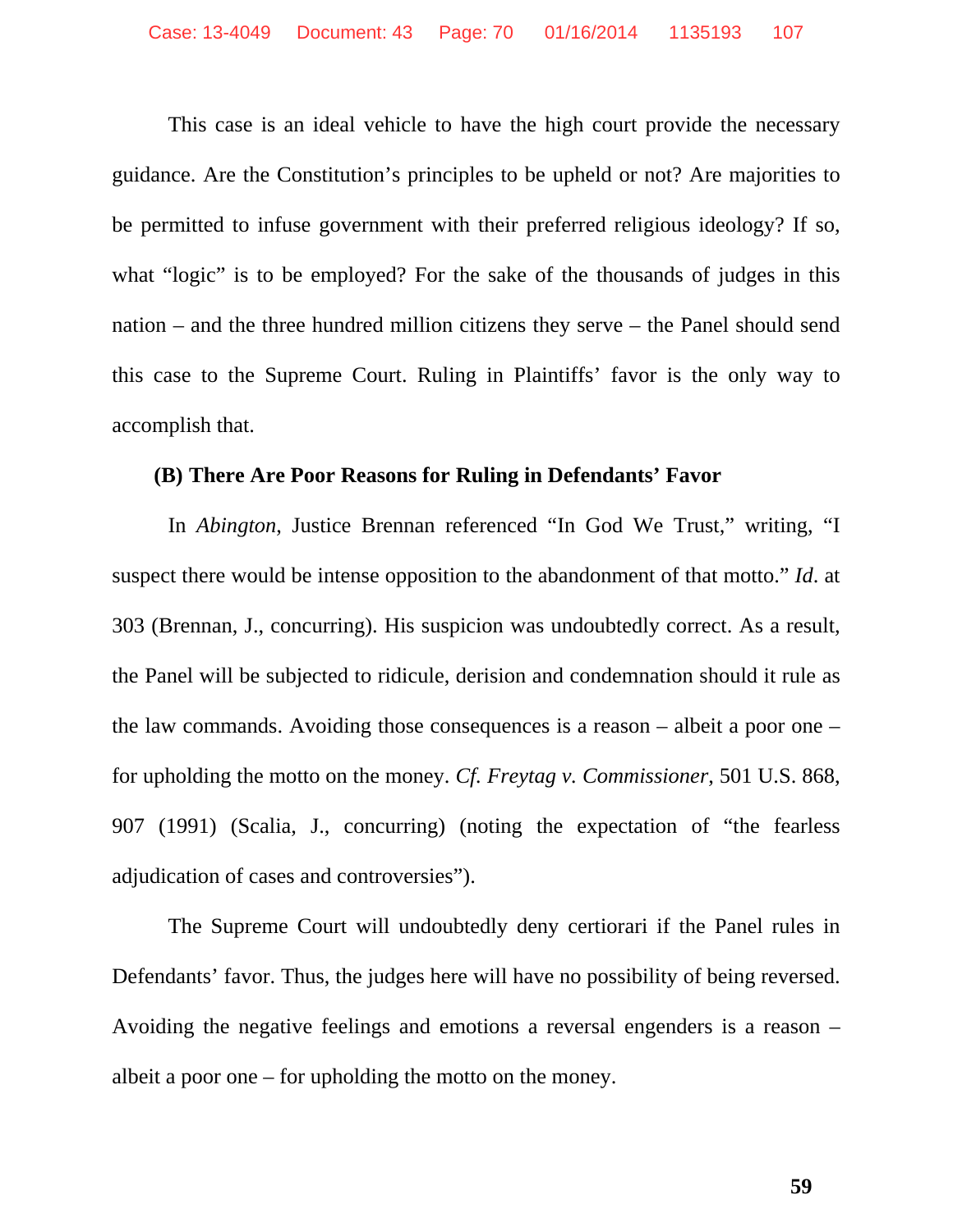It is suspected that most appellate judges bear at least a faint hope of one day sitting on the Supreme Court. A ruling in favor of the Atheists in this case will undoubtedly extinguish that hope forever. *See*, *e.g.*, 148 Cong. Rec. S6103 (daily ed. June 26, 2002) (where Robert C. Byrd, prior to calling the author of a Ninth Circuit decision striking the "under God" language from the Pledge of Allegiance "this stupid judge," declared, "Let that judge's name ever come before this Senate while I am a Member, and he will be blackballed—if Senators know what 'blackballed' means—fast."). Preserving one's chance for professional advancement is a reason – albeit a poor one – for upholding the motto on the money.

## **IV. Can an Opinion Be Drafted that Will Mitigate the Ridicule, Derision and Condemnation that Will Follow This Tribunal's Doing Its Job?**

No.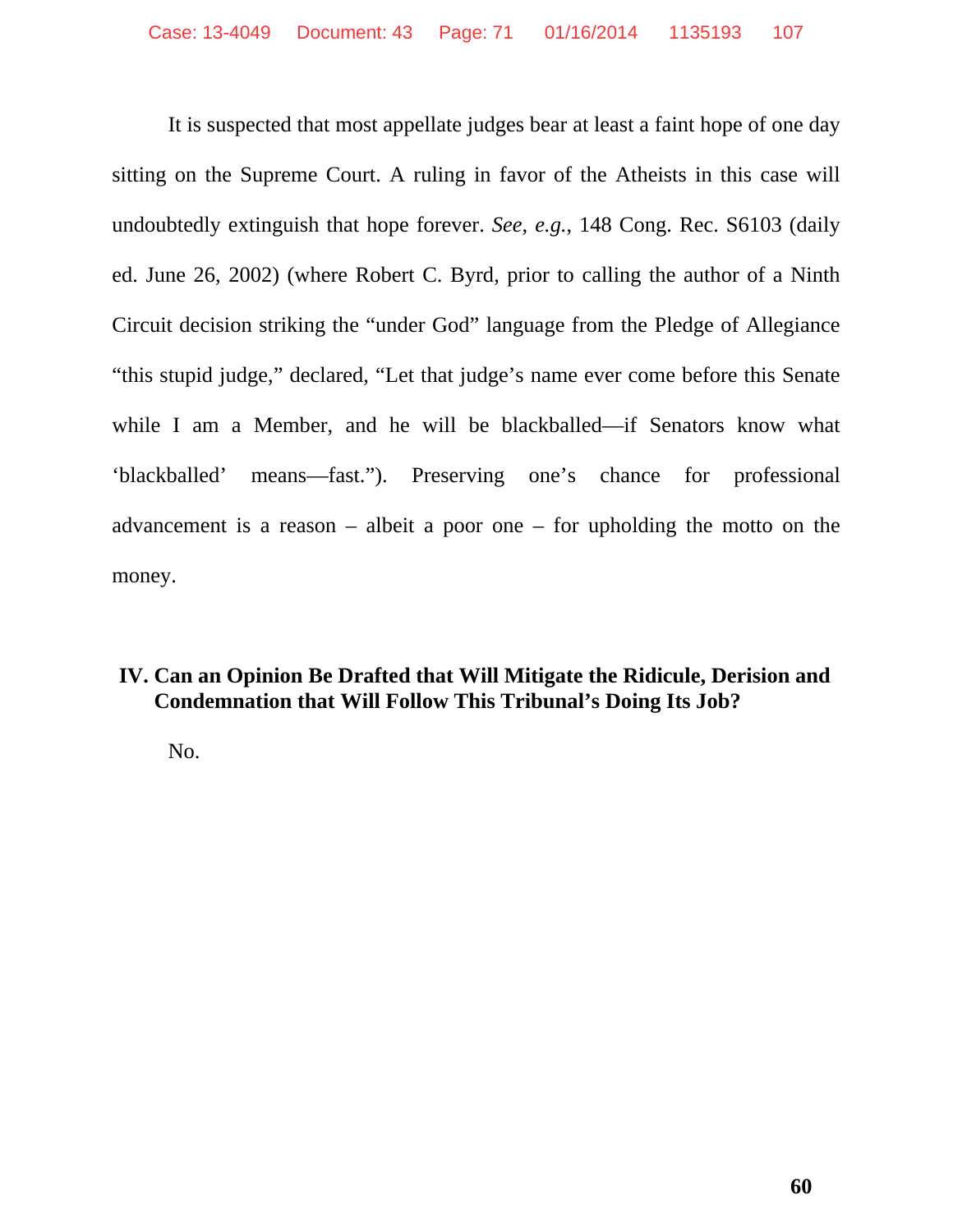# **CONCLUSION**

For the reasons set forth above, Plaintiffs' Motion for Summary Judgment should be granted and the grant of Defendants' Motion to Dismiss should be reversed. The statutes at issue in this case, 31 U.S.C. §§ 5112(d)(1) and 5114(b) should be declared unconstitutional pursuant to the equal protection component of the Fifth Amendment's Due Process Clause, the Establishment Clause and the Free Exercise Clause. They also should be declared invalid under RFRA.

Respectfully submitted,

/s/ Michael Newdow /s/ Edwin M. Reiskind, Jr. *Pro hac vice* Friend & Reiskind PLLC Sacramento, CA 95823 New York, NY 10038 (916) 273-3798 (212) 587-1960 NewdowLaw@gmail.com emr@amicuslawnyc.com

PO Box 233345 100 William Street, #1220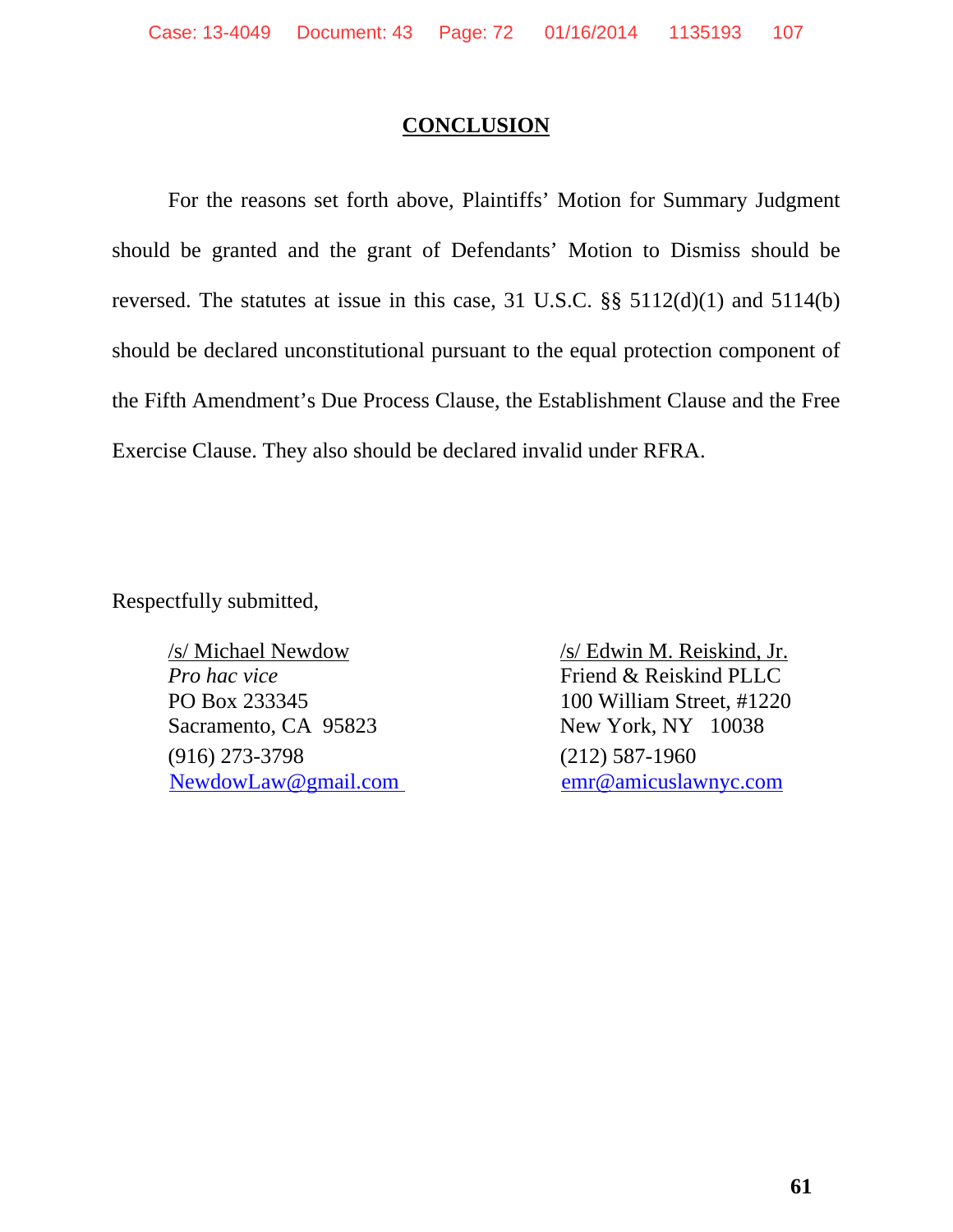#### **CERTIFICATE OF COMPLIANCE WITH RULE 32(a)(7)**

Certificate of Compliance with Type-Volume Limitation, Typeface Requirements and Type Style Requirements

- **1.** This brief complies with the type-volume limitation of Fed. R. App. P.  $32(a)(7)(B)$  because (according to Microsoft Word's "Statistics") this brief contains 13,716 words, excluding the addenda and the parts of the brief exempted by Fed. R. App. P.  $32(a)(7)(B)(iii)$ .
- **2.** This brief complies with the typeface requirements of Fed. R. App. P.  $32(a)(5)$  and the type style requirements of Fed. R. App. P.  $32(a)(6)$  because this brief has been prepared in a proportionally spaced typeface using Microsoft Word (part of Microsoft Office Home and Student 2010, version 14.0.7106.5003 (32-bit)) in 14-point Times New Roman font.

/s/ Michael Newdow Dated: January 16, 2014

Attorney for all Plaintiffs

PO Box 233345 Sacramento, CA 95823

(916) 273-3798 NewdowLaw@gmail.com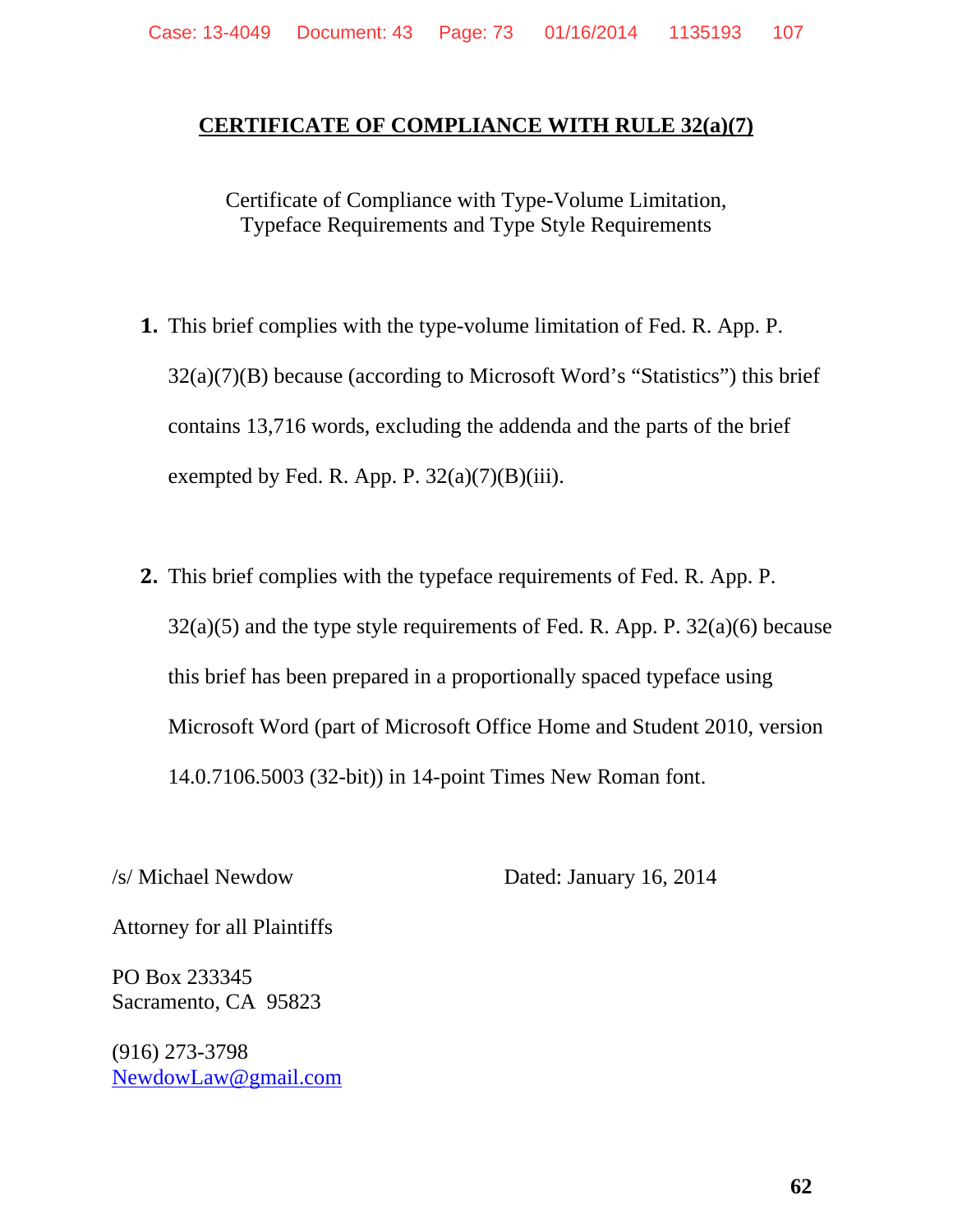### **ADDENDUM A**

## **ORDER (AND JUDGMENT) APPEALED FROM**

**Opinion & Order Filed on September 9, 2013 By Hon. Harold Baer, Jr., District Judge United States District Court – Southern District of New York** 

> **Judgment Filed on September 9, 2013**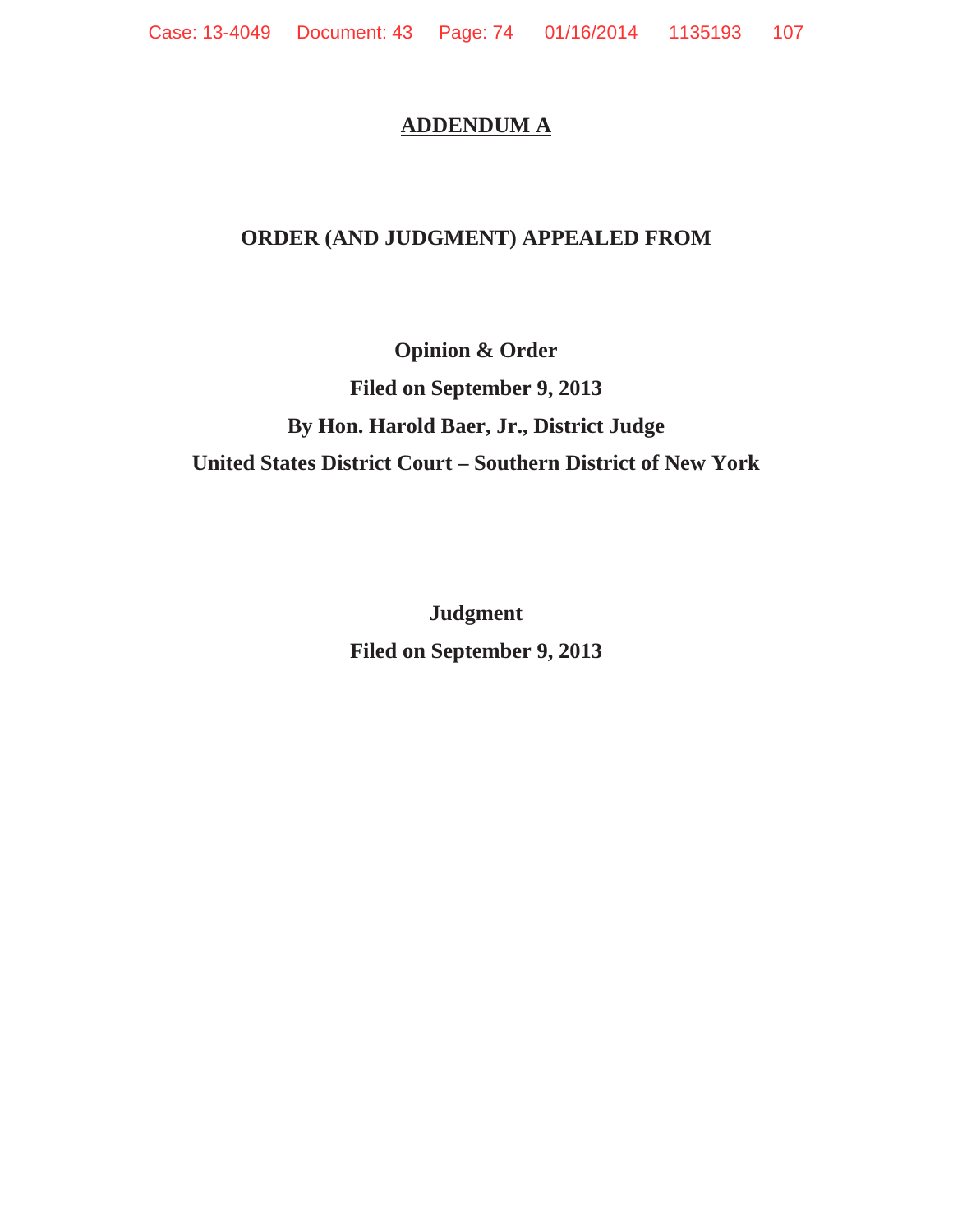| <b>UNITED STATES DISTRICT COURT</b>            |                            |
|------------------------------------------------|----------------------------|
| <b>SOUTHERN DISTRICT OF NEW YORK</b>           |                            |
| -------X<br>ROSALYN NEWDOW, KENNETH BRONSTEIN, |                            |
| BENJAMIN DREIDEL, NEIL GRAHAM, JULIE           |                            |
| WOODWARD, JAN AND PAT DOE, DOE-CHILD-1         |                            |
| AND DOE-CHILD2, ALEX AND DREW ROE,             |                            |
| ROE-CHILD-1, ROE-CHILD2 AND ROE-CHILD3         |                            |
| VAL AND JADE COE, COE-CHILD-1 AND COE-         |                            |
| <b>CHILD-2, NEW YORK CITY ATHEISTS, and</b>    |                            |
| <b>FREEDOM FROM RELIGION FOUNDATION</b>        |                            |
| Plaintiffs,                                    |                            |
|                                                | 13 CV 741 (HB)             |
| - against -                                    |                            |
|                                                | <b>OPINION &amp; ORDER</b> |
| UNITED STATES OF AMERICA, JACOB J. LEW,        |                            |
| SECRETARY OF THE TREASURY, RICHARD A.          |                            |
| PETERSON, ACTING DIRECTOR, UNITED              |                            |
| STATES MINT, and LARRY R. FELIX, DIRECTOR, :   |                            |
| BUREAU OF ENGRAVING AND PRINTING,              |                            |
| Defendants,                                    |                            |
| <br>Hon. HAROLD BAER, JR., District Judge:     |                            |

# Plaintiffs are eleven individuals who are Atheists and Secular Humanists, and two associations, New York City Atheists and the Freedom from Religion Foundation. Plaintiffs claim that Defendants' issuance of United States currency bearing the words "In God We Trust" violates the Establishment Clause, the Free Exercise Clause and the Religious Freedom Restoration Act, 42 U.S.C. § 2000bb, *et seq.* ("RFRA"). The above-captioned Defendants bring this motion to dismiss the complaint.

For the reasons set forth below, Defendants' Motion to Dismiss is GRANTED, and the case is  $DISMISSED<sup>1</sup>$ .

<sup>&</sup>lt;sup>1</sup> The Court need not reach Plaintiffs' Motion for Summary Judgment or Defendants' arguments that mandamus would not be proper in this action.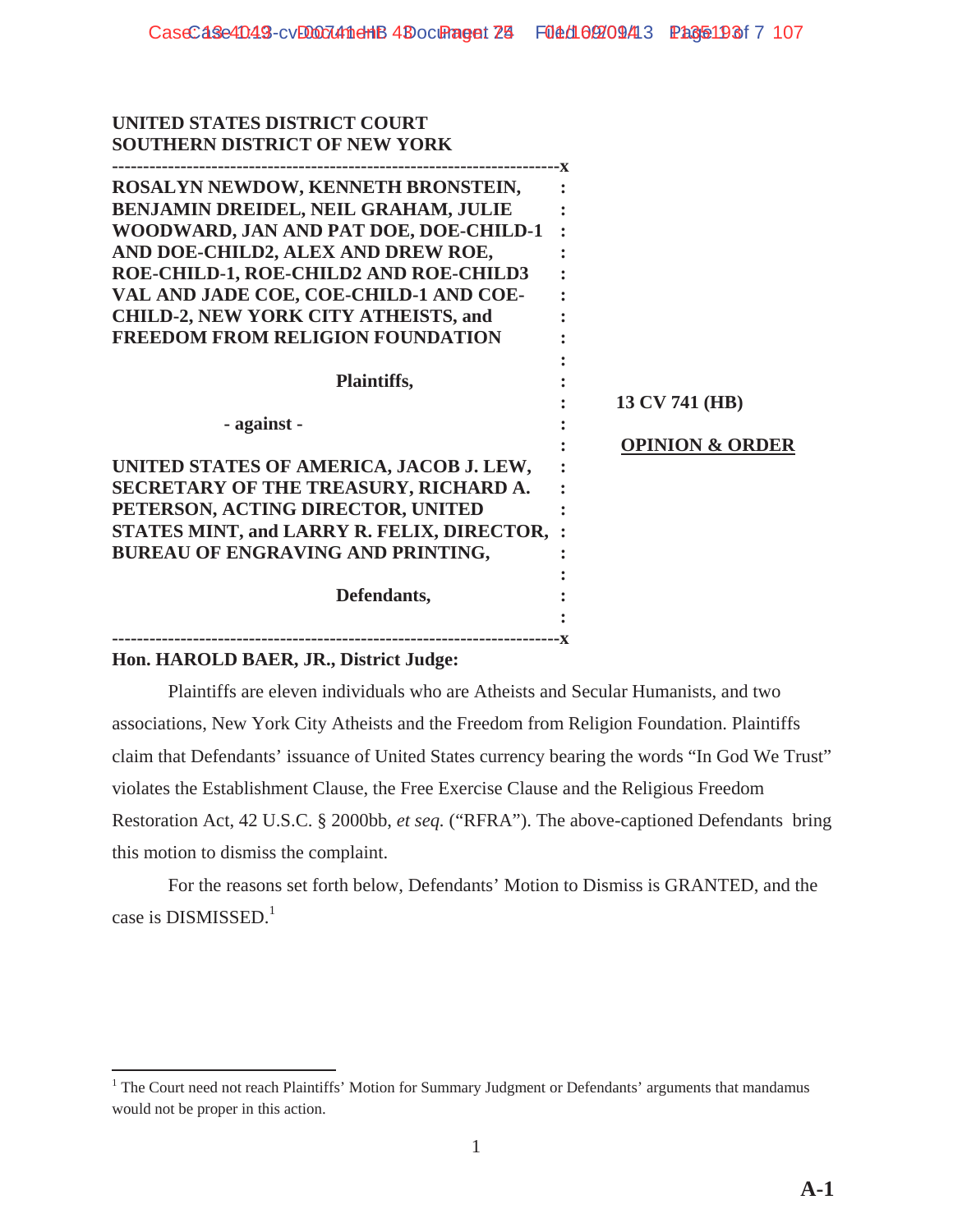#### **I. BACKGROUND**

Atheist and Secular Humanist individual Plaintiffs are numismatics, a teacher, parents and their minor children, and others who allege that they suffer harm because of the appearance of the words "In God We Trust" on U.S. currency. (Am. Compl. ¶¶ 7-17.) Plaintiffs New York City Atheists ("NYC Atheists") and Freedom from Religion Foundation ("FFRF") are associations committed to the values of Atheism and the separation of church and state. They allege that their members suffer the same harm as the individual Plaintiffs. (*Id.* ¶¶ 18, 19.) Plaintiffs challenge statutory provisions that require the inscription of "In God We Trust" on all coins and printed currency, 31 U.S.C. §§ 5112(d)(1), 5114(b), which were enacted in 1955. In 1956, Congress established "In God We Trust" (hereinafter "motto") as the national motto of the United States. 36 U.S.C. § 302. Congress reaffirmed this language in 2002, with detailed findings. *See* Pub. L. No. 107-293, 116 Stat. 2057 (2002). Plaintiffs allege that the inclusion of the motto on currency violates the Establishment Clause and substantially burdens their practice of Atheism and Secular Humanism, in violation of the Free Exercise Clause and RFRA. (Am. Compl. ¶¶ 379-511.)

Plaintiffs ask the Court to declare that the statutes requiring that the motto appear on United States currency violate the Establishment Clause and the Free Exercise Clause of the First Amendment, as well as RFRA. (Am. Compl. at 78.) In addition, Plaintiffs seek an injunction preventing defendants from issuing currency containing the motto. (*Id.*)

#### **II. LEGAL STANDARD**

A complaint will be dismissed under Rule 12(b)(6) if there is a "failure to state a claim upon which relief can be granted." Fed. R. Civ. P. 12(b)(6). To survive a motion to dismiss on this ground, a plaintiff must plead "enough facts to state a claim to relief that is plausible on its face." *Bell Atl. Corp. v. Twombly*, 550 U.S. 544, 570 (2007). A facially plausible claim is one where "the plaintiff pleads factual content that allows the court to draw the reasonable inference that the defendant is liable for the misconduct alleged." *Ashcroft v. Iqbal*, 556 U.S. 662, 678 (2009). Further, "[W]here the well-pleaded facts do not permit the court to infer more than the mere possibility of misconduct," dismissal is appropriate. *Starr v. Sony BMG Music Entm't*, 592 F.3d 314, 321 (2d Cir. 2010) (quoting *Iqbal*, 556 U.S. at 679).

2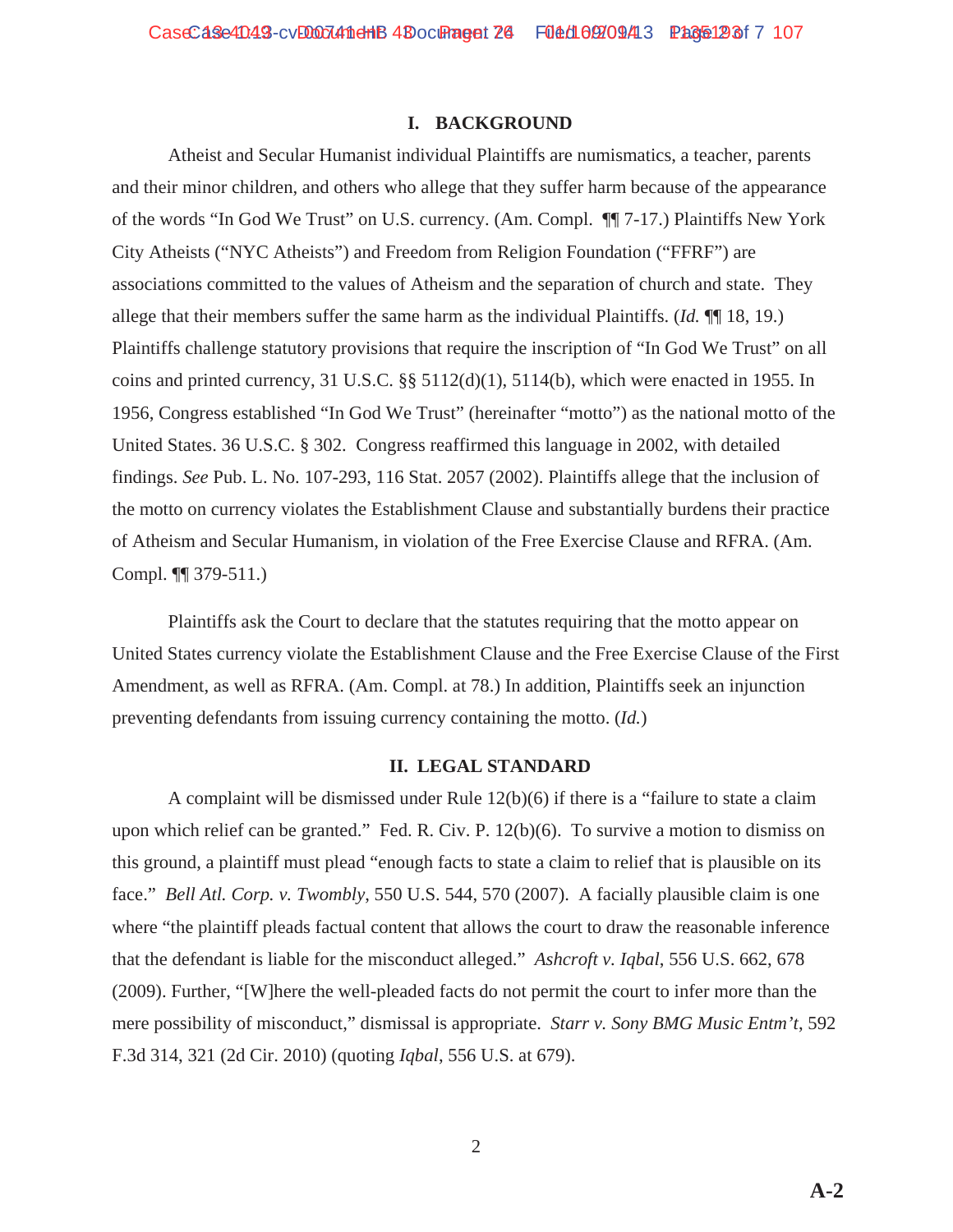#### **III. DISCUSSION2**

#### **A. Establishment Clause**

The Establishment Clause provides, "Congress shall make no law respecting an establishment of religion, or prohibiting the free exercise thereof . . . ." U.S. Const. amend. I. In *Lemon v. Kurtzman*, the Supreme Court set out three tests to determine whether the Establishment Clause has been violated: "First, the statute must have a secular legislative purpose; second, its principal or primary effect must be one that neither advances nor inhibits religion; finally, the statute must not foster 'an excessive government entanglement with religion.'" 403 U.S. 602, 612-13 (1971) (citations omitted). Although the *Lemon* test has faced criticism, the Second Circuit has instructed district courts to apply it until it is reconsidered en banc or explicitly rejected by the Supreme Court. *Skoros v. City of New York*, 437 F.3d 1, 17 n.13 (2d Cir. 2006). The parties do not dispute that only the first two tests—those relating to the purpose and effect of the statute—are applicable here. *See* Defs.' Supp. 25-26; Pls.' Opp. 9-12. The purpose test is expanded upon by the objective observer standard, which asks how the government's purpose would be perceived by an objective observer. *Skoros*, 437 F.3d at 22 (citing *Lynch v. Donnelly*, 465 U.S. 668, 690 (1984)).

The Supreme Court has repeatedly assumed the motto's secular purpose and effect, and all circuit courts that have considered this issue—namely the Ninth, Fifth, Tenth, and D.C. Circuit— have found no constitutional violation in the motto's inclusion on currency. While Plaintiffs urge that this court should disregard Supreme Court dicta, the Second Circuit counsels otherwise. *See United States v. Bell*, 524 F.2d 202, 206 (2d Cir. 1975) (Supreme Court dicta "must be given considerable weight and [cannot] be ignored in the resolution of the close question we have to decide."); *see also United States v. Colasuonno*, 697 F.3d 164, 178-79 (2d Cir. 2012) (acknowledging that it is the "usual obligation to accord great deference to Supreme Court dicta" except in certain circumstances, such as when Congress has "removed or weakened the conceptual underpinnings" of a decision).

 $2^2$  The Court does not address the argument that associational plaintiff FFRF is collaterally estopped from bringing this action because Plaintiffs do not dispute this in their opposition brief, Pls.' Opp. 1-2, and Defendants only assert this defense against FFRF as an association, not against its members. Defs.' Reply Mem., 13-14.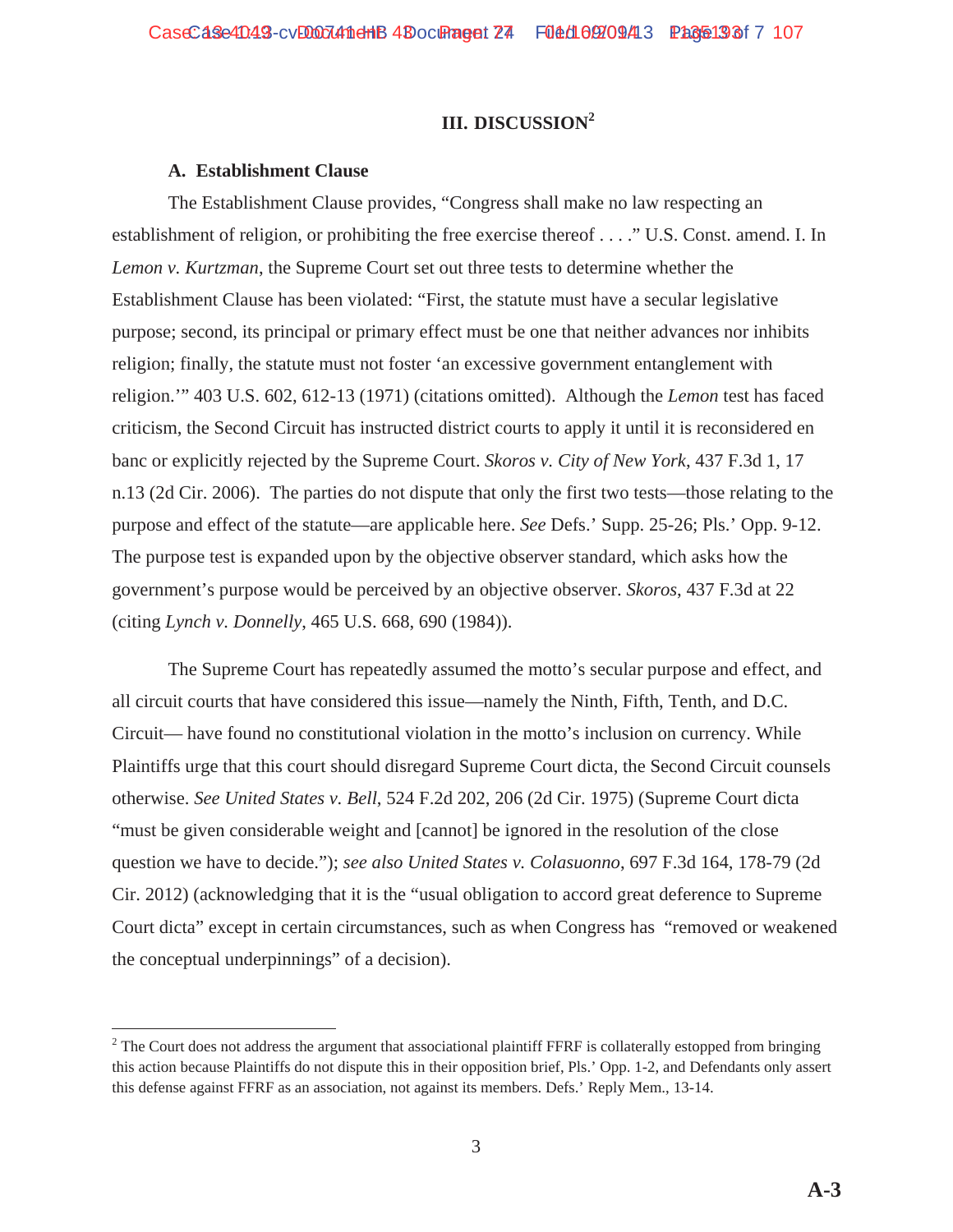In *Lynch v. Donnelly*, the Supreme Court held that a city's Christmas display of a crèche passed the purpose and effect *Lemon* tests by comparing the crèche to the motto on the U.S. currency. 465 U.S. at 676 (in discussing permissible religious references, notes that "[o]ther examples of reference to our religious heritage are found in the statutorily prescribed national motto 'In God We Trust,' which Congress and the President mandated for our currency . . . .") (citations omitted). The concurring and the dissenting justices in *Lynch* shared the majority's view that the motto's place on currency was constitutionally sound. *See* 465 U.S. at 693 (O'Conner, J., concurring) (opining that the crèche, like the motto on coins, "served a secular purpose" because "government acknowledgments of religion serve, in the only ways reasonably possible in our culture, the legitimate secular purposes of solemnizing public occasions, expressing confidence in the future, and encouraging the recognition of what is worthy of appreciation in society"); *id*. at 716-17 (Brennan, Marshall, Blackmun & Stevens, JJ., dissenting) ("[S]uch practices as the designation of 'In God We Trust' as our national motto . . . can best be understood, in Dean Rostow's apt phrase, as a form a 'ceremonial deism,' protected from Establishment Clause scrutiny chiefly because they have lost through rote repetition any significant religious content . . . [and] are uniquely suited to serve such wholly secular purposes as solemnizing public occasions . . . .").

The following year, when the Supreme Court held that a crèche display in a different setting was unconstitutional, the majority declined to revisit the discussions of "ceremonial deism" from *Lynch*, because of "an obvious distinction between crèche displays and references to God in the motto" distinguishing "a specifically Christian symbol, like a crèche" from "more general religious references," which are constitutionally permissible. *County of Allegheny v. ACLU*, 492 U.S. 573, 603 (1989). More recent Supreme Court decisions have affirmed this analysis. *See, e.g.*, *Van Orden v. Perry*, 545 U.S. 677, 699 (2005) (Breyer, J., concurring) (discussing "the Establishment Clause's tolerance . . . [of] public references to God on coins"); *Elk Grove Unified Sch. Dist. v. Newdow*, 542 U.S. 1, 37 (2004) (O'Connor, J., concurring) ("'[C]eremonial deism' most clearly encompasses such things as the national motto ('In God We Trust')," whose "history, character, and context prevent them from being constitutional violations at all.").

4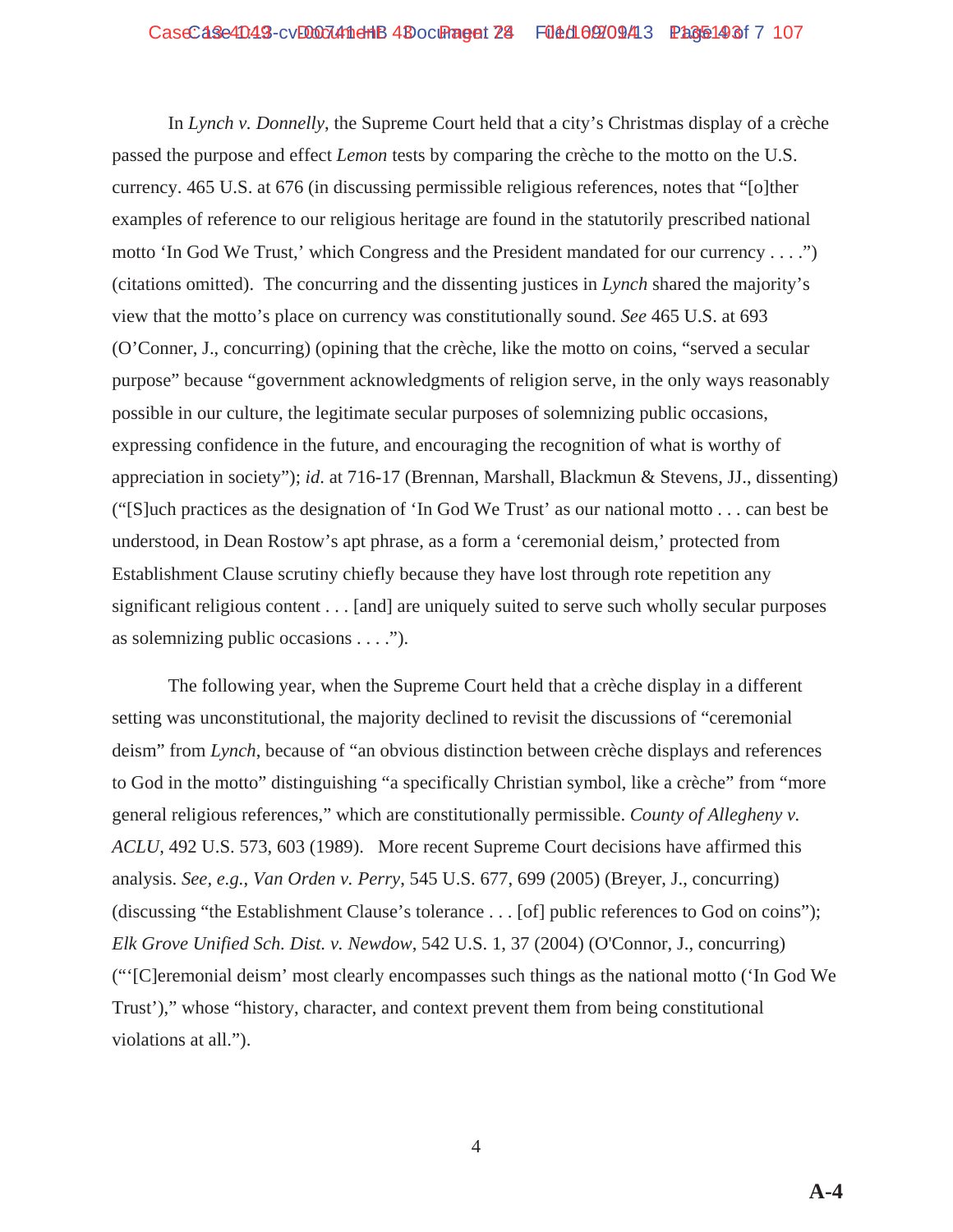Each circuit court that has considered the issue found no Establishment Clause violation in the motto's placement on currency, finding ceremonial or secular purposes and no religious effect or endorsement. In *Aronow v. United States*, decided before *Lemon* but affirmed well after, the Ninth Circuit held that the motto on currency did not violate the Establishment Clause because "[i]ts use is of a patriotic or ceremonial character and bears no true resemblance to a governmental sponsorship of a religious exercise." 432 F.2d 242, 243 (9th Cir. 1970) (citing dicta in *Engel v. Vitale*, 370 U.S. 421 (1962)); *see also Newdow v. Lefevre,* 598 F.3d 638, 644 (9th Cir. 2010) (declining to overrule *Aronow*). The Fifth Circuit similarly affirmed a district court's decision on this issue, which held that the placement of the motto on the currency survived *Lemon* because "it served a secular ceremonial purpose in the obviously secular function of providing a medium of exchange" and "it is equally clear that the use of the motto on the currency or otherwise does not have a Primary effect of advancing religion." *O'Hair v. Blumenthal*, 462 F. Supp. 19, 20 (W.D. Tex. 1978), *aff'd sub nom. O'Hair v. Murray*, 588 F.2d 1144 (5th Cir. 1979) (per curiam). The Tenth Circuit reached the same result in *Gaylor v. United States*, 74 F.3d 214, 216 (10th Cir. 1996), and more recently, the D.C. Circuit came out the same way, *Kidd v. Obama*, 387 F. App'x 2 (D.C. Cir. 2010) (per curiam). In both cases, the court relied on language from the Supreme Court and other circuits.

Plaintiffs urge this court to disregard those decisions, but neither those decisions nor the history and context of the motto's placement on currency can be ignored. To do so would be to disregard the dicta from the Supreme Court, which this Circuit has instructed me to follow, and as well the reasoning in *Lemon* and its progeny. Taken together, they support only one conclusion: the inclusion of the motto on U.S. currency satisfies the purpose and effect tests enunciated in *Lemon*, and does not violate the Establishment Clause.<sup>3</sup>

#### **B. Free Exercise Clause and RFRA**

The Free Exercise Clause encompasses both "freedom to believe and freedom to act on one's beliefs." *Skoros*, 437 F.3d at 39 (internal quotations and citations omitted). Absent some

<sup>&</sup>lt;sup>3</sup> Indeed, there appears to be only one exception to the unanimity of federal courts in accepting the motto as constitutional. *See Engel v. Vitale*, 370 U.S. 421, 437 & n.1 (1962) (Douglas, J., concurring) (considering the appearance of the motto on currency in a list of activities that constituted "financ[ing] [of] religious exercise," which was "an unconstitutional undertaking whatever form it takes.")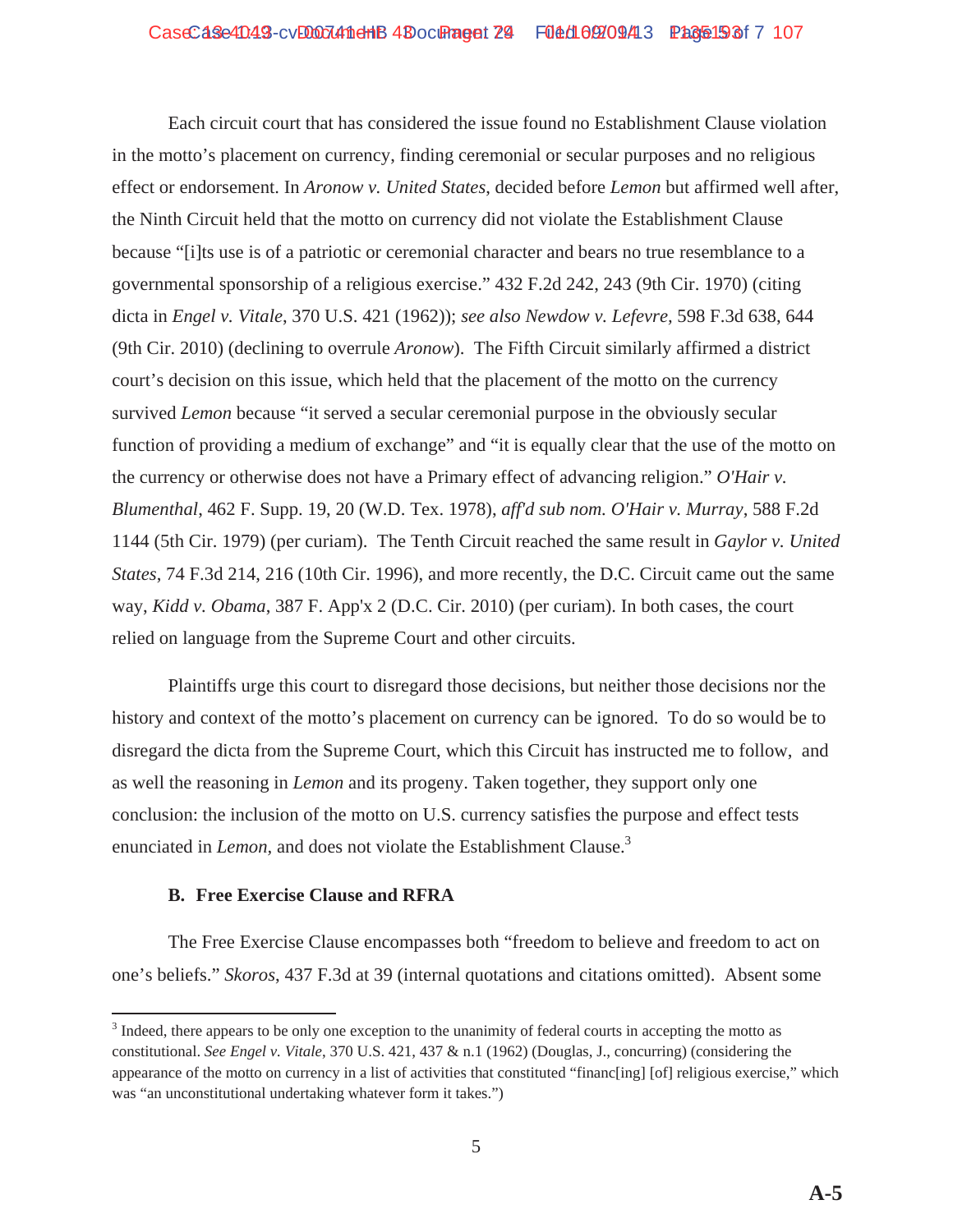demonstration that "the purpose of the defendants' challenged actions was to impugn . . . or to restrict their religion practices . . . a Free Exercise claim will be sustained only if the 'government has placed a substantial burden on the observation of a central religious belief,' without 'a compelling governmental interest justif[ying] the burden.'" *Id*. (quoting *Jimmy Swaggart Ministries v. Bd. of Equalization*, 493 U.S. 378, 384–85 (1990)).

Similarly, RFRA provides that the federal government "shall not substantially burden a person's exercise of religion even if the burden results from a rule of general applicability" unless it demonstrates that such practice "(1) is in furtherance of a compelling governmental interest; and (2) is the least restrictive means of furthering that compelling governmental interest." 42 U.S.C. § 2000bb-1. The Second Circuit instructs that "substantial burden is a term of art in the Supreme Court's free exercise jurisprudence" and it "exists when an individual is required to 'choose between following the precepts of her religion and forfeiting benefits, on the one hand, and abandoning one of the precepts of her religion . . . on the other hand.'" *Westchester Day Sch. v. Vill. of Mamaroneck*, 504 F.3d 338, 348 (2d Cir. 2007) (quoting *Sherbert v. Verner*, 374 U.S. 398, 404 (1963)).

Plaintiffs argue creatively, albeit not for the first time, that the Free Exercise Clause is violated because they are forced to "[b]ear a religious message they believe to be untrue and completely contrary to their sincerely held religious belief" or "utilize a relatively burdensome alternative method." (Am. Compl. ¶ 485.) Plaintiffs also allege a violation of RFRA because the motto's placement on currency has forced them to "bear a religious message," "proselytize," and "further anti-Atheist religious prejudices." (*Id*. ¶ 491-93.)

Here again, as with the arguments presented with respect to the Establishment Clause, Plaintiffs' claims are not violative of constitutional guarantees and they fail to demonstrate the "substantial burden" required by the Free Exercise Clause and RFRA. Put another way, there is no showing of government coercion, penalty, or denial of benefits linked to the use of currency or the endorsement of the motto. *See Newdow v. Cong. of U.S. of Am.,* 435 F. Supp. 2d 1066, 1077 (E.D. Cal. 2006), *aff'd sub nom. Newdow v. Lefevre*, 598 F.3d 638 (9th Cir. 2010). Indeed, the case that Plaintiffs highlighted at oral argument appears to cut against their argument. *See* 08/06/2013 Transcript of Oral Argument on Motion to Dismiss at 40-41. In that case, *Wooley v.* 

6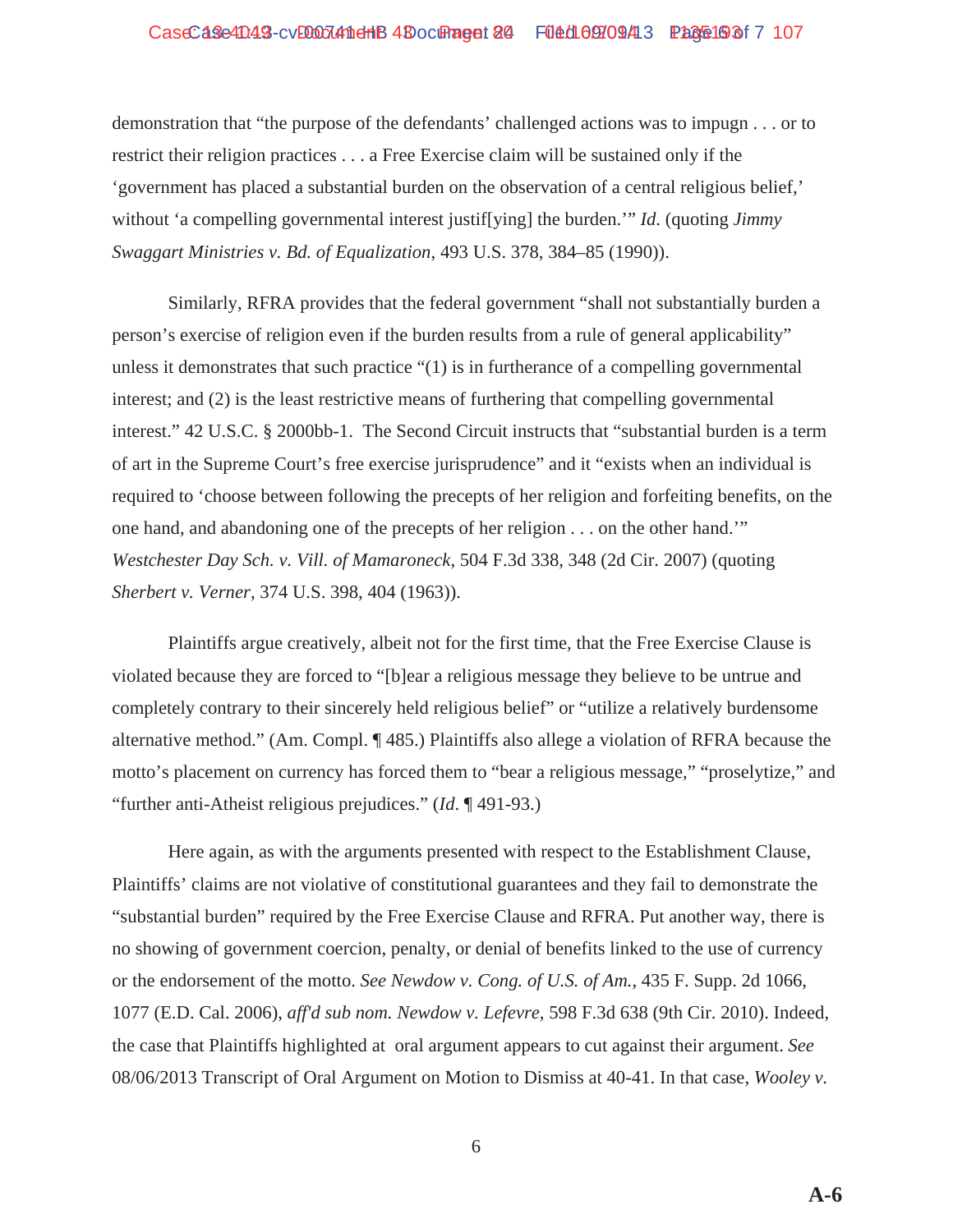*Maynard,* the Supreme Court held that requiring individuals to use license plates bearing the state motto "Live Free or Die" was unconstitutional. 430 U.S. 70S (1977). However, the Court specifically distinguished currency, not surprisingly finding that "currency, which is passed from hand to hand, differs in significant respects from an automobile .... Currency is generally carried in a purse or pocket and need not be displayed to the public. The bearer of currency is thus not required to publicly advertise the national motto." *[d.* at 717 n.1S.

While Plaintiffs may be inconvenienced or offended by the appearance of the motto on currency, these burdens are a far cry from the coercion, penalty, or denial of benefits required under the "substantial burden" standard. As such, the inclusion of the motto on currency does not present a violation to the Free Exercise Clause or RFRA.

#### IV. CONCLUSION

For the foregoing reasons, Plaintiffs have not stated a claim under the Establishment Clause, the Free Exercise Clause, or RFRA, and Defendants' motion to dismiss is GRANTED.

The Clerk of the Court is instructed to close this case and remove it from my docket.

SO ORDERED.

September 9, 2013

New York, New York

 $\mathcal{L}$ Hon. Harold Baer

U.S.D.J.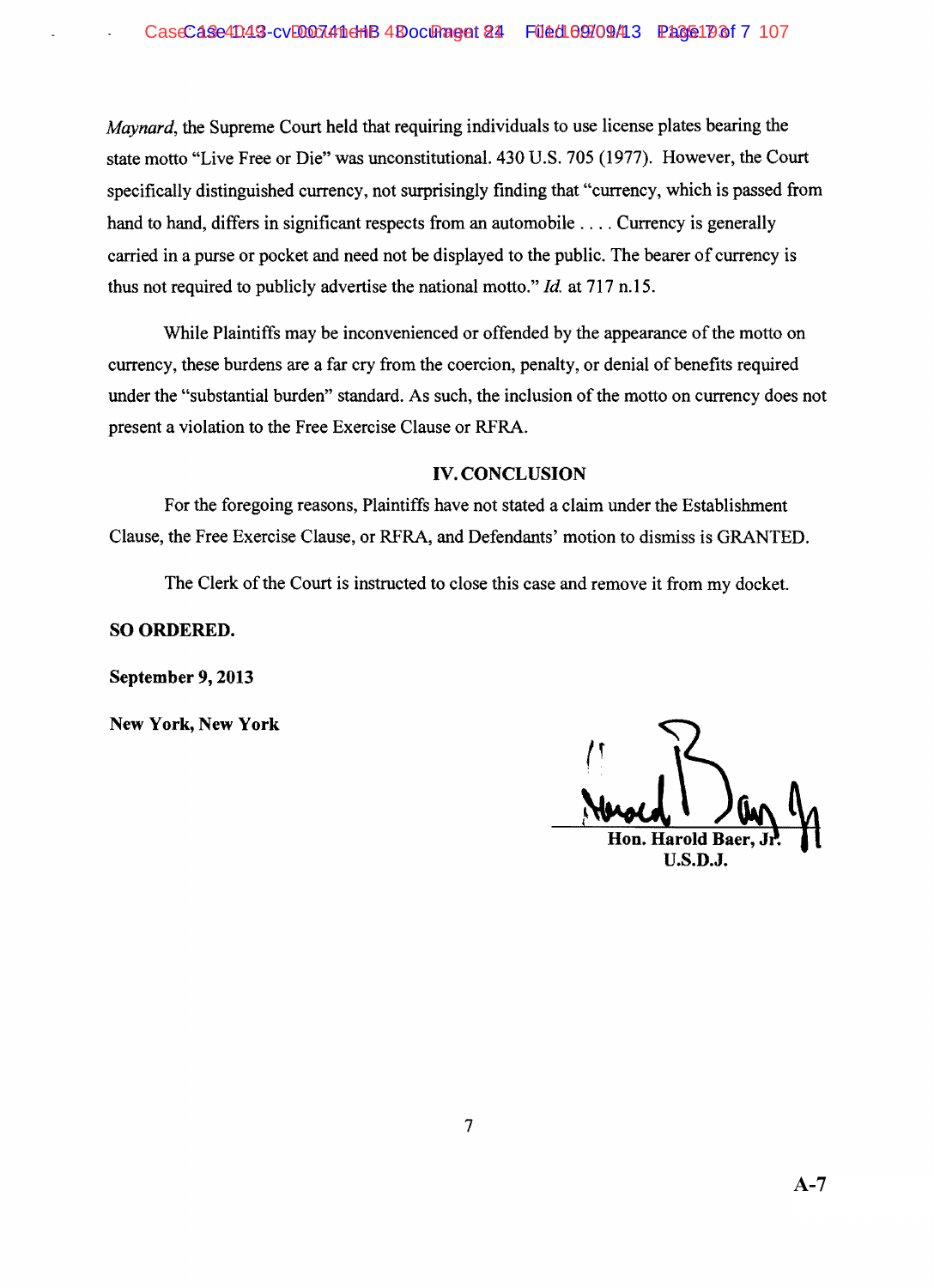## UNITED STATES DISTRICT COURT **SOUTHERN DISTRICT OF NEW YORK**

ROSALYN NEWDOW, KENNETH BRONSTEIN, BENJAMIN DREIDEL, NEIL GRAHAM, JULIE WOODWARD, JAN AND PAT DOE, DOE-CHILD-1 AND DOE-CHILD2, ALEX AND DREW ROE, ROE-CHILD-1, ROE-CHILD2 AND ROE-CHILD3, VAL AND JADE COE, COE-CHILD-1 AND COE-CHILD-2, NEW YORK CITY ATHEISTS, and FREEDOM FROM RELIGION FOUNDATION, Plaintiffs.

| <b>USDC SDNY</b>            |         |
|-----------------------------|---------|
| <b>DOCUMENT</b>             |         |
| <b>ELECTRONICALLY FILED</b> |         |
| $20C$ #:                    |         |
| ATE FILED:                  | 9/10/13 |

#### 13 CIVIL 0741 (HB)

#### -against-

UNITED STATES OF AMERICA, JACOB J. LEW, SECRETARY OF THE TREASURY, RICHARD A. PETERSON, ACTING DIRECTOR, UNITED STATES MINT, and LARRY R. FELIX, DIRECTOR, BUREAU OF ENGRAVING AND PRINTING. Defendants. ------------------------X

### **JUDGMENT**

Defendants having moved to dismiss the complaint, and the matter having come before the

Honorable Harold Baer Jr., United States District Judge, and the Court, on September 9, 2013,

having rendered its Opinion and Order granting Defendants' motion to dismiss, it is,

#### **ORDERED, ADJUDGED AND DECREED:** That for the reasons stated in the

BY:

Court's Opinion and Order dated September 9, 2013, Defendants' motion to dismiss is granted;

accordingly, the case is closed.

Dated: New York, New York September 10, 2013

**RUBY J. KRAJICK** 

**Clerk of Court** 

**Deputy Clerk** 

 $\sim$ 

**S DOCUMENT WAS ENTERED E. THE DOCKET ON** 

**A-8**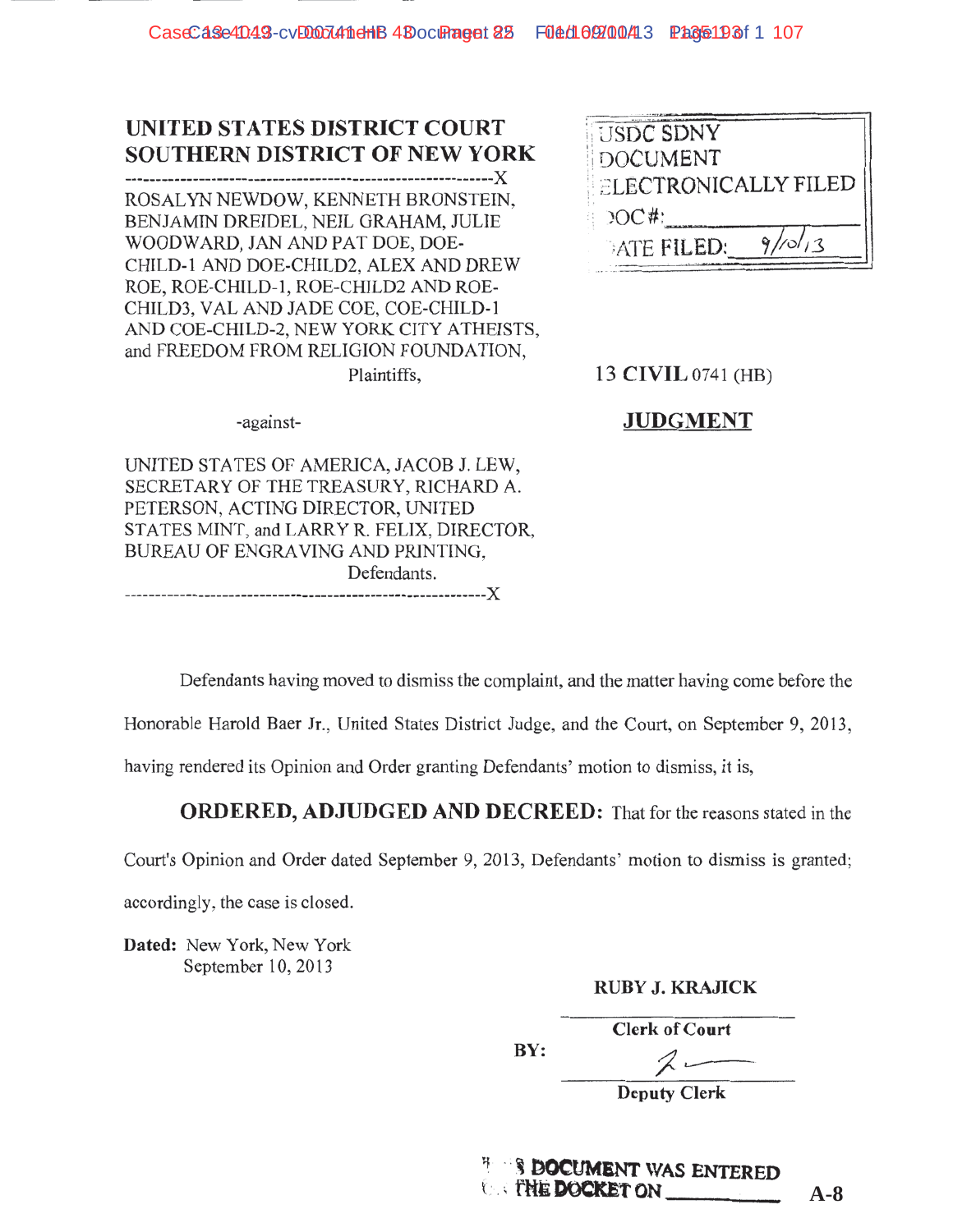## **ADDENDUM B**

## **LISTING OF SUPREME COURT MAJORITY OPINIONS CITING THE NEED FOR NEUTRALITY**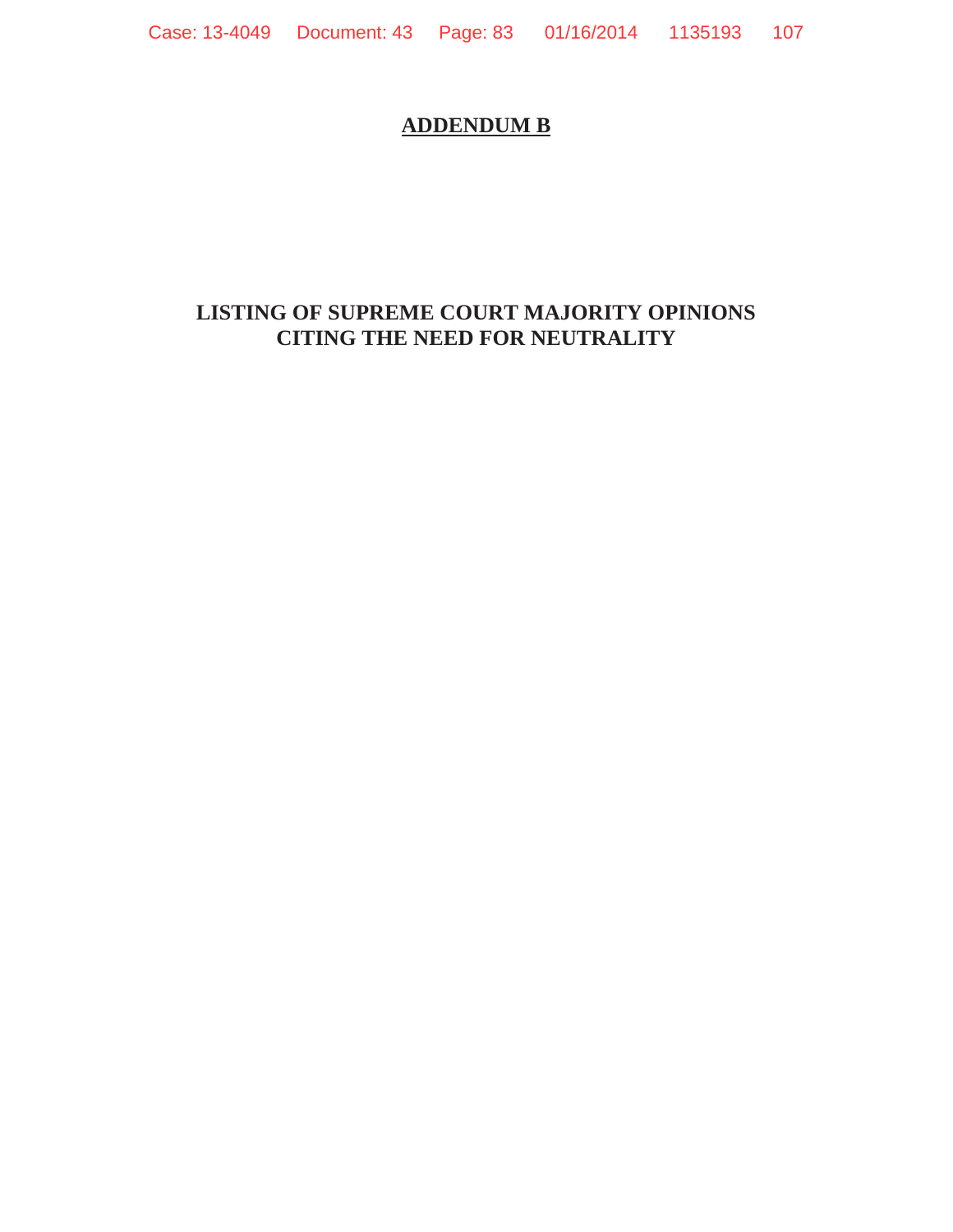## **ADDENDUM B**

## **UNITED STATES SUPREME COURT MAJORITY OPINIONS DEMONSTRATING A MANDATE FOR RELIGIOUS NEUTRALITY**<sup>1</sup>

- (1) *Van Orden v. Perry*, 125 S. Ct. 2854, 2860 (2005) (discussing "the very neutrality the Establishment Clause requires")
- (2) *McCreary County v. ACLU*, 125 S. Ct. 2722, 2733 (2005) ("The touchstone for our analysis is the principle that the First Amendment mandates governmental neutrality between religion and religion, and between religion and nonreligion.")
- (3) *Cutter v. Wilkinson*, 544 U.S. 709, 720 (2005) (courts "must be satisfied that the Act's prescriptions are and will be administered neutrally among different faiths")
- (4) *Zelman v. Simmons-Harris*, 536 U.S. 639, 652 (2002) ("[W]here a government aid program is neutral with respect to religion ... the program is not readily subject to challenge under the Establishment Clause.")
- (5) *Good News Club v. Milford Cent. Sch.*, 533 U.S. 98, 114 (2001) ("[W]e have held that a significant factor in upholding governmental programs in the face of Establishment Clause attack is their neutrality towards religion.")
- (6) *Tangipahoa Parish Bd. of Educ. v. Freiler*, 530 U.S. 1251, 1254 (2000) (noting that a school board statement needs to be "sufficiently neutral to prevent it from violating the Establishment Clause.")
- (7) *Mitchell v. Helms*, 530 U.S. 793, 809 (2000) ("In distinguishing between indoctrination that is attributable to the State and indoctrination that is not, we have consistently turned to the principle of neutrality.")
- (8) *Agostini v. Felton*, 521 U.S. 203, 234 (1997) ("We therefore hold that a federally funded program providing supplemental, remedial instruction … on a neutral basis is not invalid under the Establishment Clause ...")

 $\overline{a}$ 

<sup>&</sup>lt;sup>1</sup> All citations and internal quotations are omitted in this listing.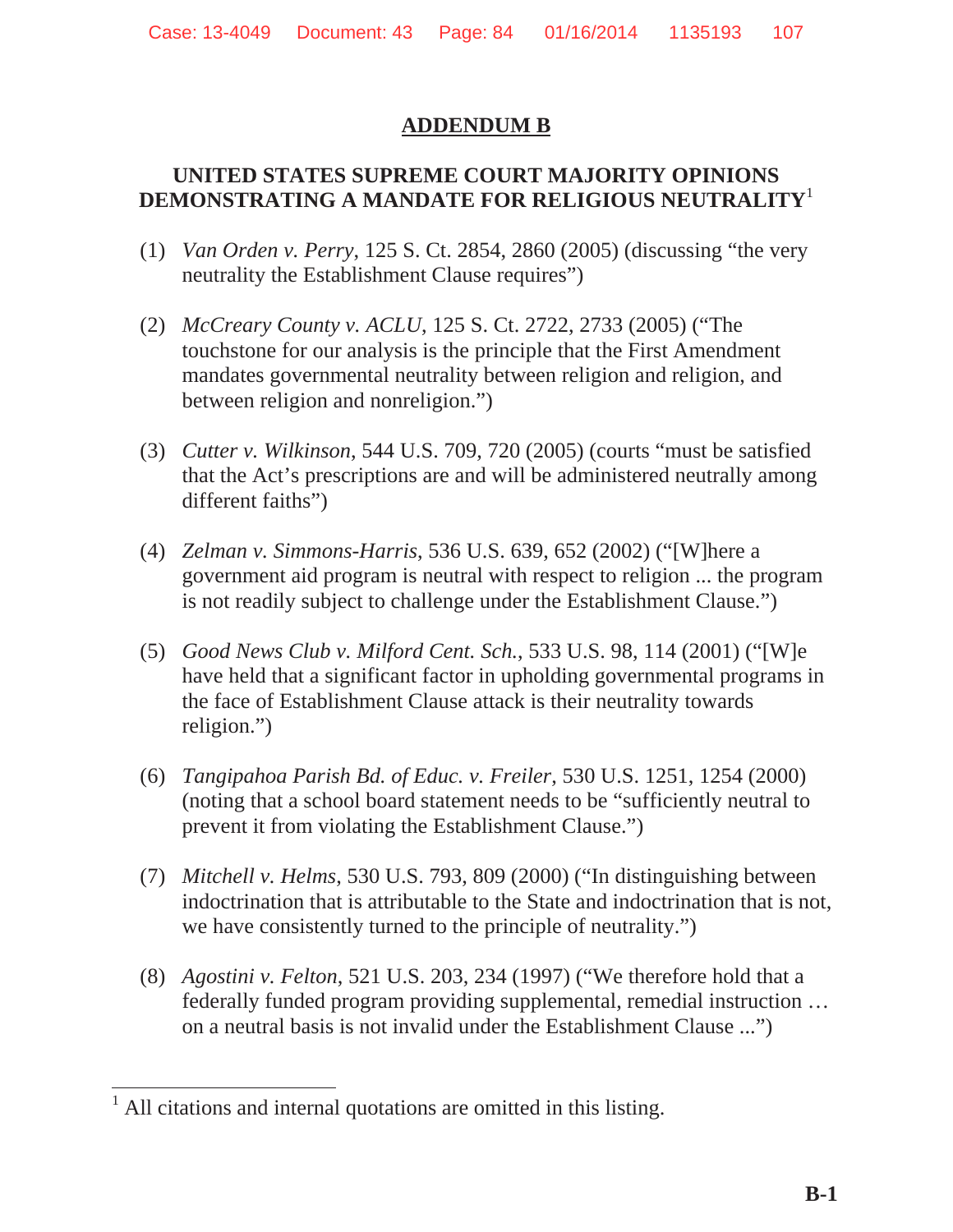- (9) *Rosenberger v. Rector & Visitors of the Univ. of Va.*, 515 U.S. 819, 839 (1995) ("A central lesson of our decisions is that a significant factor in upholding governmental programs in the face of Establishment Clause attack is their neutrality towards religion.")
- (10) *Bd. of Educ. v. Grumet*, 512 U.S. 687, 696 (1994) ("A proper respect for both the Free Exercise and the Establishment Clauses compels the State to pursue a course of 'neutrality' toward religion.")
- (11) *Zobrest v. Catalina Foothills Sch. Dist.*, 509 U.S. 1, 8 (1993) ("[W]e have consistently held that government programs that neutrally provide benefits to a broad class of citizens defined without reference to religion are not readily subject to an Establishment Clause challenge.")
- (12) *Church of Lukumi Babalu Aye v. City of Hialeah*, 508 U.S. 520, 533 (1993) ("A law lacks facial neutrality if it refers to a religious practice without a secular meaning discernible from the language or context.")
- (13) *Lamb's Chapel v. Center Moriches Union Free Sch. Dist.*, 508 U.S. 384, 393 (1993) ("[T]he total ban on using District property for religious purposes could survive First Amendment challenge only if excluding this category of speech was reasonable and viewpoint neutral.")
- (14) *Bd. of Educ. of Westside Cmty. Sch. v. Mergens*, 496 U.S. 226, 251 (1990) (Government act is constitutional if it "evinces neutrality toward, rather than endorsement of, religious speech.")
- (15) *Jimmy Swaggart Ministries v. Board of Equalization*, 493 U.S. 378, 384 (1990) (noting "the constitutional requirement for governmental neutrality.")
- (16) *Hernandez v. Comm'r, 490 U.S. 680*, 712 (1989) (stating that there is no *Lemon* test violation if a "provision is neutral both in design and purpose.")
- (17) *Texas Monthly, Inc. v. Bullock*, 489 U.S. 1, 13 (1989) (referencing "the policy of neutrality")
- (18) *Bowen v. Kendrick*, 487 U.S. 589, 609 (1988) (recognizing the requirement that "the challenged statute appears to be neutral on its face.")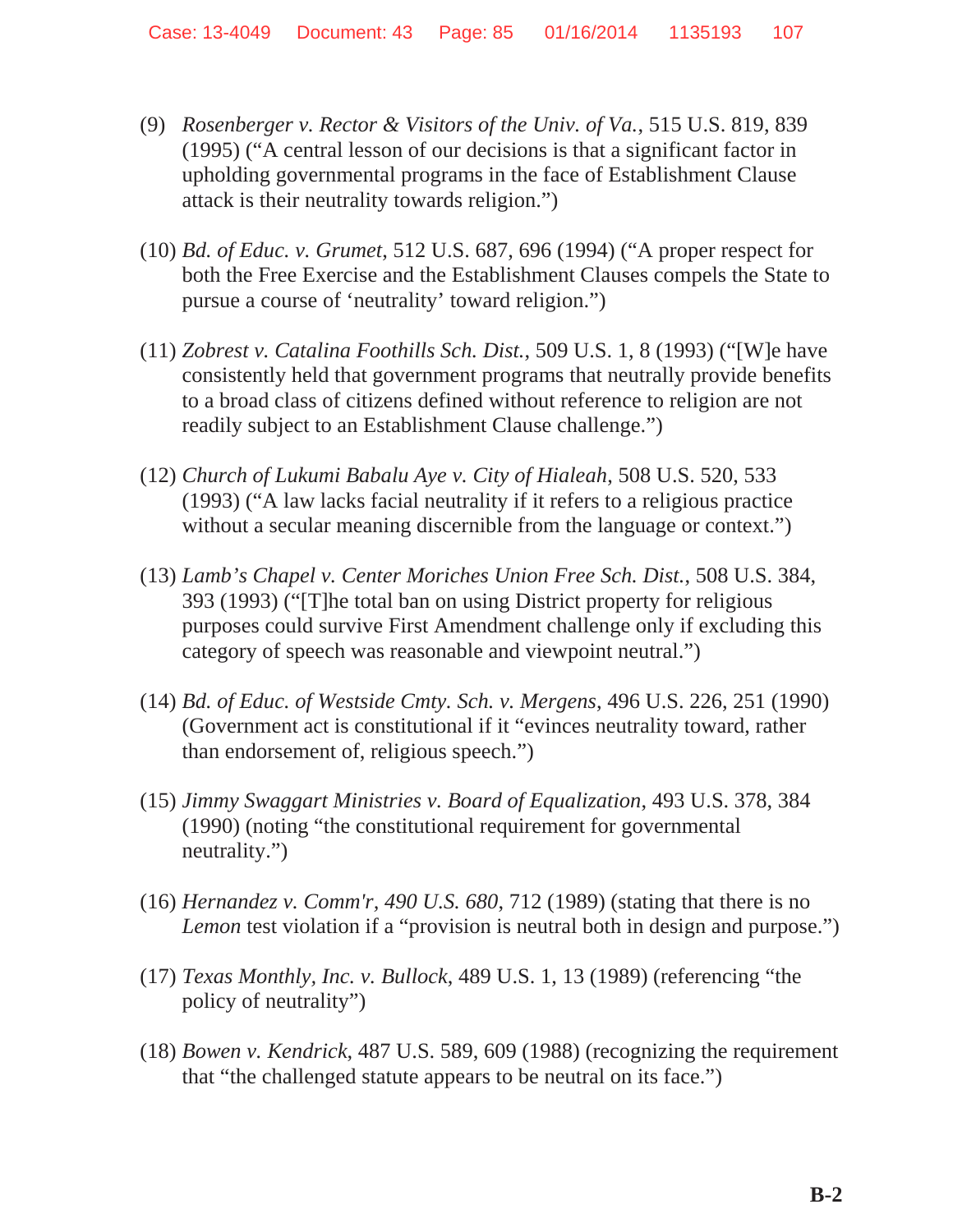- (19) *Corporation of Presiding Bishop of the Church of Jesus Christ of Latter-Day Saints v. Amos*, 483 U.S. 327, 335 (1987) ("Lemon's 'purpose' requirement aims at preventing the relevant governmental decisionmaker - in this case, Congress -- from abandoning neutrality and acting with the intent of promoting a particular point of view in religious matters.")
- (20) *Hobbie v. Unemployment Appeals Com.*, 480 U.S. 136, 145 (1987) (citing to "the governmental obligation of neutrality in the face of religious differences.")
- (21) *School Dist. v. Ball*, 473 U.S. 373, 382 (1985) ("The solution to this problem adopted by the Framers and consistently recognized by this Court is jealously to guard the right of every individual to worship according to the dictates of conscience while requiring the government to maintain a course of neutrality among religions, and between religion and nonreligion.")
- (22) *Wallace v. Jaffree*, 472 U.S. 38, 60 (1985) (recognizing "the established principle that the government must pursue a course of complete neutrality toward religion.")
- (23) *Mueller v. Allen*, 463 U.S. 388, 398-99 (1983) ("a program ... that neutrally provides state assistance to a broad spectrum of citizens is not readily subject to challenge under the Establishment Clause.")
- (24) *Bob Jones Univ. v. United States*, 461 U.S. 574, 604 (1983) (upholding "policy ... founded on a neutral, secular basis.")
- (25) *Larkin v. Grendel's Den*, 459 U.S. 116, 125 (1982) (referencing the need for power delegated by the government to be used "in a religiously neutral way."
- (26) *Larson v. Valente*, 456 U.S. 228, 246 (1982) ("This principle of denominational neutrality has been restated on many occasions.")
- (27) *Widmar v. Vincent*, 454 U.S. 263, 274 (1981) (denying challenge because "the University's policy is one of neutrality toward religion.")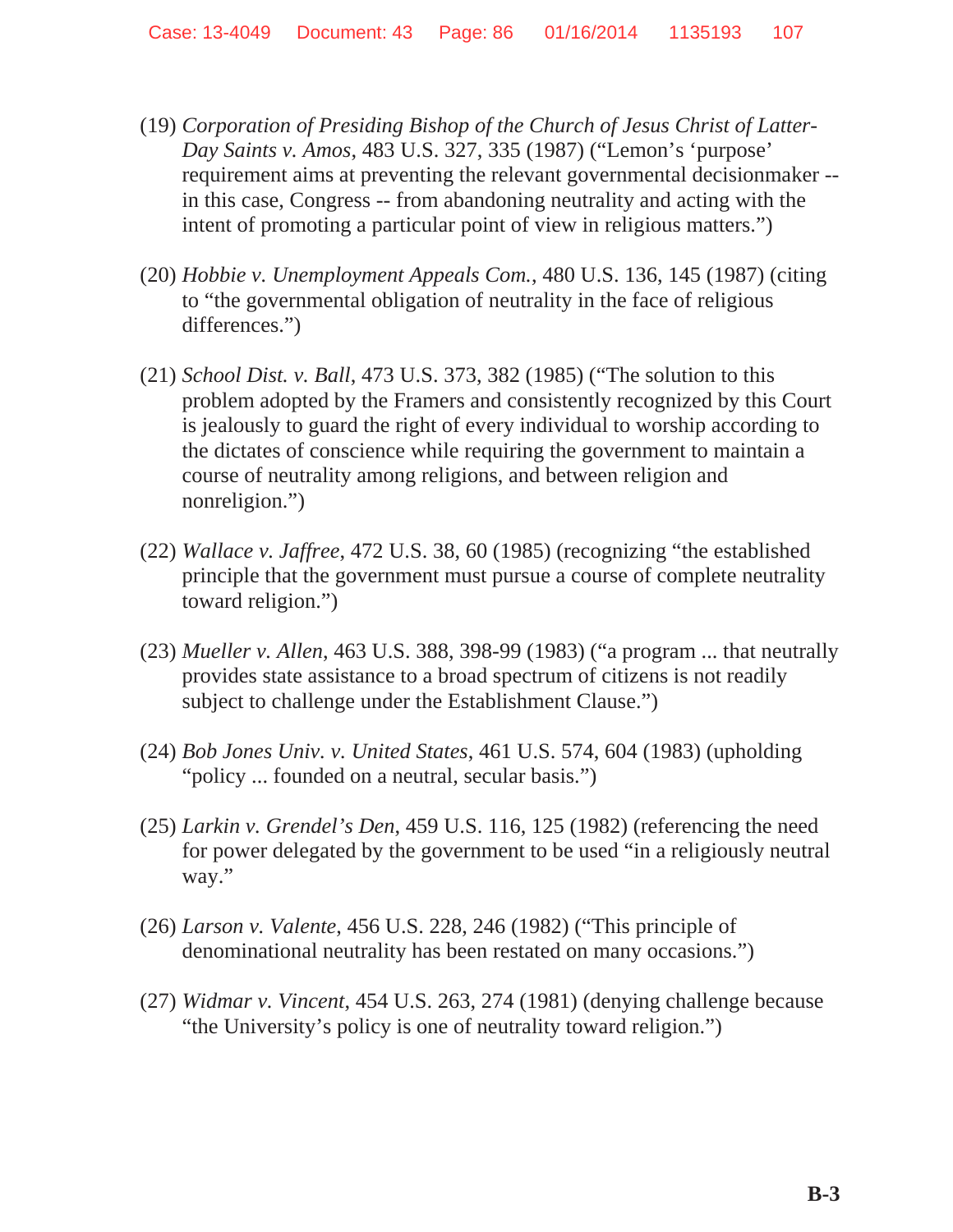- (28) *Thomas v. Review Bd. of Ind. Employment Sec. Div.*, 450 U.S. 707, 720 (1981) (noting "the governmental obligation of neutrality in the face of religious differences.")
- (29) *McDaniel v. Paty*, 435 U.S. 618, 629 (1978) (noting the Establishment Clause's "command of neutrality.")
- (30) *Wolman v. Walter*, 433 U.S. 229 (1977) (repeatedly referencing the need for religious neutrality in terms of instructional materials, equipment, services, facilities, counseling, locations and teaching.)
- (31) *Buckley v. Valeo*, 424 U.S. 1, 92 (1976) "We have, of course, held that the Religion Clauses – 'Congress shall make no law respecting an establishment of religion, or prohibiting the free exercise thereof' -- require Congress, and the States through the Fourteenth Amendment, to remain neutral in matters of religion.")
- (32) *Meek v. Pittenger*, 421 U.S. 349, 372 (1975) (requiring "that auxiliary teachers remain religiously neutral, as the Constitution demands.")
- (33) *Johnson v. Robison*, 415 U.S. 361, 385 (1974) (discussing legislative power "to advance the neutral, secular governmental interests.")
- (34) *Comm. for Public Educ. & Religious Liberty v. Nyquist*, 413 U.S. 756, 792-93 (1973) ("A proper respect for both the Free Exercise and the Establishment Clauses compels the State to pursue a course of 'neutrality' toward religion.")
- (35) *Norwood v. Harrison*, 413 U.S. 455, 472 (1973) (referencing "constitutional neutrality as to sectarian schools.")
- (36) *Wisconsin v. Yoder*, 406 U.S. 205, 220 (1972) (speaking of "the constitutional requirement for governmental neutrality.")
- (37) *Tilton v. Richardson*, 403 U.S. 672, 688 (1971) (approving of "facilities that are themselves religiously neutral.")
- (38) *Lemon v. Kurtzman*, 403 U.S. 602, 618 (1971) (recognizing the mandate for "remaining religiously neutral.")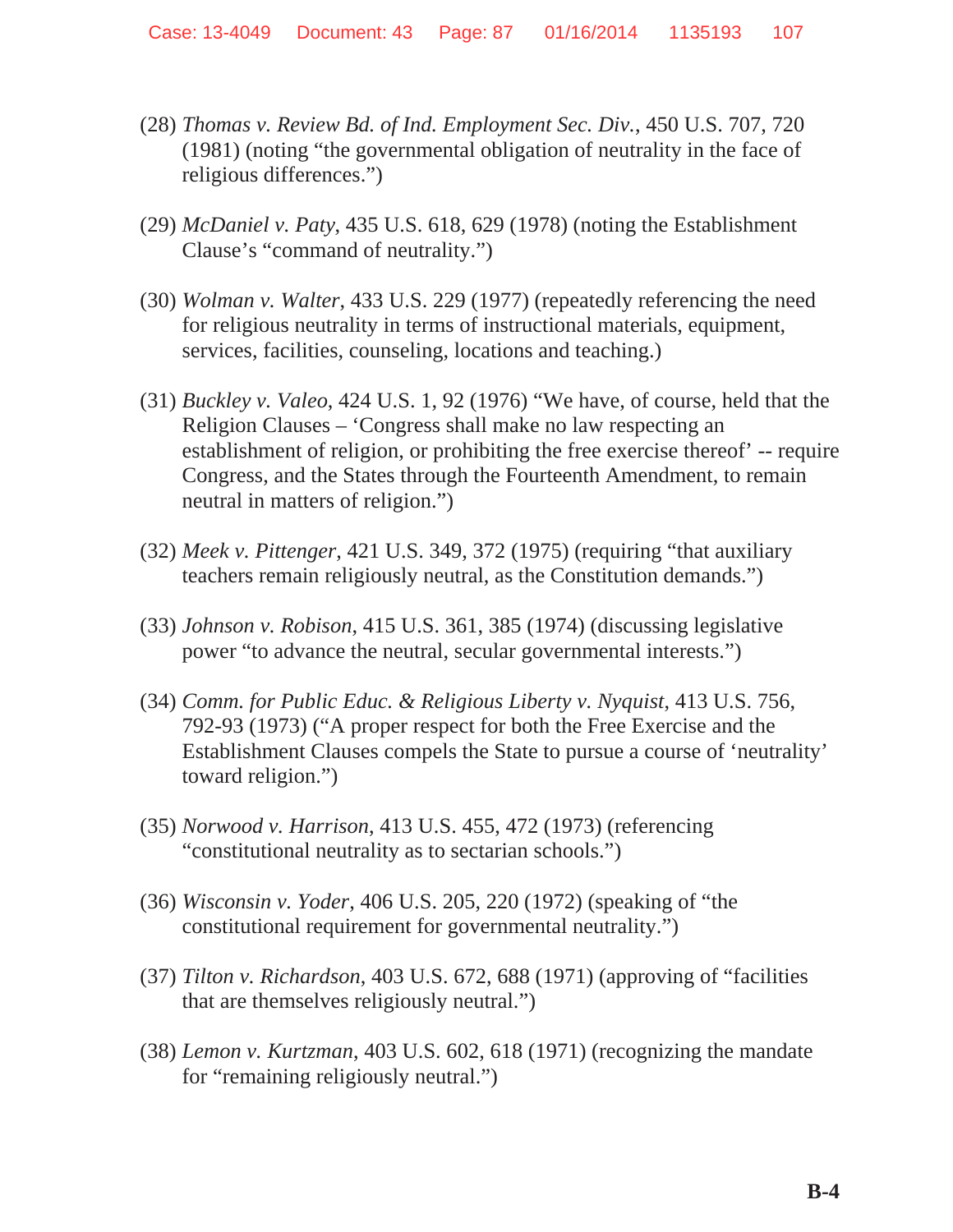- (39) *Gillette v. United States*, 401 U.S. 437, 449 (1971) ("the section survives the Establishment Clause because there are neutral, secular reasons to justify the line that Congress has drawn.")
- (40) *Epperson v. Arkansas*, 393 U.S. 97, 104 (1968) ("The First Amendment mandates governmental neutrality between religion and religion, and between religion and nonreligion.")
- (41) *Sherbert v. Verner*, 373 U.S. 398, 409 (1963) (noting "the governmental obligation of neutrality in the face of religious differences.")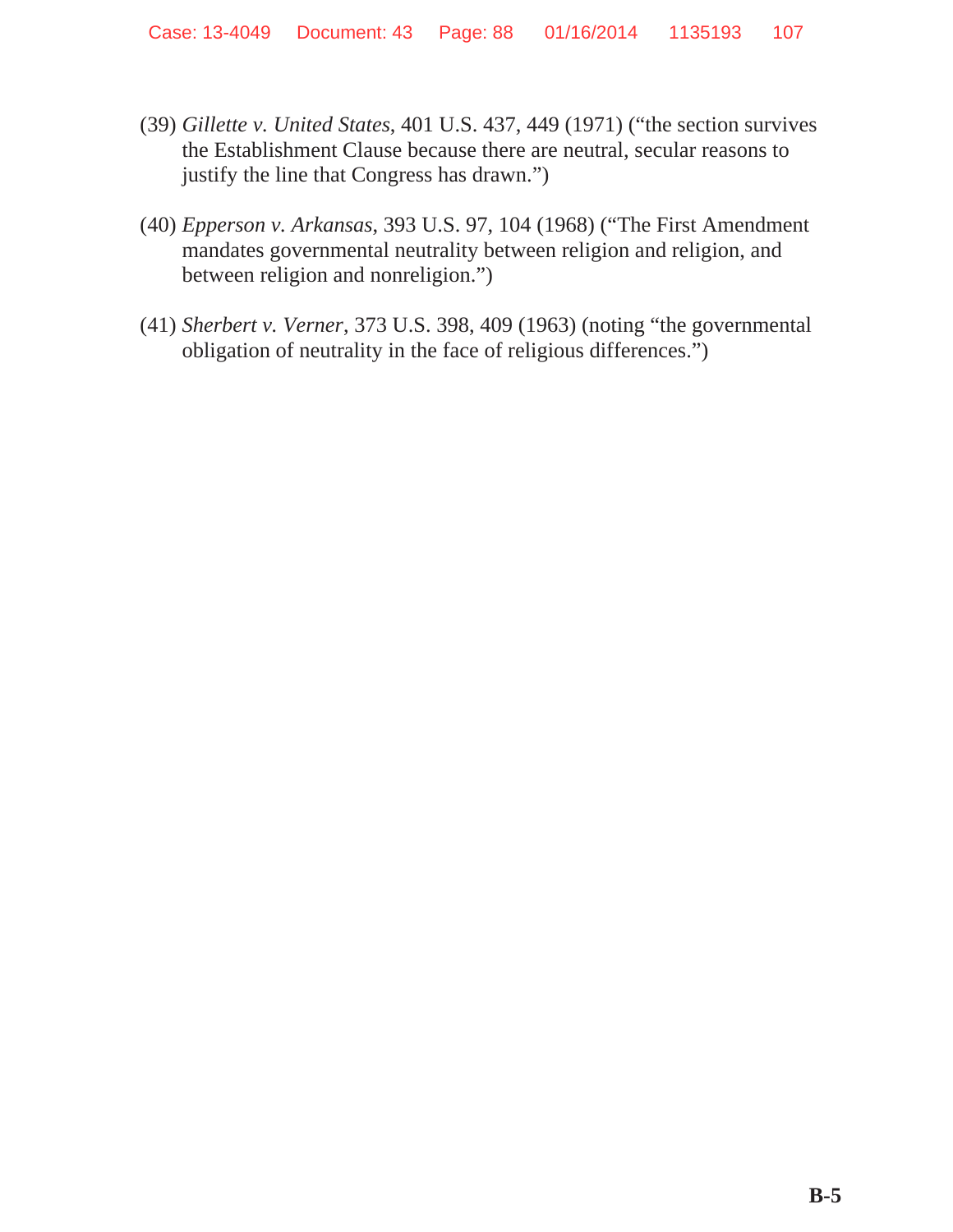# **ADDENDUM C**

## **LISTING OF ALL SUPREME COURT MENTIONS OF "IN GOD WE TRUST"**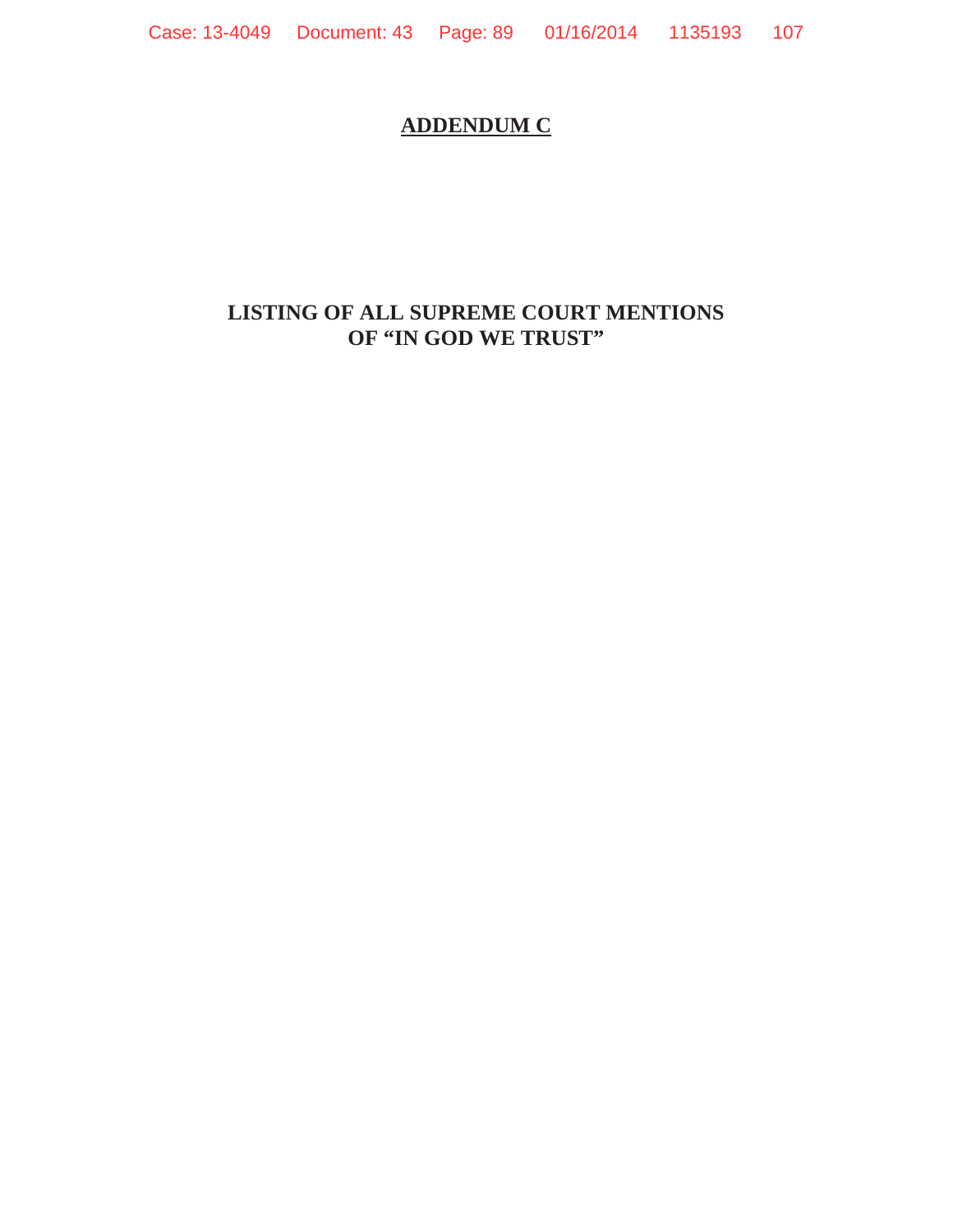### **ADDENDUM C**

## **U.S. SUPREME COURT MENTIONS OF "IN GOD WE TRUST"**

### **Table of Contents**

| (9) Elk Grove Unified School District v. Newdow, 542 U.S. 1 (2004)  C-13 |
|--------------------------------------------------------------------------|
|                                                                          |
|                                                                          |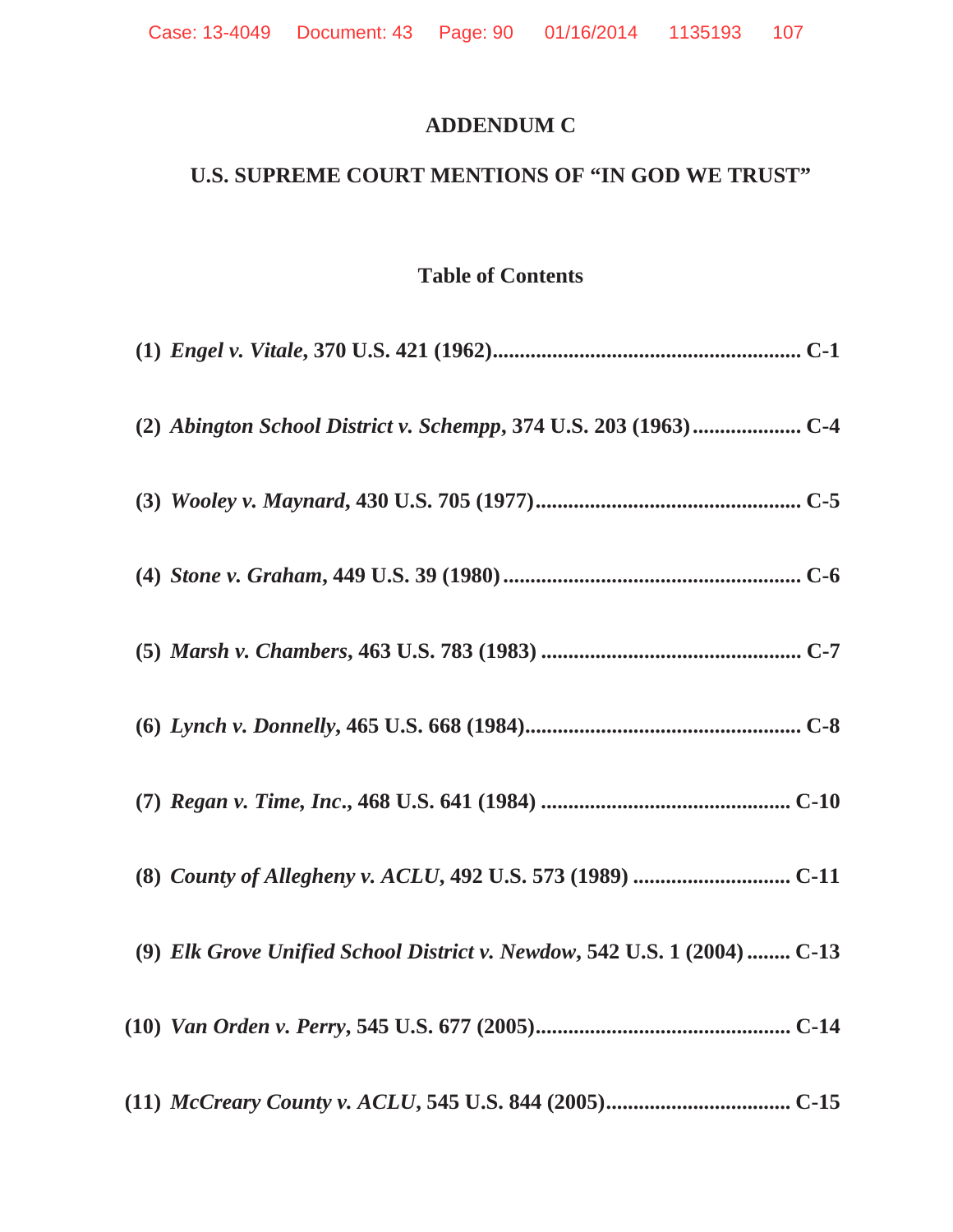#### **(1)***Engel v. Vitale***, 370 U.S. 421 (1962)**

370 U.S. at 437 n.1 (Douglas, J., concurring)

It is customary in deciding a constitutional question to treat it in its narrowest form. Yet at times the setting of the question gives it a form and content which no abstract treatment could give. The point for decision is whether the Government can constitutionally finance a religious exercise. Our system at the federal and state levels is presently honeycombed with such financing.<sup>1</sup> Nevertheless, I think it is an unconstitutional undertaking whatever form it takes.

Footnote 1: "There are many 'aids' to religion in this country at all levels of government. To mention but a few at the federal level, one might begin by observing that the very First Congress which wrote the First Amendment provided for chaplains in both Houses and in the armed services. There is compulsory chapel at the service academies, and religious services are held in federal hospitals and prisons. The President issues religious proclamations. The Bible is used for the administration of oaths. N. Y. A. and W. P. A. funds were available to parochial schools during the depression. Veterans receiving money under the 'G. I.' Bill of 1944 could attend denominational schools, to which payments were made directly by the government. During World War II, federal money was contributed to denominational schools for the training of nurses. The benefits of the National School Lunch Act are available to students in private as well as public schools. The Hospital Survey and Construction Act of 1946 specifically made money available to non-public hospitals. The slogan 'In God We Trust' is used by the Treasury Department, and Congress recently added God to the pledge of allegiance. There is Biblereading in the schools of the District of Columbia, and religious instruction is given in the District's National Training School for Boys. Religious organizations are exempt from the federal income tax and are granted postal privileges. Up to defined limits -- 15 per cent of the adjusted gross income of individuals and 5 per cent of the net income of corporations -- contributions to religious organizations are deductible for federal income tax purposes. There are no limits to the deductibility of gifts and bequests to religious institutions made under the federal gift and estate tax laws. This list of federal 'aids' could easily be expanded, and of course there is a long list in each state." Fellman, The Limits of Freedom (1959), pp. 40-41.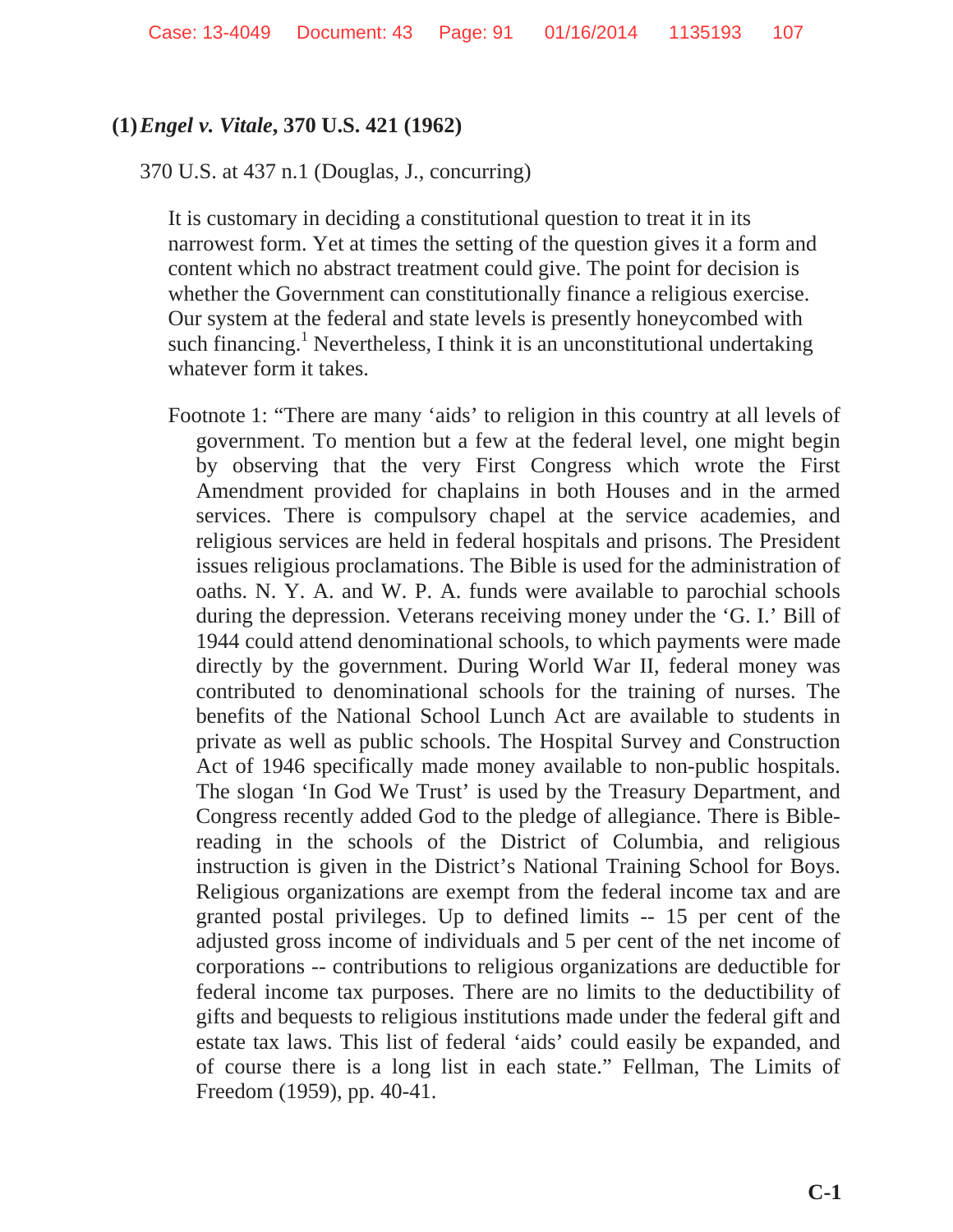### 370 U.S. at 440 n.5 (Douglas, J., concurring)

What New York does on the opening of its public schools is what each House of Congress 3 does at the opening [440] of each day's business. 4 Reverend Frederick B. Harris is Chaplain of the Senate; Reverend Bernard Braskamp is Chaplain of the House. Guest chaplains of various denominations also officiate. $5$ 

Footnote 5: It would, I assume, make no difference in the present case if a different prayer were said every day or if the ministers of the community rotated, each giving his own prayer. For some of the petitioners in the present case profess no religion.

The Pledge of Allegiance, like the prayer, recognizes the existence of a Supreme Being. Since 1954 it has contained the words "one Nation under God, indivisible, with liberty and justice for all." 36 U. S. C. § 172. The House Report recommending the addition of the words "under God" stated that those words in no way run contrary to the First Amendment but recognize "only the guidance of God in our national affairs." H. R. Rep. No. 1693, 83d Cong., 2d Sess., p. 3. And see S. Rep. No. 1287, 83d Cong., 2d Sess. Senator Ferguson, who sponsored the measure in the Senate, pointed out that the words "In God We Trust" are over the entrance to the Senate Chamber. 100 Cong. Rec. 6348. He added:

"I have felt that the Pledge of Allegiance to the Flag which stands for the United States of America should recognize the Creator who we really believe is in control of the destinies of this great Republic.

"It is true that under the Constitution no power is lodged anywhere to establish a religion. This is not an attempt to establish a religion; it has nothing to do with anything of that kind. It relates to belief in God, in whom we sincerely repose our trust. We know that America cannot be defended by guns, planes, and ships alone. Appropriations and expenditures for defense will be of value only if the God under whom we live believes that we are in the right. We should at all times recognize God's province over the lives of our people and over this great Nation." Ibid. And see 100 Cong. Rec. 7757 et seq. for the debates in the House.

The Act of March 3, 1865, 13 Stat. 517, 518, authorized the phrase "In God We Trust" to be placed on coins. And see 17 Stat. 427. The first mandatory requirement for the use of that motto on coins was made by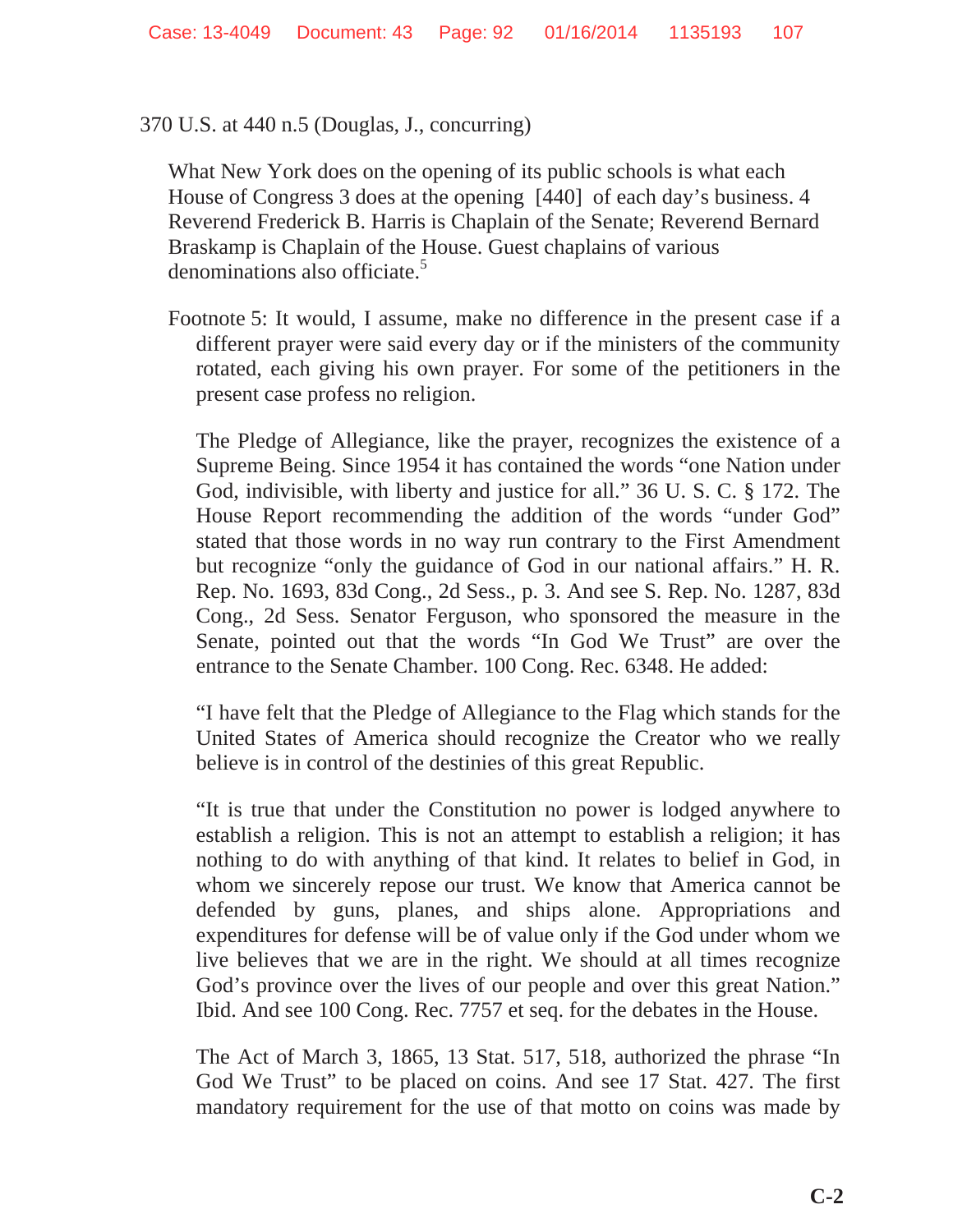the Act of May 18, 1908, 35 Stat. 164. See H. R. Rep. No. 1106, 60th Cong., 1st Sess.; 42 Cong. Rec. 3384 et seq. The use of the motto on all currency and coins was directed by the Act of July 11, 1955, 69 Stat. 290. See H. R. Rep. No. 662, 84th Cong., 1st Sess.; S. Rep. No. 637, 84th Cong., 1st Sess. Moreover, by the Joint Resolution of July 30, 1956, our national motto was declared to be "In God We Trust." 70 Stat. 732. In reporting the Joint Resolution, the Senate Judiciary Committee stated:

"Further official recognition of this motto was given by the adoption of the Star-Spangled Banner as our national anthem. One stanza of our national anthem is as follows:

"'O, thus be it ever when freemen shall stand Between their lov'd home and the war's desolation! Blest with vict'ry and peace may the heav'n rescued land Praise the power that hath made and preserved us a nation! Then conquer we must when our cause it is just, And this be our motto -- "In God is our trust." And the Star-Spangled Banner in triumph shall wave O'er the land of the free and the home of the brave.'

"In view of these words in our national anthem, it is clear that 'In God we trust' has a strong claim as our national motto." S. Rep. No. 2703, 84th Cong., 2d Sess., p. 2.

### 370 U.S. at 449 (Stewart, J., concurring)

In 1954 Congress added a phrase to the Pledge of Allegiance to the Flag so that it now contains the words "one Nation under God, indivisible, with liberty and justice for all."<sup>6</sup> In 1952 Congress enacted legislation calling upon the President each year to proclaim a National Day of Prayer.<sup>7</sup> Since 1865 the words "IN GOD WE TRUST" have been impressed on our coins.<sup>8</sup>

Footnote 8: 13 Stat. 517, 518; 17 Stat. 427; 35 Stat. 164; 69 Stat. 290. The current provisions are embodied in 31 U. S. C. §§ 324, 324a.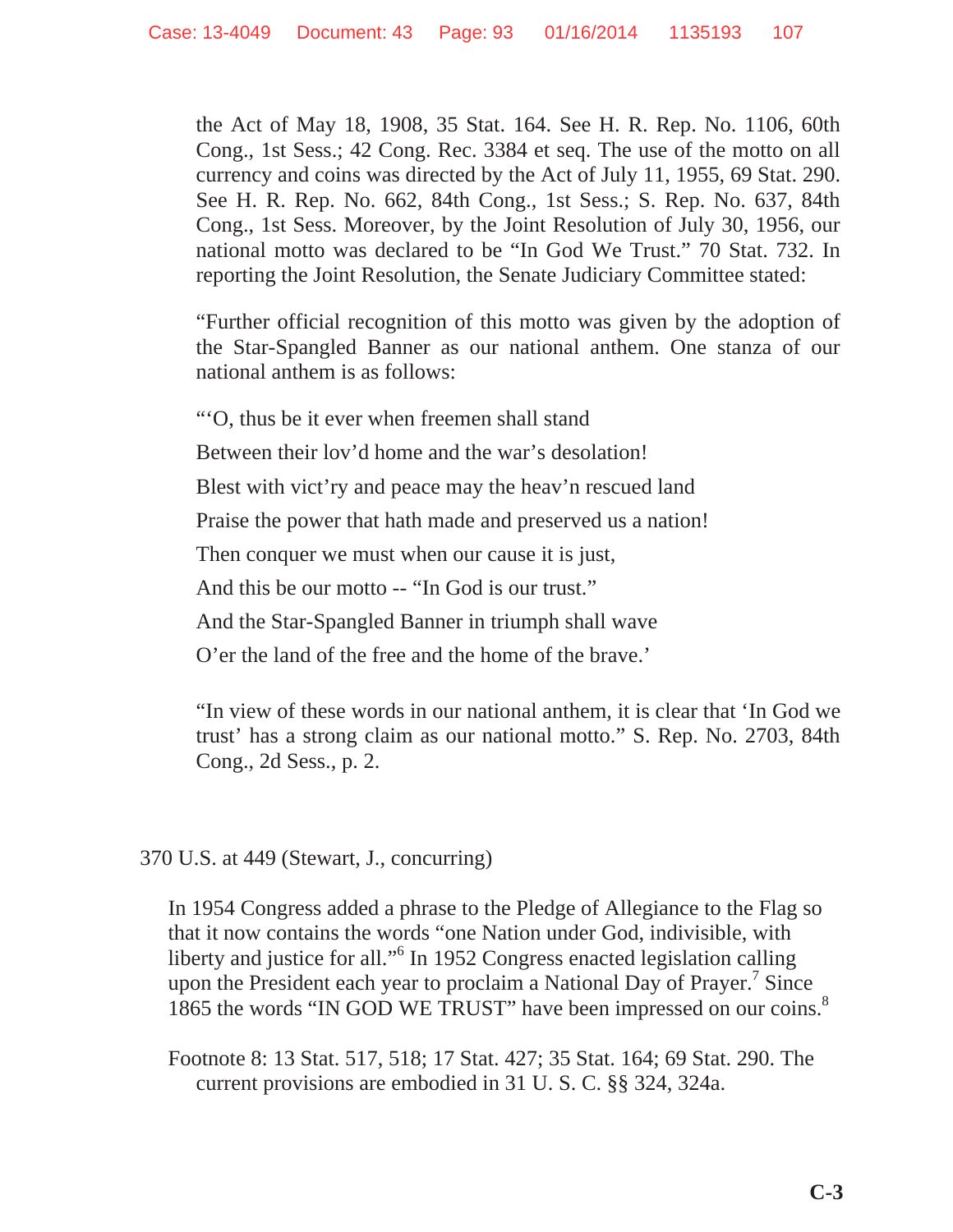### **(2)***School District of Abington Township v. Schempp***, 374 U.S. 203 (1963)**

374 U.S. at 303 (Brennan, J., concurring)

[From page 296: It may be helpful for purposes of analysis to group these other practices and forms of accommodation into several rough categories.]

F. Activities Which, Though Religious in Origin, Have Ceased to Have Religious Meaning. -- As we noted in our Sunday Law decisions, nearly every criminal law on the books can be traced to some religious principle or inspiration. But that does not make the present enforcement of the criminal law in any sense an establishment of religion, simply because it accords with widely held religious principles. As we said in *McGowan v. Maryland*, 366 U.S. 420, 442, "the 'Establishment' Clause does not ban federal or state regulation of conduct whose reason or effect merely happens to coincide or harmonize with the tenets of some or all religions." This rationale suggests that the use of the motto "In God We Trust" on currency, on documents and public buildings and the like may not offend the clause. It is not that the use of those four words can be dismissed as "de minimis" -- for I suspect there would be intense opposition to the abandonment of that motto. The truth is that we have simply interwoven the motto so deeply into the fabric of our civil polity that its present use may well not present that type of involvement which the First Amendment prohibits.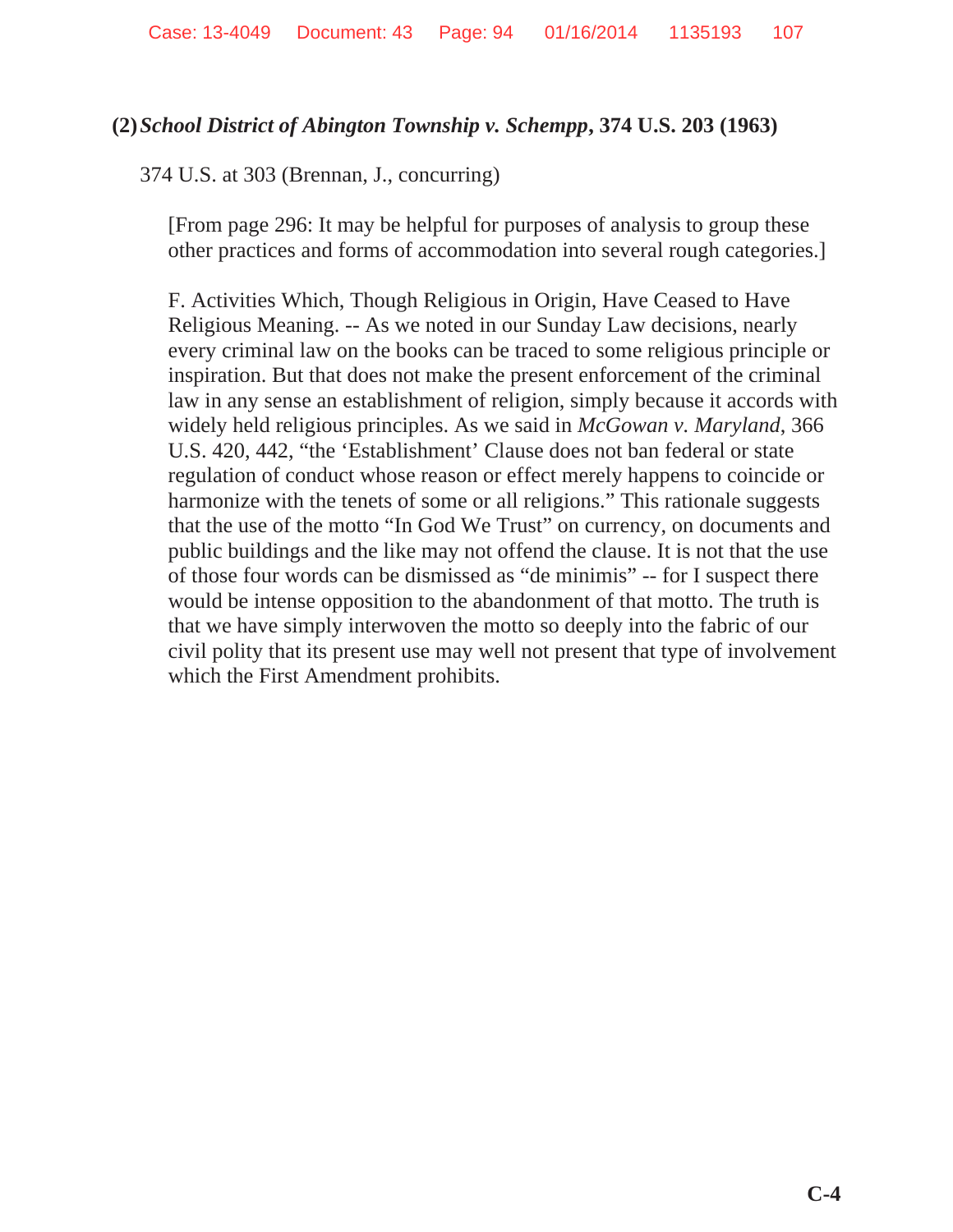### **(3)***Wooley v. Maynard***, 430 U.S. 705 (1977)**

430 U.S. at 717 n.15 (Burger, C.J., majority opinion)

We conclude that the State of New Hampshire may not require appellees to display the state motto<sup>15</sup> upon their vehicle license plates; and, accordingly, we affirm the judgment of the District Court.

Footnote 15: It has been suggested that today's holding will be read as sanctioning the obliteration of the national motto, "In God We Trust" from United States coins and currency. That question is not before us today but we note that currency, which is passed from hand to hand, differs in significant respects from an automobile, which is readily associated with its operator. Currency is generally carried in a purse or pocket and need not be displayed to the public. The bearer of currency is thus not required to publicly advertise the national motto.

#### 430 U.S. at 722 (Rehnquist, J., dissenting)

The logic of the Court's opinion leads to startling, and I believe totally unacceptable, results. For example, the mottoes "In God We Trust" and "E Pluribus Unum" appear on the coin and currency of the United States. I cannot imagine that the statutes, see 18 U.S.C. §§ 331 and 333, proscribing defacement of United States currency impinge upon the First Amendment rights of an atheist. The fact that an atheist carries and uses United States currency does not, in any meaningful sense, convey any affirmation of belief on his part in the motto "In God We Trust." Similarly, there is no affirmation of belief involved in the display of state license tags upon the private automobiles involved here.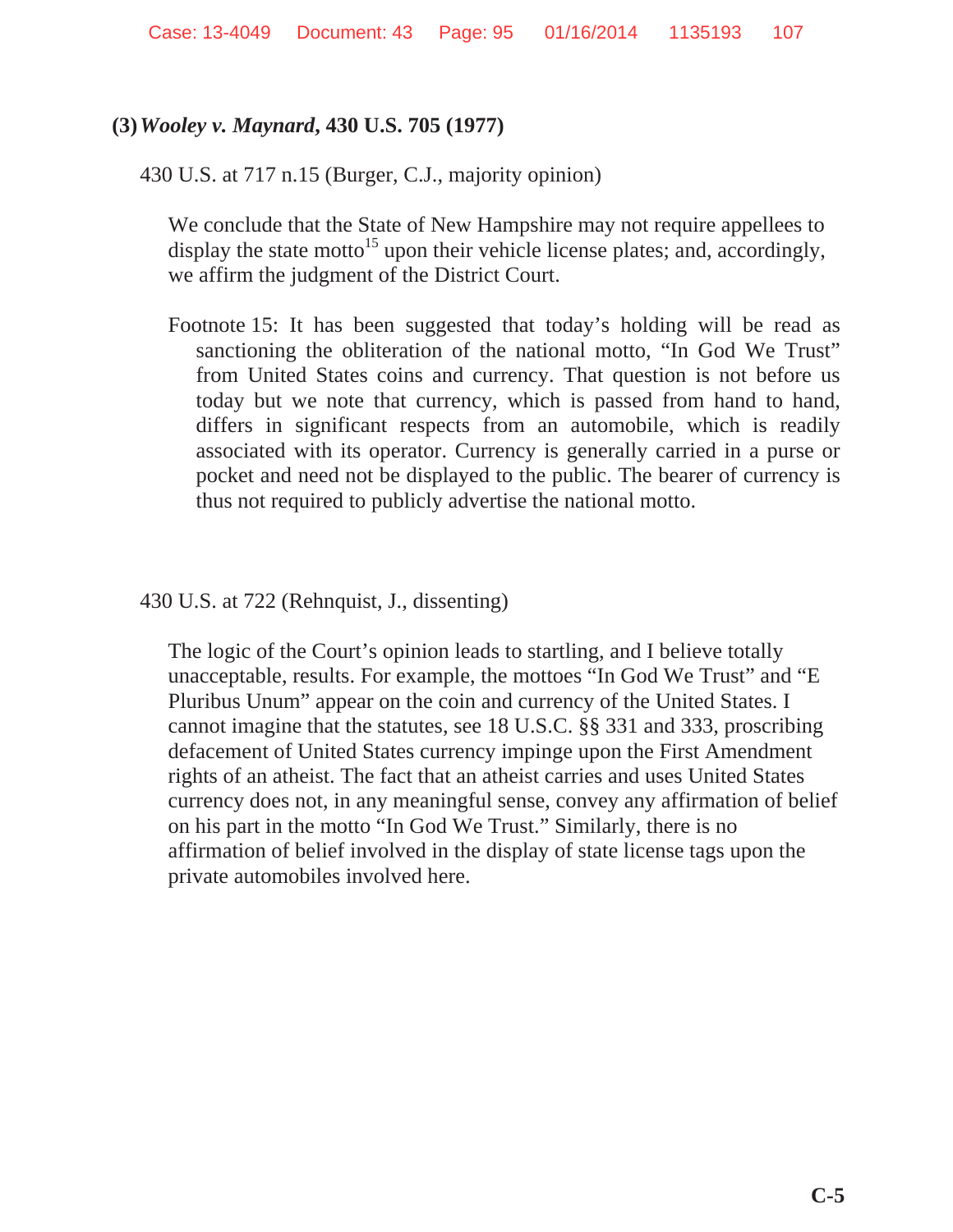### **(4)Stone v. Graham, 449 U.S. 39 (1980)**

449 U.S. at 45 (Rehnquist, J., dissenting)

The Court rejects the secular purpose articulated by the State because the Decalogue is "undeniably a sacred text," ante, at 41. It is equally undeniable, however, as the elected representatives of Kentucky determined, that the Ten Commandments have had a significant impact on the development of secular legal codes of the Western World. The trial court concluded that evidence submitted substantiated this determination. App. to Pet. for Cert. 38. See also *Anderson v. Salt Lake City Corp.*, 475 F.2d 29, 33 (CA10 1973) (upholding construction on public land of monument inscribed with Ten Commandments because they have "substantial secular attributes"). Certainly the State was permitted to conclude that a document with such secular significance should be placed before its students, with an appropriate statement of the document's secular import. See id., at 34 ("It does not seem reasonable to require removal of a passive monument, involving no compulsion, because its accepted precepts, as a foundation for law, reflect the religious nature of an ancient era"). 2 See also Opinion of the Justices, 108 N. H. 97, 228 A. 2d 161 (1967) (upholding placement of plaques with the motto "In God We Trust" in public schools).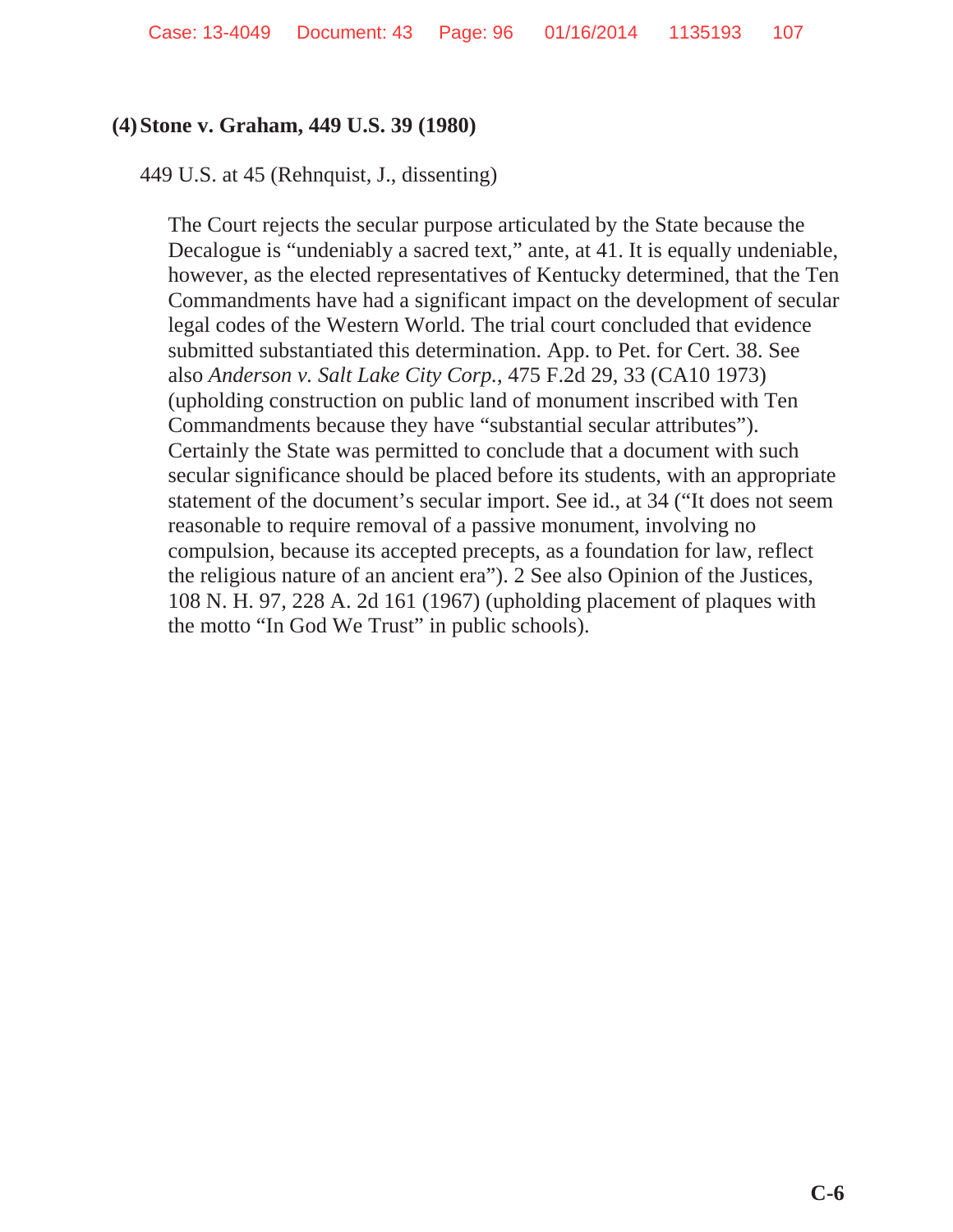### **(5)***Marsh v. Chambers***, 463 U.S. 783 (1983)**

463 U.S. at 818 (Brennan, J., dissenting)

Of course, the Court does not rely entirely on the practice of the First Congress in order to validate legislative prayer. There is another theme which, although implicit, also pervades the Court's opinion. It is exemplified by the Court's comparison of legislative prayer with the formulaic recitation of "God save the United States and this Honorable Court." Ante, at 786. It is also exemplified by the Court's apparent conclusion that legislative prayer is, at worst, a "'mere shadow'" on the Establishment Clause rather than a "'real threat'" to it. Ante, at 795, quoting *Schempp*, supra, at 308 (Goldberg, J., concurring). Simply put, the Court seems to regard legislative prayer as at most a de minimis violation, somehow unworthy of our attention. I frankly do not know what should be the proper disposition of features of our public life such as "God save the United States and this Honorable Court," "In God We Trust," "One Nation Under God," and the like. I might well adhere to the view expressed in Schempp that such mottos are consistent with the Establishment Clause, not because their import is de minimis, but because they have lost any true religious significance. 374 U.S., at 303-304 (BRENNAN, J., concurring). Legislative invocations, however, are very different.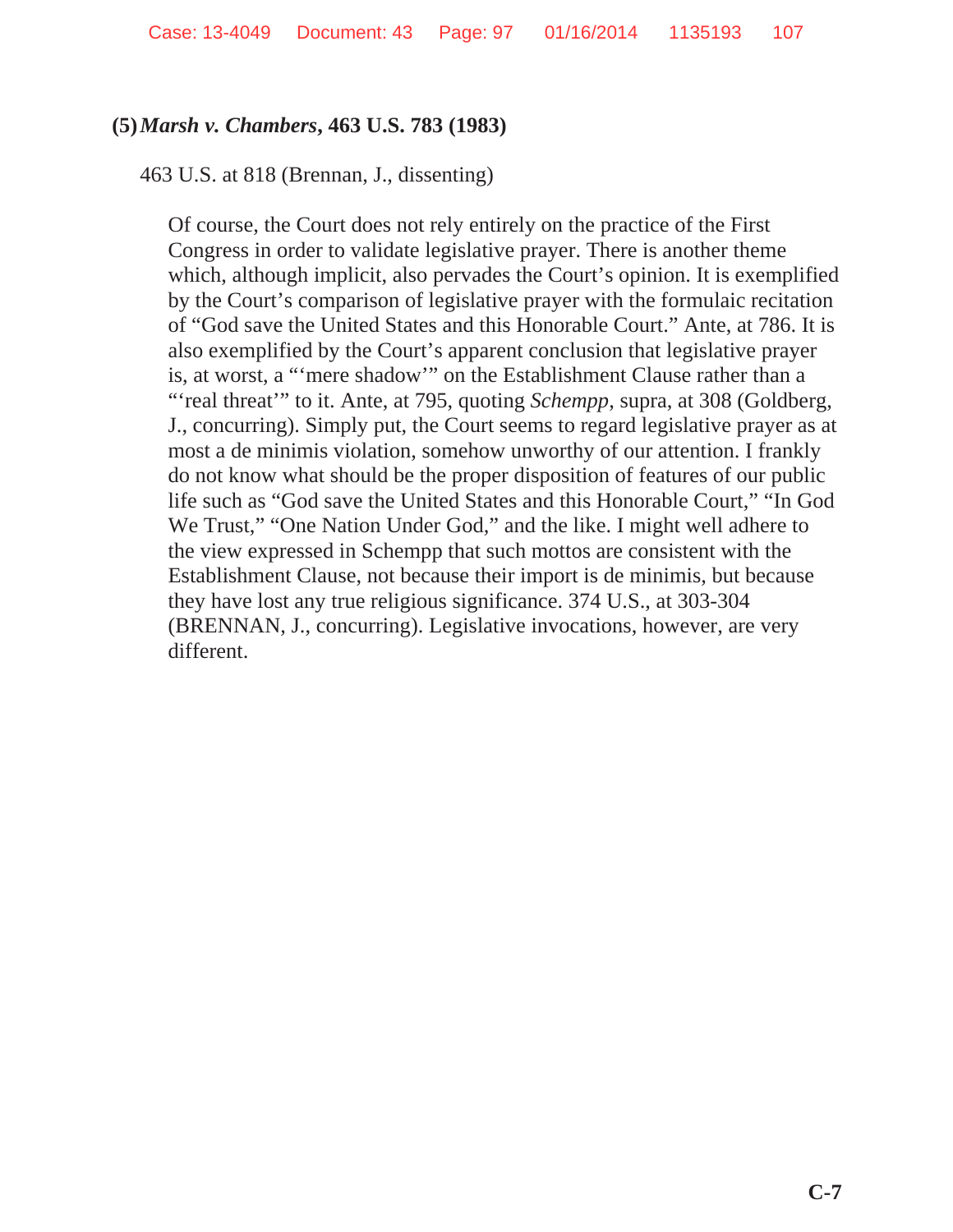### **(6)***Lynch v. Donnelly***, 465 U.S. 668 (1984)**

### 465 U.S. at 676 (Burger, C.J., majority opinion)

Other examples of reference to our religious heritage are found in the statutorily prescribed national motto "In God We Trust," 36 U. S. C. § 186, which Congress and the President mandated for our currency, see 31 U. S. C.  $\S$  5112(d)(1) (1982 ed.), and in the language "One nation under God," as part of the Pledge of Allegiance to the American flag. That pledge is recited by many thousands of public school children -- and adults -- every year.

#### 465 U.S. at 693 (O'Connor, J., concurring)

These features combine to make the government's display of the creche in this particular physical setting no more an endorsement of religion than such governmental "acknowledgments" [693] of religion as legislative prayers of the type approved in *Marsh v. Chambers*, 463 U.S. 783 (1983), government declaration of Thanksgiving as a public holiday, printing of "In God We Trust" on coins, and opening court sessions with "God save the United States and this honorable court." Those government acknowledgments of religion serve, in the only ways reasonably possible in our culture, the legitimate secular purposes of solemnizing public occasions, expressing confidence in the future, and encouraging the recognition of what is worthy of appreciation in society. For that reason, and because of their history and ubiquity, those practices are not understood as conveying government approval of particular religious beliefs. The display of the creche likewise serves a secular purpose -- celebration of a public holiday with traditional symbols. It cannot fairly be understood to convey a message of government endorsement of religion. It is significant in this regard that the creche display apparently caused no political divisiveness prior to the filing of this lawsuit, although Pawtucket had incorporated the creche in its annual Christmas display for some years. For these reasons, I conclude that Pawtucket's display of the creche does not have the effect of communicating endorsement of Christianity.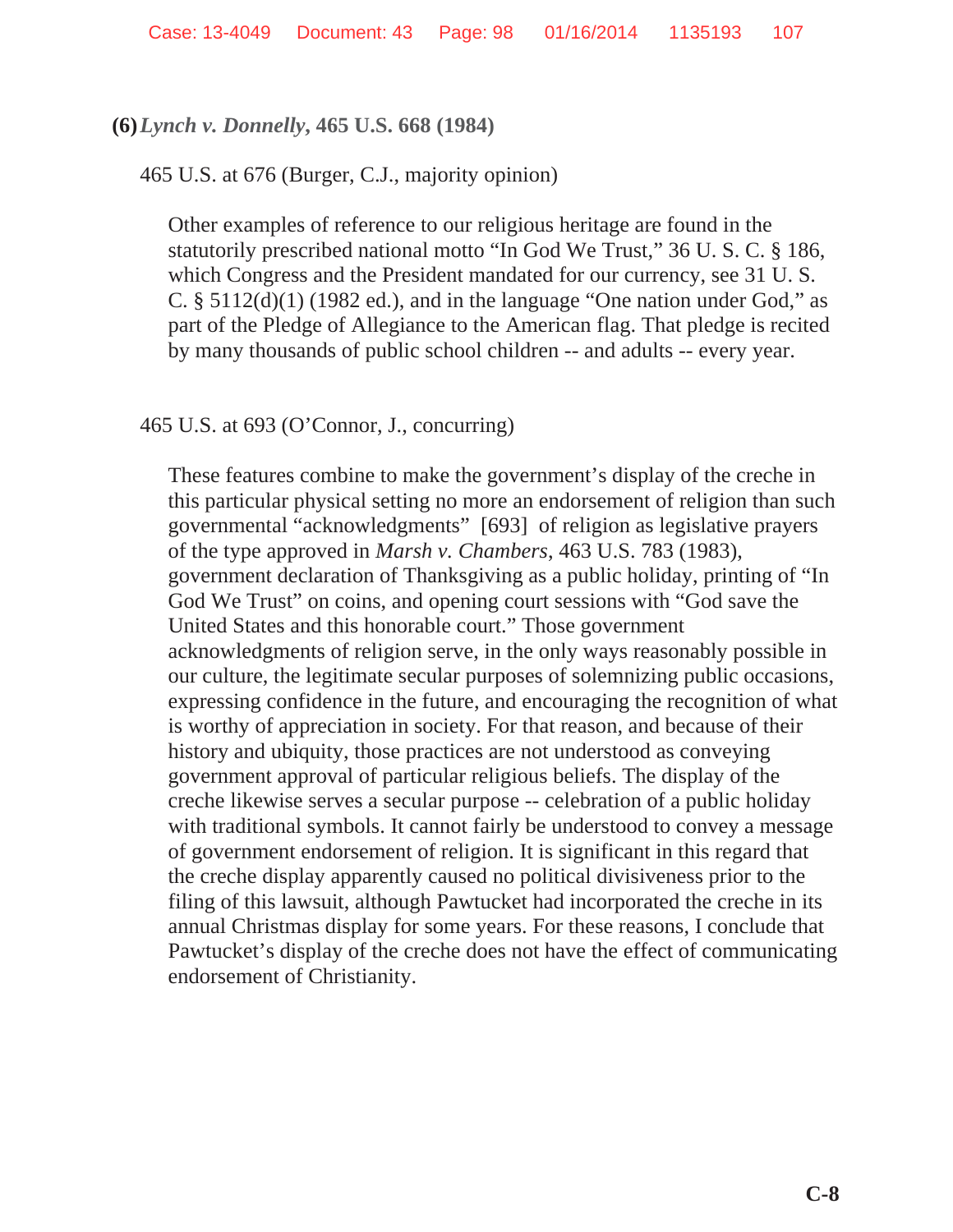#### 465 U.S*.* at 714 and 716 (Brennan, J., dissenting).

Although the Court's relaxed application of the Lemon test to Pawtucket's creche is regrettable, it is at least understandable and properly limited to the particular facts of this case. The Court's opinion, however, also sounds a broader [714] and more troubling theme. Invoking the celebration of Thanksgiving as a public holiday, the legend "In God We Trust" on our coins, and the proclamation "God save the United States and this Honorable Court" at the opening of judicial sessions, the Court asserts, without explanation, that Pawtucket's inclusion of a creche in its annual Christmas display poses no more of a threat to Establishment Clause values than these other official "acknowledgments" of religion. Ante, at 674-678, 685-686; see also ante, at 692-693 (O'CONNOR, J., concurring).

…

Finally, we have noted that government cannot be completely prohibited from recognizing in its public actions the religious beliefs and practices of the American people as an aspect of our national history and culture. See *Engel v. Vitale*, supra, at 435, n. 21; *Schempp*, supra, at 300-304 (BRENNAN, J., concurring). While I remain uncertain about these questions, I would suggest that such practices as the designation of "In God We Trust" as our national motto, or the references to God contained in the Pledge of Allegiance to the flag can best be understood, in Dean Rostow's apt phrase, as a form a "ceremonial deism," 24 protected from Establishment Clause scrutiny chiefly because they have lost through rote repetition any significant religious content. See *Marsh v. Chambers*, 463 U.S., at 818 (BRENNAN, J., dissenting). [717] Moreover, these references are uniquely suited to serve such wholly secular purposes as solemnizing public occasions, or inspiring commitment to meet some national challenge in a manner that simply could not be fully served in our culture if government were limited to purely nonreligious phrases. Cf. *Schempp*, supra, at 265 (BRENNAN, J., concurring). The practices by which the government has long acknowledged religion are therefore probably necessary to serve certain secular functions, and that necessity, coupled with their long history, gives those practices an essentially secular meaning.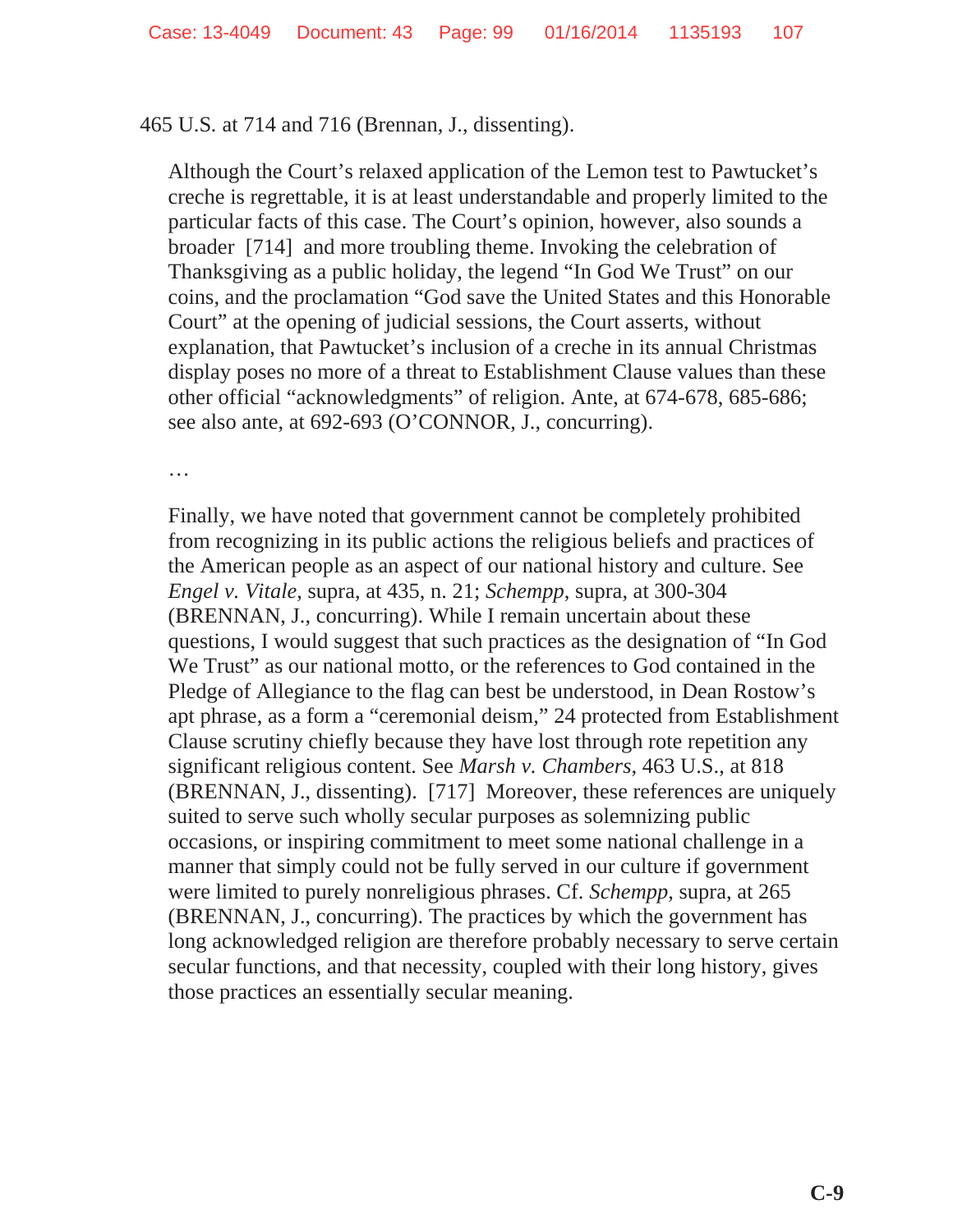## **(7)***Regan v. Time, Inc***., 468 U.S. 641 (1984)**

468 U.S. at 683 (Brennan, J., concurring and dissenting)

"[Equally] banned by the statute are a Polaroid snapshot of a child proudly displaying his grandparent's birthday gift of a \$ 20 bill; a green, six-foot enlargement of the portrait of George Washington on a \$ 1 bill, used as theatrical scenery by a high school drama club; a copy of the legend, 'In God We Trust', on the leaflets distributed by those who oppose Federal aid to finance abortions; and a three-foot by five-foot placard bearing an artist's rendering of a 'shrinking' dollar bill, borne by a striking worker [684] to epitomize his demand for higher wages in a period of inflation." Brief for Appellee 5-6.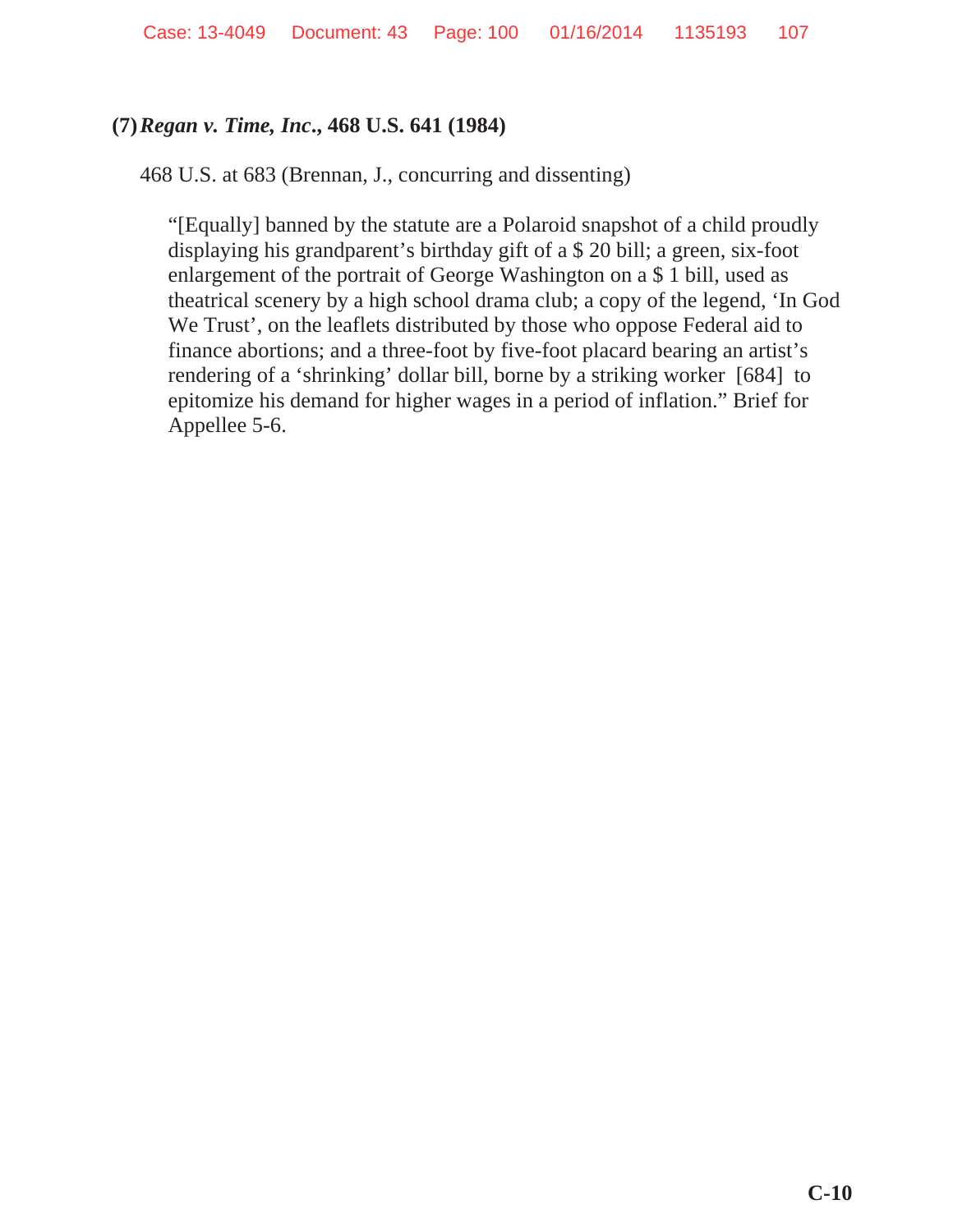### **(8)***County of Allegheny v. ACLU***, 492 U.S. 573 (1989)**

492 U.S. at 602 (Blackmun, J., plurality opinion)

In *Marsh*, the Court relied specifically on the fact that Congress authorized legislative prayer at the same time that it produced the Bill of Rights. See n. 46, supra. Justice Kennedy, however, argues that Marsh legitimates all "practices with no greater potential for an establishment of religion" than those "accepted traditions dating back to the Founding." Post, at 670, 669. Otherwise, the Justice asserts, such practices as our national motto ("In God We Trust") and our Pledge of Allegiance (with the phrase "under God," added in 1954, Pub. L. 396, 68 Stat. 249) are in danger of invalidity.

Our previous opinions have considered in dicta the motto and the pledge, characterizing them as consistent with the proposition that government may not communicate an endorsement [603] of religious belief. *Lynch*, 465 U.S., at 693 (O'Connor, J., concurring); id., at 716-717 (Brennan, J., dissenting). We need not return to the subject of "ceremonial deism," see n. 46, supra, because there is an obvious distinction between creche displays and references to God in the motto and the pledge.  $HNI2\rightarrow However$  history may affect the constitutionality of nonsectarian references to religion by the government, 52 history cannot legitimate practices that demonstrate the government's allegiance to a particular sect or creed.

### 492 U.S. at 625 (O'Connor, J., concurring)

I joined the majority opinion in *Lynch* because, as I read that opinion, it was consistent with the analysis set forth in my separate concurrence, which stressed that "[e]very government [625] practice must be judged in its unique circumstances to determine whether it constitutes an endorsement or disapproval of religion." Id., at 694 (emphasis added). Indeed, by referring repeatedly to "inclusion of the creche" in the larger holiday display, id., at 671, 680-682, 686, the *Lynch* majority recognized that the creche had to be viewed in light of the total display of which it was a part. Moreover, I joined the Court's discussion in Part II of Lynch concerning government acknowledgments of religion in American life because, in my view, acknowledgments such as the legislative prayers upheld in *Marsh v. Chambers*, 463 U.S. 783 (1983), and the printing of "In God We Trust" on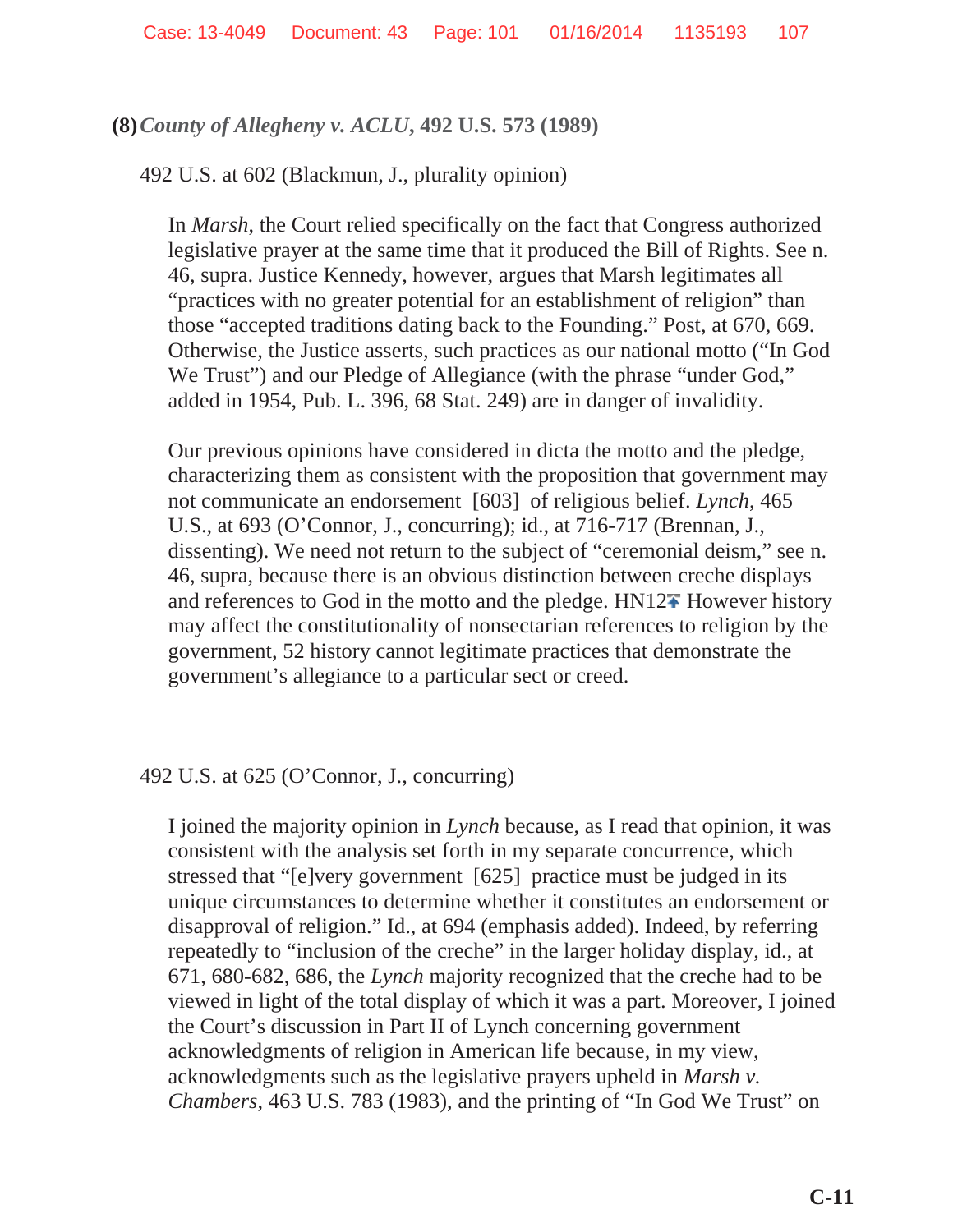our coins serve the secular purposes of "solemnizing public occasions, expressing confidence in the future, and encouraging the recognition of what is worthy of appreciation in society." *Lynch*, 465 U.S., at 693 (concurring opinion). Because they serve such secular purposes and because of their "history and ubiquity," such government acknowledgments of religion are not understood as conveying an endorsement of particular religious beliefs. Ibid. At the same time, it is clear that "[g]overnment practices that purport to celebrate or acknowledge events with religious significance must be subjected to careful judicial scrutiny." Id., at 694.

#### 492 U.S. at 673 (Kennedy, J., concurring and dissenting).

The United States Code itself contains religious references that would be suspect under the endorsement test. Congress has directed the President to "set aside and proclaim a suitable day each year . . . as a National Day of Prayer, on which the people of the United States may turn to God in prayer and meditation at churches, in groups, and as individuals." 36 U.S.C. § 169h. This statute does not require anyone to pray, of course, but it is a straightforward endorsement of the concept of "turn[ing] to God in prayer." Also by statute, the Pledge of Allegiance to the Flag describes the United States as "one Nation under God." 36 U.S.C. § 172. [673] To be sure, no one is obligated to recite this phrase, see *West Virginia State Board of Education v. Barnette*, 319 U.S. 624 (1943), but it borders on sophistry to suggest that the "'reasonable'" atheist would not feel less than a "'full membe[r] of the political community'" every time his fellow Americans recited, as part of their expression of patriotism and love for country, a phrase he believed to be false. Likewise, our national motto, "In God we trust," 36 U.S.C. § 186, which is prominently engraved in the wall above the Speaker's dias in the Chamber of the House of Representatives and is reproduced on every coin minted and every dollar printed by the Federal Government, 31 U.S.C. §§ 5112(d)(1), 5114(b), must have the same effect.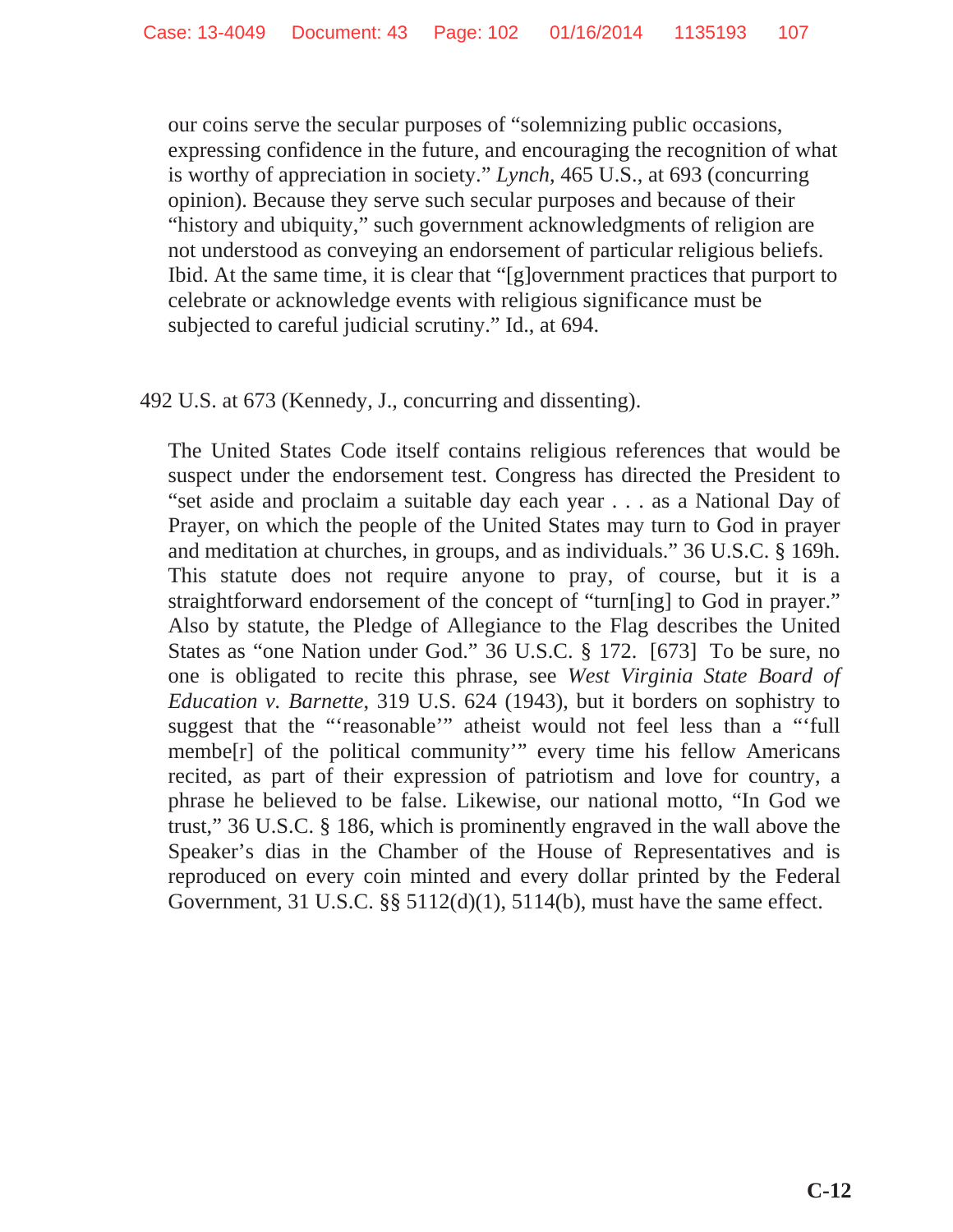### **(9)***Elk Grove Unified School District v. Newdow***, 542 U.S. 1 (2004)**

542 U.S. at 29 (Rehnquist, C.J., concurring)

[From page 26: Examples of patriotic invocations of God and official acknowledgments of religion's role in our Nation's history abound.]

The motto "In God we Trust" first appeared on the country's coins during the Civil War. Secretary of the Treasury Salmon P. Chase, acting under the authority of an Act of Congress passed in 1864, prescribed that the motto should appear on the two cent coin. The motto was placed on more and more denominations, and since 1938 all United States coins bear the motto. Paper currency followed suit at a slower pace; Federal Reserve notes were so inscribed during the decade of the 1960's. Meanwhile, in 1956, Congress declared that the motto of the United States would be "In God We Trust." Act of July 30, 1956, ch. 795, 70 Stat. 732.

#### 542 U.S. at 37 (O'Connor, J., concurring)

There are no de minimis violations of the Constitution--no constitutional harms so slight that the courts are obliged [37] to ignore them. Given the values that the Establishment Clause was meant to serve, however, I believe that government can, in a discrete category of cases, acknowledge or refer to the divine without offending the Constitution. This category of "ceremonial deism" most clearly encompasses such things as the national motto ("In God We Trust"), religious references in traditional patriotic songs such as The Star-Spangled Banner, and the words with which the Marshal of this Court opens each of its sessions ("God save the United States and this honorable Court"). See *Allegheny*, 492 U.S., at 630, 106 L. Ed. 2d 472, 109 S. Ct. 3086 (O'Connor, J., concurring in part and concurring in judgment). These references are not minor trespasses upon the Establishment Clause to which I turn a blind eye. Instead, their history, character, and context prevent them from being constitutional violations at all.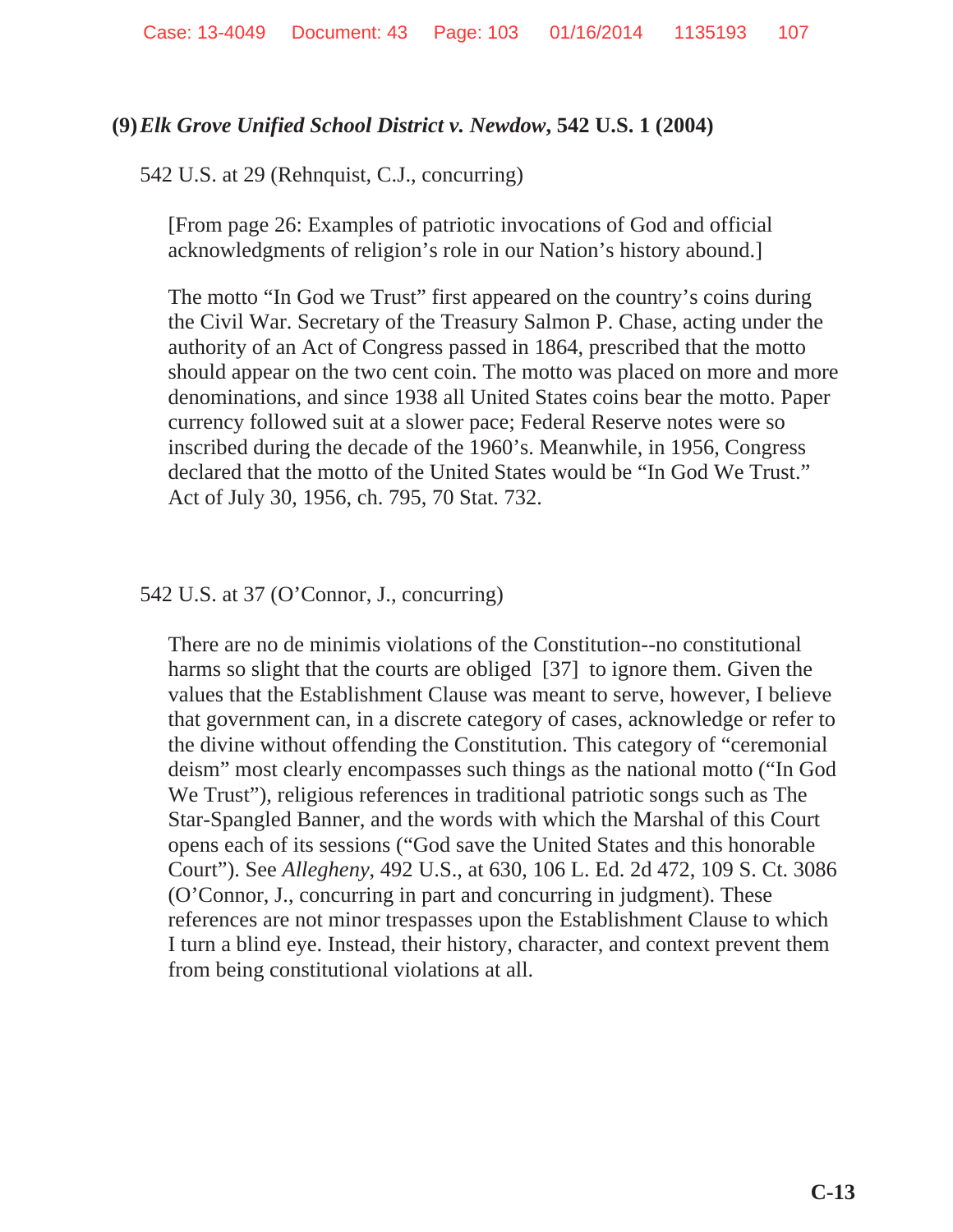### **(10)** *Van Orden v. Perry***, 545 U.S. 677 (2005)**

545 U.S. at 716 (Stevens, J., dissenting)

The reason this message stands apart is that the Decalogue is a venerable religious text.<sup>14</sup> As we held 25 years ago, it is beyond dispute that "[t]he Ten Commandments are undeniably a sacred text in the Jewish and Christian faiths." *Stone v. Graham*, 449 U.S. 39, 41, 66 L. Ed. 2d 199, 101 S. Ct. 192 (1980) (per curiam). For many followers, the Commandments represent the literal word of God as spoken to Moses and repeated to his followers after descending from Mount Sinai. The message conveyed by the Ten Commandments thus cannot be analogized to an appendage to a common article of commerce ("In God we Trust") or an incidental part of a familiar recital ("God save the United States and this honorable Court"). Thankfully, the plurality does not attempt to minimize the religious significance of the Ten Commandments. Ante, at 690, 162 L. Ed. 2d, at 619 ("Of course, the Ten Commandments are religious--they were so viewed at their inception and so remain"); ante, at 692, 162 L. Ed. 2d, at 620 (Thomas, J., concurring); see also *McCreary County v.* [717] *American Civil Liberties Union of Ky*., post, at 909, 162 L. Ed. 2d 729, 125 S. Ct. 2722 (Scalia, J., dissenting). Attempts to secularize what is unquestionably a sacred text defy credibility and disserve people of faith.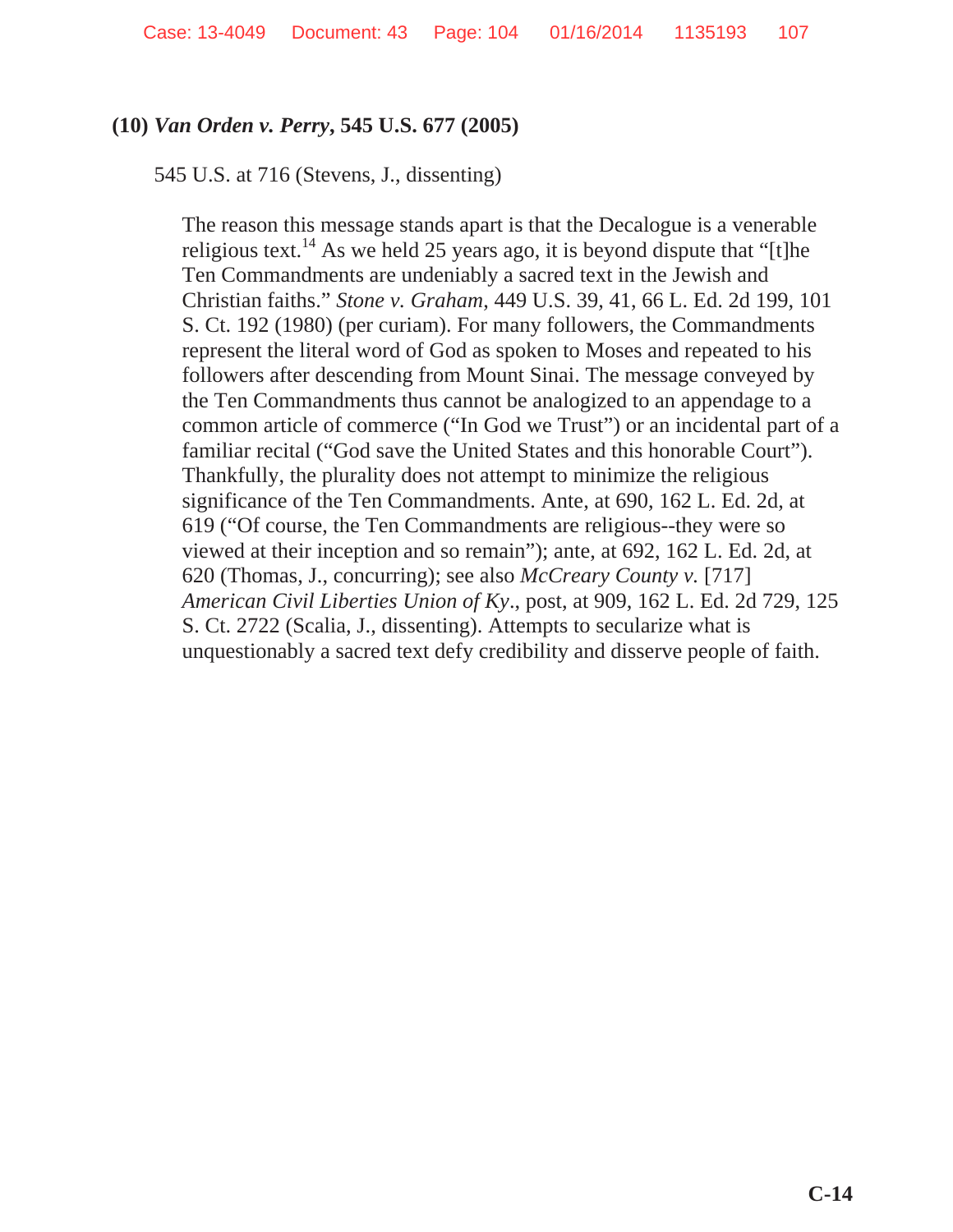### **(11)** *McCreary County v. ACLU***, 545 U.S. 844 (2005)**

545 U.S. at 854 (Souter, J., majority opinion)

As directed by the resolutions, the Counties expanded the displays of the Ten Commandments in their locations, presumably along with copies of the resolution, which instructed that it, too, be posted, id., at 9. In addition to the first display's large framed copy of the edited King James version of the Commandments,<sup>4</sup> the second included eight other documents in smaller frames, each either having a religious [854] theme or excerpted to highlight a religious element. The documents were the "endowed by their Creator" passage from the Declaration of Independence; the Preamble to the Constitution of Kentucky; the national motto, "In God We Trust"; a page from the Congressional Record of February 2, 1983, proclaiming the Year of the Bible and including a statement of the Ten Commandments; a proclamation by President Abraham Lincoln designating April 30, 1863, a National Day of Prayer and Humiliation; an excerpt from President Lincoln's "Reply to Loyal Colored People of Baltimore upon Presentation of a Bible," reading that "[t]he Bible is the best gift God has ever given to man"; a proclamation by President Reagan marking 1983 the Year of the Bible; and the Mayflower Compact. 96 F. Supp. 2d, at 684; 96 F. Supp. 2d, at 695-696.

### 545 U.S. *at* 889 (Scalia, J., dissenting)

Nor have the views of our people on this matter significantly changed. Presidents continue to conclude the Presidential oath with the words "so help me God." Our legislatures, state and national, continue to open their sessions with prayer led by official chaplains. The sessions of this Court continue to open with the prayer "God save the United States and this Honorable Court." Invocation of the Almighty by our public figures, at all levels of government, [889] remains commonplace. Our coinage bears the motto, "IN GOD WE TRUST." And our Pledge of Allegiance contains the acknowledgment that we are a Nation "under God." As one of our Supreme Court opinions rightly observed, "We are a religious people whose institutions presuppose a Supreme Being." *Zorach v. Clauson*, 343 U.S. 306, 313, 96 L. Ed. 954, 72 S. Ct. 679 (1952), repeated with approval in *Lynch v. Donnelly*, 465 U.S. 668, 675, 79 L. Ed. 2d 604, 104 S. Ct. 1355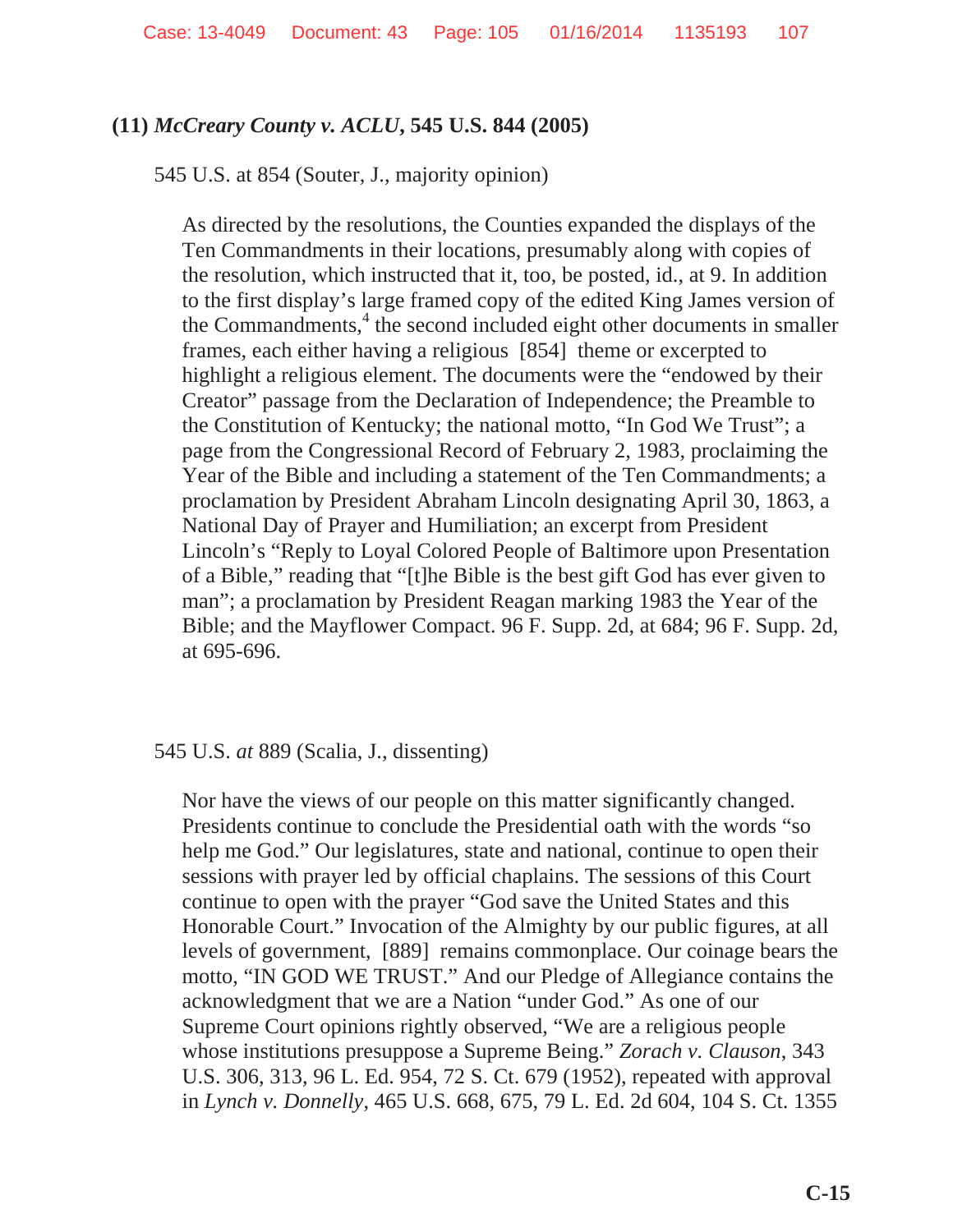(1984); *Marsh*, 463 U.S., at 792, 77 L. Ed. 2d 1019, 103 S. Ct. 3330; *Abington Township*, supra, at 213, 10 L. Ed. 2d 844, 83 S. Ct. 1560.

With all of this reality (and much more) staring it in the face, how can the Court possibly assert that "'the First Amendment mandates governmental neutrality between . . . religion and nonreligion," ante, at \_\_\_\_, 162 L. Ed. 2d, at \_\_\_\_, and that "[m]anifesting a purpose to favor . . . adherence to religion generally," ante, at  $\_\_\_\_$ , 162 L. Ed. 2d, at  $\_\_\_\_\$ , is unconstitutional? Who says so? Surely not the words of the Constitution. Surely not the history and traditions that reflect our society's constant understanding of those words. Surely not even the current sense of our society, recently reflected in an Act of Congress adopted unanimously by the Senate and with only five nays in the House of Representatives, see 148 Cong. Rec. 12041/S6226 (June 28, 2002); id., at 19518/H7186 (Oct. 8, 2002), criticizing a Court of Appeals opinion that had held "under God" in the Pledge of Allegiance unconstitutional. See Act of Nov. 13, 2002, §§ 1(9), 2(a), 3(a), 116 Stat. 2057, 2058, 2060-2061 (reaffirming the Pledge of Allegiance and the National Motto ("In God We Trust") and stating that the Pledge of Allegiance is "clearly consistent with the text and intent of the Constitution"). Nothing stands behind the Court's assertion that governmental affirmation of the society's belief in God is unconstitutional except the Court's own say-so, citing as support only the unsubstantiated say-so of earlier Courts going back no further than the mid-20th century. See ante, at \_\_\_\_, 162 L. Ed. 2d, at \_\_\_\_, citing *Corporation of Presiding Bishop of Church of Jesus Christ of Latter-day Saints v. Amos*, 483 U.S. 327, 335, 97 L. Ed. 2d 273, 107 S. Ct. 2862 (1987), in turn citing *Lemon v. Kurtzman*, 403 U.S. 602, 612, 29 L. Ed. 2d 745, 91 S. Ct. 2105 (1971), in [890] turn citing *Board of Ed. of Central School Dist. No. 1 v. Allen*, 392 U.S. 236, 243, 20 L. Ed. 2d 1060, 88 S. Ct. 1923 (1968), in turn quoting *Abington Township*, 374 U.S., at 222, 10 L. Ed. 2d 844, 83 S. Ct. 1560, in turn citing *Everson v. Board of Ed. of Ewing*, 330 U.S. 1, 15, 91 L. Ed. 711, 67 S. Ct. 504 (1947). 2 And it is, moreover, a thoroughly discredited say-so. It is discredited, to begin with, because a majority of the Justices on the current Court (including at least one Member of today's majority) have, in separate opinions, repudiated the brain-spun "Lemon test" that embodies the supposed principle of neutrality between religion and irreligion. See *Lamb's Chapel v. Center Moriches Union Free School Dist.*, 508 U.S. 384, 398-399, 124 L. Ed. 2d 352, 113 S. Ct. 2141 (1993) (Scalia, J., concurring in judgment) (collecting criticism of *Lemon*); *Van*